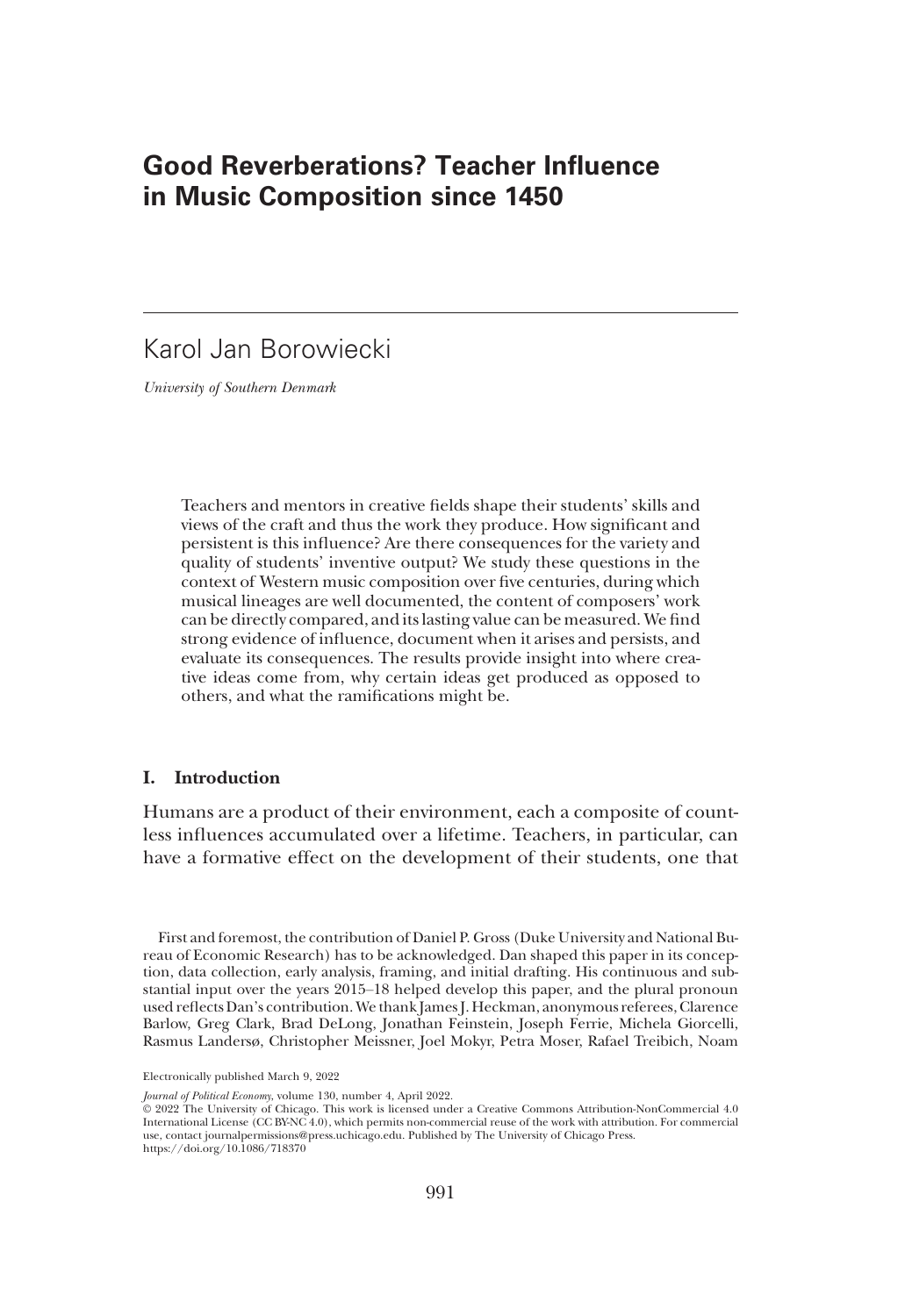has been documented in modern education vis-à-vis their effects on students' academic performance and later-life outcomes (e.g., Rockoff 2004; Rivkin et al. 2005; Chetty, Friedman, and Rockoff 2014a, 2014b) as well as historically (e.g., Waldinger 2010). However, a distinct—and distinctive potential impact of teachers that is especially important in creative professions is their creative or intellectual influence: how teachers shape students' skills and views of the craft and, in turn, the nature of the work they go on to produce. Teachers or professional leaders with wide reach can potentially even affect the direction in which entire fields move.

Academic researchers may recognize the potential for this influence, reflecting on how they themselves may have been shaped by where they did graduate work, the faculty who taught their courses or advised them, and even their peers, evidence of which is casually observed in their disposition to different questions, methods, and applications (e.g., Margo 2018). On the one hand, instruction by subject-matter experts is essential for transmitting basic principles and skills and for the ability to discern good from low-quality work. But it may also imbue students with the tastes and methods of an instructor who is out of the mainstream or does not meet contemporary standards. At the extreme, this influence may even cause bad ideas to propagate. Whether or not teachers and mentors in creative fields leave an imprint on their students that shapes their future work is an empirical question. If the answer is yes, many questions follow, such as how extensive that imprint is, how long it lasts, whether some teachers have more influence than others, and whether there are consequences for the variety and quality of these students' inventive output.

In this paper, we examine these questions in the context of Western music composition over the span of about five centuries, from ca. 1450. Music composition is an attractive setting for studying these questions, for both phenomenological and practical reasons. First, composers were typically educated by other composers—in private lessons or conservatories, often locally, and at young ages—and this lineage is well documented in biographies and other reference works. Second, the content of musical

Yuchtman, and audiences at UC (University of California) Berkeley, UC Davis, UCLA, UC Santa Barbara, the European University Institute, the University of Warwick, the University of Copenhagen, the Annual Workshop on Growth, History, and Development (Odense), the Urban, Regional, and International EconomicsWorkshop (Sønderborg), and theCopenhagen Education Network Education Economics Conference (Copenhagen) for many helpful comments. Fantastic research assistance was provided by Josh Daranciang, Chris Arndt, Ashwin Krishna, Athena Zhang, Aaron Smith, Liam Hanna, Caroline Murphy, Allison Jayroe, Ryan Pal, Torben Skov Dyg Johansen, Maja Uhre Pedersen, Frederikke Frehr Kristensen, and Martin Hørlyk Kristensen. This work is supported by the Danish Research Council, through a grant obtained for the project titled "Origins of Creativity." We also thank the Harvard Business School Division of Research and Faculty Development and the University of Southern Denmark for financial support. Data are provided as supplementary material online. This paper was edited by James J. Heckman.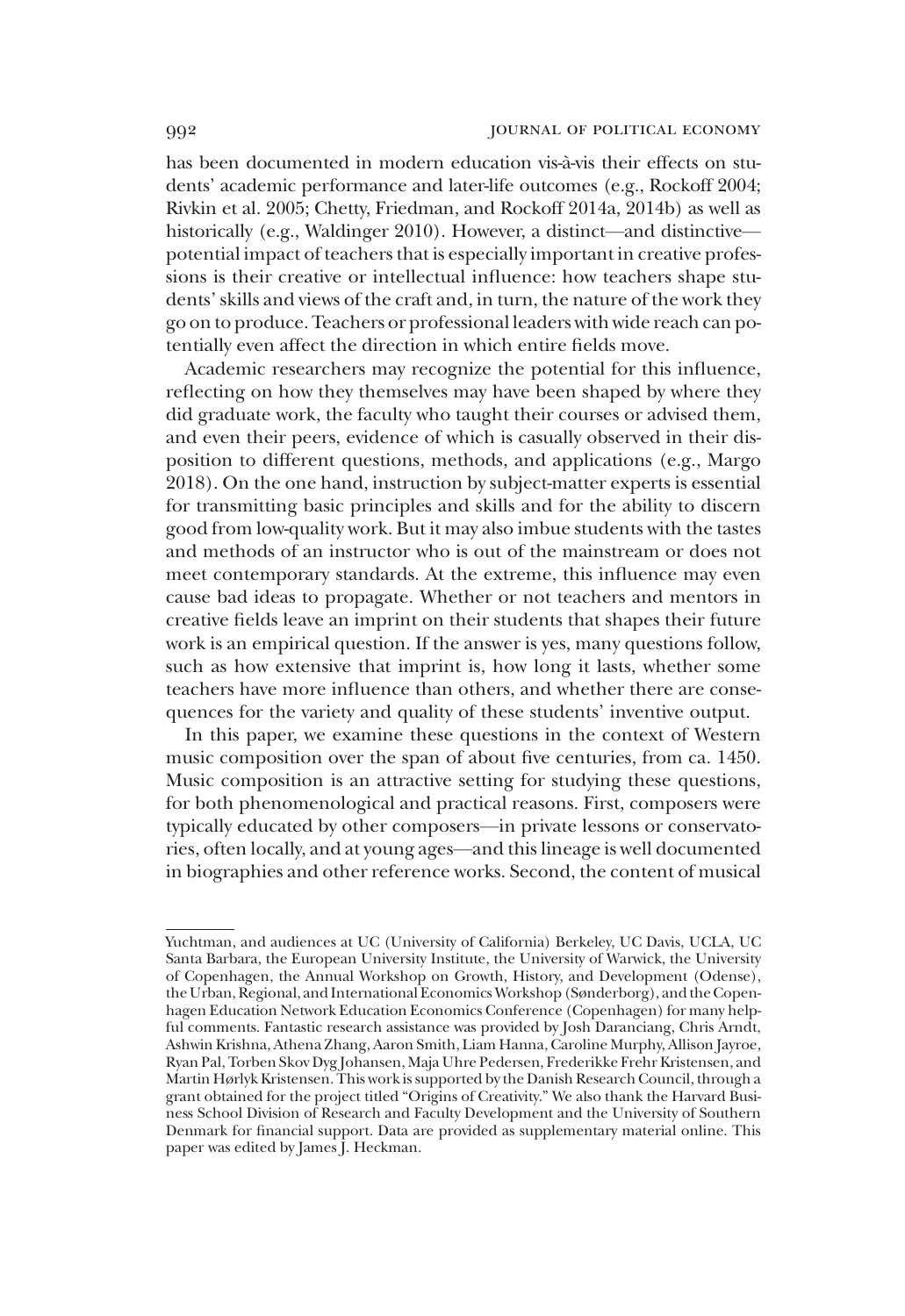### TEACHER INFLUENCE IN MUSIC COMPOSITION 993

compositions is relatively structured and can be mathematically compared to generate similarity measures on key dimensions for pairs of composers or individual works. Third, musicologist- and market-based measures of quality are available as well as data on the lives and works of important composers. Fourth, music education was widely available to broad parts of society in many countries throughout most of the time covered, and it was closely related to the teaching of composition. And finally, until the latter half of the twentieth century, the curriculum for music education was mainly determined by individual teachers or locally; only later came the standardization of curricula, instructional methodologies, and achievement standards.

To measure the similarity of two composers or musical compositions, we draw on data from two volumes (Barlow and Morgenstern 1975, 1976) that list 18,074 melodic themes from 6,352 classical works by over 750 composers. This source provides a list of themes in the form of lettered note sequences (conveniently transposed to a common key) as well as a staff for each theme showing the original key and time signatures. Though we acknowledge that this represents only a subset of the content of each work, it includes several of the most basic elements specified by the composer—with substantial variation across the sample—and we demonstrate that these observed dimensions of the works in our sample offer insight into the phenomenon, especially when viewed together. Using this information, we calculate similarity scores between pairs of composers and compositions on the observable dimensions of their work. Specifically, we measure similarity in the occurrence of subsequences of notes (duplets, triplets, quadruplets) in themes and overlap in the distribution of keys and time signatures of composition.

We combine these measures with biographical information on the composers in our sample: when and where they lived, the conservatories they attended, and their musical genealogy, including teachers and students, from Grove Music Online (2016–21; a modern update to the New Grove Dictionary of Music and Musicians, a leading reference work on Western music) and Pfitzinger (2017, a recent, first-of-its-kind volume listing the teachers and students of more than 17,000 composers). We then supplement these data with measures of composer quality obtained from three different independent sources. We measure the individual composer's distinction (from Murray 2003), the length of biographical entries in Grove, which correlates with importance, and modern consumption data (based on Spotify streams).

The composers in our sample are overwhelmingly (>85%) European, from all corners of the continent, and while some are household names today, many are less well known. The majority were born and educated in the eighteenth or nineteenth centuries, spanning the Classical and Romantic eras of Western music. Within the Barlow and Morgenstern (BM)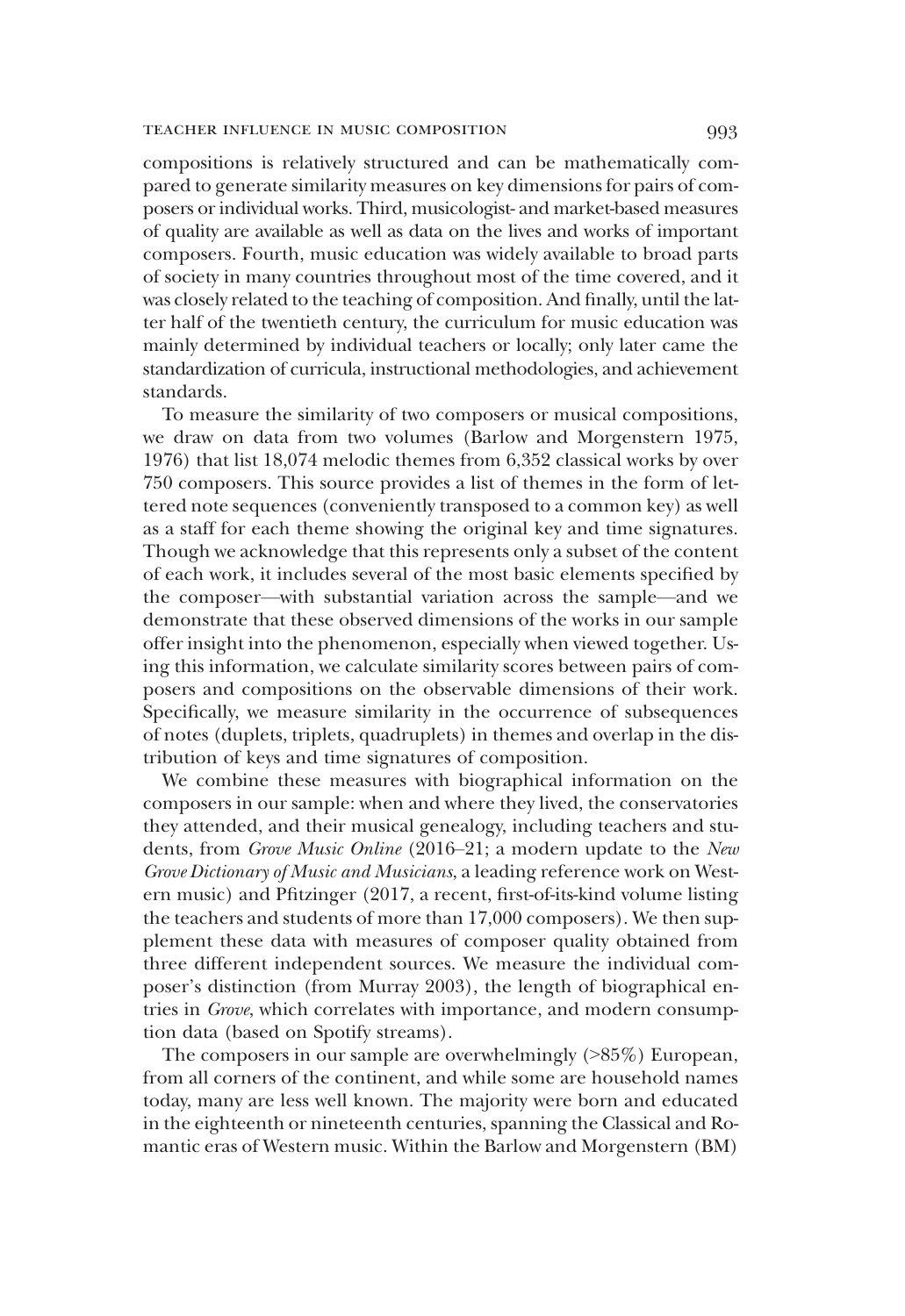sample, we have a few hundred educational relationships to other BM composers, of which most were established when the student was under 20 years old. The likelihood of any two composers being connected is strongly increasing in their geographic and temporal proximity but appears to be only weakly, if at all, related to their underlying ability, suggesting that sorting was primarily driven by the (exogenous) place and timing of each composer's birth, especially in an era when geographic mobility was limited.

The first challenge in studying the effects of these relationships is establishing a control group of unrealized candidate teacher-student pairs for comparison. We begin with the universe of all pairs of composers in our data and condition to pairs in which the older of the pair was alive for at least 1 year when the younger was between the ages of 5 and 30, labeling the older the "candidate teacher" and the younger the "candidate student" (among realized pairs, the teacher is always older than the student). This condition establishes a risk set of 28,546 candidate pairs, of which 211 were in fact realized. Our first set of tests compares the similarity of realized pairs against that of unrealized pairs, conditional on various fixed effects and flexibly controlling for the two composers' birth distance in space and time, which may jointly affect the similarity of their work and the likelihood of connection. In a range of robustness checks, we explore variants of this specification and sampling condition, such as restricting to European-only pairs or comparing similarities across composers located in the same city at the same time.

We find that students are, on average, roughly 0.2–0.3 standard deviations more similar to their realized teachers than to other, unrealized, candidate teachers.

A potential threat to the empirical approach is that composers may have chosen to teach or to study with a particular composer on the basis of their style. This is a fairly unlikely concern in this historical setting and context, since composers typically began lessons with their teachers at an early age and—according to our data—had almost never composed anything before meeting their teachers. Furthermore, information exchange and the possibility of travel were fairly limited in the time periods covered. Nonetheless, we pursue several additional and robustness approaches to mitigate the concerns, including within-conservatory natural experiments, which exploit teacher turnover at music conservatories and compare a student's similarity to his actual teacher at a given conservatory with that to candidate teachers who had recently departed from or had not yet arrived at that particular conservatory.<sup>1</sup> We also study influence at the composition level and demonstrate that the student's style after the initial training is more similar to the teacher's style from before it,

<sup>&</sup>lt;sup>1</sup> As the study encompasses only male composers, the male form is used.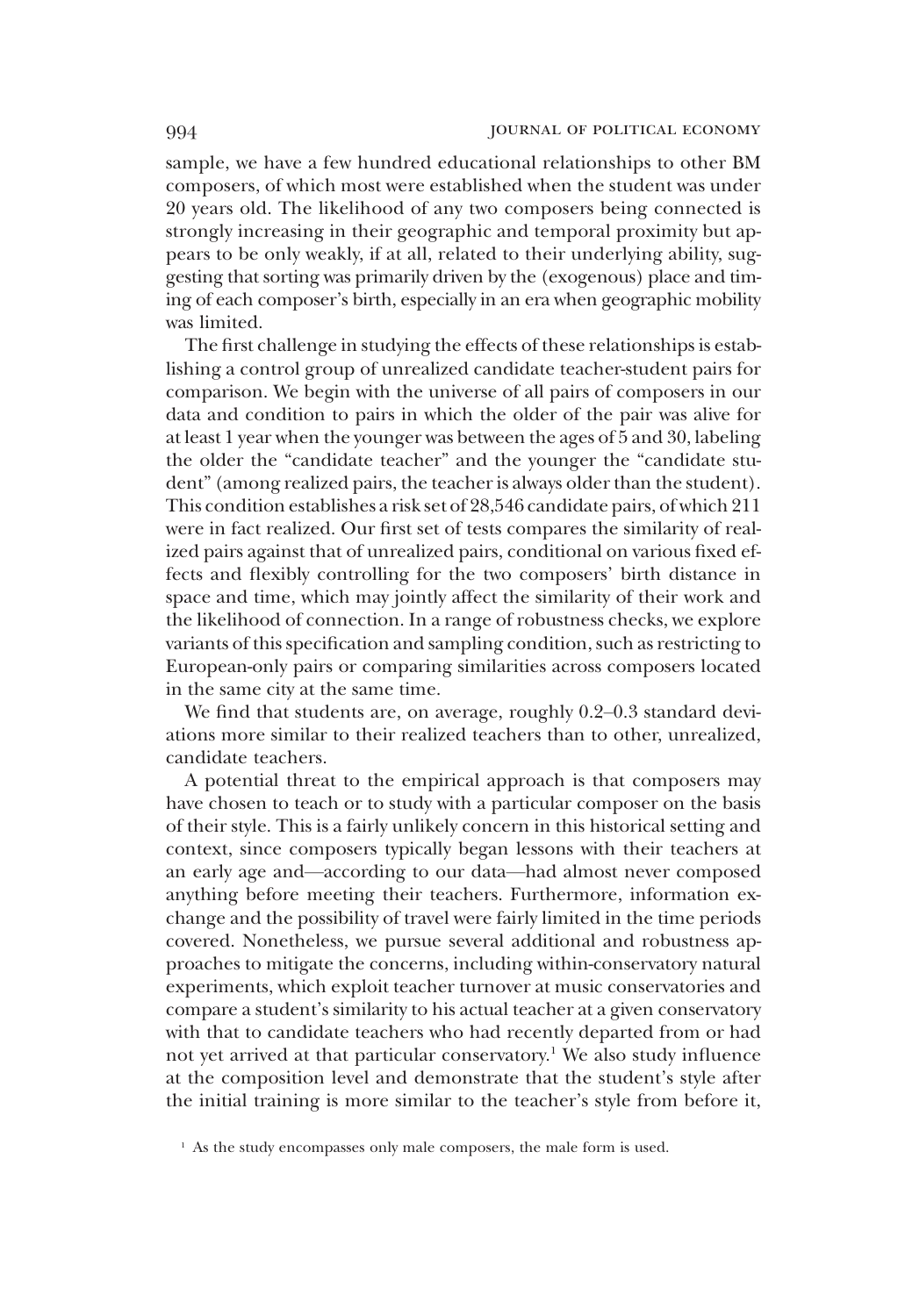### TEACHER INFLUENCE IN MUSIC COMPOSITION 995

but that the similarity subsides with time. We then show that influence persists through the next generation in a composer's musical lineage, as many students went on to become composition teachers themselves, but that the effect subsequently starts to fade. Finally, we study horizontal similarity and disclose that students who had a teacher in common were more similar to each other than to other, unconnected composers. All these approaches consistently and collectively point to the importance of the teacher in the shaping of a student's style of work.

We then explore the conditions under which the influence arises. This effect is relatively stronger for higher-quality teachers or for those who invest more time in the student but does not seem to vary much depending on the student's subsequent career; put in another way, the student, once exposed to the teacher's influence, appears to have limited possibilities to depart from it in ways other than through the passage of time.

Next, we evaluate the consequences of this influence and show that students who imitate high-quality teachers are themselves more likely to become higher-quality composers. On the other hand, imitation of teachers in the bottom quality quartile may have reduced students' chances of success later in life.

Finally, we assess how competition between composers matters for the extent of a teacher's influence and the novelty of compositions. The degree of competition is approximated with the number of other composers located in the same city at the same time. The results are suggestive of a lower similarity across composers who are exposed to higher competition. In other words, those who are located in cities with many other composers appear to have a more distinct style.

The results have implications for economists' understanding of the production of creative or intellectual output, specifically around questions of where ideas come from; why certain ideas get produced, as opposed to others, and by whom; and what the consequences might be—questions that are of general interest and may be especially important to modern growth theory, the economics of innovation, and cultural economics.

The paper is organized as follows. Section II presents the relevant literature. Section III summarizes the historical context. Section IV describes the data sources. Section V provides the estimation framework. Section VI shows the effects of connection on similarity. Section VII outlines the conditions for influence. Section VIII shows the implications for composer's quality. Section IX presents the role of competition. Section X concludes the paper.

## II. Literature

To place our study in context, we use this section to summarize existing research on the creative process, innovation in history, teacher influence, cultural transmission, and musicians and music.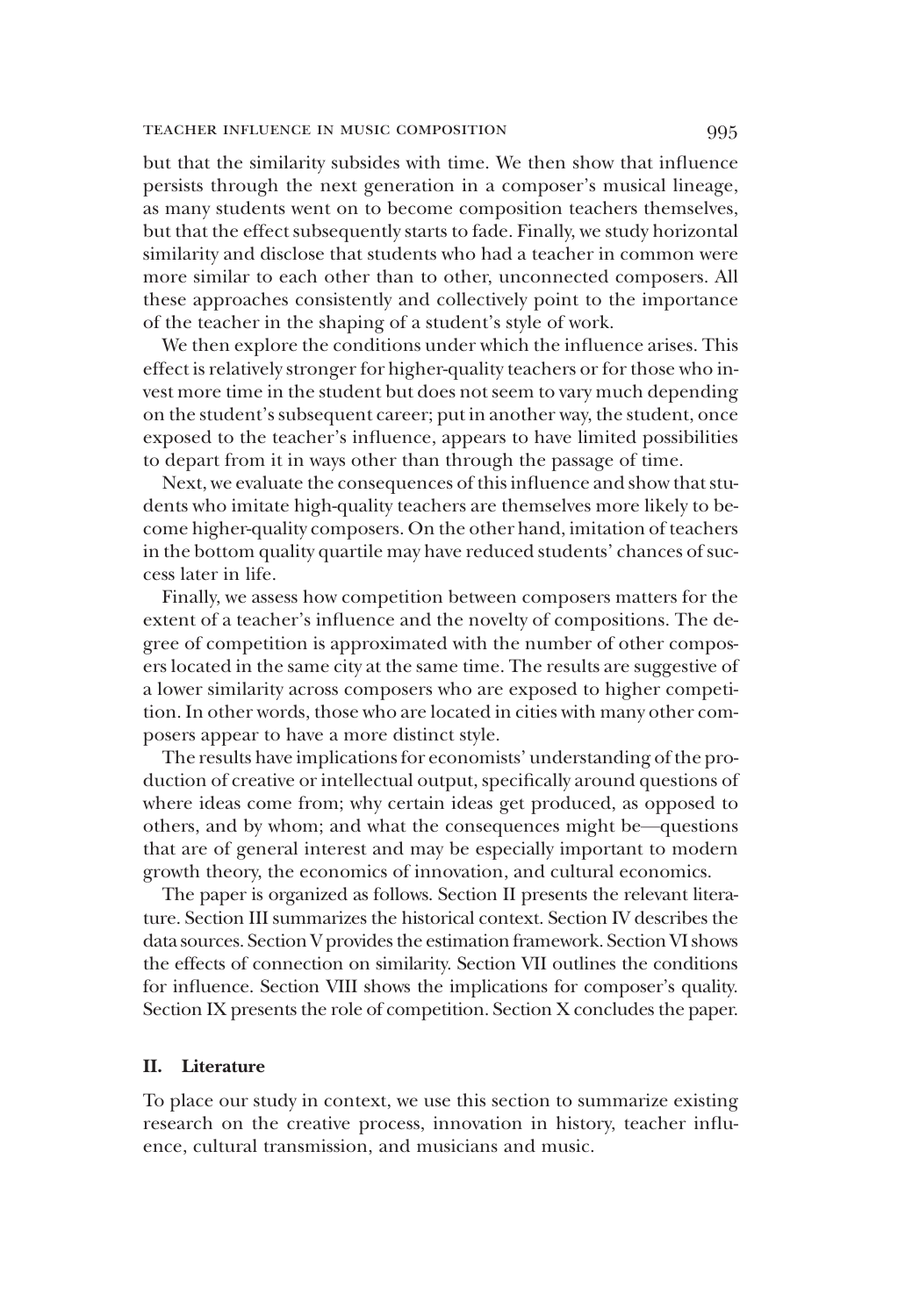### A. The Creative Process

The creative process depends on the knowledge of a creator. The two ways in which this knowledge emerges are formalized by Akcigit et al. (2018). First, knowledge is created from interaction with other people, and second, it stems from external sources related to one's own explorations over time. It is especially the former channel that is fundamental to our paper, albeit the latter one—the age-dependent factor—is also explored here. With a focus on person-to-person transmission of tacit knowledge, de la Croix, Doepke, and Mokyr (2018) show that the transmission of knowledge in master-student relationships was more important for technological creativity than transmission within extended families or clans in preindustrial Europe. Instead, the underlying paper studies the person-to-person transmission of creative style.

Another approach to modeling the creative process is provided by Feinstein (2011): creators explore and gather elements before finding ways to combine and reconfigure these elements into new creative forms. Teacher-student interactions may thus shape the creative process by directing the student toward elements that are familiar to the teacher.

### B. Innovation in History

Creativity thrives in environments where individuals are free to pursue their own paths of inquiry and creative expansion (Simonton 2004; Feinstein 2006; Aghion, Dewatripont, and Stein 2008). A culture of growth connected with interhuman interaction sparks innovation (Mokyr 2016). Innovators play an important role, not only by creating but also by actively influencing others as they spread their improving mentality (Howes 2017).

Our study is also motivated by the literature on upper-tail human capital and economic development (Mokyr 2009; Meisenzahl and Mokyr 2011; Squicciarini and Voigtländer 2015) or the growth literature, which defines economic growth as a function of the generation and transmission of new ideas (e.g., Jones 2005; Lucas 2008). These strands build on the notion that ideas are transmitted across individuals and that (creative) people are able to influence each other. However, so far direct evidence on how this transmission from person to person occurs is very limited. This is not surprising, given how elusive the concept of an idea is.

Several authors have mapped and quantified creative activity over time and place. Murray (2003) selects and ranks leading innovators in the arts and sciences from 800 BC to 1950. Gergaud, Laouenan, and Wasmer (2016) document the geographic expansion of talented individuals and creative clusters. In such clusters, human interaction increases the innovativeness of visual artists (Hellmanzik 2010) and music composers (Borowiecki 2013, 2015a).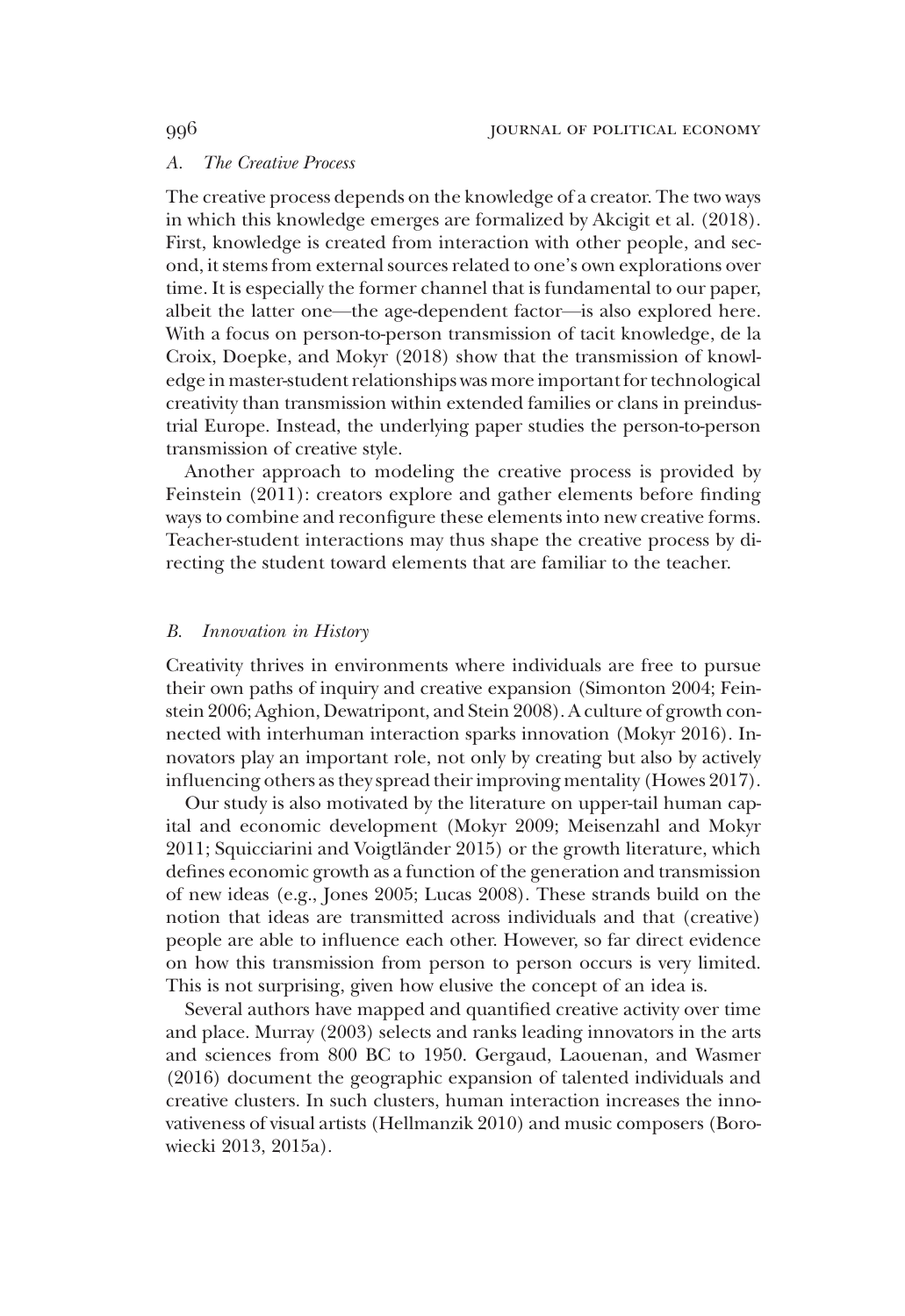### C. Teacher Influence

The literature on how teachers influence students deals with students' academic performance and later-life outcomes (e.g., Rockoff 2004; Rivkin et al. 2005; Chetty, Friedman, and Rockoff 2014a, 2014b; Jackson, Rockoff, and Staiger 2014). One of the more prominent works in a historical context is provided by Waldinger (2010), who explores whether the quality of a teacher matters for the future performance of a PhD student. The dismissal of Jewish professors in Nazi Germany is used as a source of exogenous variation, which allows the author to conclude that faculty quality is an important determinant of short- and long-run PhD student outcomes. Azoulay, Stuart, and Liu (2017) explore the influence of advisers on young scientists, who are shown to adopt their advisers' orientations toward commercial science. Others approach teacher-student relationships from a network perspective. For example, Tol (2018) constructs a professorstudent network of Nobel laureates in economics.

The learning and teaching of musical composition plays a central role in musicology (see Viig 2015 for a review). The long-lasting influence of composition teachers is common knowledge, as"music teachers enjoy an almost genealogical immortality through their students" and "teachers imprint their students with the specific physical traits of their craft: gestures, tics and preferences that those students may in turn pass on to yet another generation." All this allows teachers to "exist as sound" (da Fonseca-Wollheim 2017) in the future work of their students. However, systematic, quantitative evidence in support of such claims is missing.

# D. Cultural Transmission

Bisin and Verdier (2011, 340) define culture as something representing those components of preferences, social norms, and ideological attitudes that "depend upon the capacity for learning and transmitting knowledge to succeeding generations." Children acquire preferences through adaptation and imitation of a parent as well as role models such as teachers (Bisin and Verdier 2001).<sup>2</sup> The exposure to ideas and influence of certain teachers may shape a person's norms and preferences (Bordo and Istrefi 2018).

Our analysis relates to this literature by providing insights into the transmission of knowledge to succeeding student generations. Furthermore, although not yet explicitly studied, the transmitted preferences

<sup>&</sup>lt;sup>2</sup> See also early applied work in psychology on the extent and mechanisms of intergenerational transfer of personality traits (Simonton 1983) and intergenerational influence (Simonton 1984a).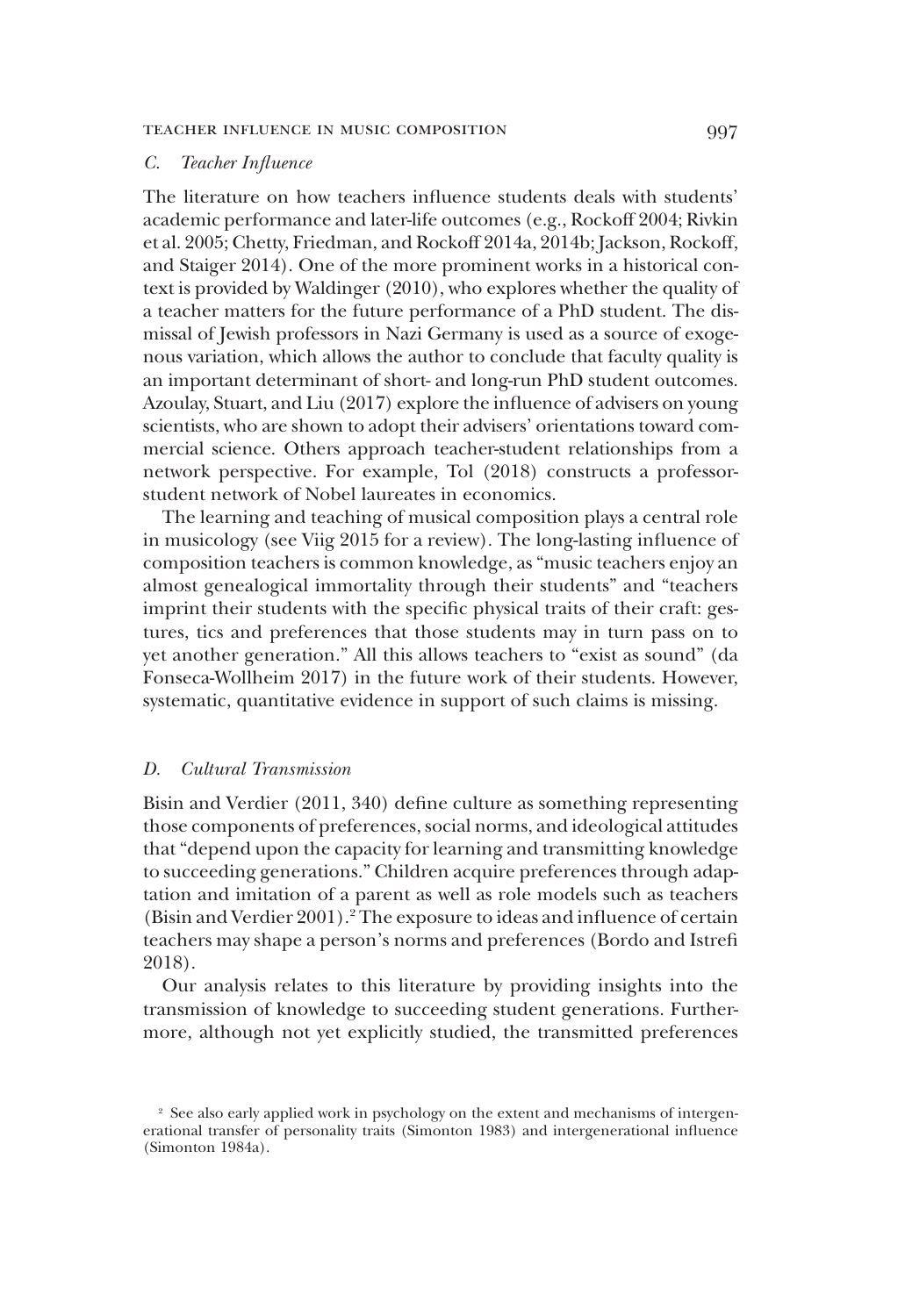may also be directed toward a creative product of a certain type.<sup>3</sup> Acquired taste determines, for instance, why some find delight in contemporary art while others detest it or—in the context of our study—why certain composers compose what they do.

# E. Musicians and Music

The lives and works of famous music composers have been studied in various contexts and across several disciplines, perhaps in reflection of the importance of the institution of music in history (e.g., Bonds 2006) or as an acknowledgment of the contribution musicians have made to the cultural heritage. Psychologists—most prominently Dean K. Simonton have explored musical structure and whether it can reveal the psychology of musical aesthetics and creativity (e.g., Simonton 1980, 1984b). Musicologists explore the structure of musical works in order to categorize them (e.g., Serrà et al. 2012), explore how they changed over time (e.g., Foster, Mauch, and Dixon 2014), or analyze their role in the evolution of popular taste (Mauch et al. 2015). Styles of individual musicians have also been explored (e.g., Smith and Georges 2014). These studies typically emphasize musical characteristics of one or a few individual composers but typically do not explore how a composer's background or the environment matters for the development of a particular style.

# III. Historical Context: Music Education and Originality in Music

It is beyond the scope of this section to present a detailed account of the music history context, but in what follows we sketch out the key developments in music that are most relevant to this paper. In doing so, we focus on music education and how it has changed over time as well as on the perception of originality in music.

In medieval Europe, the tradition of music education was based at monasteries, cathedrals, and parish schools.4 It often began at young ages, as was the case with our earliest composer—Josquin des Prez, born in 1450—who was taught singing as a choirboy at a church. Later, he may have studied counterpoint under a lesser-known composer, who is not

<sup>&</sup>lt;sup>3</sup> Our validity tests also shed some light on how acquired taste depends on the country of birth (see app. D3): composers born in the same country compose more similar works than composers born in different countries.

<sup>4</sup> This is the first, but not the last, mention of religious institutions in this section. The reader may thus expect that the role of religious denomination is more closely discussed and examined. We pursue this in app. D4.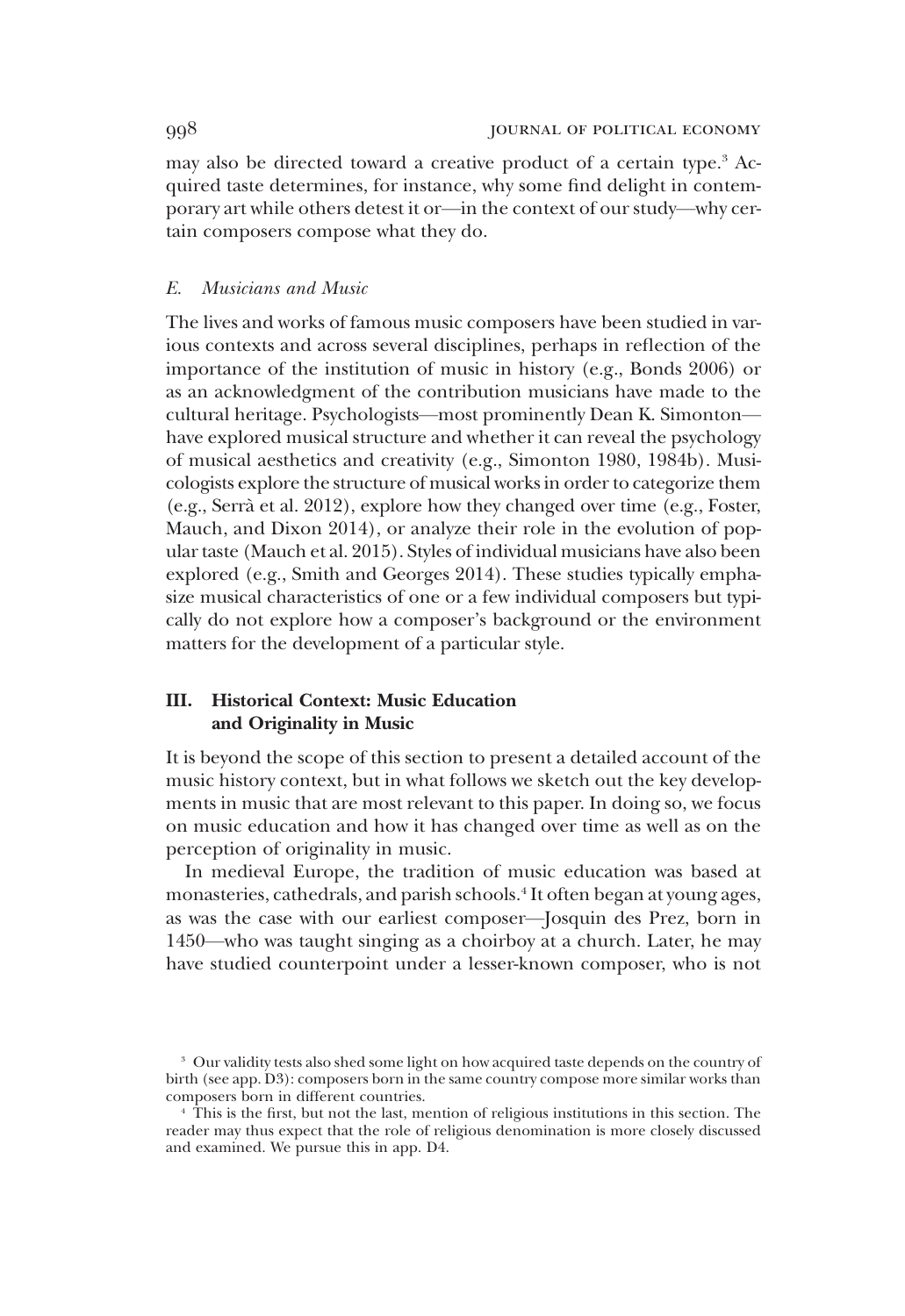### TEACHER INFLUENCE IN MUSIC COMPOSITION 9999

covered in this study. Coinciding with des Prez's lifetime, the five-line staff became more widely used, and hence music could be written as it was to be performed. This was an important development that enabled composers to write music and increased the value of the ability to read and write music. As a result, notation became a major subject of study, and the better students continued to study composition (Mark 2008). The popularity of music education contributed to a further development of the methods of writing music and later brought along the detailed notation of Renaissance polyphony.

Teaching of singing and instrumental music was advocated and facilitated further by Protestant reformers. Consequently, the curricula in the newly established schools included formal music education from as early as the seventeenth century. Students at the elementary level studied music principles, while those at the intermediate level progressed to music theory and composed music in class (Livingston 1971).

Along with the rising popularity of composition, theoretical considerations emerged about what constitutes the composing of music. The French composer Jean-Benjamin de Laborde (not covered in this study) proposed in 1780 that"composition consists ...[of] the ordering and disposing of several sounds in such a manner that their succession pleases the ear. This is what the Ancients called melody" (Laborde 1780, 2:12). This definition has been regarded as accurate throughout most of history (Forte 1979), and it is also clearly reflected in the methodological approach of this paper.

The Protestant model of music education was successful not only in revealing the most talented students, who proceeded to receive individual tuition, but also by influencing schools abroad, including, for example, those in nineteenth-century America (Mark 2008). The nineteenth century, a golden age for classical music, was also an important period for music education, with its formalization and secularization in the newly founded conservatories across the world. The earliest conservatories had been in existence in Naples since the sixteenth century, but it was not until the turn of the nineteenth century that conservatories were founded in most of European cities, and later also in the Americas.

Throughout the centuries covered in this study, instructional methodologies were largely determined by the music teacher. It was also usually the individual teacher who locally determined the curriculum for music education. This began to change in the second half of the twentieth century with the onset of standardization in music education, especially with regard to recently developed instructional methods, which were disseminated more widely (Costanza and Russel 2017). Perhaps not surprisingly, several composers played important roles in advancing instructional methods of music teaching, including Zoltán Kodály, Carl Orff, and Émile Jaques-Dalcroze. It was also in the latter half of the twentieth century that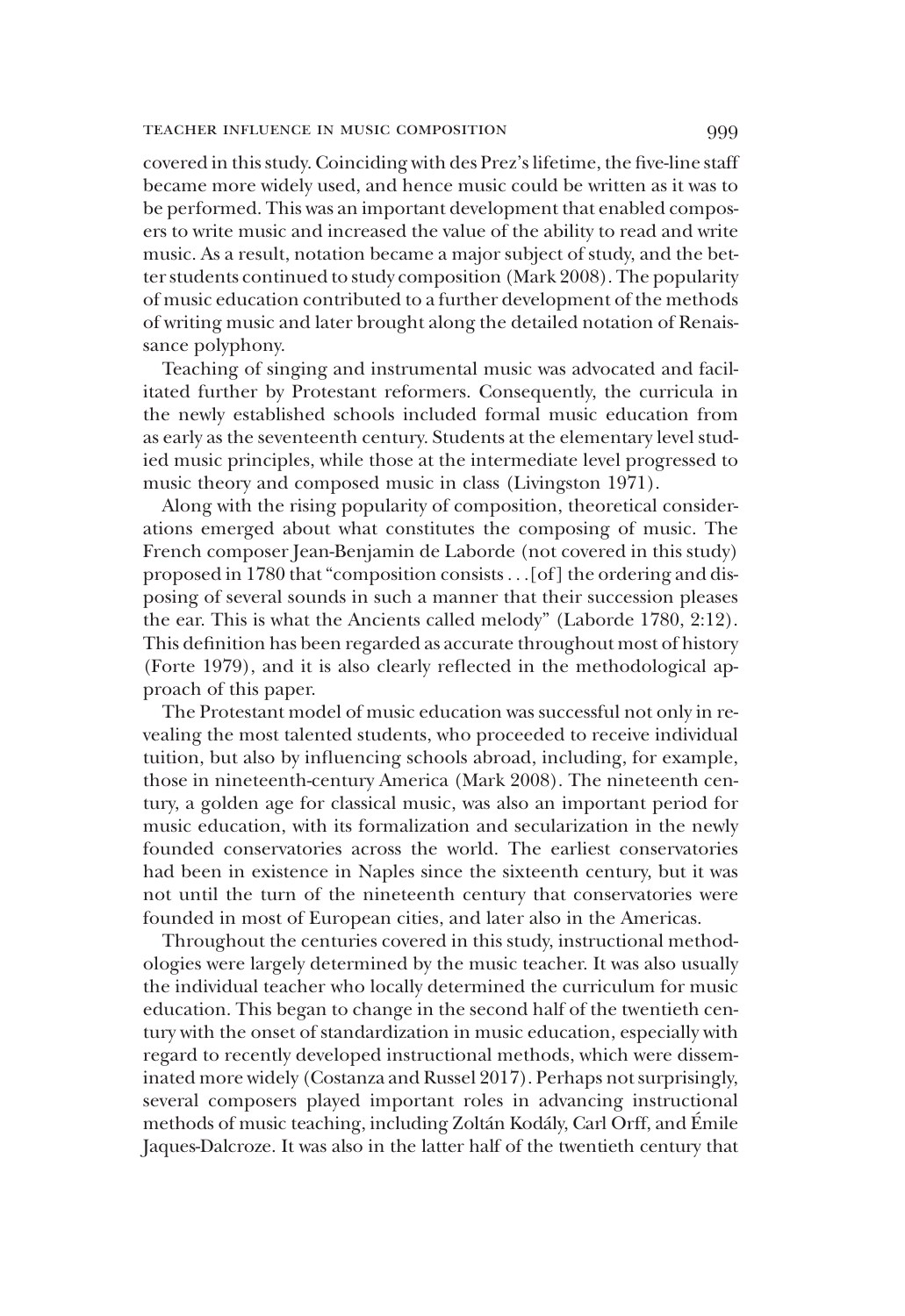assessment standards were developed and introduced. The use of standards provided guidance on the performance of teachers and had become a common practice in most countries by the late twentieth century (Abril and Gault 2016). Assessment standards typically included criteria related to composing and arranging music within specified guidelines.

Another important development in music relates to the perceived value of originality. Until the eighteenth century, music was composed for a particular occasion. Once performed it was often not used again. Therefore, composers would regularly rewrite their own music in order to accommodate a new circumstance or audience. Similarly, music by others was often appropriated for reuse, and such borrowing would not raise any concerns of plagiarism. Originality became increasingly praised from the mid– eighteenth century and eventually became regarded as superior to imitation (Burkholder 2001). In consequence, the quality of a composer was increasingly assessed by the inventiveness of new music, as opposed to skillful manipulation of existing material.

Alongside these cultural shifts, several other developments shaped the nature and value of music making. First of all, there emerged a popular interest in music, reflected in the demand for sheet music and music teaching for the offspring of the rising middle class. Public performances gained popular appeal and were staged in newly built concert halls and opera houses across European cities. The standing of a composer was promoted from artisan to artist, while music became an art form, exercised for its own sake.

These changes created an unprecedented array of opportunities for music composers and enabled them to seek employment on their own, as opposed to remaining dependent on their patrons. Wolfgang Amadeus Mozart, born in 1756, has been suggested as one of the first entrepreneurial composers who was able to compose what he wanted and supply his services as he pleased (Scherer 2004). This was possible after Mozart parted from his patron Archbishop Colloredo, having received a notorious "kick in the butt."

Self-promotion and branding of one's own name became important for the composer, as this enabled the artist to distinguish himself from others. This also raised the interest in the composer as a person and led to more careful ascription of ownership of a musical work. As a result, originality grew in importance. Borrowing remained acceptable, but existing music had to be placed in a new, different context. Existing work, especially musical classics but also less prominent earlier work, was emulated by composers in their education and training. However, it has became increasingly recognized that "only sly allusion, like a wink to the connoisseur, or addressing the same musical issues in a new and original way could allow the younger composer to reach a level equal with his predecessors" (Burkholder 2001, 44).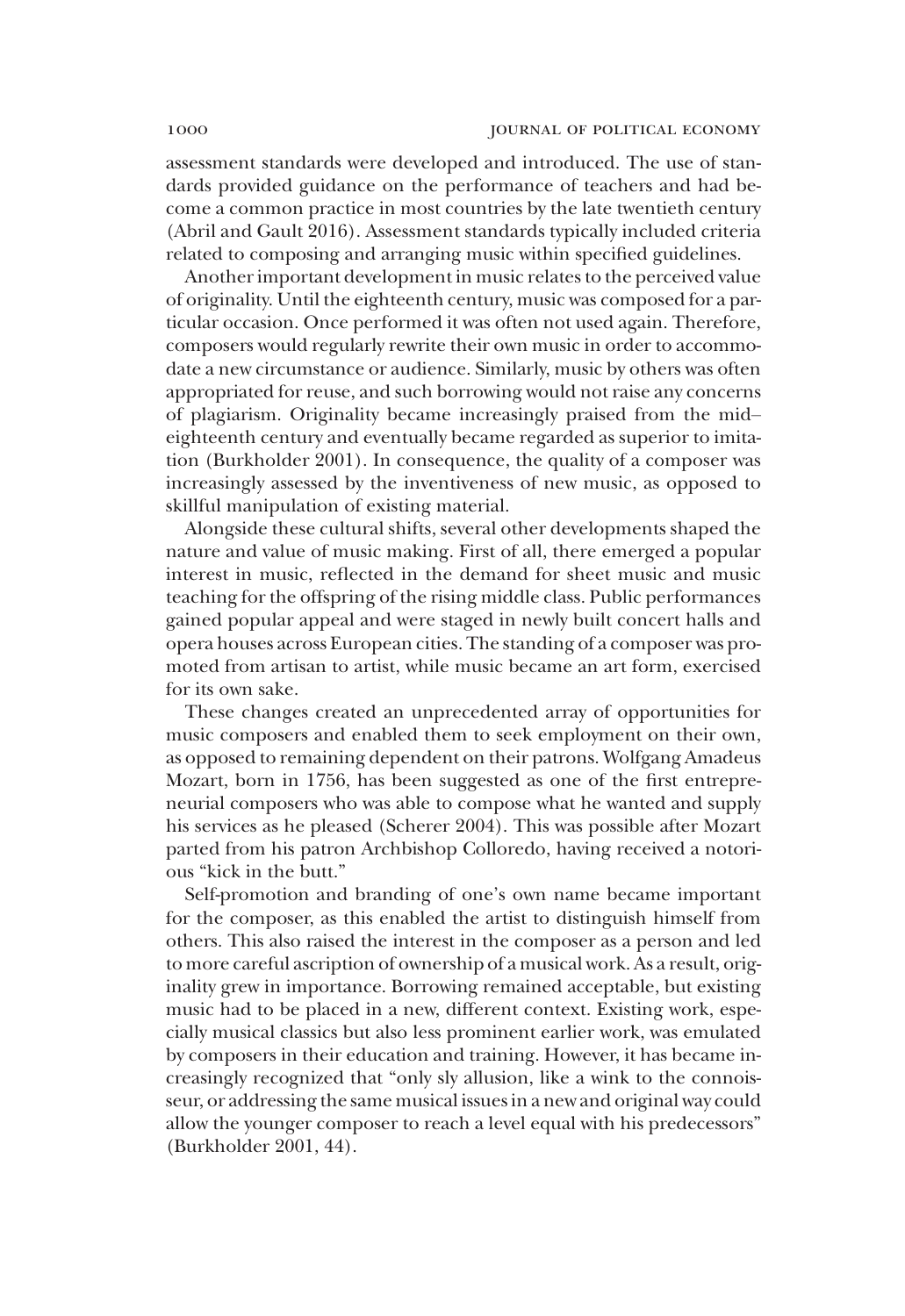# IV. Data

We draw information from several databases, including dictionaries of musical themes, encyclopedias of music and musicians, and modern music consumption data. This section describes these data sources and the pursued approaches to estimation, but first we provide some details on the data collection process.

### A. Data Collection Process

The data collection was conducted in a planned, structured, and systematic way. As outlined below, the process relied on a large number of motivated research assistants, mostly with training and interest in music; involved continuous and independent checks, often supported by computer-based algorithms; and included regular consultation and dialogue with experts, especially musicologists and musicians, including composers.

The quality of the manual data collection efforts was ensured in a number of ways. First, regular contact with individual research assistants and meetings in groups ensured correctness, consistency, and a high intrinsic motivation across the team. Second, the author of this study and Daniel P. Gross extensively and randomly checked entries throughout the whole process. Third, we conducted double checks by asking another research assistant to independently collect the same part of the data, and then we studied any discrepancies. Fourth, whenever possible we triplechecked entries, using automatically scraped data from Grove Music Online covering standardized variables (e.g., date and country of birth). All these efforts diminish the risks of any systematic errors in the data collection process and ensure that data entry errors such as typos are largely eliminated.

Wherever possible and appropriate, we collected control data from additional and independent sources. For example, we obtained four composer-quality metrics from three independent sources. Furthermore, we coded data in different ways to ensure that results were not driven by any of our potentially subjective choices. For instance, our baseline results are for eight different (albeit correlated) measures of similarity between pairs of composers or compositions. Finally, we conducted a range of robustness tests (see app. D2) and validity tests (see app. D3).

During the planning phase of this project and as it progressed, input from experts on music, music history, and music education was continuously and consistently sought and was incorporated whenever possible, including from musicologists (e.g., at the Harvard University Department of Music or the Department of Music at the University of California Santa Barbara), music librarians (e.g., at Trinity College Dublin), composers (e.g., Scott Pfitzinger, who is also an expert on teacher-student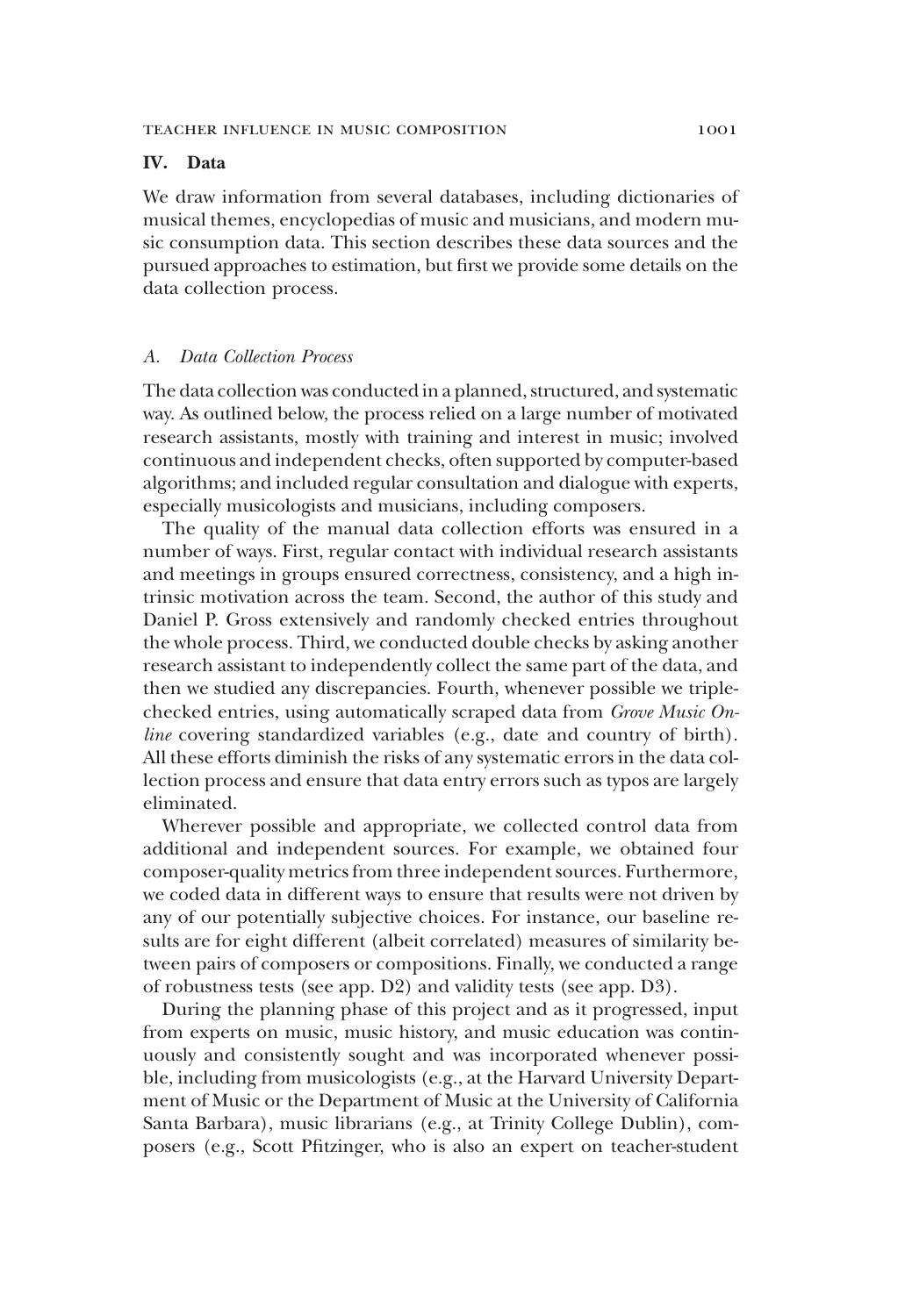relationships), and a number of amateur and professional musicians, mostly from personal networks.

The data collection process was planned during the summer and fall of 2014; it began in October 2014 and lasted until early 2018. The databases have been extended in various ways over the period from December 2020 to April 2021, during revisions. The collection of data was supported by a total of 13 research assistants, who are listed in the acknowledgments. Those who were supporting the collection and processing of musical content were required to have musical training. In total, eight of the research assistants had degrees or were studying for degrees in music (sometimes dual degrees in music and economics). Some of our assistants were affiliated with the Harvard University Department of Music; others worked as freelance musicians. Each one had a keen interest in music or music history and is acknowledged as a crucial contributor to the outcome of this project.

# B. Musical Themes

We collect data on musical themes from two volumes of the extensive Dictionary of Musical Themes by Barlow and Morgenstern (1975, 1976). The data contain information on 18,074 melodic themes from 6,352 classical works by 769 composers. We digitize more than 1,200 pages that list themes from individual compositions, showing lettered note sequences, staff, key signature, and time signature (see fig. A1 for a sample theme). All themes are transposed to a common key of C (major/minor), which enables standardized comparisons. The note sequences vary in length and contain between three and 15 notes. As a baseline, we consider all provided notes. However, we conduct robustness tests by truncating the note sequences and consider instead only the first six notes of a theme (>99.8% themes contain at least six notes). We complement this with manually collected information on the original key and time signatures. A key signature indicates notes that are to be played higher or lower than the corresponding natural notes (see app. C1 for details on how we identify key signatures). Time signatures specify how many beats are to be contained in each measure (segment of time) and which note value is equivalent to one beat. The information available for each theme represents only a subset of the content of each work; however, it includes several of the most important characteristics of a music composition specified by the composer.5 This permits us a unique possibility to quantify some of the main characteristics of a creative product and to measure the similarity between compositions and pairs of composers.

<sup>&</sup>lt;sup>5</sup> Melody (linear succession of musical notes) and tonality (key signature) are key features of classical music that enable listeners, among others, to identify the historical period or the composer of a work (Weiss, Mauch, and Dixon 2014).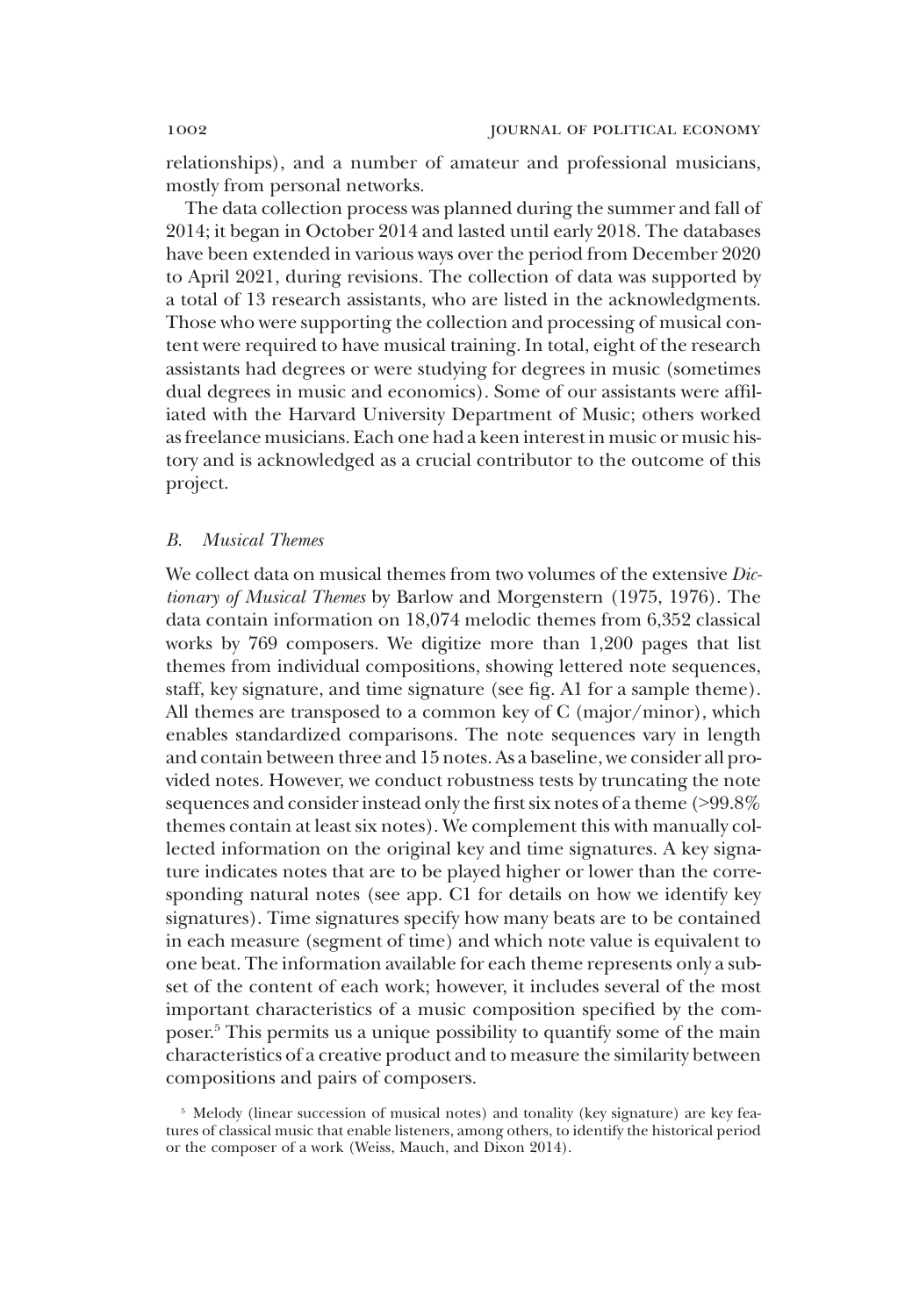### teacher influence in music composition 1003

Similarity is calculated in several different ways using N-gram–based measures, where an N-gram is defined as a group of N consecutive notes (e.g., duplet, triplet, quadruplet), as well as cosine similarity measures of key signature and time signature distributions. We begin by estimating similarity coefficients for pairs of composers by compiling all of the Ngrams, key signatures, and time signatures for each composer into a corpus. This information is then used to, first, calculate the Jaccard index, which is given by the percentage of collective  $n$ -grams shared by a pair of composers:  $|T_{1n} \cap T_{2n}|/|T_{1n} \cup T_{2n}|$ , where  $N = n$ , and  $T_{in}$  represents the sets of  $n$ -grams in themes by composer  $i$ . Second, we calculate the cosine similarity of the N-gram distribution:  $(P_{1n} \cdot P_{2n})/(|| P_{1n} || || P_{2n} ||)$ , where  $P_{in}$  is the probability mass function of *n*-grams by composer *i*. Third and fourth, we calculate the cosine similarity of distribution of common key signatures and time signatures, respectively. Table B1 shows the similarity measures for BM composer pairs.

We complement the composer-pair level approach with an analysis of similarity at the composition level. In analogy, we calculate similarity coefficients for pairs of compositions by considering the percentage of collective  $n$ -grams shared by two compositions and the cosine similarity of the distributions of  $n$ -grams, key signature, and time signature of two compositions. The composition-level approach could potentially permit us insights into the timing of a teacher's influence but requires knowledge of the years when a work was composed. Therefore, we collect the composition year for all works that we are able to match with the corpus found in the International Music Score Library Project (IMSLP 2016–19; see app. C2). Unfortunately, this information is limited, which will constrain to some degree the composition-level explorations. Finally, we identify for which instrument or instruments each work is composed, and we obtain information on the musical form of each composition. These records are provided for the majority of works in Barlow and Morgenstern (1975, 1976; see app. E5).

### C. Composer and Composition Data

Data on music composers is collected from the New Grove Dictionary of Music and Musicians (Grove), the leading encyclopedia for musicology offering comprehensive coverage of music and musicians. The data cover 341 composers who have at least five themes listed in the BM dictionary.<sup>6</sup> We have

<sup>6</sup> This covers approximately half of the composers listed by Barlow and Morgenstern (1975, 1976) and includes 94.5% of all the themes. In robustness tests, we confirm, with more rudimentary, automatically collected data, that the main results presented in this study would not be different if instead all 769 BM composers were used.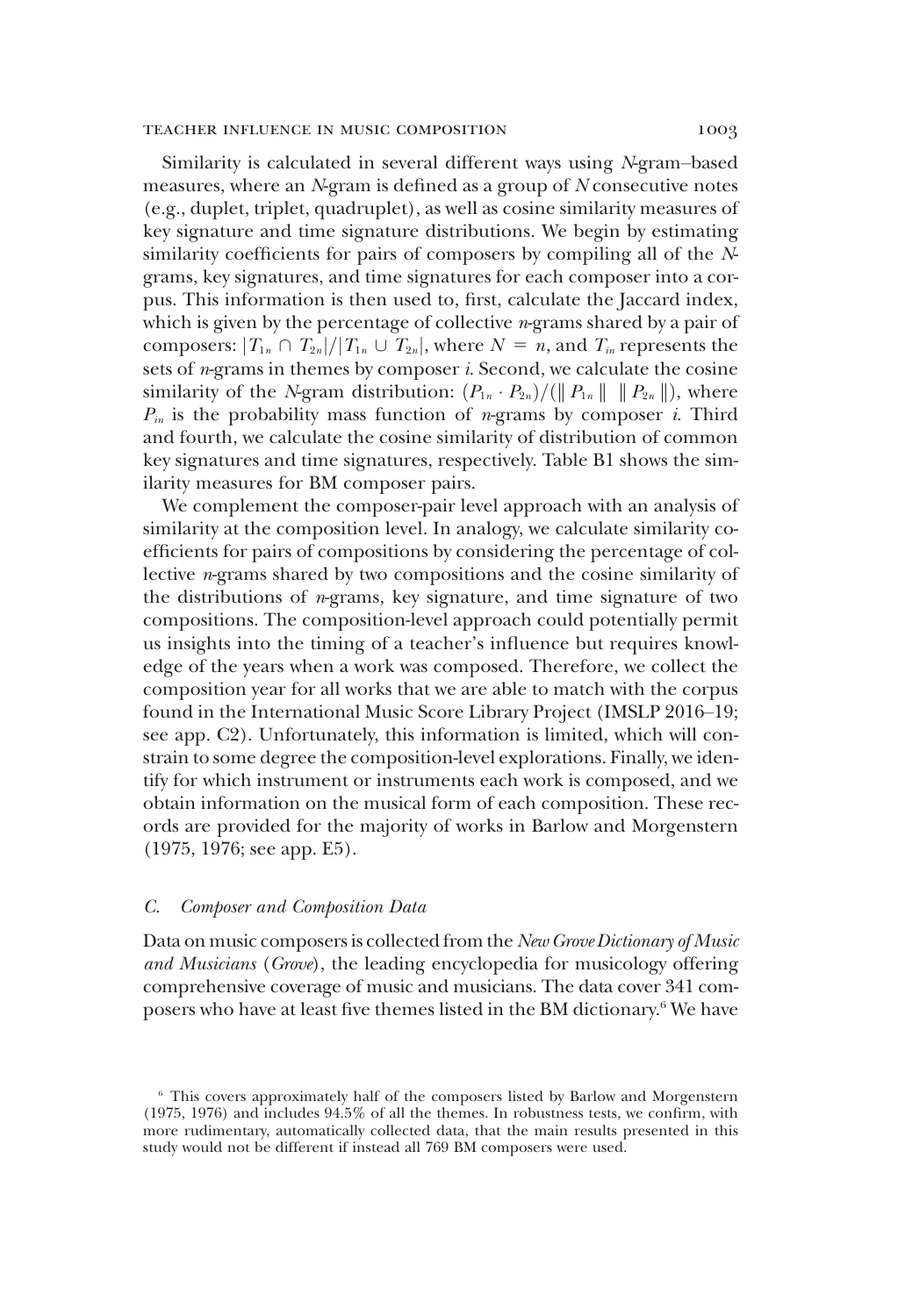collected information on the birth and death years, birth city, and cities visited over the lifetime of composers, along with the approximate years and reasons for the move. Most of the biographical records from Grove were collected manually. This was necessary because of the complex and irregular structure of the information provided. Collecting data for 341 composers lasted, in total, 445.8 hours.7 Parallel to this, we used self-developed computer software to scrape all systematically available data from Grove (e.g., birth and death dates and places).

Figure A2 shows the distribution of composers' birth locations. The map illustrates the concentration of music activity in Western Europe and the United States. There is, however, a large variation in locations in these two regions, especially across Europe (see fig. A3). Table B2 presents the distribution of composers by century of birth.

The data also contain a list of conservatory affiliations, including an indication of whether the composer was a student or faculty and approximate dates of enrollment or employment. We also obtained for each composer a detailed list of teachers and students, along with an indication of how they met. Knowing the teacher-student relationship is crucial for our analysis. It is thus encouraging that this information is relatively well preserved and reliable. This is due to the prominent role played by a composition teacher in a composer's life and career, where being part of the lineage of a particular musician is often used to help establish one's own credentials, even more so than, for example, in science. Given this importance, Pfitzinger (2017) has dedicated much of his career to listing teachers and students of 17,460 composers in the extensive volume Composer Genealogies: A Compendium of Composers, Their Teachers, and Their Students. 8 Combining all connections from Grove and Pfitzinger (2017) delivers 211 connections for the BM sample of composers. Table 1 shows the distribution of BM composers by the number of teachers and students also included in the BM dictionaries.

It is important to remark that composers typically began lessons with their teachers at very early ages. The mean age is about 18 years, and 75% of composers met their teachers before the age of 22 (see table B3). Moreover, the first meeting with a teacher nearly always (>96% of pairs) took place before the student began composing.<sup>9</sup> In other words, the subjects of our study were typically connected with composition teachers

This is estimated for student-teacher pairs for which we have the year of their first meeting and the year of composition for at least one of the students' works in our data.

<sup>7</sup> This gives an average time per entry of 76.4 minutes, with a maximum of 315 minutes spent on a 24,370-word-long biography of Franz Liszt. In exploratory data-quality tests, we have monitored and studied the time used by the research assistant per entry in relation to the word-count length of the biographical entry.

We assess and discuss the reliability of this source in app. D5. There we also explore the potential difference between the influence of a composition teacher and that of a teacher of instrumental music.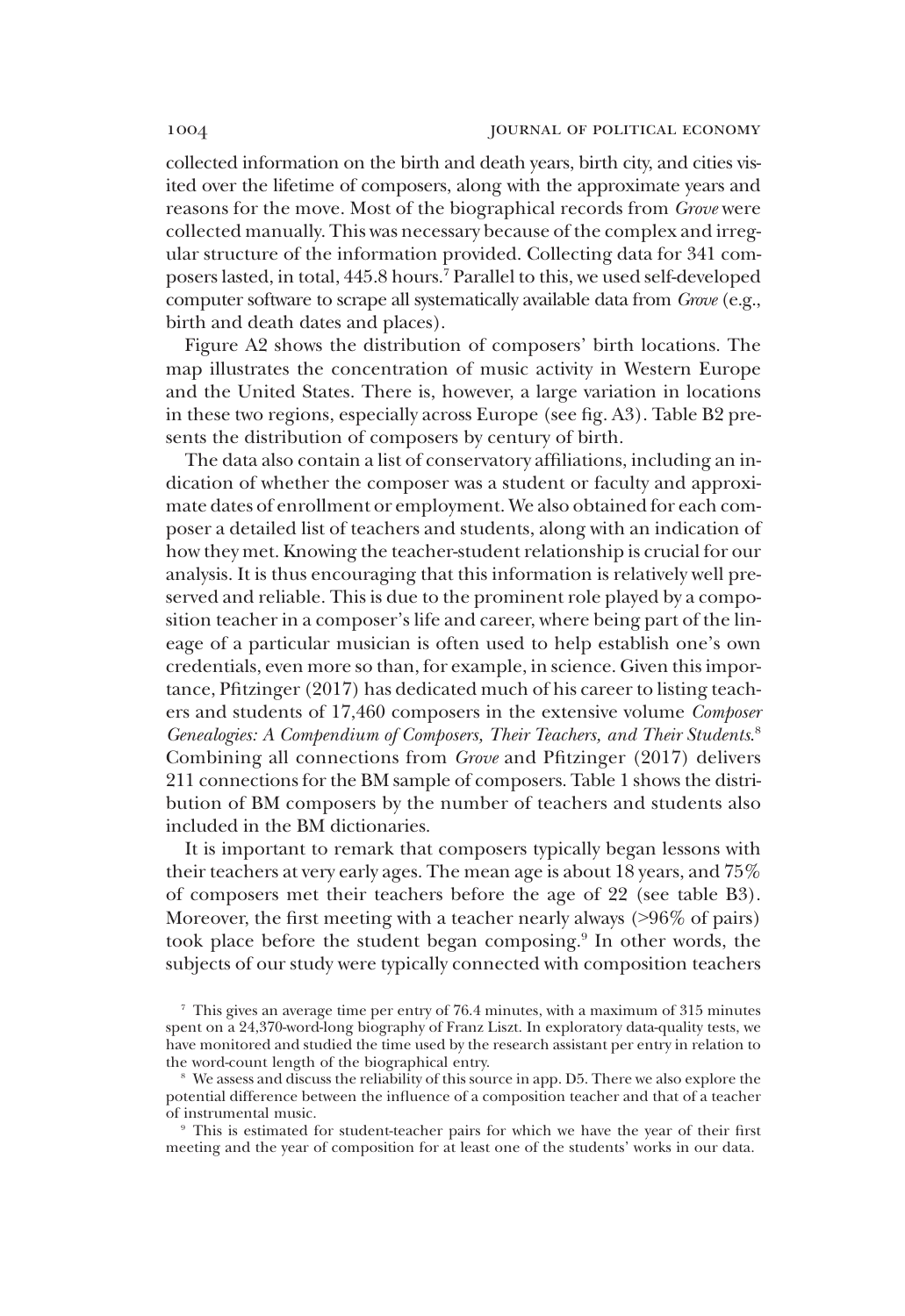|                | AND STUDENTS    |         |                 |         |  |  |
|----------------|-----------------|---------|-----------------|---------|--|--|
|                | <b>TEACHERS</b> |         | <b>STUDENTS</b> |         |  |  |
|                | Number          | Percent | Number          | Percent |  |  |
| 0              | 193             | 56.0    | 244             | 71.6    |  |  |
| 1              | 96              | 28.2    | 57              | 16.7    |  |  |
| $\overline{2}$ | 37              | 10.9    | 16              | 4.7     |  |  |
| 3              | 13              | 3.8     | 9               | 2.6     |  |  |
| 4              |                 | .6      |                 | 1.2     |  |  |
| $5+$           |                 |         | 11              | 3.2     |  |  |
| Total          | 341             | 100.0   | 341             | 100.0   |  |  |

| TABLE 1                                                   |  |  |  |  |  |  |  |  |  |
|-----------------------------------------------------------|--|--|--|--|--|--|--|--|--|
| <b>DISTRIBUTION OF BM COMPOSERS BY NUMBER OF TEACHERS</b> |  |  |  |  |  |  |  |  |  |
| AND STUDENTS                                              |  |  |  |  |  |  |  |  |  |

NOTE.—The table reports the number of teachers of a student and the number of students of a teacher. Connections are counted only if both student and teacher were listed in Barlow and Morgenstern (1975, 1976). The data were collected by the authors (see sec. IV for details).

before they became composers. This mitigates to some degree the concern regarding self-selection based on a particular style of composition.

### D. Quality Measures

To evaluate the quality of a composer, we collect four different metrics from three independent sources. In particular, we obtain expert-based measures, which enable us to rank composers or quantify their importance on the basis of what and how much musicologists have written about each composer. Furthermore, we compute market-based measures from modern consumption data.

First, we obtain an achievement index from Murray (2003), who ranks leaders in several fields of human accomplishment, including Western music. The achievement index reflects the coverage a composer receives in a large number of international reference works, which is useful because it mitigates the concern of country-specific biases and, hence, has often been used interdisciplinarily in studies of creativity (see Simonton 2004). Murray's procedure is well established in historiometric scholarship, and the reliability of the indices is "favorably comparable with the best seen" (Simonton 2014, 55). The index is normalized on a scale from 1 (lowest) to 100 (highest) and covers 189 composers from the BM sample. To those who have not been prominent enough to be included by Murray we assign an index equal to zero.

Second, from Grove we automatically extract word-count measures from different sections of a composer's biography—that is, life, works, bibliography, and writings. The word count in the life section is a commonly used measure of the importance of a historical figure and correlates particularly closely with the length of entries in the works and bibliography sections.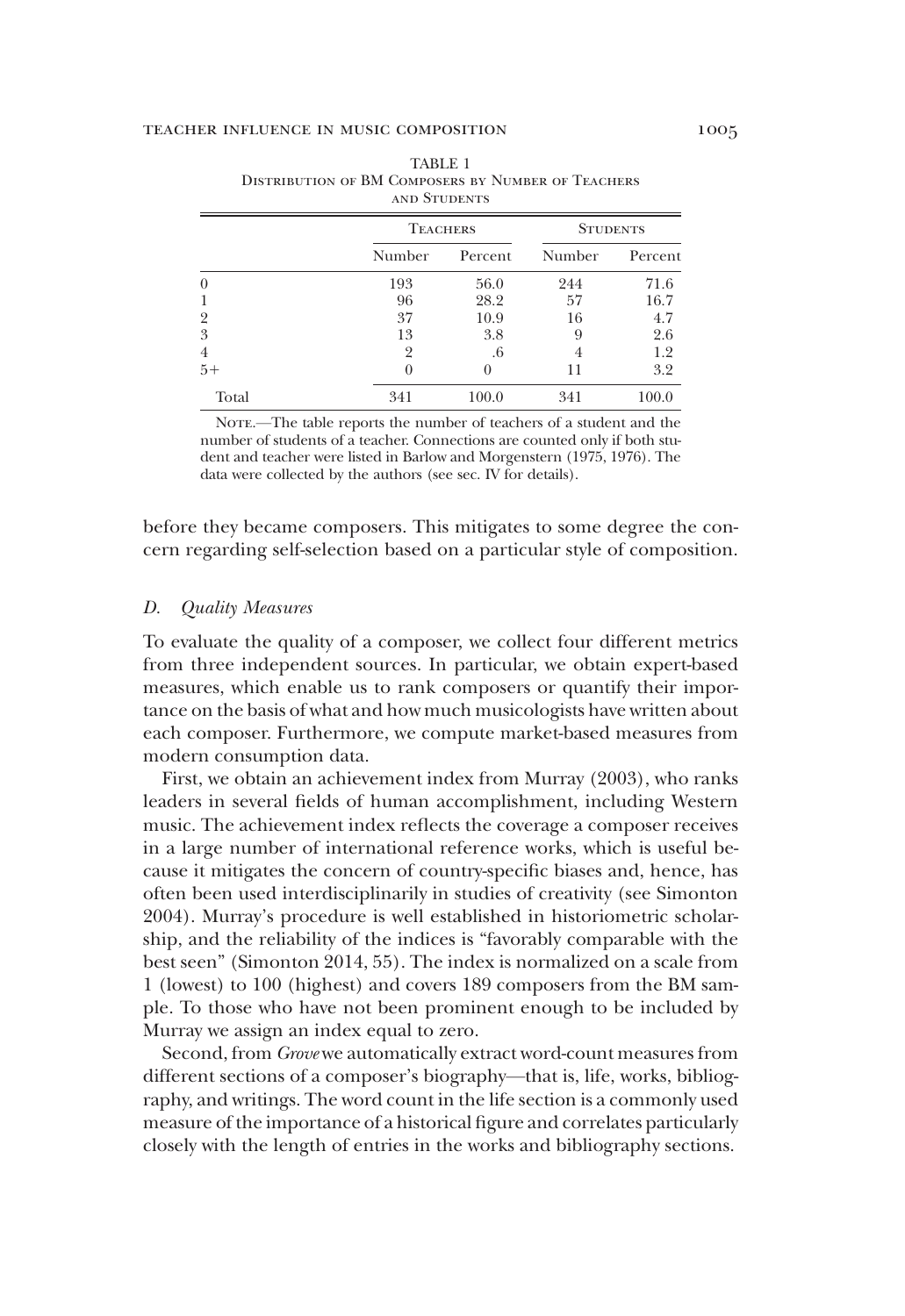

FIG. 1.—Spotify followers versus Murray quality index. The scatterplot presents the relationship between the logged number of Spotify followers (ln(Spotify Followers)) and the logged Murray quality index (ln(Murray Quality Index)). The data were collected by the authors (see sec. IV for details). A color version of this figure is available online.

Third, we use modern consumption data based on Spotify streams. For each composer we retrieve the total number of Spotify followers and a proprietary popularity score (measured on a scale from 0 to 100). Some music may be seasonal, and hence the collection took place over a 12 month period from October 2016 to September 2017 and was then averaged out. The positive correlation between Spotify followers and popularity score is reported in figure A4.

Figure 1 plots the correlation between logged Spotify followers and the logged Murray quality index. It is clear that composers with a greater coverage in historical reference works are also more often listened to nowadays. It is unsurprising that composers such as Ludwig van Beethoven, Wolfgang Amadeus Mozart, and Johann Sebastian Bach are in the topright corner, followed by many household names and ending at the bottom left with somewhat lesser-known composers (see fig. A5 for similar positive patterns among the other quality measures).

A recurring concern in the literature on teacher's value added is selfselection based on quality: better teachers tend to select better students, and vice versa. Therefore, a relevant concern is the quality of connected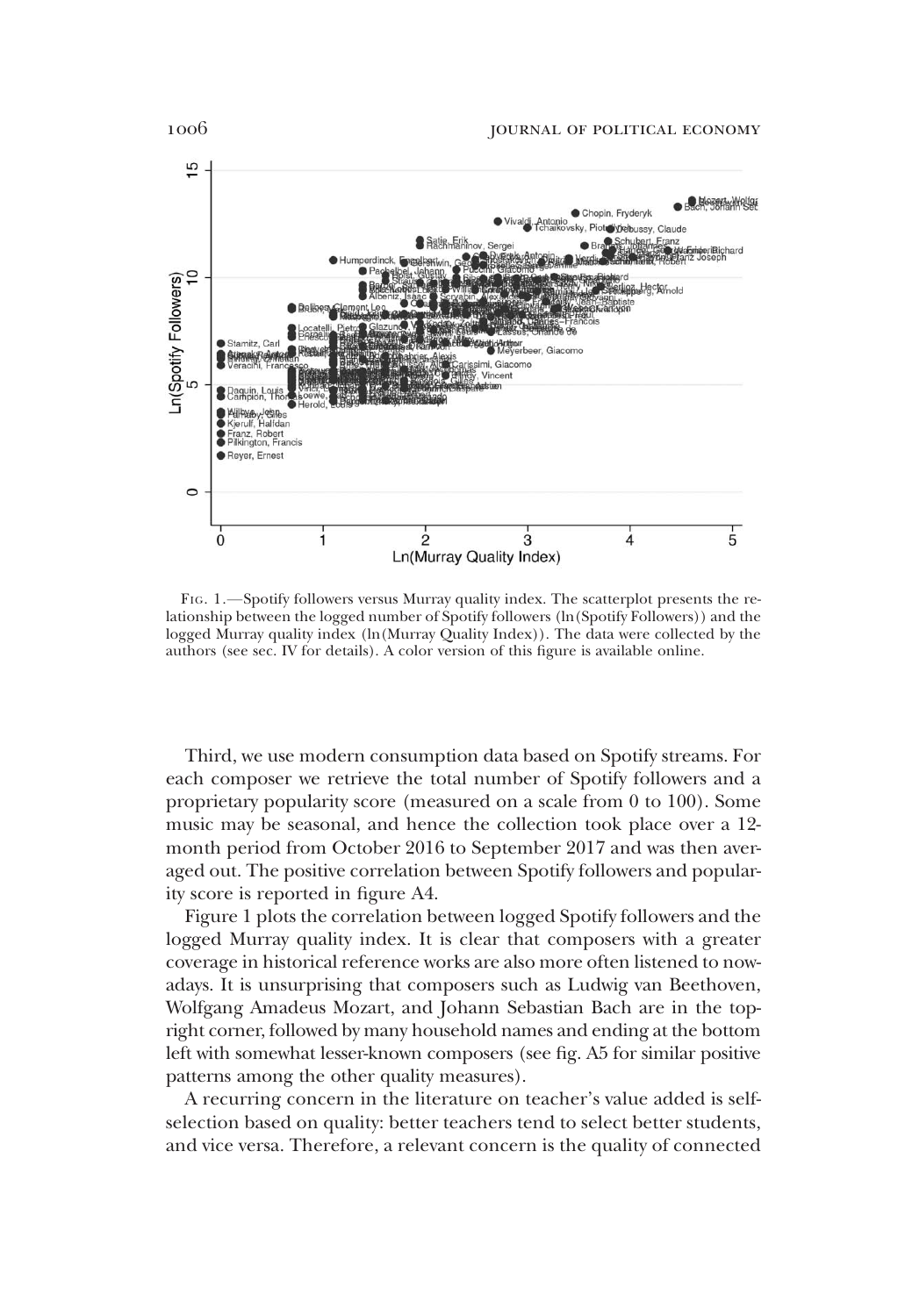

FIG. 2.—Connected: teacher quality versus student quality. The scatterplots show that there has not been a clear relationship between the quality of a teacher (horizontal axis) and that of a student (vertical axis) when using four different quality measures, as follows: the logged Murray quality index (top left), the logged number of Spotify followers (folls.; top right), the Spotify popularity score  $(0-100, bottom \text{ left})$ , and biography word count (bottom right). The data were collected by the authors (see sec. IV for details). A color version of this figure is available online.

teachers and students.<sup>10</sup> Figure 2 shows scatterplots using our four quality variables for connected pairs. Interestingly, the relationship appears insignificant: good teachers were teaching both better and worse students, and worse teachers also had both better and worse students. This suggests, for our sample, that students and teachers were not connecting on the basis of considerations about quality. Above, we also observed that matching was unlikely to be based on composition style, since students had almost never composed anything before connecting with a teacher. The connections may thus have been created on the basis of other characteristics, possibly related to chance. After all, in the historical period covered, information was relatively scarce and traveling difficult. Randomlike matching may have been inefficient for the composers studied but becomes useful for our identification strategy.

<sup>10</sup> Scherer (2004) invited "more systematic statistical research" into the question of whether "youngsters exhibiting talent are attracted to and attract talented teachers." In this sense, fig. 2 provides the requested test.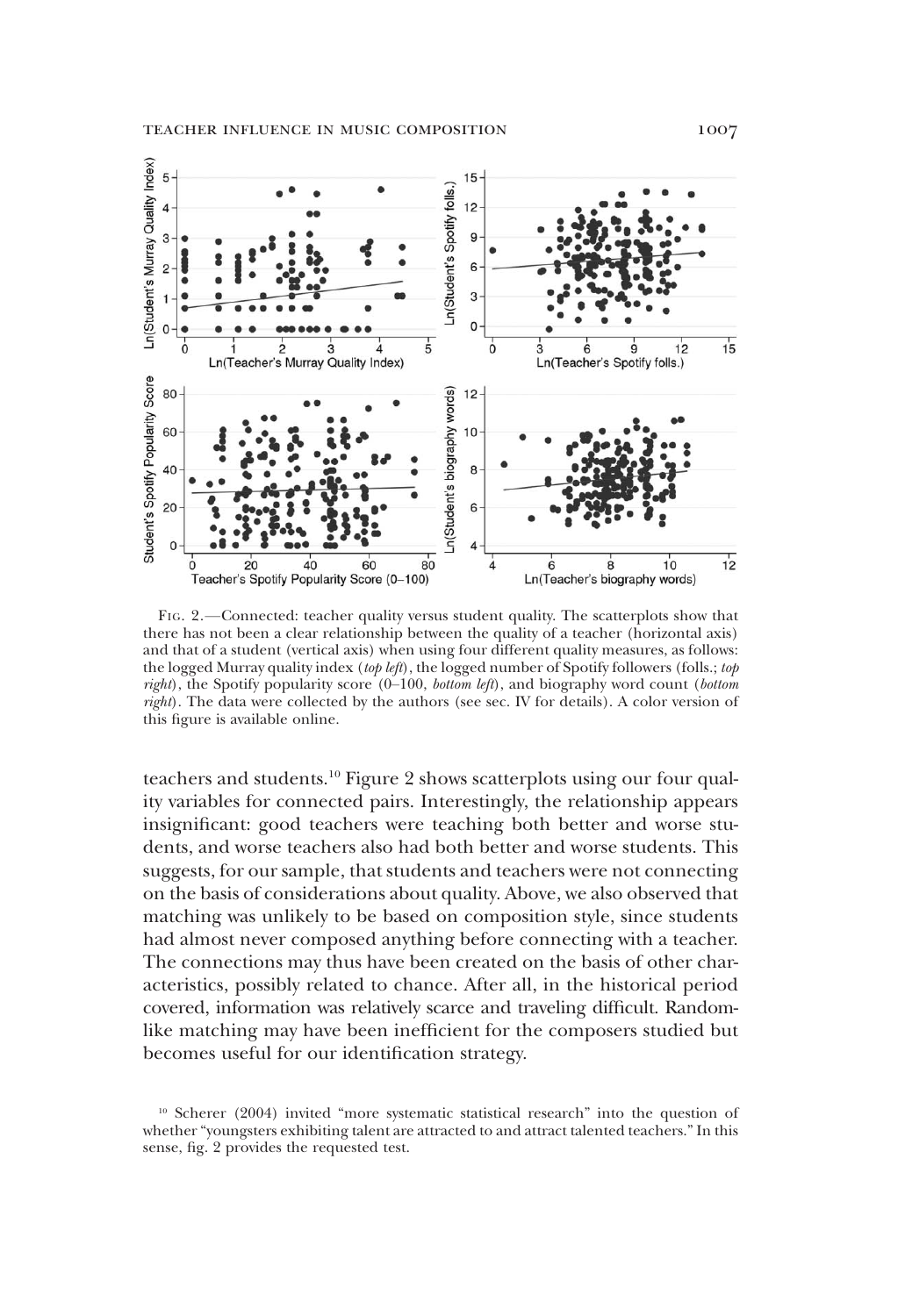# V. A Framework to Study Influence

This section proposes a simple framework to study influence, which is followed by a presentation of the empirical setup.

### A. Style

We begin by defining the style of a creative person and by conceptualizing what determines it. Most broadly, style is a manner or custom of behaving or conducting oneself. Therefore, the concept of style is of general interest and has been studied in recent years in various contexts, including in economics (e.g., leadership styles, by Bertrand and Shoar 2003) and management science (e.g., styles in product design, by Chan, Mihm, and Sosa 2018).

A narrower definition suggests that style is a particular manner or technique by which something is created, written, or performed. It is a distinctive characteristic of a person, group of people, place, or period. Accordingly, style plays a particular role in the creative industries because it permits the grouping of creative output or the producers thereof into categories. Thus, the classification of style can be useful in the study of, among others, architecture, advertising, publishing, video games, or the arts, including music.

A creative output has to contain at least some unique attributes (otherwise it would be a replication and not creative), but the remaining attributes may resemble those of existing outputs. On the basis of this resemblance, it is possible to classify creative output into a certain category of style. The style can be captured as a function of key attributes. For example, in architecture such attributes may include the shape of a building, a method of construction, or building materials. On the other hand, classical music style attributes may include specific sequences of notes or a particular key and time signature.

We propose that style is a function of indirect and direct influences:

$$
Style = f(\text{indirect}\text{ influences}, \text{direct}\text{ influences}).\tag{1}
$$

Indirect influences are external factors, the zeitgeist, or something "in the air," and such influences are a function of the place where and time when a creative was born and the interaction of the two. Direct influences depend on individuals whom the creative person learns from or interacts with. The framework could be used to study the influence of any single individual or group of people who may have influenced the creative person. However, a particularly formative effect on the development of a creative stems from the interaction with a teacher, which is also the focus here. Conditional on two individuals being connected as teacher and student, the extent of the direct influence of an educator will be a product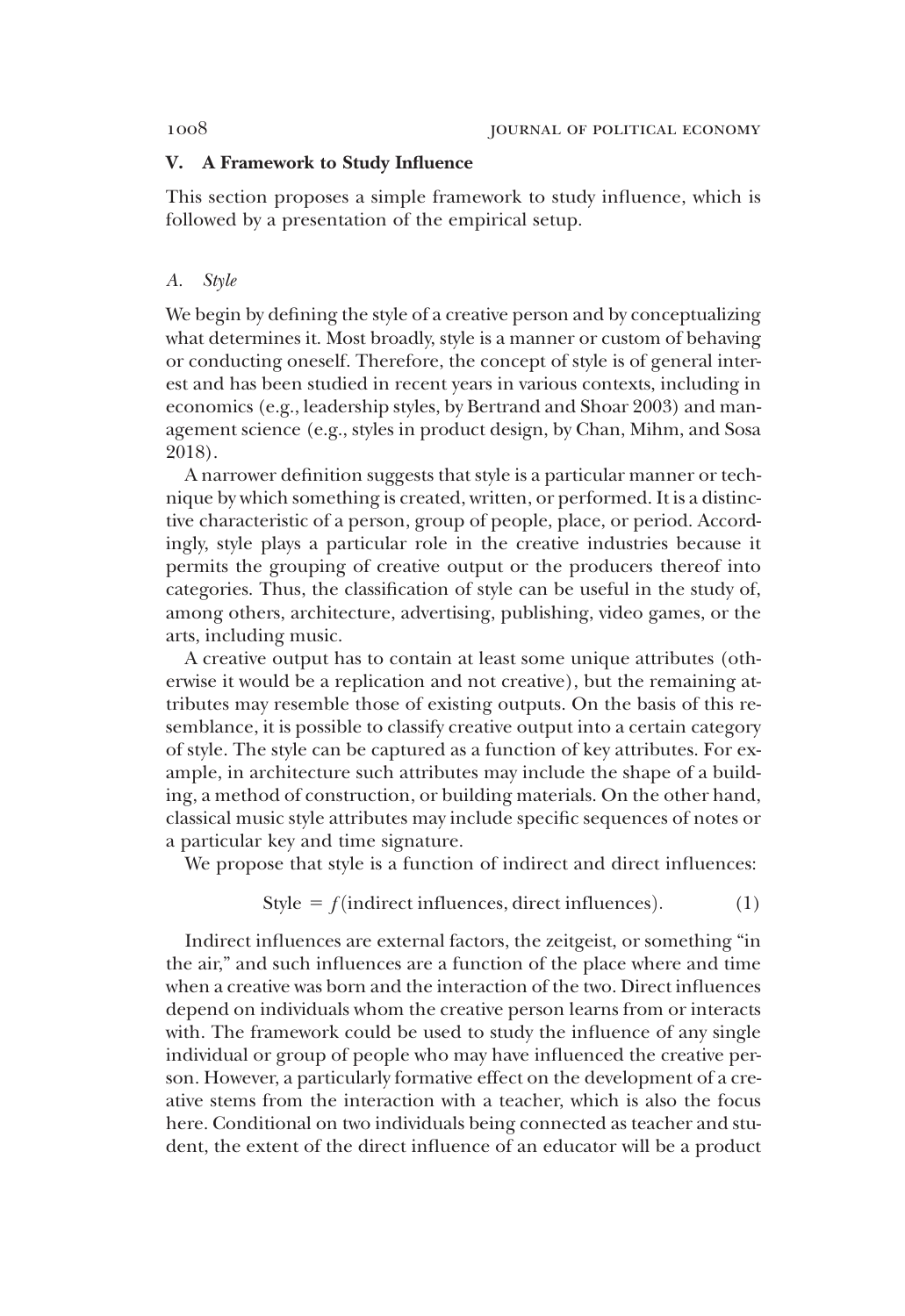of the teacher's investment of time in the student and the student's subsequent career—the time dedicated to compose as well as exposure to other influences.

# B. Estimation Strategy

Building on the theoretical considerations presented above, we proceed to an empirical measurement of similarity. Considering what determines style, as seen in equation (1), we construct similarity measures between two creatives i and j. This results in similarity measures that are a function of differences in the indirect influences, which can be captured via pairwise overlap in time and place, and direct influences, which can be determined on the basis of indicators showing whether a pair has been connected or not.

With a focus on music composers, we estimate similarity measures between composers  $i$  and  $j$  by using variants of the following specification:

Similarly 
$$
_{ij} = \gamma_0 + \gamma_1 \times \text{Connected}_{ij} + \gamma_2
$$
\n $\times \ln \left( \text{Geographic birth distance} \right)_{ij}$ \n $+ \gamma_3 \times \ln \left( \text{Temporal birth distance} \right)_{ij}$ \n $+ \gamma_4 \times \text{Commonality controls}_{ij}$ \n $+ \text{ComposerFE}_{ij} + e_{ij},$ 

where Similarity<sub>*i*</sub> measures the percentage of collective *n*-grams shared or the cosine similarity of  $n$ -grams, key, and time signature for a given pair of composers,  $i$  and  $j$ ; Connected<sub>ij</sub> is an indicator of connected pairs, ln (Geographic birth distance)<sub>*ii*</sub> is the logged geographic distance between birthplaces measured in kilometers, and ln(Temporal birth distance)<sub>ii</sub> is the logged temporal distance between birthplaces measured in years. The vector **Commonality controls**<sub>*ij*</sub> is a vector of dummies for common birth country, common time period measured in 25-year intervals, and their interaction; common nationality; and common family. Composer fixed effects (Composer $FE_{ij}$ ) control for time-invariant differences across teachers.

We condition to pairs of composers (connected or not) in which the older of the two composers in a pair was alive for at least 1 year while the younger was between the ages of 5 and 30. The condition holds for all connected composers and ensures that the older composer in the pair (candidate teacher) could have met the younger (candidate student). Implicitly, comparing only contemporaneous composers leads to the mitigation of time-related differences, including, for example, changes in compositional style. In appendix D1, we explore a number of alternative conditions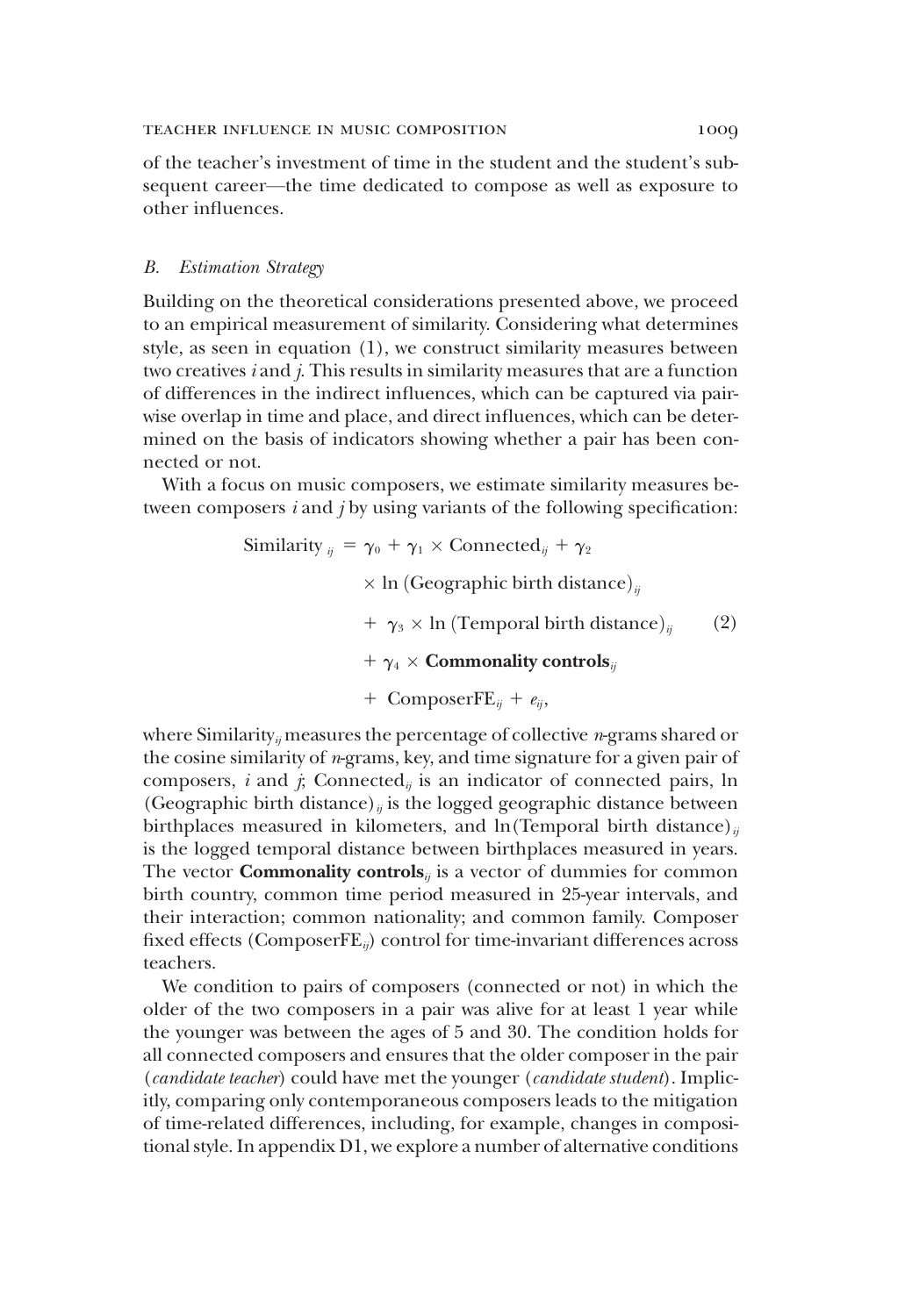that restrict our samples to the same time period and geographic proximity in several different ways, including a highly restrictive condition that requires realized/unrealized pairs to be located in the same city at the same time. The results that follow hold for all the variants of conditions pursued.

A concern may relate to nonrandom matching, which could be an issue if students (or teachers) self-selected into relationships on the basis of styles of their output.<sup>11</sup> Ideally, the degree of similarity was measured before and after the student was exposed to the influence of the teacher (see sec. VI.C). Alternatively, one could exploit random-like incidence of connecting (see sec. VI.B). Of interest is also the consideration of the intensity of creative influence, which may differ, depending on the teacher's effort and skill and the student's subsequent career (see sec. VII).<sup>12</sup>

### VI. Effects of Connection on Similarity

### A. Connection and Similarity: Baseline Results

The starting point of our empirical investigation is a comparison of the similarity between a student composer and his actual teacher (realized pair) and that between the student and his candidate teachers, that is, composers who were alive during the student's formation age but were not connected (unrealized pairs).13 Table 2 summarizes the results based on equation (2) in eight regressions—one for each of our measures of similarity: percentage of collective 2-/3-/4-grams shared and cosine similarity of 2-/3-/4-grams, key signature, and time signature. Each regression includes a set of commonality controls to identify pairs that share birth country, time period (and their interaction), nationality, and descent.

All point estimates for Connected are positive and estimated with high precision. Connected composers are more similar to each other than to unconnected composers by about 0.1–0.3 standard deviations. It is encouraging to observe that the size of the effect is comparable across all our measures.

Considering the importance of cities for music composition, one may want to restrict the sample to pairs of composers in which both teacher and student were located in the same city and time. This approach, which

<sup>&</sup>lt;sup>11</sup> As we have seen above, this is a limited concern in our context of music composition, since composers typically began lessons with their teachers at early ages and before they had composed anything themselves. It is also encouraging to observe that teacher-student pairs were not formed on the basis of quality considerations (see, e.g., fig. 2).

 $12$  In the appendix, we also explore and test other sources of contemporaneous direct influences (app. E1) and discuss in more detail why the influence of past masters does not affect our results (app. E2).

<sup>&</sup>lt;sup>13</sup> A simple exploration of differences in mean similarity by connected status is shown in table B4.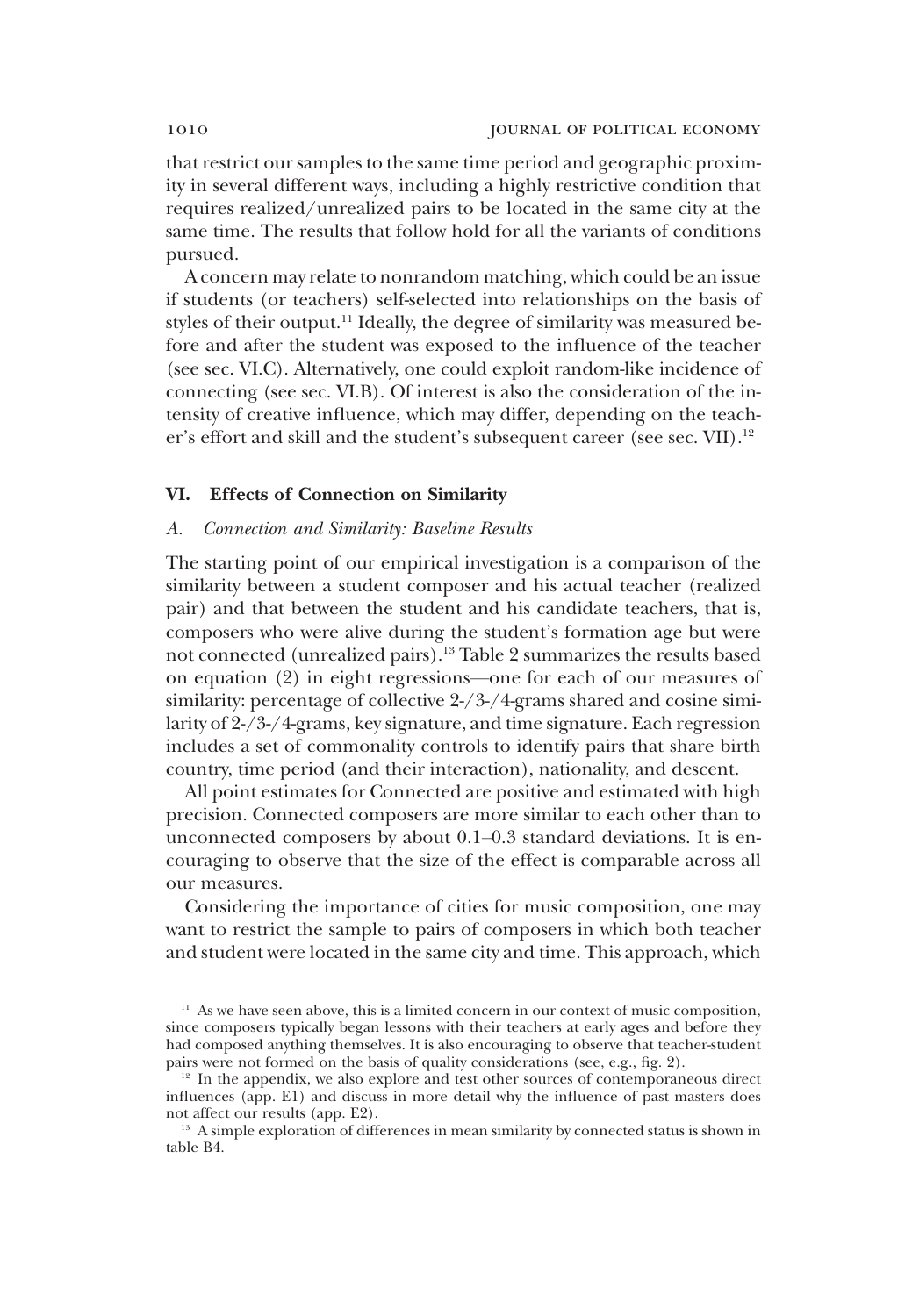|                          |                     | PERCENT SHARED |                |                | <b>COSINE SIMILARITY</b> |                |            |             |  |  |  |
|--------------------------|---------------------|----------------|----------------|----------------|--------------------------|----------------|------------|-------------|--|--|--|
|                          | 2-Grams<br>$^{(1)}$ | 3-Grams<br>(2) | 4-Grams<br>(3) | 2-Grams<br>(4) | 3-Grams<br>(5)           | 4-Grams<br>(6) | Key<br>(7) | Time<br>(8) |  |  |  |
| Connected                | $.118**$            | .283***        | $.305***$      | $.095**$       | $.178***$                | $.241***$      | $.169***$  | $.137***$   |  |  |  |
|                          | (.054)              | (.092)         | (.111)         | (.039)         | (.064)                   | (.091)         | (.057)     | (.045)      |  |  |  |
| In (Geographic distance) | $-.015***$          | $-.033***$     | $-.040***$     | $-.030***$     | $-.022***$               | $-.005$        | $-.027***$ | $-.011***$  |  |  |  |
|                          | (.004)              | (.006)         | (.008)         | (.004)         | (.006)                   | (.009)         | (.004)     | (.004)      |  |  |  |
| ln(Time distance)        | $-.034***$          | $-.046***$     | $-.045***$     | $-.031***$     | $-.039***$               | $-.039***$     | $-.029***$ | $-.036***$  |  |  |  |
|                          | (.006)              | (.008)         | (.010)         | (.006)         | (.008)                   | (.011)         | (.009)     | (.006)      |  |  |  |
| $R^2$                    | .29                 | .32            | .28            | .37            | .38                      | .33            | .29        | .21         |  |  |  |
| Commonality controls     | Х                   | X              | X              | л              | Х                        | Х              | X          | Х           |  |  |  |
| Composer fixed effects   | Х                   | X              | X              | v<br>$\lambda$ | Х                        | Х              | X          | X           |  |  |  |
| Sample                   | World               | World          | World          | World          | World                    | World          | World      | World       |  |  |  |

TABLE 2EFFECTS OF CONNECTION ON SIMILARITY  $(N = 23,489)$ 

Note.—The point estimates presented are based on eq. (2). The dependent variable is <sup>a</sup> standardized similarity coefficient that measures the percentage of collective 2-/3-/4-grams shared (cols. 1–3, respectively) or the cosine similarity of 2-/3-/4-grams, key, and time signature (cols. 4–8, respectively) for a given pair of composers, i and j. "Connected" indicates realized teacher-student pairs, as identified in Grove. The reference group is conditioned to pairs in which the candidate teacher was alive for at least 1 year when the candidate student was between the ages of 5 and 30. Controls not shown include dummies for common birth country, time period, and their interaction; common nationality; and common descent. Standard errors are clustered by candidate teacher. The data were collected by the authors (see sec. IV for details).

\*\*  $p < .05$ .

\*\*\*  $p < .01$ .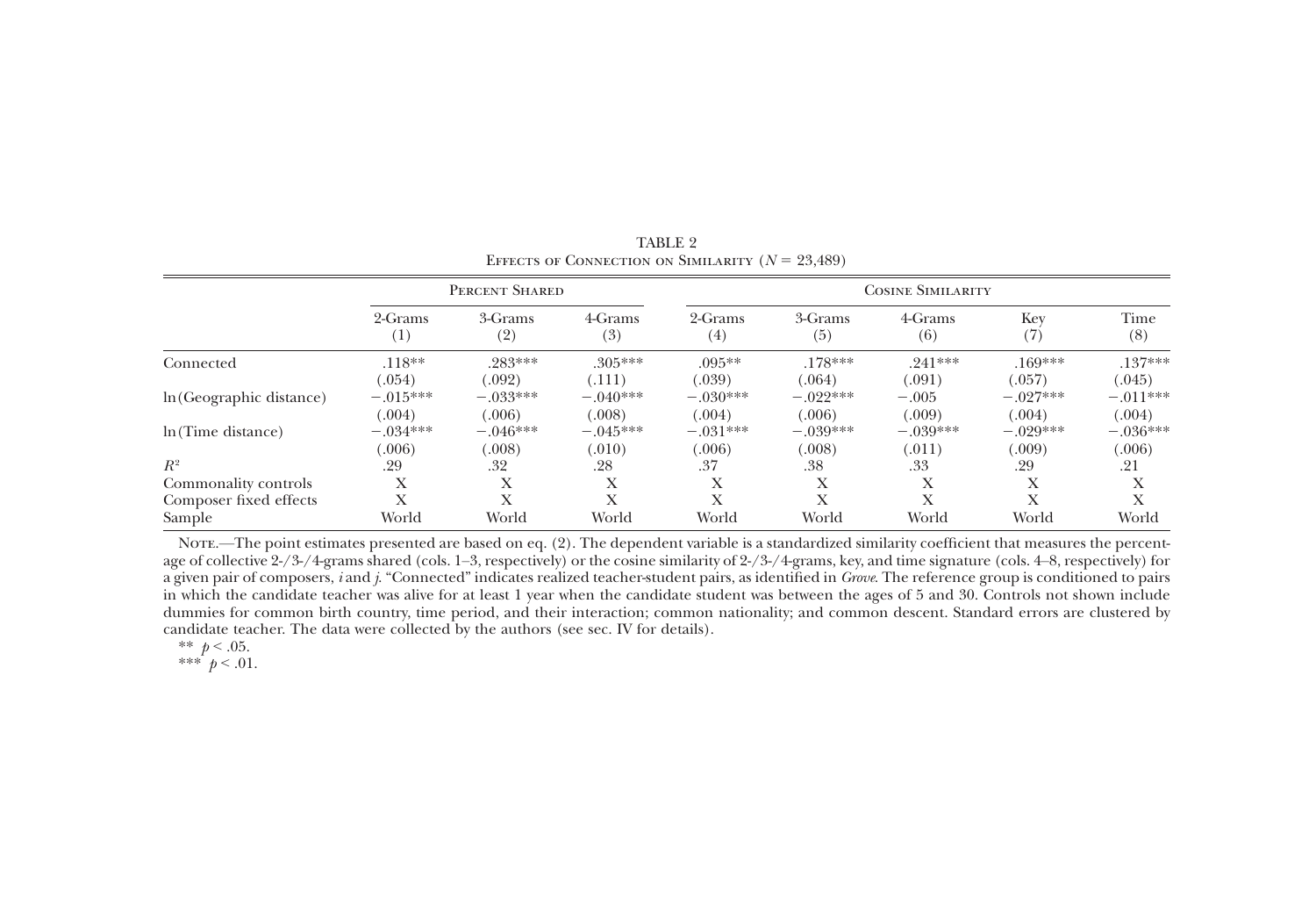effectively decreases the actual geographic distance between two composers to about zero, is pursued in appendix E3. To conduct this analysis, we extract from Grove the lifetime migration records for each composer, including the dates when a stay in a city began and ended. Table E3 shows the results for the regression that is conditional on city overlap during student's formation age and includes city fixed effects in addition to all previous controls. The effect of connection on similarity is positive and statistically significant, which provides important support for the findings.

The results are also robust to a number of alternative specifications, including truncating themes at six notes, measuring the similarity with the logged coefficient, or subsampling to European composers only or those born after the mid–eighteenth century, when originality became more valued. See appendix D2 for details.

### B. Within-Conservatory Natural Experiments

The concern that students may self-select into a relationship with a particular teacher on the basis of his compositional style is limited. As we observed above, composers typically began lessons with their teachers at early ages—that is, when they were unlikely to have developed their own style of composing. Furthermore, it was very rare that students had actually composed before meeting the teacher.

Nonetheless, we pursue a natural experiment setting, exploiting teacher turnover at conservatories in order to identify more convincingly the effect a teacher may have had on his student. We estimate the student's similarity with his actual teacher at a given conservatory and compare it to the similarity with candidate teachers who had recently departed from or had not yet arrived at the given conservatory.<sup>14</sup> The pursued natural experimental design builds on the identification assumption that teacher turnover within a conservatory is uncorrelated with student characteristics. This assumption is plausible, insofar as students (or their parents) did not time enrollment at a conservatory according to whether a single teacher left or arrived at that institution. Considering the historical periods covered, the concern seems rather negligible, as travel and access to information were limited.

Table 3 reports the results in two panels for different time windows. For example, panel A shows the 10-year window, which narrows the risk set to candidate teachers who had departed from the conservatory during the preceding 10 years or would arrive at the conservatory in the following 10 years. The results show that a composer is, by about 0.2 standard

<sup>&</sup>lt;sup>14</sup> Our data cover 94 composer pairs connected at a conservatory out of 1,064 pairs of composers who had a conservatory in common. The size of the risk set depends on the chosen time horizon for the analysis.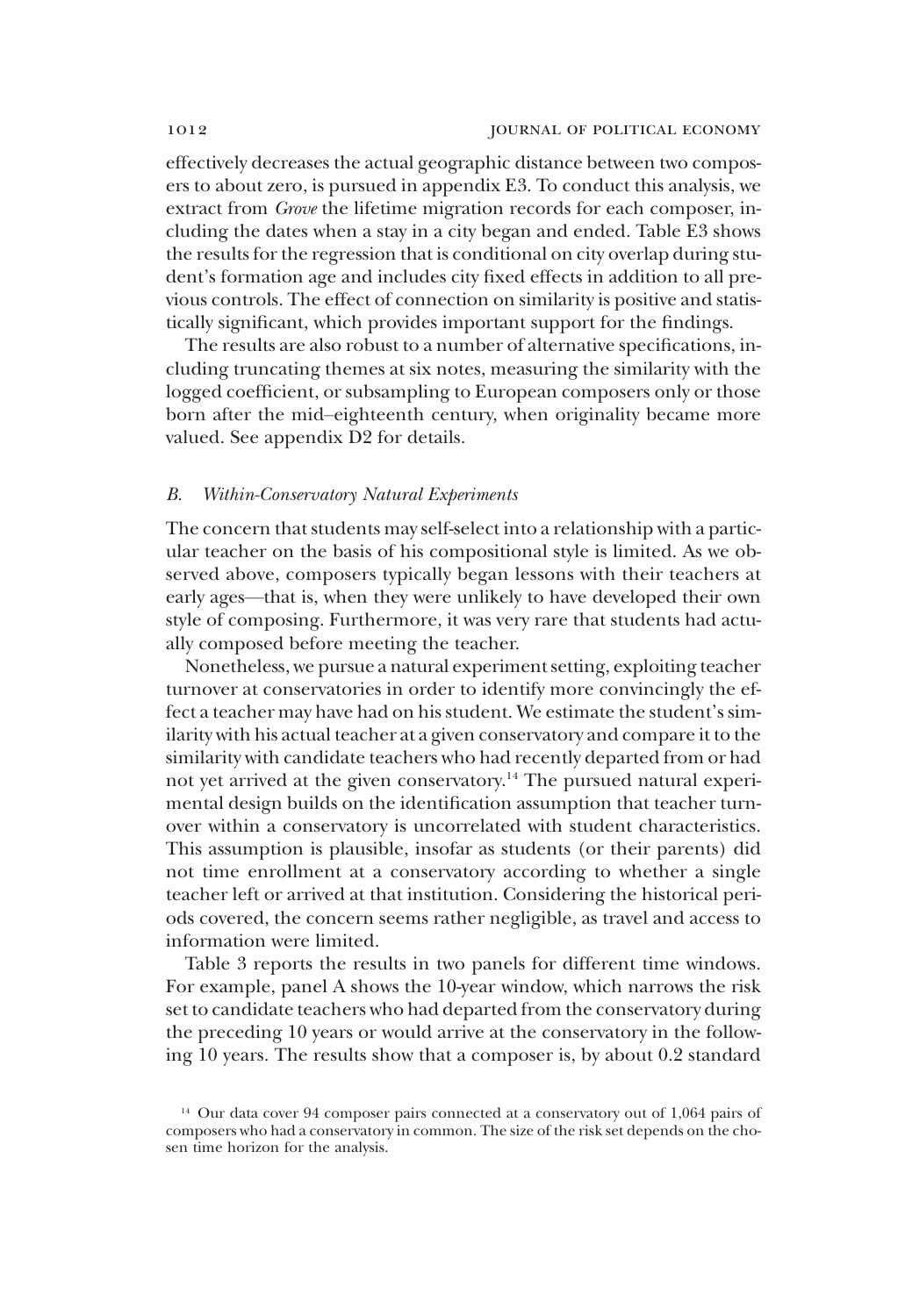|                            |         | PERCENT SHARED    |         |                   |         | <b>COSINE SIMILARITY</b> |           |         |  |  |  |
|----------------------------|---------|-------------------|---------|-------------------|---------|--------------------------|-----------|---------|--|--|--|
|                            | 2-Grams | 3-Grams           | 4-Grams | 2-Grams           | 3-Grams | 4-Grams                  | Key       | Time    |  |  |  |
|                            | (1)     | (2)               | (3)     | (4)               | (5)     | (6)                      | (7)       | (8)     |  |  |  |
|                            |         | A. 10-Year Window |         |                   |         |                          |           |         |  |  |  |
| Connected at conservatory  | .083    | .115              | $.265*$ | $.117*$           | .163    | .438***                  | $.214**$  | $-.021$ |  |  |  |
|                            | (.076)  | (.122)            | (.144)  | (.062)            | (.119)  | (.169)                   | (.108)    | (.071)  |  |  |  |
| <b>Observations</b>        | 179     | 178               | 160     | 179               | 178     | 160                      | 157       | 175     |  |  |  |
| $R^2$                      | .11     | .22               | .18     | .14               | .26     | .24                      | .23       | .40     |  |  |  |
|                            |         |                   |         | B. 15-Year Window |         |                          |           |         |  |  |  |
| Connected at conservatory  | .082    | .103              | $.233*$ | .099*             | .141    | $.400***$                | $.194***$ | .016    |  |  |  |
|                            | (.071)  | (.118)            | (.139)  | (.057)            | (.115)  | (.161)                   | (.097)    | (.070)  |  |  |  |
| <b>Observations</b>        | 224     | 223               | 201     | 224               | 223     | 201                      | 198       | 219     |  |  |  |
| $R^2$                      | .10     | .19               | .15     | .13               | .23     | .20                      | .20       | .32     |  |  |  |
|                            |         |                   |         | Specifications    |         |                          |           |         |  |  |  |
| Commonality controls       | X       | X                 | X       | X                 | X       | X                        | X         | X       |  |  |  |
| Conservatory fixed effects | Х       | Х                 | Х       | Х                 | Х       | Х                        | Х         | X       |  |  |  |
| Sample                     | World   | World             | World   | World             | World   | World                    | World     | World   |  |  |  |

TABLE 3Within-Conservatory Natural Experiments

Nore.—The dependent variable is a standardized similarity coefficient that measures the percentage of collective 2-/3-/4-grams shared (cols. 1–3, respectively) or the cosine similarity of 2-/3-/4-grams, key signature, and time signature (cols. 4–8, respectively) for <sup>a</sup> given pair of composers, <sup>i</sup> and j. "Connected at conservatory" indicates realized teacher-student pairs at <sup>a</sup> given conservatory. The reference group includes candidate teachers who recently departed from or did not ye<sup>t</sup> arrive at the given conservatory. Controls not shown include dummies for common birth country, time period, and their interaction; common nationality; and common descent. Standard errors are clustered by candidate teacher. The data were collected by the authors (see sec. IV for details).

\*\*  $p < .05$ .

\*\*\*  $p < .01$ .

<sup>\*</sup>  $p < 1$ .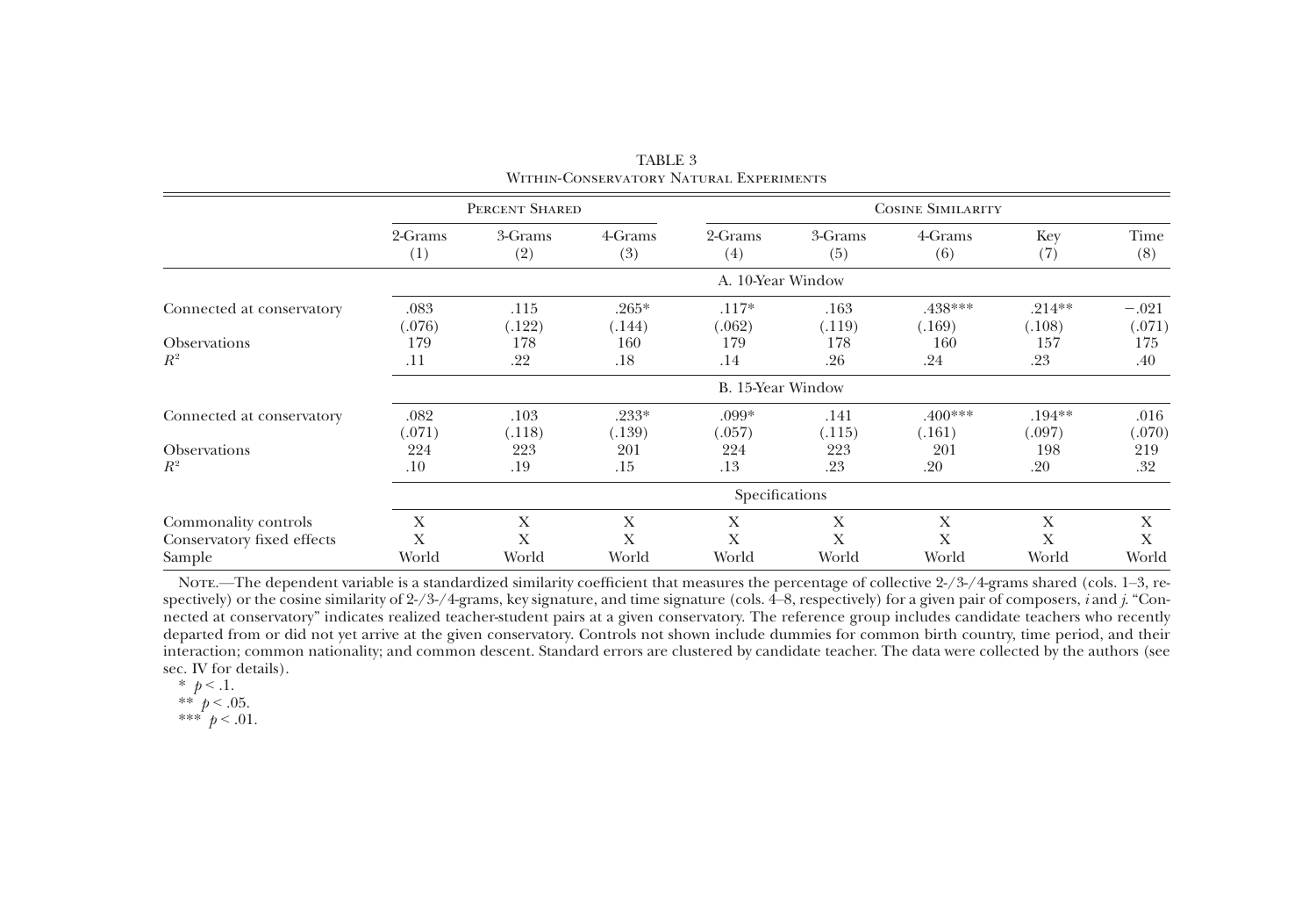deviations, more similar to his teacher at a conservatory (connected pair) than to candidate teachers who had recently departed from or were soon to arrive at the conservatory. There are no large differences between the observation windows.

These estimations are somewhat less precisely estimated than the baseline models, possibly a result of the lower number of connected composers. Nevertheless, the magnitude of the coefficients is comparable. Furthermore, as can be seen in table D6, the extent of a teacher's influence does not seem to depend on where teaching took place (conservatory vs. private education), which in turn extends the validity of the approach pursued here.

# C. Composition-Level Similarity

Composers evolve over their life cycles and change style and mood in music as they age and absorb more knowledge; they also evolve internally. Therefore, identifying a single style of a composer is not an easy undertaking. The fact that we detect the influence of a teacher in the lifetime style (i.e., considering all compositions written) makes our result even stronger, since any eventual later-in-life deviations from the style imposed by the teacher would bias our coefficients downward. An emerging question is thus when the student is influenced the most and how long the influence lasts. To answer this, we examine data at the composition level and explore how similar a student is over time to his actual teacher, compared to candidate teachers. The analysis is conducted for teacher-student pairs for which we know the year they met as well as the year of composition of at least one work by the teacher and the student.<sup>15</sup>

We focus on the student's compositions after the meeting with a teacher because composers had typically not composed anything before meeting their teacher.16 When it comes to the teacher, we consider only his output before the meeting. This is done in order to eliminate any concern of reverse causality, since a teacher may be also influenced by his student. Essentially, we estimate the similarity between the student's style at different times after the first meeting and the teacher's style before the meeting, and compare it to the similarity with styles of candidate teachers.

<sup>&</sup>lt;sup>15</sup> An alternative approach to mitigate the concern of life-cycle variations in compositional styles is provided in app. E5. There we explore the teacher-student similarity across a range of variables that do not vary (much) over the lifetime (e.g., occupation or choice of musical instruments or musical forms). For example, it is highly improbable that a composer who is a pianist will become a violinist because of external influences (at least, not a violinist of a high enough quality to be mentioned in Grove).

<sup>&</sup>lt;sup>16</sup> Appendix C2 describes the difficulty in obtaining information about the year of composition, which limits a composition-level analysis.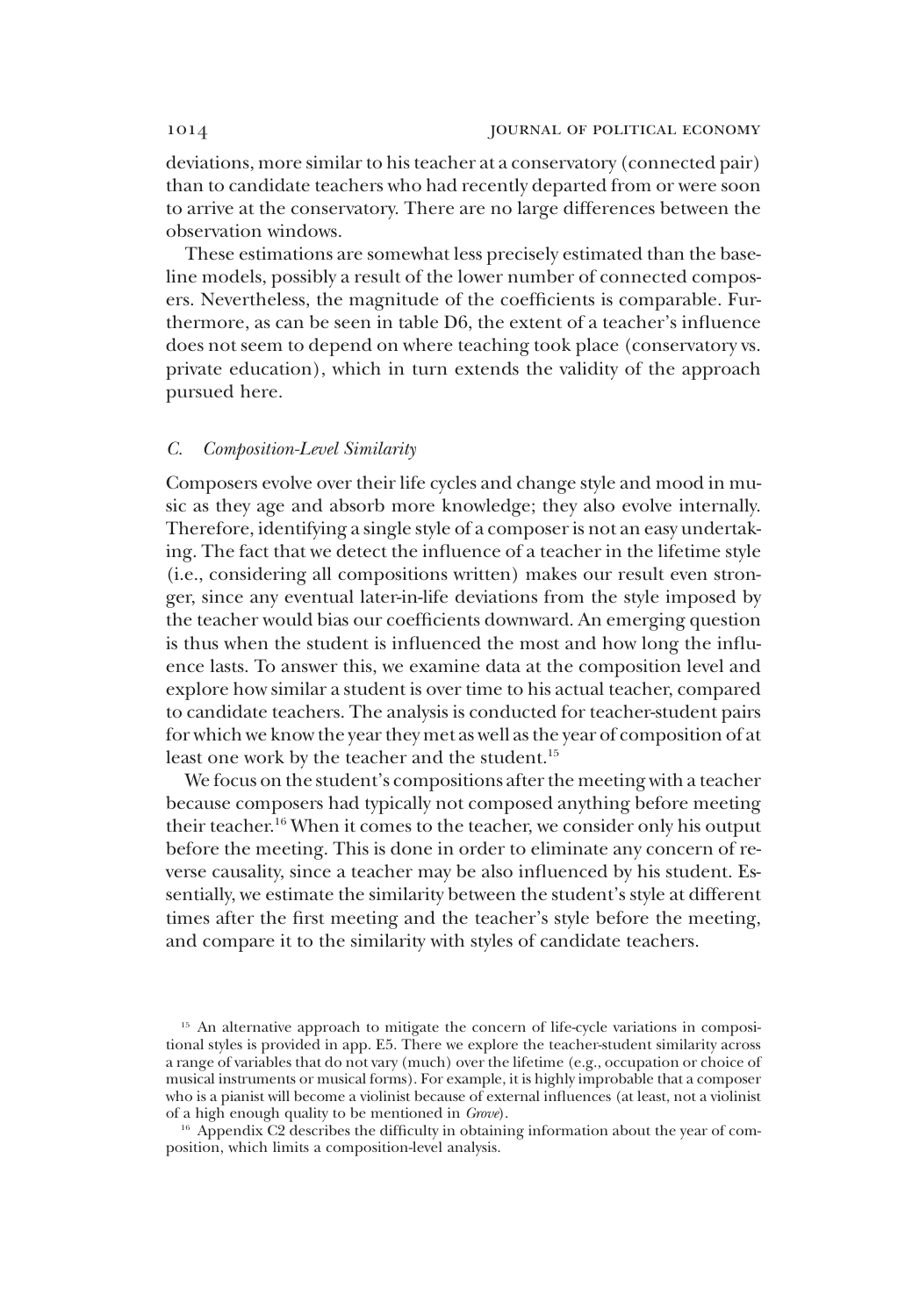### TEACHER INFLUENCE IN MUSIC COMPOSITION 1015

We also include a time-distance control to account for the number of years between the student's and the teacher's composition. This is done in order to account for changing fashions in style and to discount the importance of the teacher's compositions that had been written long before the meeting. We also introduce teacher-student pair fixed effects.

Table 4 shows the results. Interestingly, the teacher's influence is not constant over time. It is strong and statistically significant over a period of about 20 years after the meeting, after which the coefficients change signs. This implies that students eventually become more dissimilar to their actual teacher than to candidate teachers. The results may suggest that the style of a composer evolves over his lifetime and that a teacher's influence—while being significant initially—is not permanent. In other words, given enough time, a composer develops a style that allows him to differentiate from his teacher. Based on his own observations and discussions, Pfitzinger (2017) arrives at a similar conclusion, remarking that "some composers [are] using their teachers as a stepping stone rather than putting them on a pedestal." However, these results have to be interpreted with some caution, since the number of observations drops 20 and more years after a meeting.

### D. Multigenerational Similarity

To further investigate the nature of the influence that a teacher has on students, we explore multigenerational persistence. The approach may provide additional insights into the longevity of a teacher's influence when students go on to become composition teachers themselves. We observed above that a student's style may change over time and could eventually even diverge from teacher's style. This raises the question of how durable a teacher's style is likely to be over multiple generations of students. In other words, does a student bear an imprint of his teacher's teachers?17

Extending our data beyond the 211 first-degree connections, we arrive at 193 second-degree, 104 third-degree, and 44 fourth-degree connections. We then reestimate our baseline model and present the results in table 5. The teacher's influence is visible and significant in the first generation, as argued above. We also observe that the influence persists through the next generation in a composer's musical lineage before it starts to fade. The coefficients remain positive into the third generation but are

<sup>&</sup>lt;sup>17</sup> In sec. II, we describe the relevance of this approach to the literature on cultural transmission. However, the concern of multigenerational influence is also on the mind of many composers, including Pfitzinger, whose research originates from the following personal question (Pfitzinger 2017, xi): "If I am a compositional descendant of Beethoven or Mahler or Widor or Chadwick, has their compositional style affected me?"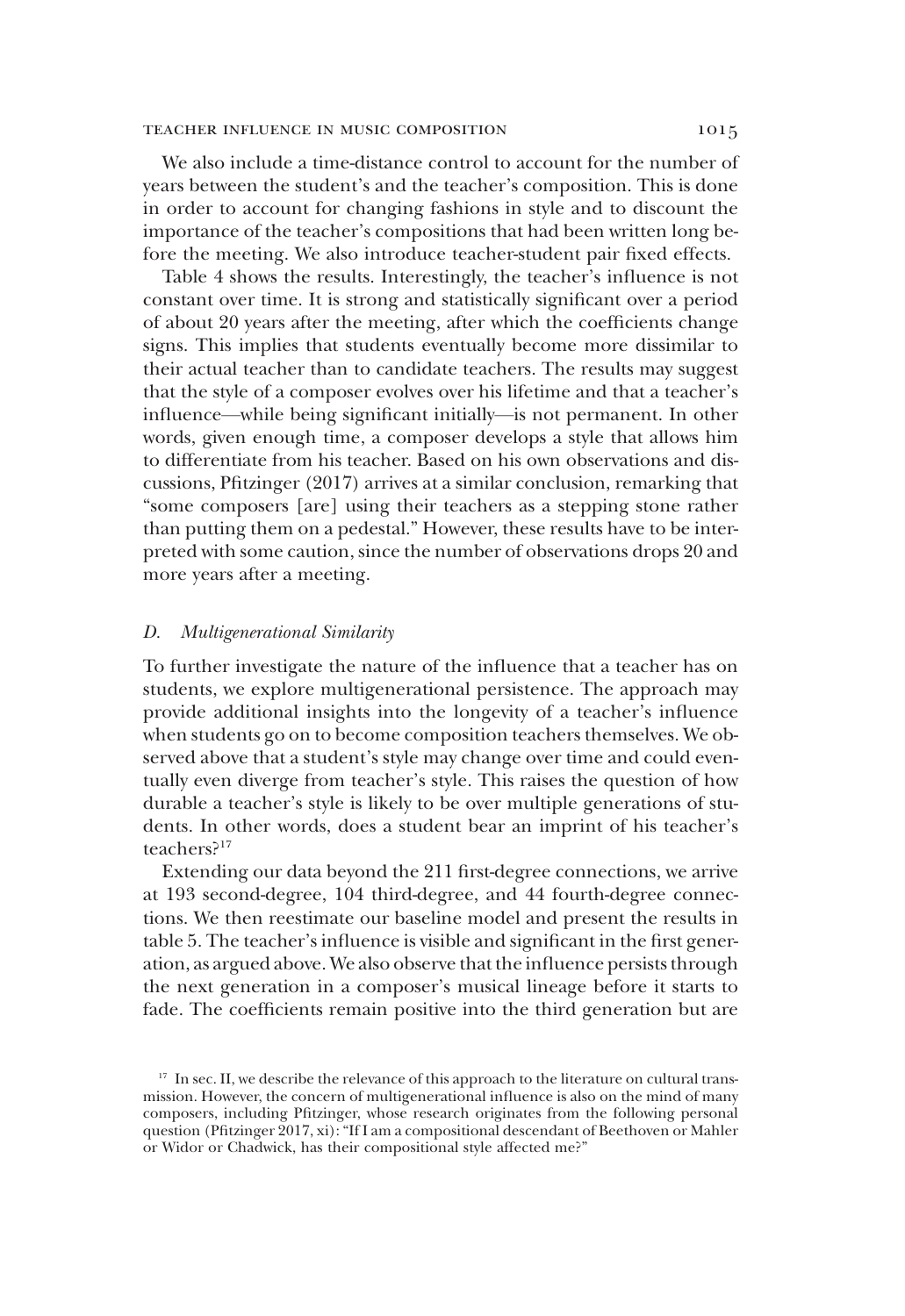|                                    |                | PERCENT SHARED |                |                |                | <b>COSINE SIMILARITY</b> |            |             |
|------------------------------------|----------------|----------------|----------------|----------------|----------------|--------------------------|------------|-------------|
|                                    | 2-Grams<br>(1) | 3-Grams<br>(2) | 4-Grams<br>(3) | 2-Grams<br>(4) | 3-Grams<br>(5) | 4-Grams<br>(6)           | Key<br>(7) | Time<br>(8) |
| After meeting:                     |                |                |                |                |                |                          |            |             |
| $\leq 10$ years                    | $.374***$      | .268***        | .110           | $.503***$      | $.264***$      | .093                     | .050       | $-.134$     |
|                                    | (.069)         | (.072)         | (.071)         | (.091)         | (.077)         | (.064)                   | (.127)     | (.120)      |
| $11-20$ years                      | $.624***$      | $.391***$      | $.155***$      | $.603***$      | $.323***$      | $.168**$                 | .379**     | .344        |
|                                    | (.095)         | (.096)         | (.072)         | (.116)         | (.098)         | (.073)                   | (.170)     | (.233)      |
| $21-30$ years                      | $-.188$        | $-.003$        | $-.097$        | $-.573***$     | $-.381*$       | $-.296$                  | $-.316$    | .344        |
|                                    | (.174)         | (.179)         | (.170)         | (.203)         | (.200)         | (.184)                   | (.208)     | (.233)      |
| $>30$ years                        | $-1.053***$    | $-.859***$     | $-.400*$       | $-.662**$      | $-.437*$       | $-.328$                  | $-.256$    | .400        |
|                                    | (.227)         | (.232)         | (.230)         | (.261)         | (.254)         | (.232)                   | (.325)     | (.327)      |
| <b>Observations</b>                | 958            | 958            | 958            | 958            | 958            | 958                      | 741        | 944         |
| $R^2$                              | .15            | .05            | .02            | .10            | .04            | .03                      | .02        | .06         |
| Controls                           | X              | Χ              | X              | X              | X              | Х                        | Х          | X           |
| Teacher-student pair fixed effects | X              | X              | X              | X              | X              | Х                        | X          | X           |
| Sample                             | World          | World          | World          | World          | World          | World                    | World      | World       |

TABLE 4Effects of Connection on Similarity over Time, Estimated at the Composition Level

Nore.—The dependent variable is a standardized similarity coefficient that measures the percentage of collective  $2\frac{1}{3}$ -/4-grams shared (cols. 1–3, respectively) or the cosine similarity of 2-/3-/4-grams, key signature, and time signature (cols. 4–8, respectively) between the teacher'<sup>s</sup> compositions before meeting the student and the student'<sup>s</sup> compositions after the meeting. "After meeting" indicates four different time intervals at which composition-level similarity is measured: 0–10, 11–20, 21–30, and more than 30 years after the teacher-student meeting. The reference category is composition-level similarity between <sup>a</sup> given student and <sup>a</sup> candidate teacher. Controls not shown include time difference between the years when the two compared works were composed. Standard errors are clustered by candidate teacher. The data were collected by the authors (see sec. IV for details).

\*  $p < 0.1$ .<br>\*\*  $p < 0.05$ .

\*\*\*  $p < .01$ .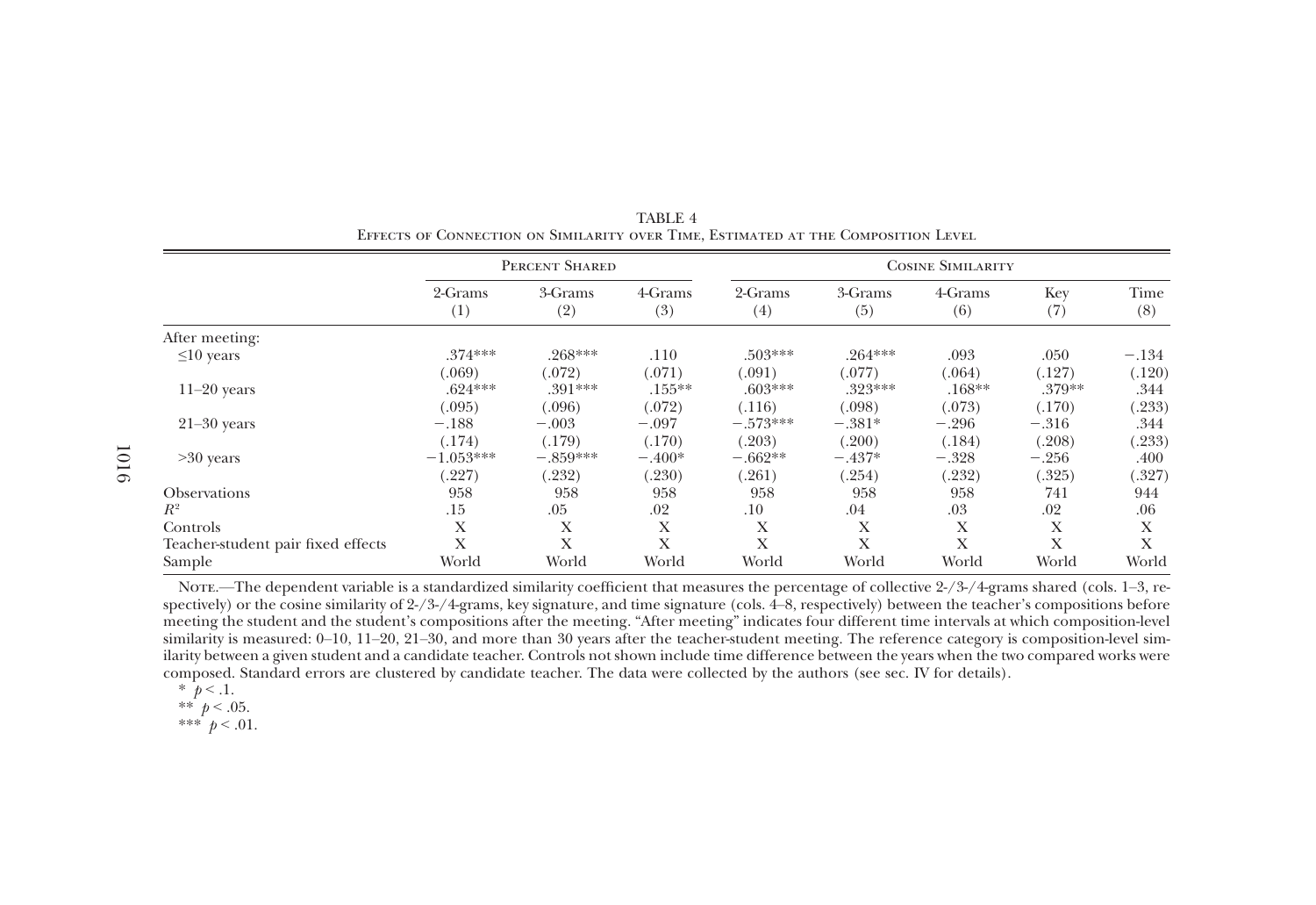|                           |                | PERCENT SHARED      |                   | <b>COSINE SIMILARITY</b> |                     |                   |                |                |
|---------------------------|----------------|---------------------|-------------------|--------------------------|---------------------|-------------------|----------------|----------------|
|                           | 2-Grams        | 3-Grams             | 4-Grams           | 2-Grams                  | 3-Grams             | 4-Grams           | Key            | Time           |
|                           | (1)            | (2)                 | (3)               | (4)                      | (5)                 | (6)               | (7)            | (8)            |
| Connected (first degree)  | $.109**$       | $.275***$           | .299***           | $.104***$                | $.179***$           | .239***           | $.191***$      | $.174***$      |
|                           | (.054)         | (.091)              | (.112)            | (.039)                   | (.062)              | (.090)            | (.058)         | (.048)         |
| Connected (second degree) | $.096*$        | $.175***$<br>(.067) | $.160*$           | $.158***$                | $.202***$<br>(.071) | $.258***$         | .082           | $.138**$       |
| Connected (third degree)  | (.052)<br>.147 | .047                | (.082)<br>$-.084$ | (.059)<br>$.154***$      | .075                | (.098)<br>$-.024$ | (.083)<br>.005 | (.059)<br>.131 |
| Connected (fourth degree) | (.144)         | (.181)              | (.197)            | (.072)                   | (.118)              | (.133)            | (.126)         | (.116)         |
|                           | $-.023$        | $-.035$             | .011              | $-.015$                  | .029                | .149              | $-.047$        | .063           |
| $R^2$                     | (.079)         | (.049)              | (.044)            | (.122)                   | (.133)              | (.131)            | (.110)         | (.064)         |
|                           | .28            | .30                 | .25               | .33                      | .34                 | .31               | .24            | .22            |
| Commonality controls      | X              | X                   | Х                 | Х                        | Х                   | Х                 | Х              | Χ              |
| Distance controls         | Х              | X                   | X                 | X                        | X                   | X                 | Х              | Х              |
| Composer fixed effects    | Х              | X                   | X                 | X                        | X                   | X                 | Х              | X              |
| Sample                    | World          | World               | World             | World                    | World               | World             | World          | World          |

TABLE 5MULTIGENERATIONAL TRANSMISSION  $(N = 45,736)$ 

Note.—The dependent variable is <sup>a</sup> standardized similarity coefficient that measures the percentage of collective 2-/3-/4-grams shared (cols. 1–3, respectively) or the cosine similarity of 2-/3-/4-grams, key signature, and time signature (cols. 4–8, respectively) for <sup>a</sup> given pair of composers, <sup>i</sup> and j. "Connected" indicates realized teacher-student connections of the first degree (teacher-student), second degree (teacher-student'<sup>s</sup> student), and so on. The reference group is conditioned for each generation to pairs in which the candidate teacher was alive for at least 1 year when the candidate student was between the ages of 5 and 30. Commonality controls not shown include dummies for common birth country, time period, and their interaction; common nationality; and common descent. Distance controls not shown include logged geographic distance (in kilometers) and logged temporal distance (in years) between the birthplaces of two composers. Standard errors are clustered by candidate teacher. The data were collected by the authors (see sec. IV for details).

- \*\*  $p < .05$ .
- \*\*\*  $p < .01$ .

<sup>\*</sup>  $p < 1$ .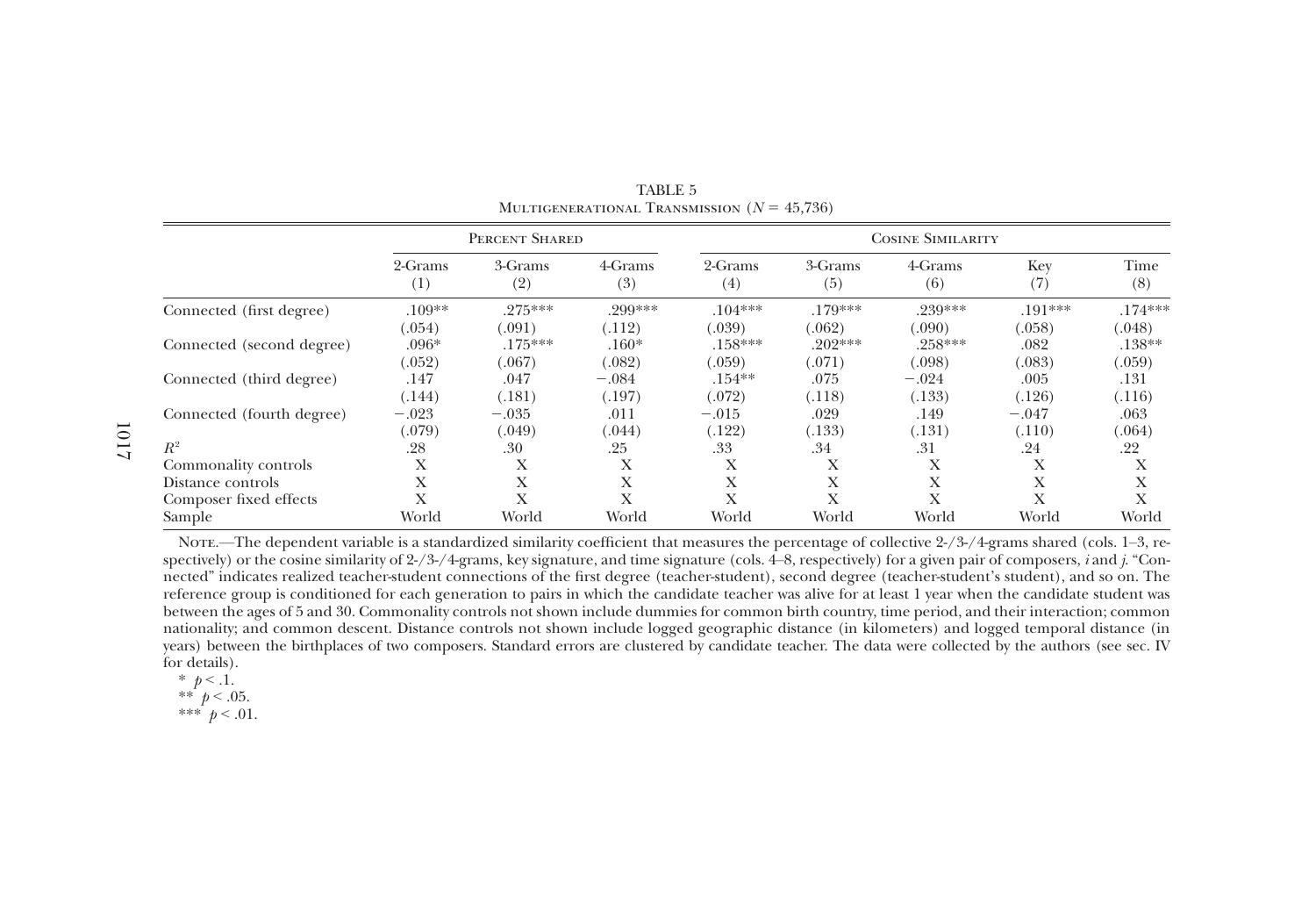estimated with less precision. This is an interesting finding that points at the potentially multigenerational influence of a teacher.

# E. Horizontal Similarity

The focus so far has been on direct teacher-student similarity. We now extend the analysis to explore the existence of any indirect effects by looking at similarities across pairs of students who had a teacher in common. Given the individualistic nature of composition teaching, students would not often have interacted. Furthermore, since the studies of two students with the same teacher did not usually overlap, most students would not even have met.

Despite the implicit restrictions of this test, it is encouraging to observe in table 6 that the similarity is significantly higher among students of the same teacher. The point estimates imply that students who had the same teacher are more similar to each other by about 0.1 standard deviations than they would be had they not had a teacher in common. This coefficient is about half the size of the effect observed directly between teachers and students, which supports the view that the teacher's influence is predominant.

# VII. The Extent of Influence

The observation that teachers influence the compositional style of their students raises questions of the conditions under which this effect emerges and becomes prevalent. In this section, we restrict our sample to realized pairs only and exploit the heterogeneity of the observed influence by looking at factors that potentially matter for the extent of influence. In a methodological sense, this is equivalent to an exploration of the intensive margin. We build on our theoretical setup and quantify the extent of teacher influence as a function of his quality and investment of time in the student (panel A of table 7) and the student's subsequent career; that is, time to compose as well as exposure to other influences (panel B of table 7).

The first four specifications presented in table 7 disclose that the quality of the teacher is positively related to the extent of his influence: higherquality teachers are more influential. For example, teachers with a 1% higher Murray quality index are up to almost a half–standard deviation more influential. Positive associations are also observed for the other three teacher-quality measures and are estimated with high precision across most specifications.

Next, we explore how the influence differs depending on the teacher's investment of time in the student, which is measured in two ways. First, we count the number of other students that the teacher had and observe a negative, albeit rarely statistically significant, relationship with similarity.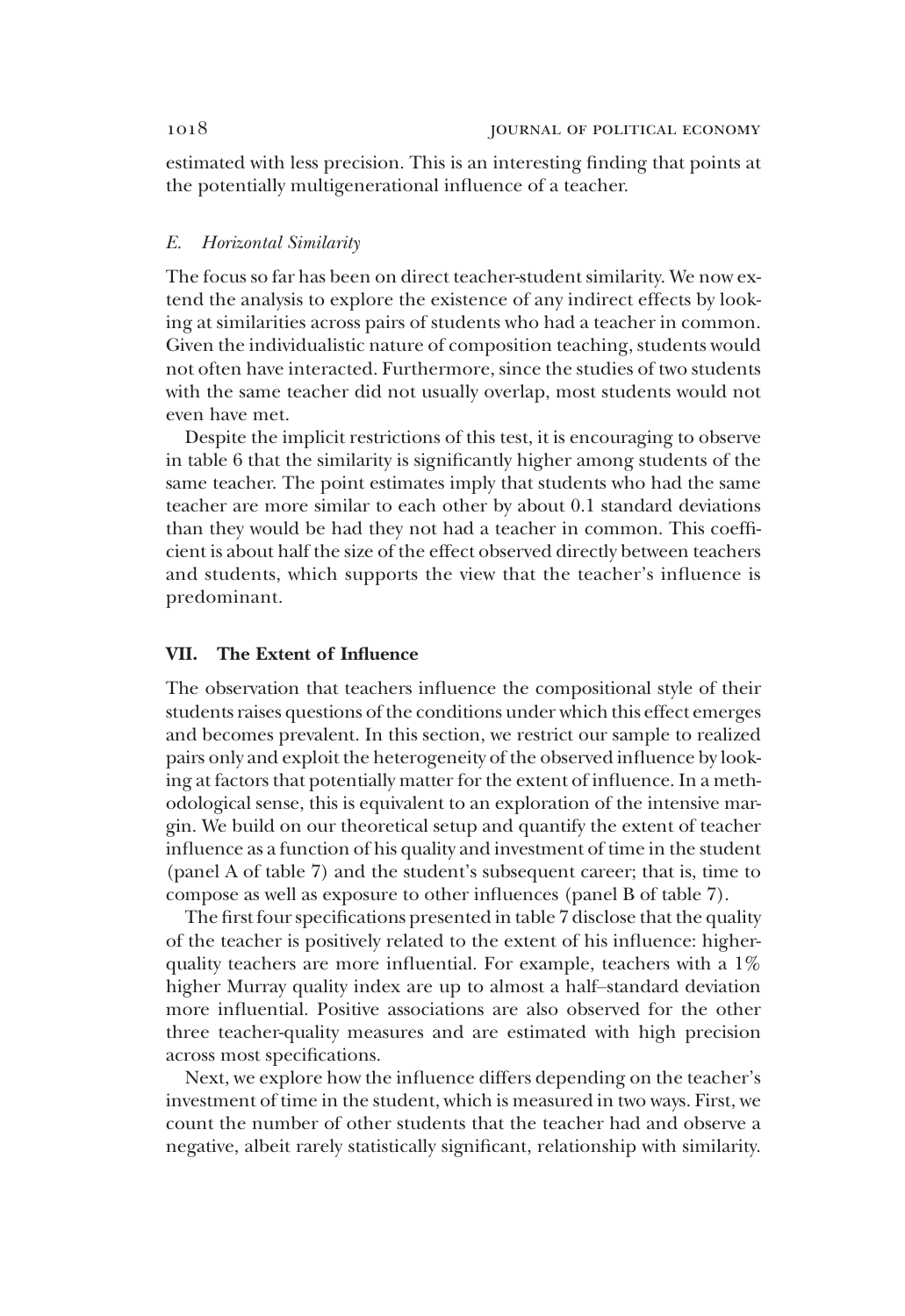|                        |                             | PERCENT SHARED    |                | <b>COSINE SIMILARITY</b> |                              |                |                      |                    |  |
|------------------------|-----------------------------|-------------------|----------------|--------------------------|------------------------------|----------------|----------------------|--------------------|--|
|                        | 2-Grams<br>$\left(1\right)$ | 3-Grams<br>(2)    | 4-Grams<br>(3) | 2-Grams<br>$^{(4)}$      | 3-Grams<br>$\left( 5\right)$ | 4-Grams<br>(6) | Key<br>$\mathcal{I}$ | Time<br>(8)        |  |
| Connected (horizontal) | $.110**$<br>.048)           | $.152**$<br>(072) | .111<br>(.078) | .099**<br>.039)          | $.121*$<br>063               | .045<br>(.079) | .011<br>(.052)       | $.094**$<br>(.040) |  |
| $R^2$                  | .01                         | .01               | .01            | .02                      | .02                          | .01            | .01                  | .01                |  |
| Commonality controls   |                             |                   |                |                          |                              |                | Х                    |                    |  |
| Distance controls      |                             |                   |                |                          | X                            | Х              | Х                    |                    |  |
| Composer fixed effects |                             |                   |                |                          |                              | Х              |                      |                    |  |
| Sample                 | World                       | World             | World          | World                    | World                        | World          | World                | World              |  |

TABLE 6HORIZONTAL SIMILARITY  $(N = 24,887)$ 

Nore.—The dependent variable is a standardized similarity coefficient that measures the percentage of collective 2-/3-/4-grams shared (cols. 1–3, respectively) or the cosine similarity of 2-/3-/4-grams, key signature, and time signature (cols. 4–8, respectively) for a given pair of composers, *i* and *j*. Explanatory variables are defined as follows. "Connected (horizontal)" indicates pairs of students who had <sup>a</sup> teacher in common. The reference group is conditioned to pairs in which the candidate teacher was alive for at least 1 year when the candidate student was between the ages of 5 and 30. Commonality controls not shown include dummies for common birth country, time period, and their interaction; common nationality; and common descent. Distance controls not shown include logged geographic distance (in kilometers) and logged temporal distance (in years) between the birthplaces of two composers. Standard errors are clustered by candidate teacher. The data were collected by the authors (see sec. IV for details).

\*  $p < 1$ .

\*\*  $p < .05$ .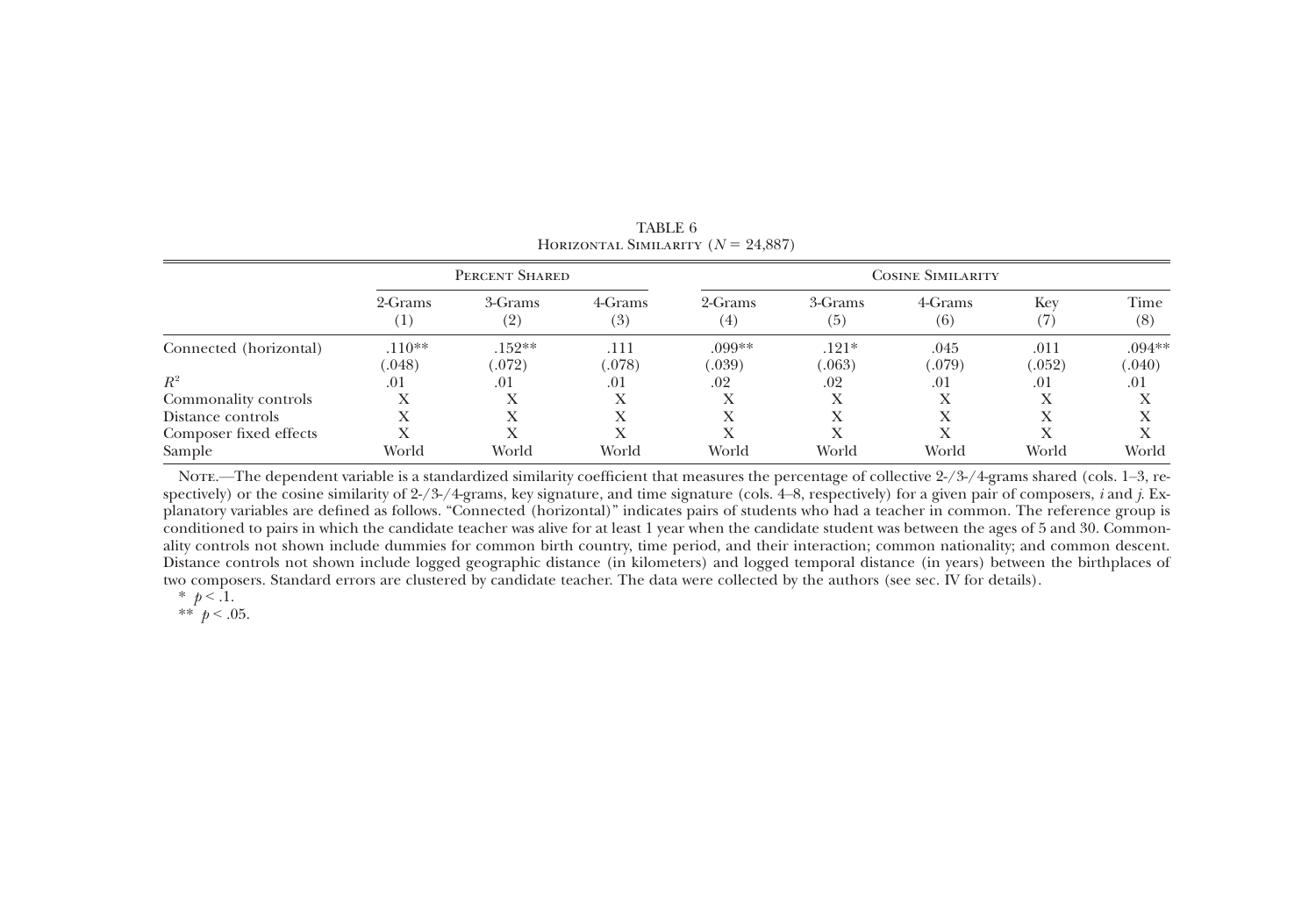|                                     |                                                                          |                     | LAIEN I OF INFLUENCE |                     |                          |                     |                     |                     |  |  |
|-------------------------------------|--------------------------------------------------------------------------|---------------------|----------------------|---------------------|--------------------------|---------------------|---------------------|---------------------|--|--|
|                                     |                                                                          | PERCENT SHARED      |                      |                     | <b>COSINE SIMILARITY</b> |                     |                     |                     |  |  |
|                                     | 2-Grams<br>(1)                                                           | 3-Grams<br>(2)      | 4-Grams<br>(3)       | 2-Grams<br>(4)      | 3-Grams<br>(5)           | 4-Grams<br>(6)      | Key<br>(7)          | Time<br>(8)         |  |  |
|                                     | A. Teacher's Quality and Investment of Time in the Student ( $N = 211$ ) |                     |                      |                     |                          |                     |                     |                     |  |  |
| In (Teacher's Murray index)         | .108<br>(.066)                                                           | $.360***$<br>(.100) | $.467***$<br>(.127)  | $.170***$<br>(.044) | $.358***$<br>(.075)      | .388***<br>(.108)   | $.206***$<br>(.055) | $.159***$<br>(.041) |  |  |
| $R^2$                               | .04                                                                      | .11                 | .12                  | .13                 | .18                      | .15                 | .12                 | .09                 |  |  |
| In (Teacher's Spotify followers)    | .022<br>(.033)                                                           | $.153***$<br>(.050) | $.213***$<br>(.058)  | $.079***$<br>(.022) | $.191***$<br>(.039)      | $.242***$<br>(.052) | $.080**$<br>(.032)  | .020<br>(.024)      |  |  |
| $R^2$                               | .02                                                                      | .08                 | $.10\,$              | .11                 | .19                      | .18                 | .09                 | .03                 |  |  |
| Spotify popularity score            | .005                                                                     | $.025***$           | $.032***$            | $.012***$           | $.029***$                | $.035***$           | $.011***$           | .004                |  |  |
|                                     | (.004)                                                                   | (.007)              | (.008)               | (.003)              | (.005)                   | (.006)              | (.004)              | (.003)              |  |  |
| $R^2$                               | .03                                                                      | .10                 | .12                  | .13                 | .22                      | .20                 | .09                 | .03                 |  |  |
| In (Teacher's biography word count) | .110<br>(.068)                                                           | .397***<br>(.106)   | $.538***$<br>(.136)  | $.182***$<br>(.042) | .433***<br>(.076)        | $.522***$<br>(.110) | $.222***$<br>(.062) | $.144***$<br>(.047) |  |  |
| $R^2$                               | .03                                                                      | .11                 | .14                  | .13                 | .22                      | .19                 | .12                 | .07                 |  |  |
| ln (Teacher's no. of students)      | $-.034$                                                                  | $-.049$             | $-.072$              | $-.007$             | $-.058$                  | $-.184**$           | .004                | $-.057$             |  |  |
|                                     | (.053)                                                                   | (.077)              | (.081)               | (.040)              | (.068)                   | (.092)              | (.050)              | (.036)              |  |  |
| $R^2$                               | .02                                                                      | .03                 | .03                  | .05                 | .07                      | .09                 | .05                 | .03                 |  |  |
| In (Teacher's writings word count)  | .017<br>(.027)                                                           | $.085**$<br>(.043)  | $.095**$<br>(.048)   | .025<br>(.018)      | $.061*$<br>(.033)        | .042<br>(.043)      | $.050**$<br>(.024)  | .027<br>(.018)      |  |  |
| $R^2$                               | .02                                                                      | .05                 | .05                  | .06                 | .09                      | .08                 | .07                 | .04                 |  |  |

| TABLE 7 |  |                            |  |  |  |  |  |  |  |
|---------|--|----------------------------|--|--|--|--|--|--|--|
|         |  | <b>EXTENT OF INFLUENCE</b> |  |  |  |  |  |  |  |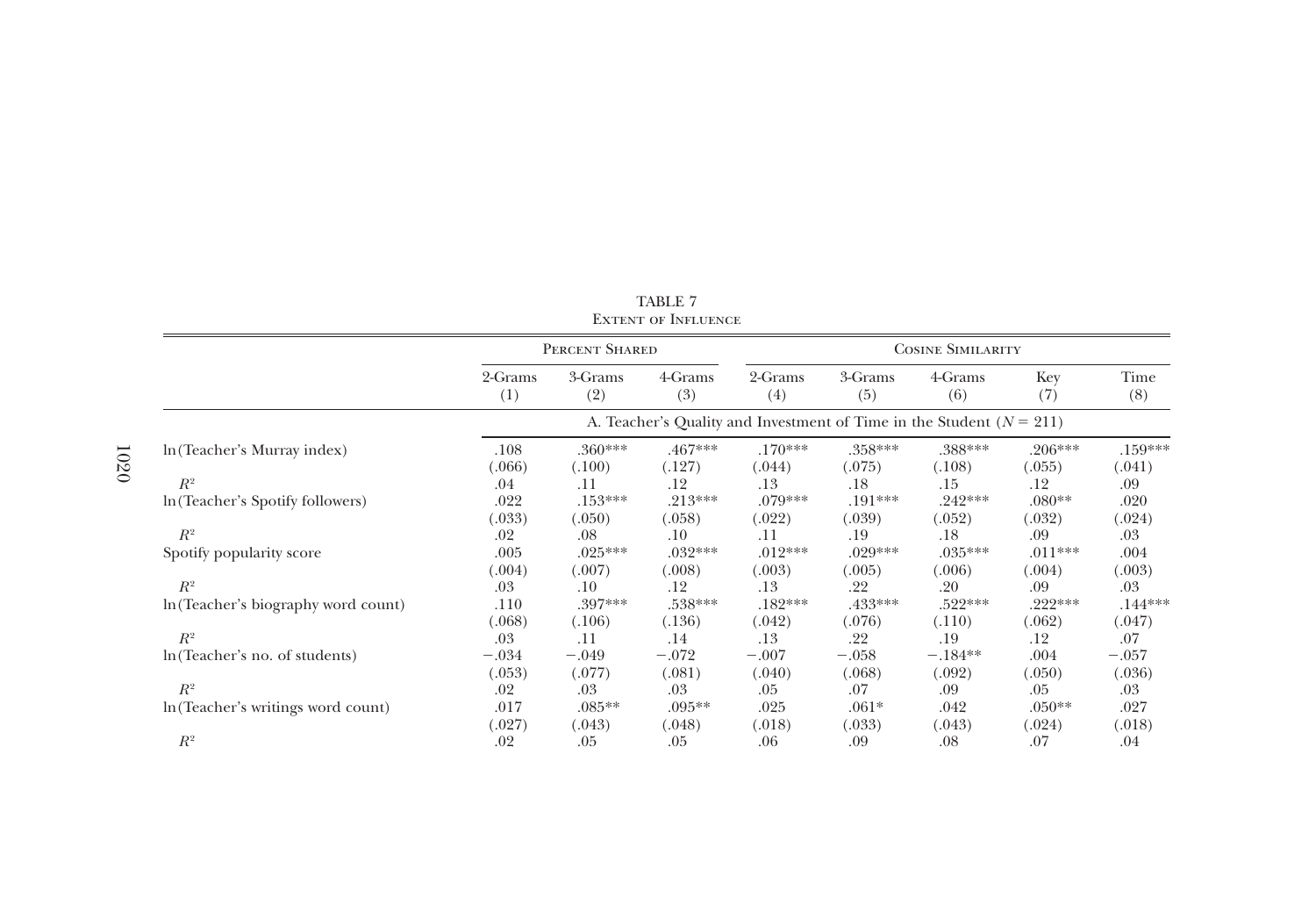|                                          | B. Student's Time to Compose and Exposure to Other Influences |         |         |           |                |         |           |           |  |
|------------------------------------------|---------------------------------------------------------------|---------|---------|-----------|----------------|---------|-----------|-----------|--|
| Student composer has no other occupation | $-.016$                                                       | $-.088$ | $-.173$ | $-.045$   | $-.145$        | $-.289$ | $-.073$   | $-.048$   |  |
|                                          | (130)                                                         | (.210)  | (.265)  | (.090)    | (.163)         | (.229)  | (.128)    | (.095)    |  |
| <b>Observations</b>                      | 211                                                           | 211     | 211     | 211       | 211            | 211     | 211       | 211       |  |
| $R^2$                                    | .02                                                           | .03     | .03     | .05       | .07            | .08     | .05       | .03       |  |
| Student's time to compose                | $-.010**$                                                     | $-.007$ | $-.003$ | $-.007**$ | $-.007$        | $-.007$ | $-.010**$ | $-.010**$ |  |
|                                          | (.005)                                                        | (.007)  | (.008)  | (.003)    | (.006)         | (.008)  | (.005)    | (.004)    |  |
| <b>Observations</b>                      | 95                                                            | 95      | 95      | 95        | 95             | 95      | 95        | 95        |  |
| $R^2$                                    | .10                                                           | .08     | .06     | .15       | .12            | .13     | .09       | $.10\,$   |  |
| Student's no. of cities visited          | $-.026**$                                                     | $-.018$ | .002    | $-.013$   | $-.021$        | .003    | $-.016$   | $-.019$   |  |
|                                          | (.012)                                                        | (.022)  | (.027)  | (.010)    | (.018)         | (.024)  | (.012)    | (.013)    |  |
| <b>Observations</b>                      | 211                                                           | 211     | 211     | 211       | 211            | 211     | 211       | 211       |  |
| $R^2$                                    | .03                                                           | .03     | .03     | .06       | .07            | .07     | .06       | .04       |  |
|                                          |                                                               |         |         |           | Specifications |         |           |           |  |
| Commonality controls                     | X                                                             | X       | X       | X         | X              | Х       | X         | X         |  |
| Sample                                   | World                                                         | World   | World   | World     | World          | World   | World     | World     |  |

Note.—The dependent variable is a standardized similarity coefficient that measures the percentage of collective 2-/3-/4-grams shared (cols. 1–3, respectively) or the cosine similarity of 2-/3-/4-grams, key signature, and time signature (cols. 4–8, respectively) for <sup>a</sup> realized teacher-student pair. Each panel reports <sup>a</sup> separate set of regressions using explanatory variables, defined as follows. Ln(Teacher'<sup>s</sup> Murray index), ln(Teacher'<sup>s</sup> Spotify followers), "Teacher'<sup>s</sup> Spotify popularity," and ln(Teacher'<sup>s</sup> biography word count) are the teacher'<sup>s</sup> logged Murray quality index, logged number of Spotify followers, Spotify popularity score (0–100), and logged biography word count, respectively. Ln(Teacher'<sup>s</sup> no. of students) is the logged number of <sup>a</sup> composer'<sup>s</sup> students; ln(Teacher'<sup>s</sup> writings word count) are the teacher'<sup>s</sup> logged word count in the writings section of his biography. "Student composer has no other occupation" indicates students whose only listed occupation is that of <sup>a</sup> composer. "Student'<sup>s</sup> time to compose" measures the number of years between the student'<sup>s</sup> year of death and the year when he met with the teacher. "Student'<sup>s</sup> no. of cities visited" is the number of cities that the student visited during his career. Controls not shown include dummies for common birth country, time period, and their interaction; common nationality; and common descent. Standard errors are clustered by candidate teacher. The data were collected by the authors (see sec. IV for details).

\*  $p < 1$ . \*\*  $p < .05$ .

$$
***^t p<.01
$$

1021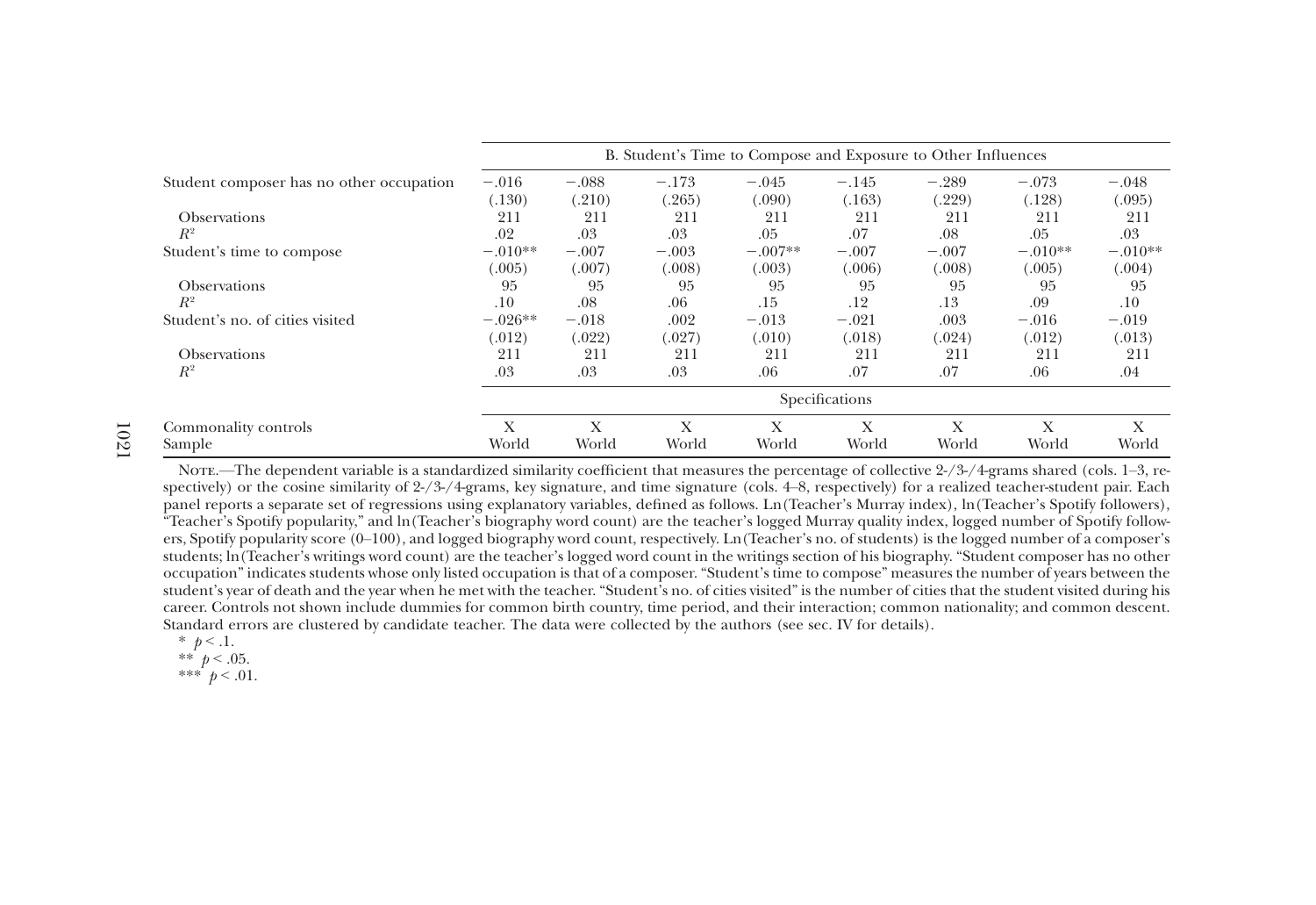This may suggest that composers who teach a higher number of students have less time to dedicate themselves to a single student and hence that their influence is potentially lower. Second, we approximate the teacher's effort invested in educating with the word count in the writings section of his biography. The writings section lists works that a composer has written and often includes pedagogical writings. The result suggests that the extent of influence increases as the teacher dedicates more time to pedagogical efforts.

In panel B of table 7, we analyze how the student's time to compose and exposure to other influences matter for the similarity with his teacher. First, we show results for students who have no occupation listed in Grove other than "composer." Those who do not also work as, for example, conductors or performers may have more time available to compose and, hence, better opportunities to develop their own styles. The point estimates are negative but remain statistically insignificant. Second, for the subsample of students for whom we know the year they met the teacher, we calculate the remaining years of life. Once again, having more time to compose may create opportunities to redevelop one's style. The regressions deliver consistently negative coefficients, which are often statistically significant. The last estimation explores the existence of a systematic difference in similarity to one's teacher, depending on the number of cities visited by the student throughout his career. It is conceivable that with more travel and increased exposure to other influences, the teacher's imprint fades away. However, as can be observed, the departure from the teacher's influence is very limited.

All in all, this section has shown that the influence of teachers is also observable at the intensive margin. Interestingly, it is predominantly the teacher's background (his quality) and actions (the investment of time and effort) that matter for the breadth of influence. On the other hand, the student, once exposed to the teacher's influence, appears to have limited possibilities to depart from it in ways other than through the passage of time.

### VIII. Implications for Student Quality

A number of different approaches have consistently disclosed that teachers have an influence on the style of their students. A question that emerges is whether the observed influence causes only good ideas to persist or bad ones too. Or, more generally, What are the implications for the quality of a student depending on how much and whom he is imitating?

We explore these questions by investigating the interaction terms between teacher quality and the extent of imitation by the student. More precisely, we estimate what the probability is that the student is placed within the top-quality quartile as a function of teacher quality and the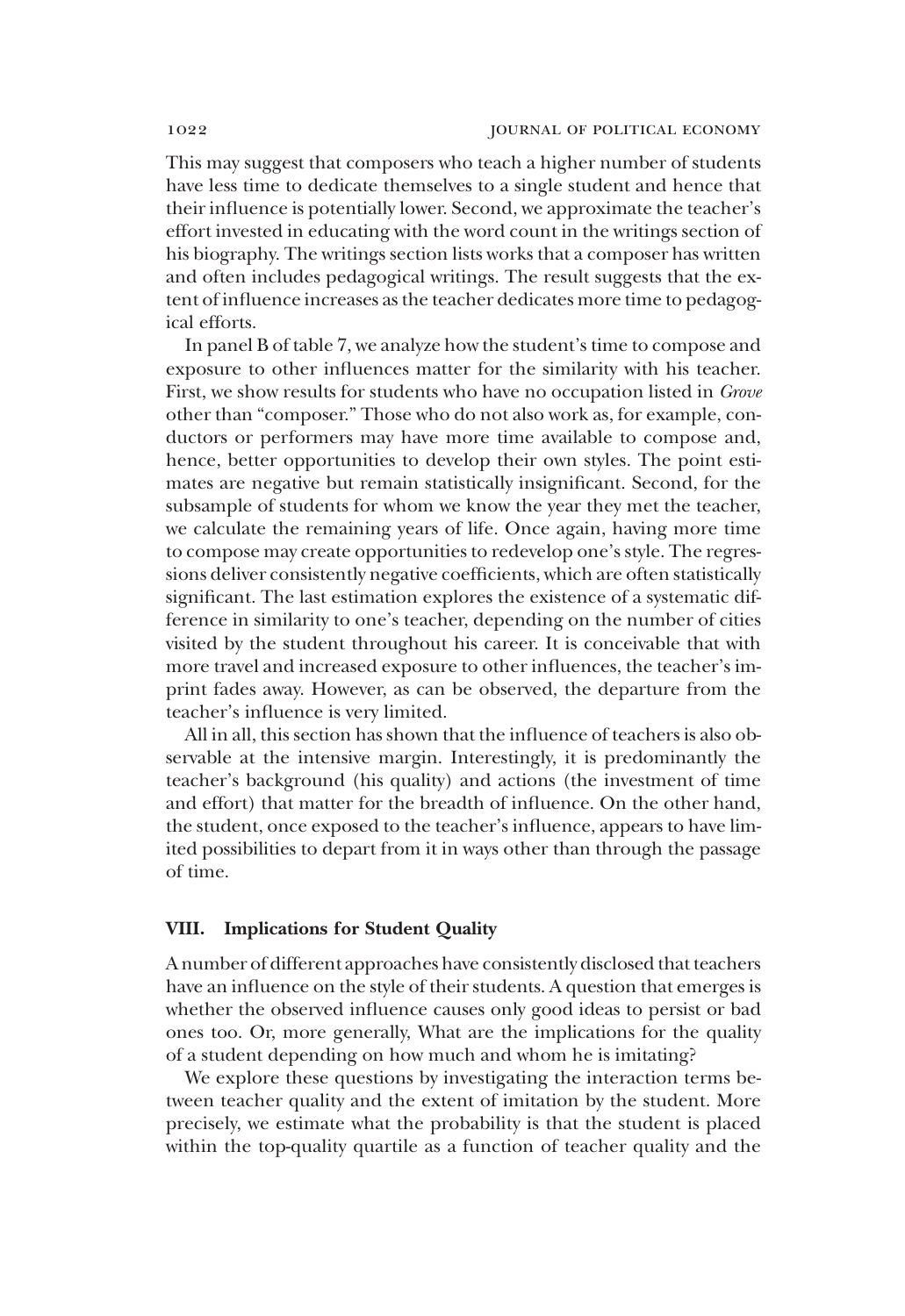extent of teacher-student similarity. This approach enables us to shed some light on the returns from imitation depending on teacher quality.<sup>18</sup>

The results are shown in table 8, using Spotify followers as the quality measure (see tables B5, B6, and B7 for comparable results using other quality measures). Students are more likely to be placed in the top-quality quartile if they imitate higher-quality teachers. The estimated effect implies that being 1 standard deviation more similar to a top-quartile-quality teacher increases the probability of the student being placed in the top quartile by about 15%–20%. The positive effect remains significant and positive for composers influenced by teachers placed in the second quartile, albeit the point estimates tend to be smaller in size. Interestingly, the sign of the estimates changes for the bottom quartile: the negative coefficients imply that imitating low-quality teachers decreases the chance of the student being top quality himself.

These results suggest that imitation can be conducive to success, provided that the right role model is chosen, but otherwise it may become detrimental to one's chances of becoming successful.

# IX. Role of Competition among Composers

A potentially important determinant of creativity is competition among composers. In particular, a high concentration of composers might lead to a competitive working environment, where only extraordinary performance is acknowledged (Borowiecki 2013). Competition could thus matter for the nature of borrowing and the novelty of compositions and hence have an effect on how a teacher influences a student.

In order to explore this possibility, we need to construct measures of competition among composers. The degree of competition is approximated with the number of other composers located in a given city and time. This approximation of competition should be fairly accurate, given the constrained supply of cultural infrastructure, the limited number of employers, and the winner-takes-all type of economy of music composition.19

<sup>&</sup>lt;sup>18</sup> Self-selection into teacher-student connections based on quality would be a concern in most contexts. However, this is not necessarily the case for our sample, where we have observed that teacher-student matching does not appear to be based on quality considerations (see, e.g., fig. 2).

<sup>&</sup>lt;sup>19</sup> In the earlier years, the pool of potential employers of a composer was fairly limited and comparable across cities (or countries), which had typically one ruler and one church. In later periods, most cities typically had at most one concert hall with one symphonic orchestra, at most one opera house with one opera company, and at most one conservatory (see sec. III and Borowiecki 2013, 2015b). In fact, from the nineteenth century onward, most larger cities have had exactly one concert hall and usually one opera house, a characteristic that is fairly independent of city size or wealth. It can be therefore expected that competition for these limited resources was potentially high, since the composer needed to outcompete rivals in order to test and perform his works. Therefore, the degree of competition was much related to the number of other composers located in the same city at the same time.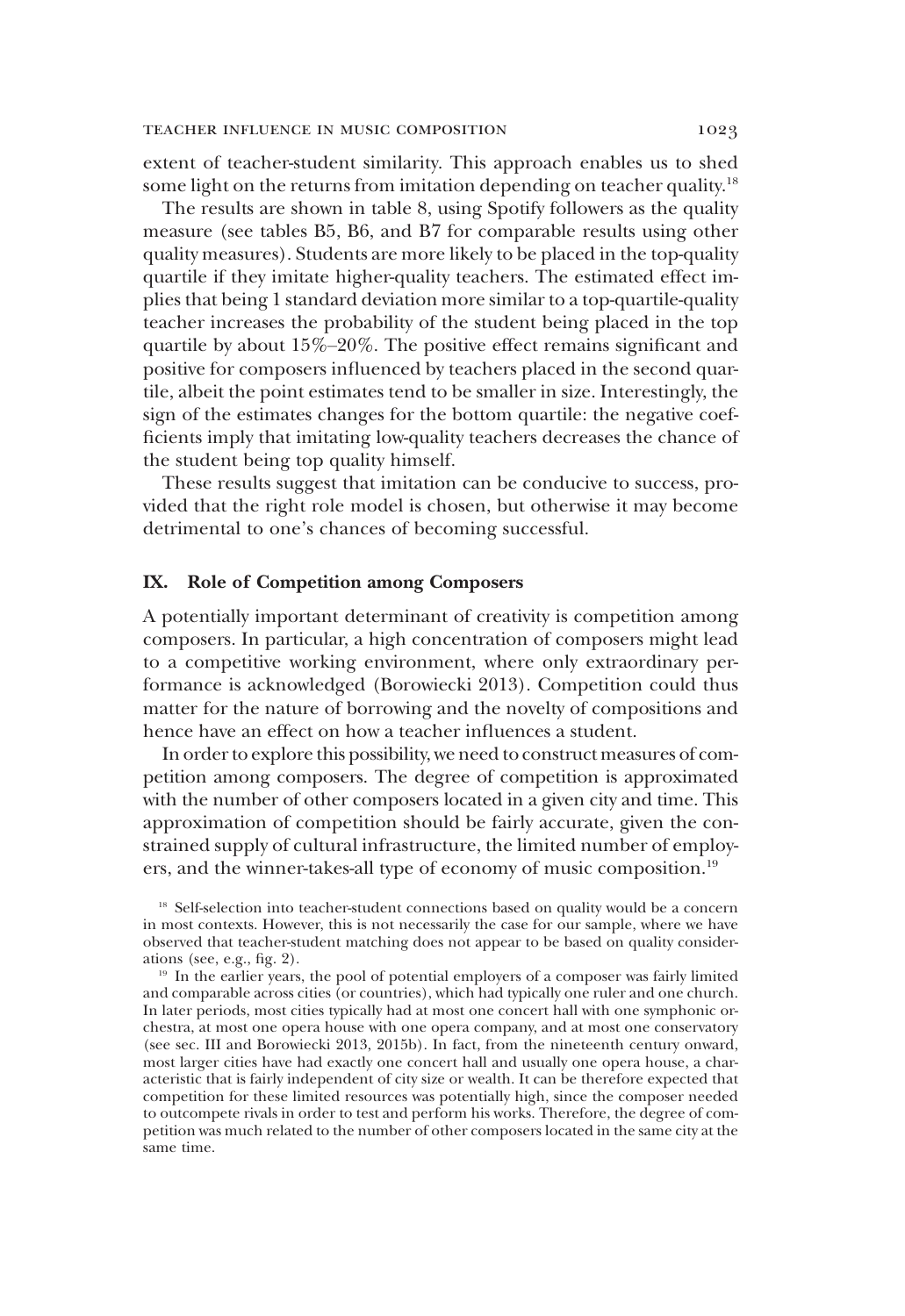|                                                    |                     |                     |                     |                     |                     | STUDENT IS IN TOP QUARTILE OF BM COMPOSER QUALITY (Spotify Followers) |                     |                     |
|----------------------------------------------------|---------------------|---------------------|---------------------|---------------------|---------------------|-----------------------------------------------------------------------|---------------------|---------------------|
|                                                    | PERCENT SHARED      |                     |                     |                     |                     | <b>COSINE SIMILARITY</b>                                              |                     |                     |
|                                                    | 2-Grams<br>(1)      | 3-Grams<br>(2)      | 4-Grams<br>(3)      | 2-Grams<br>(4)      | 3-Grams<br>(5)      | 4-Grams<br>(6)                                                        | Key<br>(7)          | Time<br>(8)         |
| Teacher in $>75$ th percentile $\times$ Std Sim    | $.200***$<br>(.044) | $.154***$<br>(.023) | $.110***$<br>(.021) | $.271***$<br>(.075) | $.178***$<br>(.039) | $.123***$<br>(.026)                                                   | $.210***$<br>(.057) | $.172**$<br>(.080)  |
| Teacher in 50th–75th percentile $\times$ Std Sim   | $.157***$<br>(.054) | $.101***$<br>(.034) | $.096***$<br>(.031) | $.172***$<br>066    | $.083*$<br>(.046)   | .049<br>(.036)                                                        | $.173**$<br>(.073)  | $.208***$<br>(.070) |
| Teacher in 25th–50th percentile $\times$ Std Sim   | .032<br>(.105)      | .049<br>(.063)      | .047<br>(.073)      | $.230*$<br>(.131)   | .107<br>(.091)      | .013<br>(.071)                                                        | .155<br>(.100)      | $.167*$<br>(.088)   |
| Teacher in $\leq$ 25th percentile $\times$ Std Sim | $-.240**$<br>(.111) | $-.157**$<br>(.064) | $-.177**$<br>(.074) | .038<br>(.130)      | $-.116$<br>(.081)   | $-.136$<br>(.090)                                                     | $-.060$<br>(.074)   | $-.052$<br>(.072)   |
| $R^2$                                              | .20                 | .23                 | .21                 | .17                 | .17                 | .16                                                                   | .18                 | .14                 |
| Commonality controls                               | Х                   | Х                   | Х                   | Х                   | X                   | Х                                                                     | Х                   | Х                   |
| Teacher quality controls                           | X                   | Х                   | X                   | Х                   | Х                   | X                                                                     | Х                   | Х                   |
| Sample                                             | World               | World               | World               | World               | World               | World                                                                 | World               | World               |

TABLE 8STUDENT'S QUALITY AND IMITATION  $(N = 183)$ 

Note.—The dependent variable indicates whether the student is in the top quartile of BM composer quality, measured by Spotify followers. Each column reports <sup>a</sup> separate set of regressions using similarity measures defined as follows. A standardized similarity coefficient ("Std Sim") that measures the percentage of collective 2-/3-/4-grams shared is shown in cols. 1–3. The cosine similarity of 2-/3-/4-grams, key signature, and time signature is shown in cols. 4–8. Commonality controls not shown include dummies for common birth country, time period, and their interaction; common nationality; and common descent. Teacher quality controls not shown include dummies for teacher being in <sup>a</sup> given quality quartile. Standard errors are clustered by candidate teacher. The data were collected by the authors (see sec. IV for details).

- \*  $p < 1$ .
- \*\*  $p < .05$ .
- \*\*\*  $p < .01$ .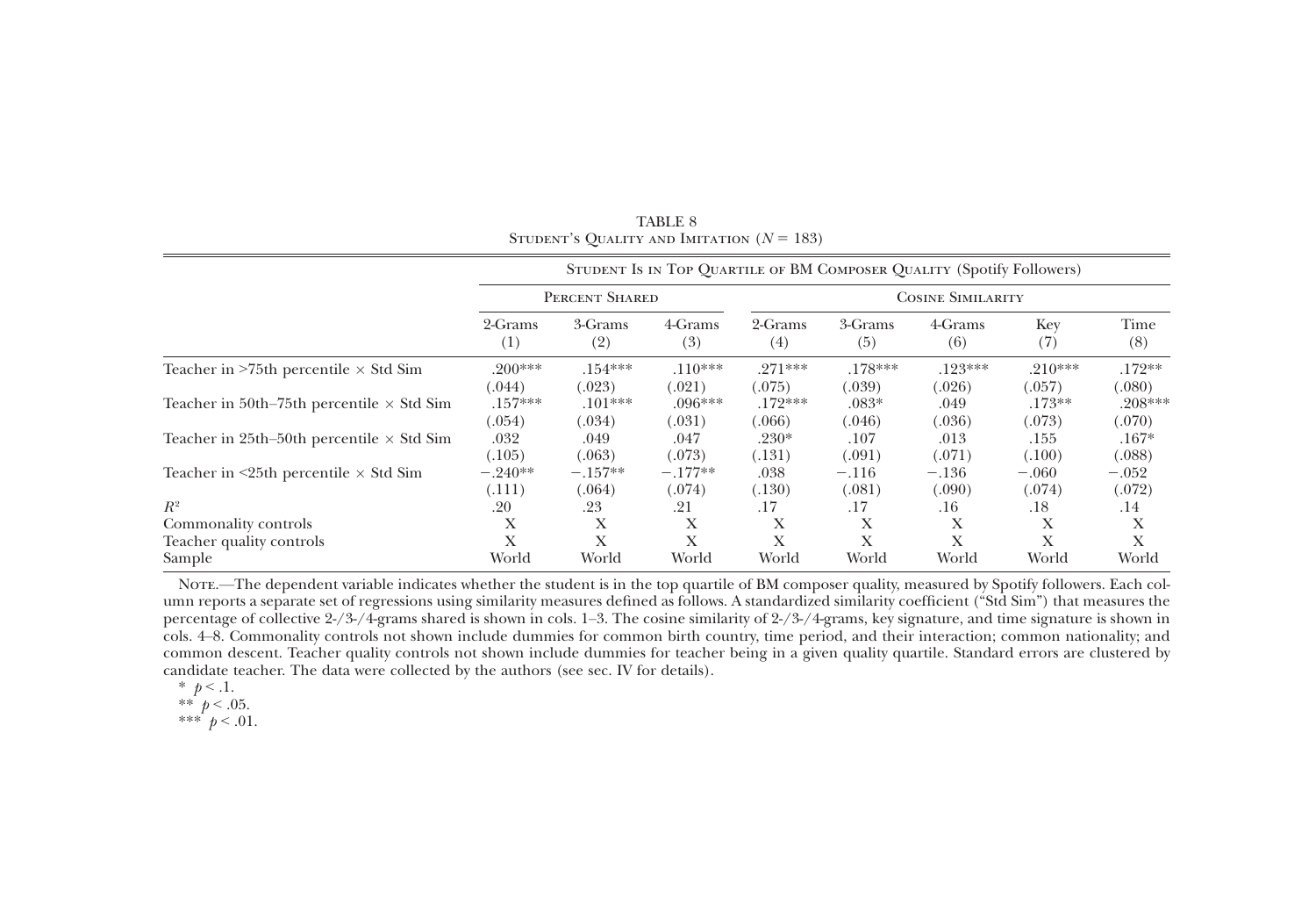### teacher influence in music composition 1025

To calculate competition measures, we use additional information on the lifetime migration histories of composers covered in our research. In particular, we count the number of composers located in each city and time.<sup>20</sup> The newly constructed measures are then used to explore the effect of competition on our similarity measures.

Table 9 shows results at the composer-city level, where the baseline model is extended by the logged number of composers located in the same city throughout history (panel A) and the logged number of composers located in the same city at the same time (panel B). Measuring competition in the same city throughout history, as opposed to at the same time, is motivated by the fact that music clusters have remained remarkably stable throughout centuries (e.g., O'Hagan and Borowiecki 2010), and the all-time aggregate may possibly provide some insight on the long-term culture and preference for music of a given society. However, the preferred estimation is the one that narrows the approach to the same time.

The results are compelling. First of all, it can be observed throughout both specifications that a student is more similar to his actual teacher and that the point estimates are comparable in size and significance with the baseline. This is encouraging, especially considering that the sample here is smaller because of the conditioning to city overlap of each realized or unrealized pair of composers and since the dates for city visits are known only for a subsample.

Second, the competition measures (number of other composers located in the same city) in panels A and B seem to suggest that with higher competition there is in general a lower similarity across composers. To put it differently, composers have a more distinct style if they are based in cities with a higher number of other composers. The associations are not estimated with high precision, but the consistency in the negative sign on the coefficients is insightful.<sup>21</sup>

We explore in appendix E4 whether and how competition matters for the connection to formalize. Other factors that could affect the formation of connections and the nature of a teacher's influence are explored in appendix E6, with a focus on the composer's class, wealth, or type of

<sup>20</sup> See app. E3 for details on the composer-city–level data.

<sup>&</sup>lt;sup>21</sup> A number of robustness tests were conducted and include estimations in which the competition measures are calculated differently (at level, instead of logged, or as ratios, e.g., as the number of students per teacher in a city), the number of composers in the same city is considered in time intervals longer or shorter than a decade around the actual stay in a given city by a given composer, extremes (e.g., cities with the highest concentration of composers) are dropped, alternative competition measures are used that take account of composers quality (e.g., the total number of Murray index points, instead of the absolute/ relative numbers of composers), or underlying conditions are changed (e.g., no overlap in city).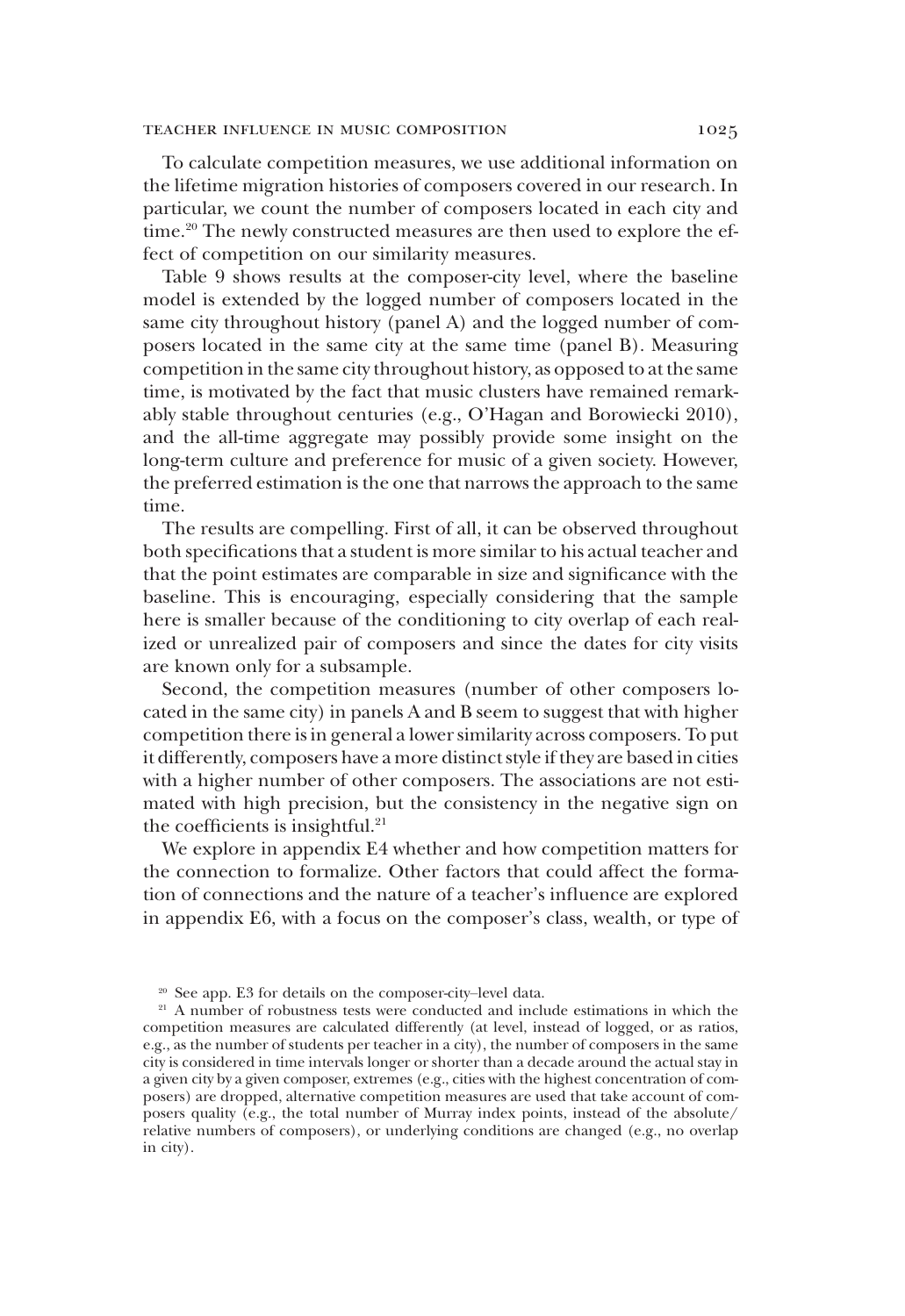|                                                                               |                                             | PERCENT SHARED                                |                                               | <b>COSINE SIMILARITY</b>                                       |                                                |                                              |                                                 |                                                    |
|-------------------------------------------------------------------------------|---------------------------------------------|-----------------------------------------------|-----------------------------------------------|----------------------------------------------------------------|------------------------------------------------|----------------------------------------------|-------------------------------------------------|----------------------------------------------------|
|                                                                               | 2-Grams<br>$^{(1)}$                         | 3-Grams<br>(2)                                | 4-Grams<br>(3)                                | 2-Grams<br>(4)                                                 | 3-Grams<br>(5)                                 | 4-Grams<br>(6)                               | Key<br>(7)                                      | Time<br>(8)                                        |
|                                                                               |                                             |                                               |                                               | A. Competition in Same City throughout History ( $N = 5,757$ ) |                                                |                                              |                                                 |                                                    |
| Connected<br>No. of composers in same city (logged)<br>$R^2$                  | .093<br>(.110)<br>$-.014*$<br>(.008)<br>.34 | .275***<br>(.096)<br>$-.002$<br>(.012)<br>.36 | .357***<br>(.091)<br>$-.012$<br>(.011)<br>.33 | $.105**$<br>(.041)<br>$-.008$<br>(.007)<br>.41                 | $.151**$<br>(.067)<br>$-.008$<br>(.011)<br>.41 | .189**<br>(.087)<br>$-.017$<br>(.012)<br>.36 | $.142***$<br>(.053)<br>$-.012$<br>(.009)<br>.32 | $.136***$<br>(.032)<br>$-.003$<br>$^{(007)}_{.27}$ |
|                                                                               |                                             |                                               |                                               | B. Competition in Same City Contemporaneously $(N = 5,757)$    |                                                |                                              |                                                 |                                                    |
| Connected<br>No. of composers in same city at same                            | .093<br>(.110)                              | $.274***$<br>(.096)                           | .357***<br>(.091)                             | $.104**$<br>(.041)                                             | $.151**$<br>(.067)                             | .190**<br>(.087)                             | $.142**$<br>(.054)                              | .136***<br>(.032)                                  |
| time (logged)<br>$R^2$                                                        | $-.021**$<br>(.008)<br>.34                  | $-.007$<br>(.012)<br>.36                      | $-.014$<br>(.012)<br>.33                      | $-.013*$<br>(.007)<br>.41                                      | $-.014$<br>(.010)<br>.41                       | $-.021*$<br>(.013)<br>.36                    | $-.021**$<br>(.010)<br>.32                      | $-.006$<br>(.007)<br>.27                           |
|                                                                               | Specifications                              |                                               |                                               |                                                                |                                                |                                              |                                                 |                                                    |
| Commonality controls<br>Distance controls<br>Composer fixed effects<br>Sample | л<br>World                                  | World                                         | л<br>World                                    | World                                                          | World                                          | л<br>л<br>World                              | World                                           | л<br>World                                         |

TABLE 9Effects of Competition on Similarity

Nore.—The dependent variable is a standardized similarity coefficient that measures the percentage of collective 2-/3-/4-grams shared (cols. 1–3, respectively) or the cosine similarity of 2-/3-/4-grams, key and time signatures (cols. 4–8, respectively) for <sup>a</sup> given pair of composers. "Connected" indicates realized teacher-student pairs. Competition measures include the logged number of composers located in the same city throughout history (panel A) and the logged number of composers located in the same city in the same decade (panel B). The reference group is conditioned to pairs in which the candidate teacher was alive for at least 1 year when the candidate student was between the ages of 5 and 30 and to composer pairs (whether realized or unrealized) that overlapped in <sup>a</sup> city. Controls not shown include dummies for common birth country, time period, and their interaction; common nationality; and common descent. Standard errors are clustered by candidate teacher. The data were collected by the authors (see sec. IV for details).

$$
\ast
$$
  $p < .1$ .

$$
** \not p < .05
$$

\*\*  $p < .05$ .<br>\*\*\*  $p < .01$ .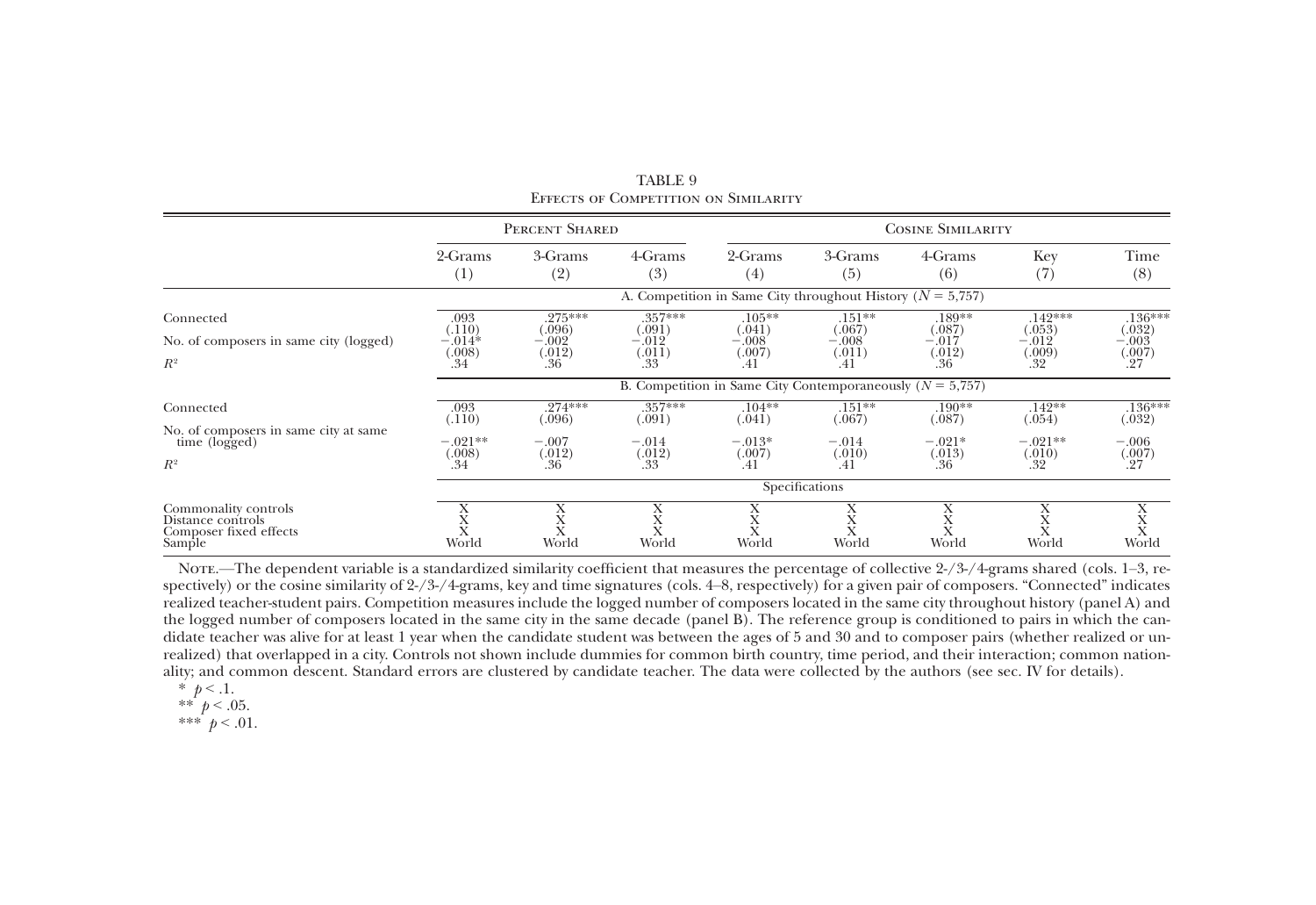## teacher influence in music composition 1027

employer. Appendix D4 presents implications of religion for teaching, connecting, and composing.

# X. Conclusion

The economics literature convincingly documents how teachers influence the quantity or quality of their students' output. A more subtle question is whether a teacher influences the style of work of a student—a concern of particular significance if one considers that it is a venture into a human's creative process and that creativity and ideas are transmitted across human relationships. The importance of a better understanding of the person-to-person transmission of creative style is also supported by the need to improve our knowledge about creative processes and how to enhance them.

The flow of ideas is clearly the cornerstone of scientific or artistic innovations, and yet—since an idea is such an elusive concept—it is very difficult to study directly how ideas are transmitted across people. Therefore, empirical evidence supporting the conventional wisdom that teachers influence the style of creative work of their students is scarce. This paper presents the first systematic analysis of the teacher effect on creative output, by exploiting a novel database on music compositions, which provides a unique opportunity to capture and measure some key attributes of creative output. Baseline estimates compare differences in style between a connected pair (student and his actual teacher) and unconnected pairs (student and candidate teachers—i.e., contemporaneous composers who were alive during the student's formation age but were unconnected with him). Across a number of different approaches, it is consistently shown that a student's work is on average about 0.2–0.3 standard deviations more similar to works by his actual teacher than to those of candidate teachers. The results also show that while the influence may not be permanent—it diminishes later in a composer's life—it is sufficiently durable and significant to transmit into subsequent generations.

To shed light on the conditions under which the influence is enhanced, we have exploited a composer's detailed biographical data. This has provided insight into the factors stimulating the influence (e.g., the quality of the teacher) and also into details that appear largely irrelevant for increased influence (the student's subsequent career). The analysis also provides valuable information on the implications of increased imitation by a student for his career and overall quality. Imitating aboveaverage-quality teachers can be conducive to the student's lifetime quality, while the opposite effect is observed for imitation of teachers in the bottom quality quartile.

Our analysis is constrained to a small, albeit prominent and influential, group of composers. However, although the context and background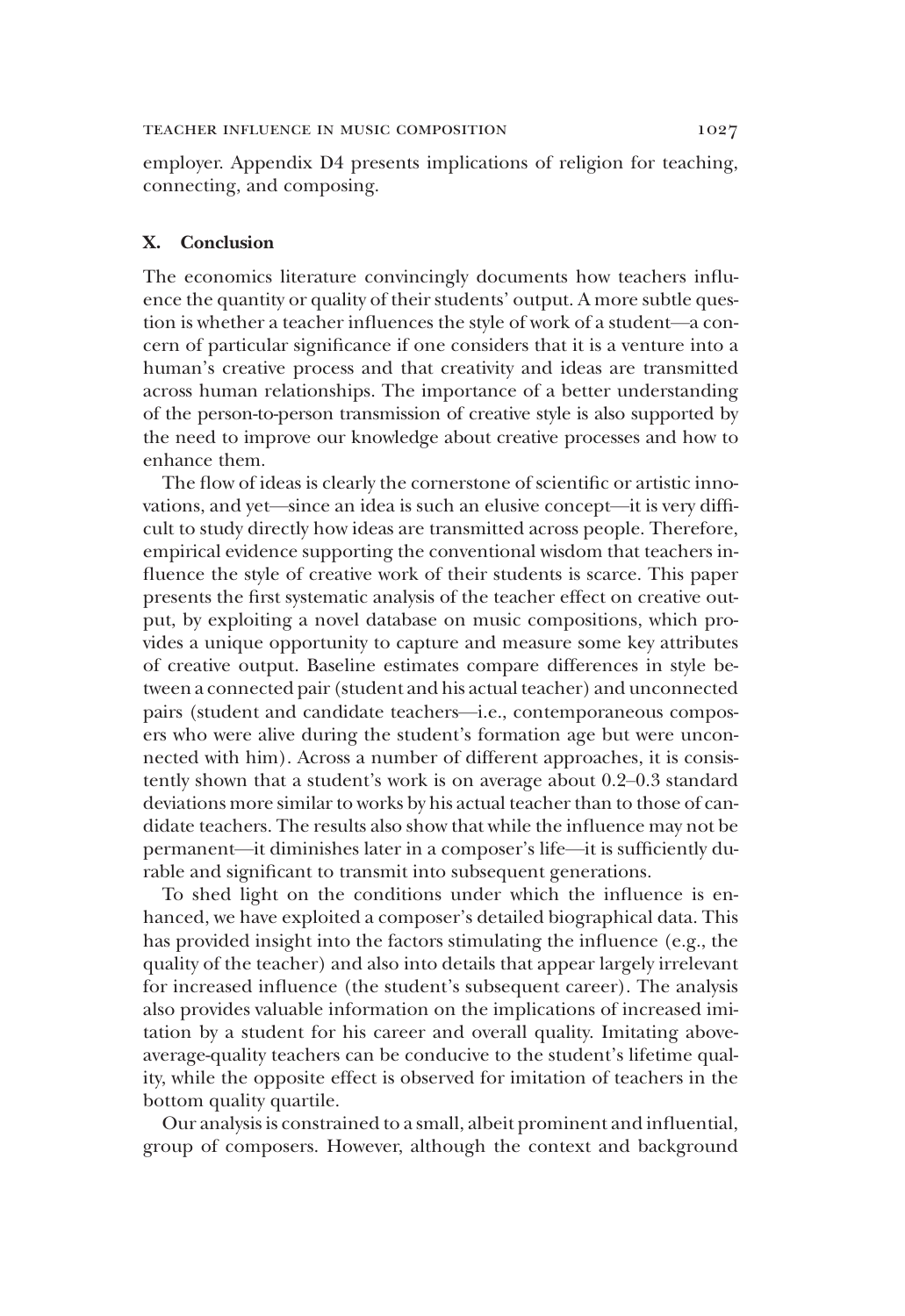(music and history) of this study are distinctive, the mechanisms and explanations examined here are likely applicable to most settings where creative output is produced. For example, the phenomenon of direct and indirect influences is relevant for other areas of the arts, for science, and for the cultural and creative sectors more generally. However, it is not only the categorization of style or the ways in which style is transmitted across human relationships that is important, but also the very specific question of whether and how teachers, mentors, or leaders influence the style of work of others, be it the work of students or that of junior colleagues. For a composer, being influenced by a low-quality teacher may deteriorate his future prospects and push cultural production away from its potential. If creators in the inventive sectors were similarly influenced by low-quality teachers or bad ideas, this could ultimately resonate in lower economic growth.

Some artists and scientists commit their lives to having lasting influence and becoming memorable. In doing so, they often prioritize artistic output or academic publications that are visible to their peers, critics, and employers. However, it may often be via teaching that the greatest influence occurs, when the teacher lives on as a reverberation in the work of the student.

## Appendix A

### Appendix Figures

## Für Elise, PfL



FIG. A1.—Example of a theme: "Für Elise," by Ludwig van Beethoven. Cropped screenshot from Barlow and Morgenstern (1975, 50). Theme: E-D#-E-D#-E-B-D-C-A; transposed: G-F#-G-F#-G-D. Key signature: A minor (see sec. C1 for identifying major vs. minor keys). Time signature:  $3/8$ . Pft. = fortepiano. Year of composition:  $1810$  (IMSLP 2016–19).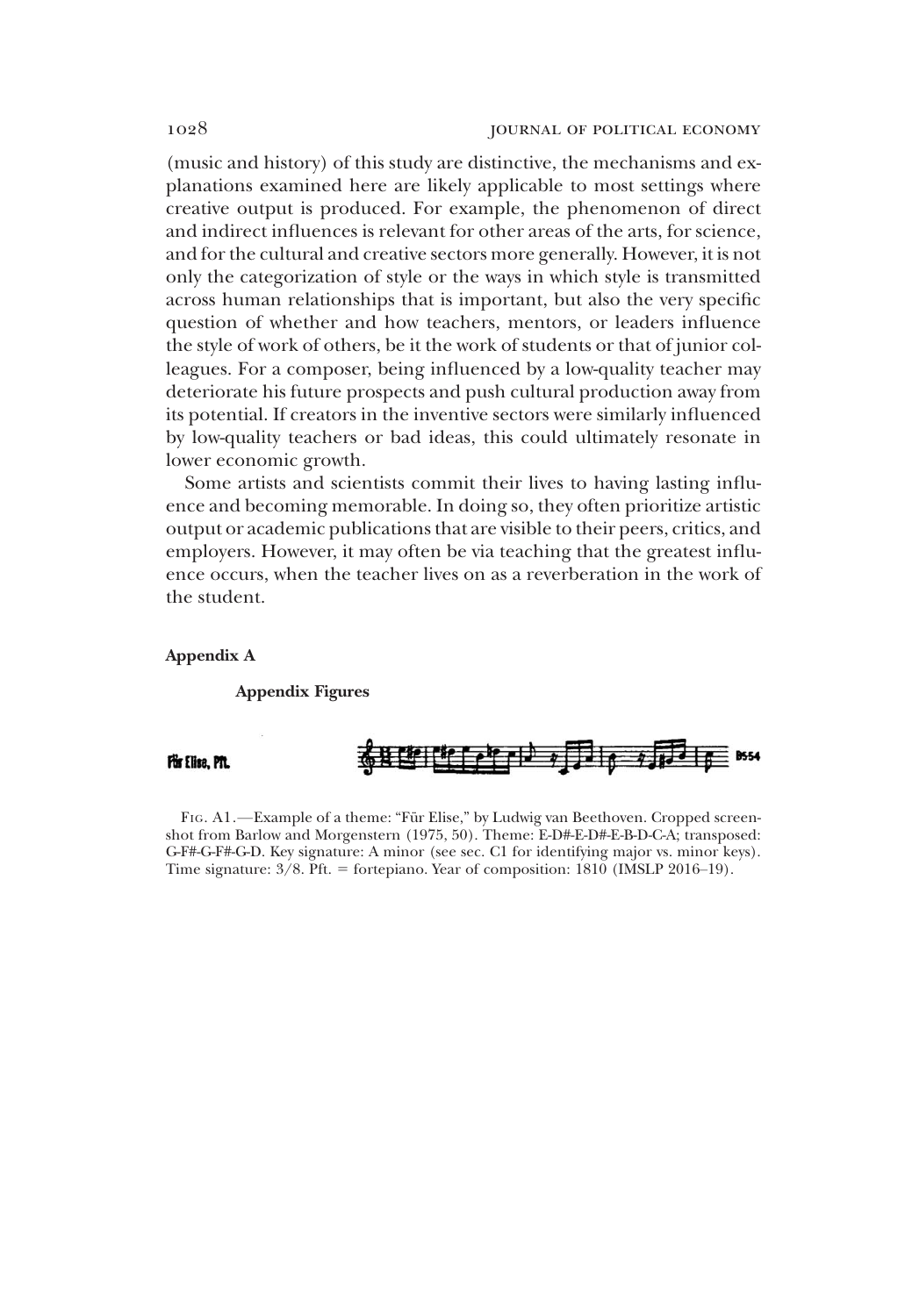

FIG. A2. —Birth location for composers listed in Barlow and Morgenstern (1975, 1976). The data were collected by the authors (see sec. IV for details). A color version of this figure is available online.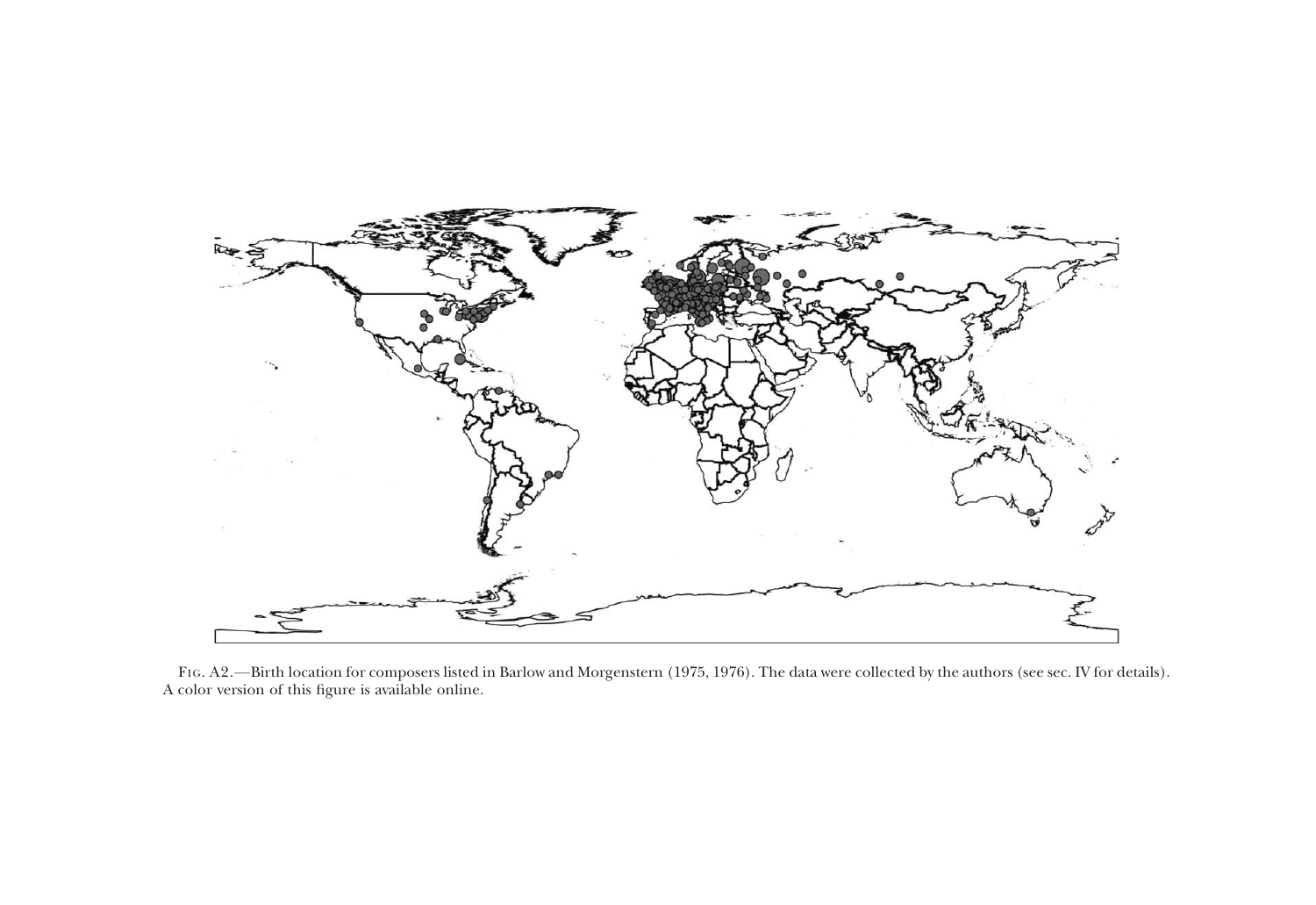

FIG. A3.—Birth location for composers born in Europe and listed in Barlow and Morgenstern (1975, 1976). The data were collected by the authors (see sec. IV for details). A color version of this figure is available online.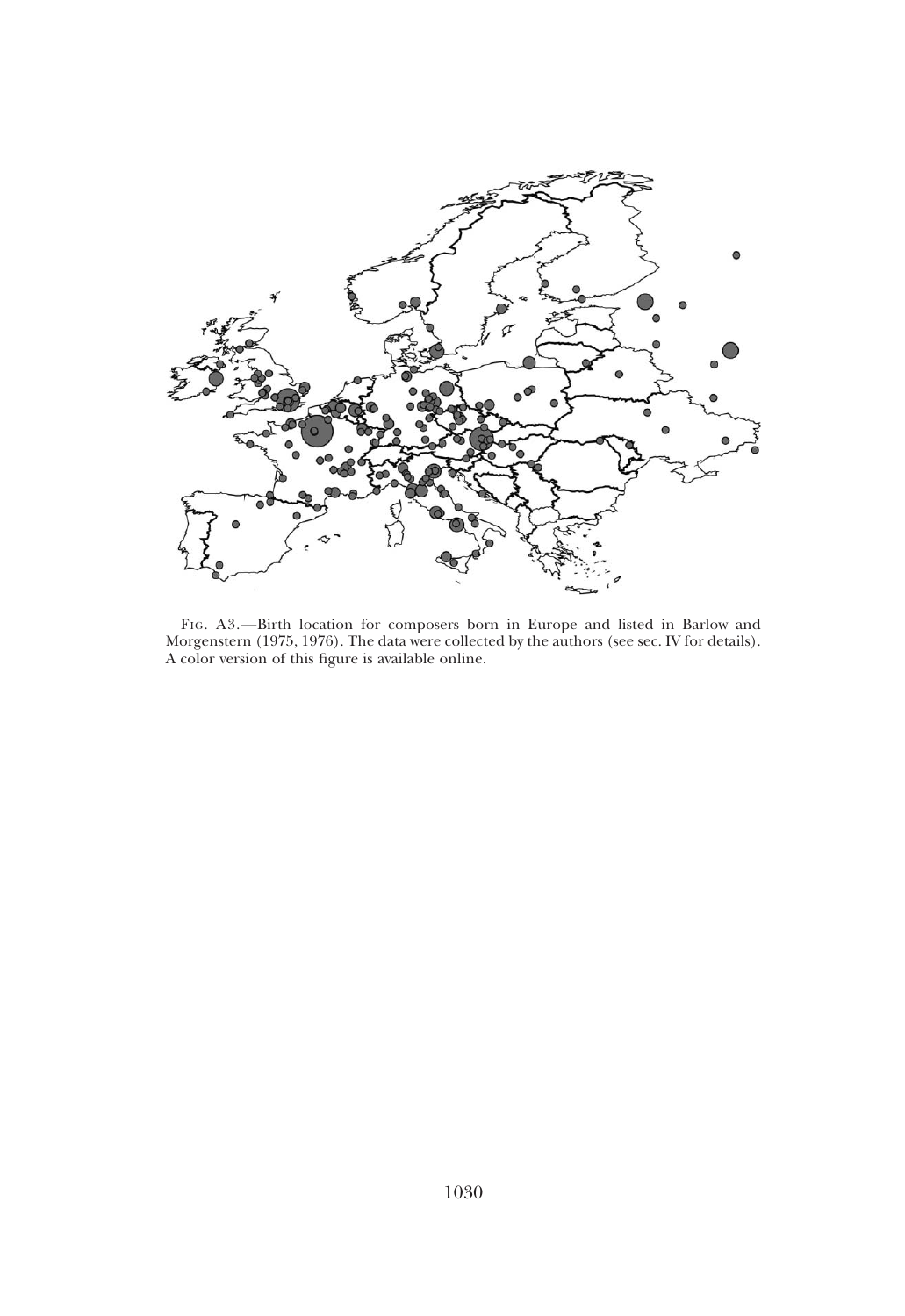

FIG. A4.—Spotify followers versus Spotify popularity: relationship between the logged number of Spotify followers (ln(Spotify Followers)) and Spotify popularity score (Spotify Popularity) measured on a scale from 0 to 100. The data are retrieved for each composer and month over a 12-month period from October 2016 to September 2017 and averaged out. See section IV for details. A color version of this figure is available online.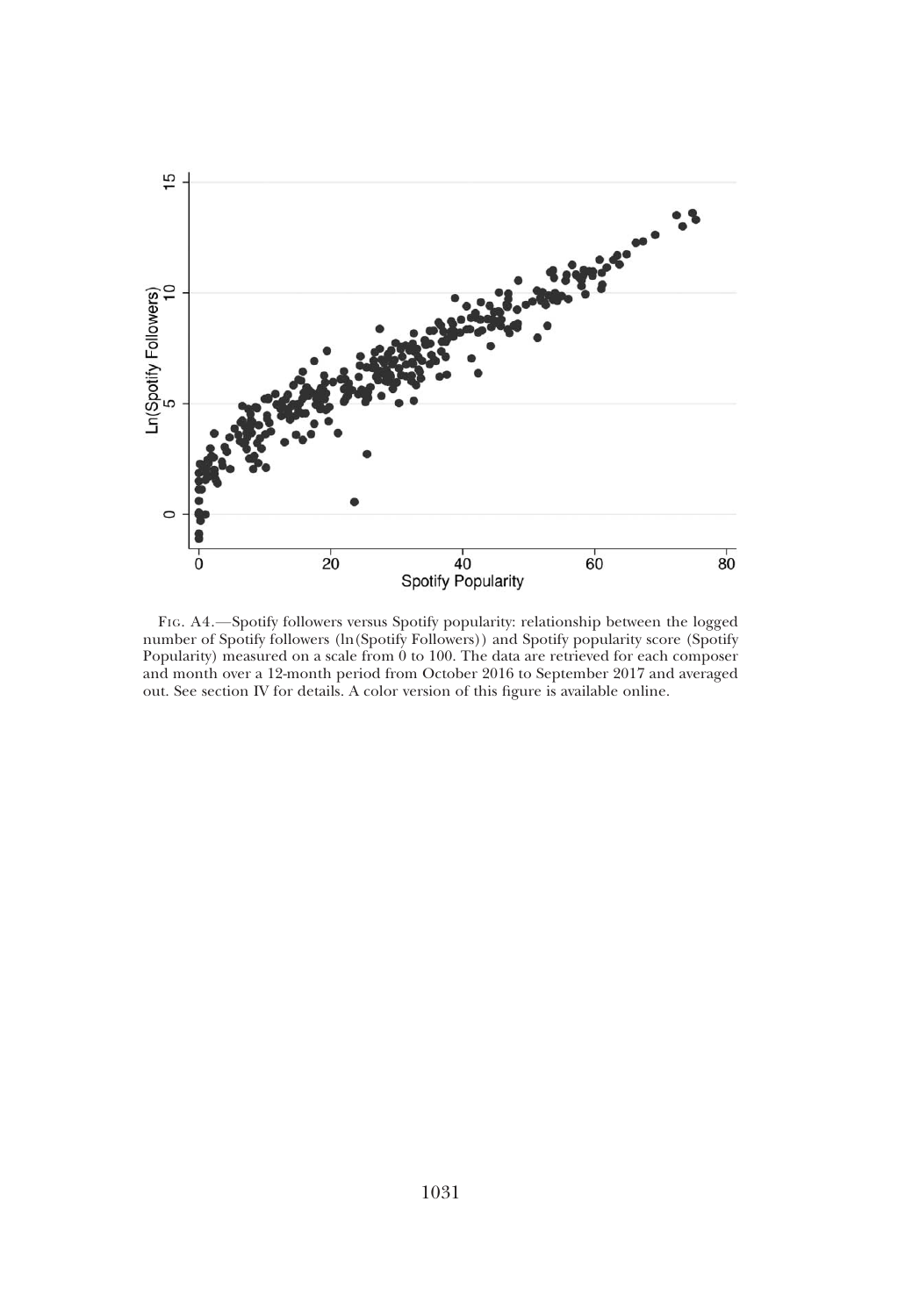

FIG. A5.—Scatterplots for composer quality: relationships between each of our four composer-quality measures: the logged Murray quality index (ln(Murray Quality Index)), the logged biography word count in the life section of an entry in Grove (ln(Biography words)), the logged number of Spotify followers (ln(Spotify followers)), and Spotify popularity score (0–100). The data were collected by the authors (see sec. IV for details). A color version of this figure is available online.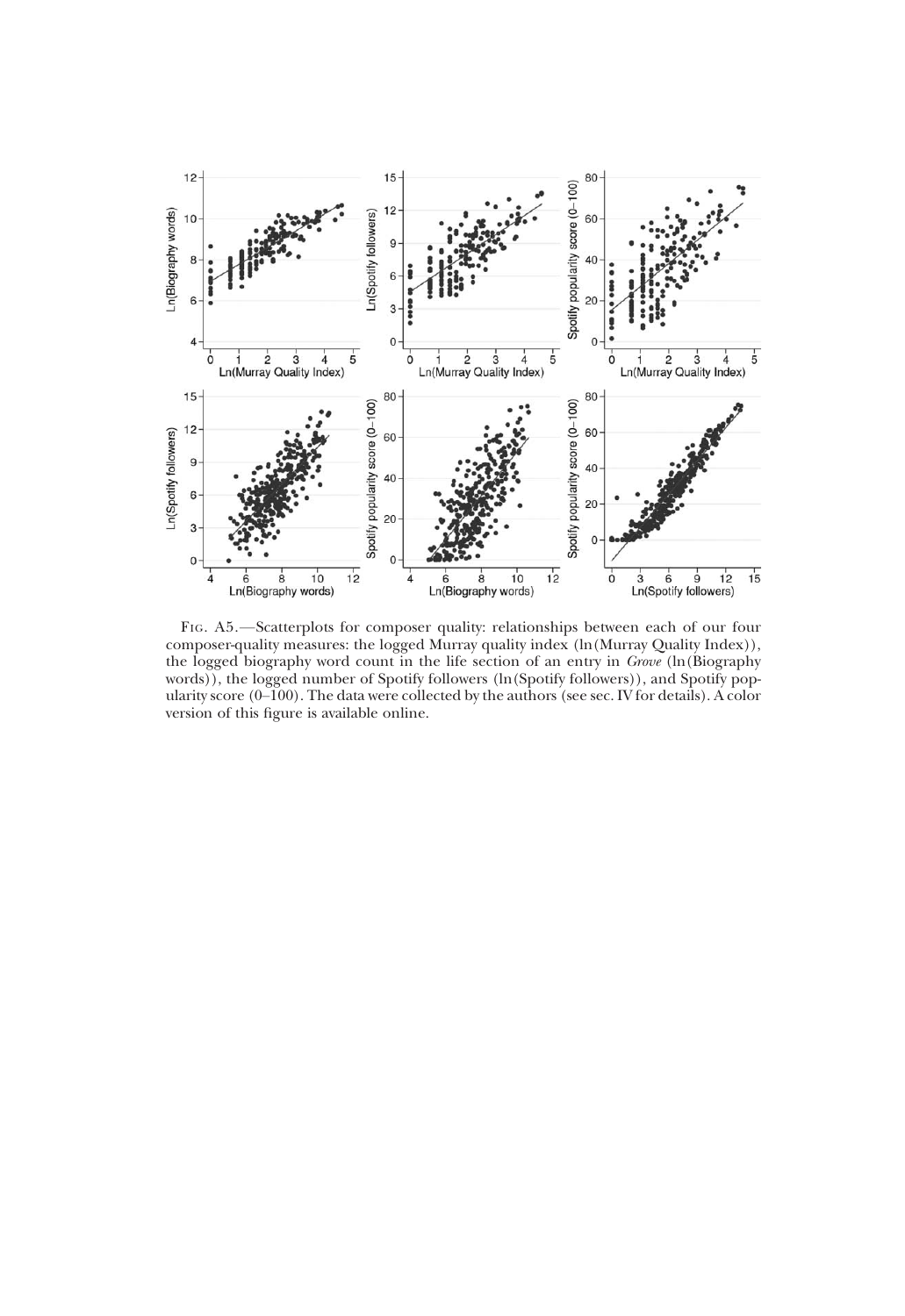## Appendix B

### Appendix Tables

TABLE B1 Similarity Measures for Barlow and Morgenstern (1975, 1976) COMPOSER PAIRS  $(N = 28,546)$ 

|                    | Mean | <b>SD</b> | p10 | p50 | p90 |
|--------------------|------|-----------|-----|-----|-----|
| Percent shared:    |      |           |     |     |     |
| 1-grams            | .71  | .12       | .54 | .71 | .88 |
| 2-grams            | .37  | .12       | .22 | .36 | .54 |
| 3-grams            | .13  | .08       | .05 | .11 | .24 |
| $4-grams$          | .04  | .04       | .00 | .03 | .09 |
| Cosine similarity: |      |           |     |     |     |
| 1-grams            | .89  | .08       | .79 | .91 | .97 |
| 2-grams            | .61  | .16       | .38 | .62 | .82 |
| 3-grams            | .30  | .17       | .09 | .28 | .55 |
| 4-grams            | .12  | .12       | .00 | .09 | .29 |
| Key signature      | .35  | .23       | .00 | .35 | .67 |
| Time signature     | .55  | .25       | .19 | .57 | .86 |

Note.—Similarity coefficients measure the percentage of collective  $1-(2-2)/3-(4)$ -grams shared (rows 1–4, respectively) or the cosine similarity of  $1-2-/3-/4$ -grams, key, and time signature (rows 5–10, respectively) for a given pair of composers *i* and *j*,  $p_n = n$ th percentile. The summary is restricted to pairs in which the older of the pair was alive when the younger was between ages 5 and 30. The data were collected by the authors (see sec. IV for details).

| Century     | Number | Percentage |
|-------------|--------|------------|
| Fourteenth  |        | .6         |
| Fifteenth   |        | 1.2        |
| Sixteenth   | 19     | 5.6        |
| Seventeenth | 26     | 7.6        |
| Eighteenth  | 44     | 12.9       |
| Nineteenth  | 234    | 68.6       |
| Twentieth   | 12     | 3.5        |

TABLE B2 Distribution of BM Composers by Century of Birth

NOTE.—Absolute and relative frequencies of composers listed in Barlow and Morgenstern (1975, 1976; BM) by century of birth. The data were collected by the authors (see sec. IV for details).

Total 100.0

TABLE B3 Composer Life Spans and Age at Meeting

|                                              | Mean           | DЭ | p25 | p50 | p75       | p95      |
|----------------------------------------------|----------------|----|-----|-----|-----------|----------|
| Composer life span<br>Age at meeting teacher | 67.37<br>18.19 | 39 |     |     | 79.<br>99 | 89<br>30 |

NOTE.—Mean and percentiles  $(pn)$  of composers' life span (first row) and age at meeting teacher (second row). The data were collected by the authors (see sec. IV for details).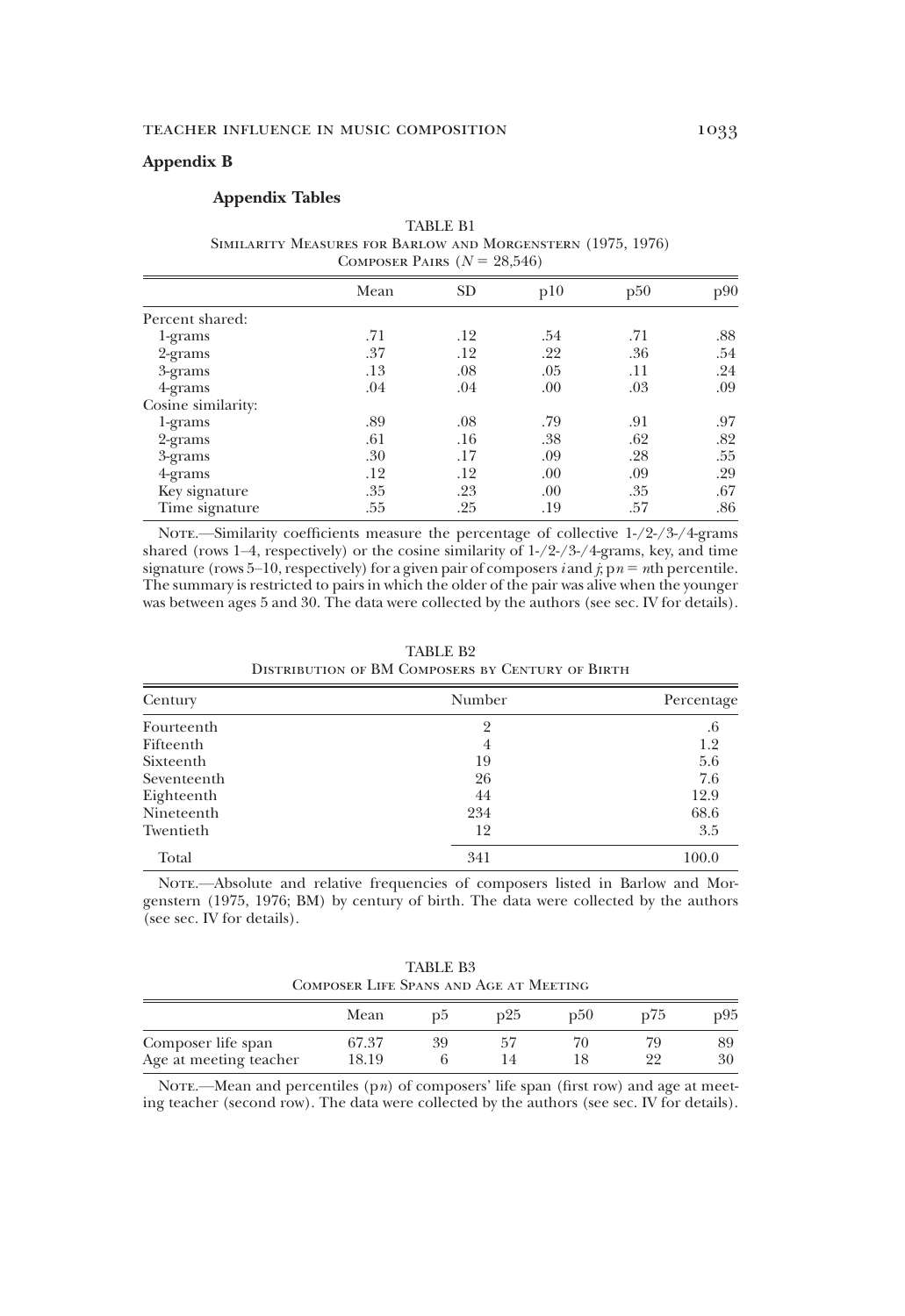|                    | (1)  | (2)  | Not Connected Connected Level Difference Difference (%)<br>(3) | (4) |
|--------------------|------|------|----------------------------------------------------------------|-----|
| Percent shared:    |      |      |                                                                |     |
| 1-grams            | .712 | .739 | $.026***$                                                      | 4   |
| 2-grams            | .369 | .405 | $.037***$                                                      | 10  |
| 3-grams            | .130 | .161 | $.032***$                                                      | 24  |
| 4-grams            | .040 | .053 | $.013***$                                                      | 3   |
| Cosine similarity: |      |      |                                                                |     |
| 2-grams            | .609 | .674 | $.065***$                                                      | 11  |
| 3-grams            | .304 | .360 | $.056***$                                                      | 19  |
| 4-grams            | .122 | .153 | $.031***$                                                      | 25  |
| Key signature      | .353 | .429 | $.076***$                                                      | 21  |
| Time signature     | .546 | .632 | $.086***$                                                      | 16  |

TABLE B4 Difference in Mean Similarity, by Connected Status

NOTE.—Similarity coefficients measure the percentage of collective 1-/2-/3-/4-grams shared (rows 1–4, respectively) or the cosine similarity of 1-/2-/3-/4-grams, key, and time signature (rows 5–10, respectively) for a given pair of composers  $i$  and  $j$ . The sample is restricted to pairs in which the older of the pair was alive when the younger was between ages 5 and 30. Column 3 shows the *t*-test difference between teacher-student pairs (connected) and all other pairs (not connected). Column 4 indicates the magnitude of the difference. \*\*\*  $p < .01$ .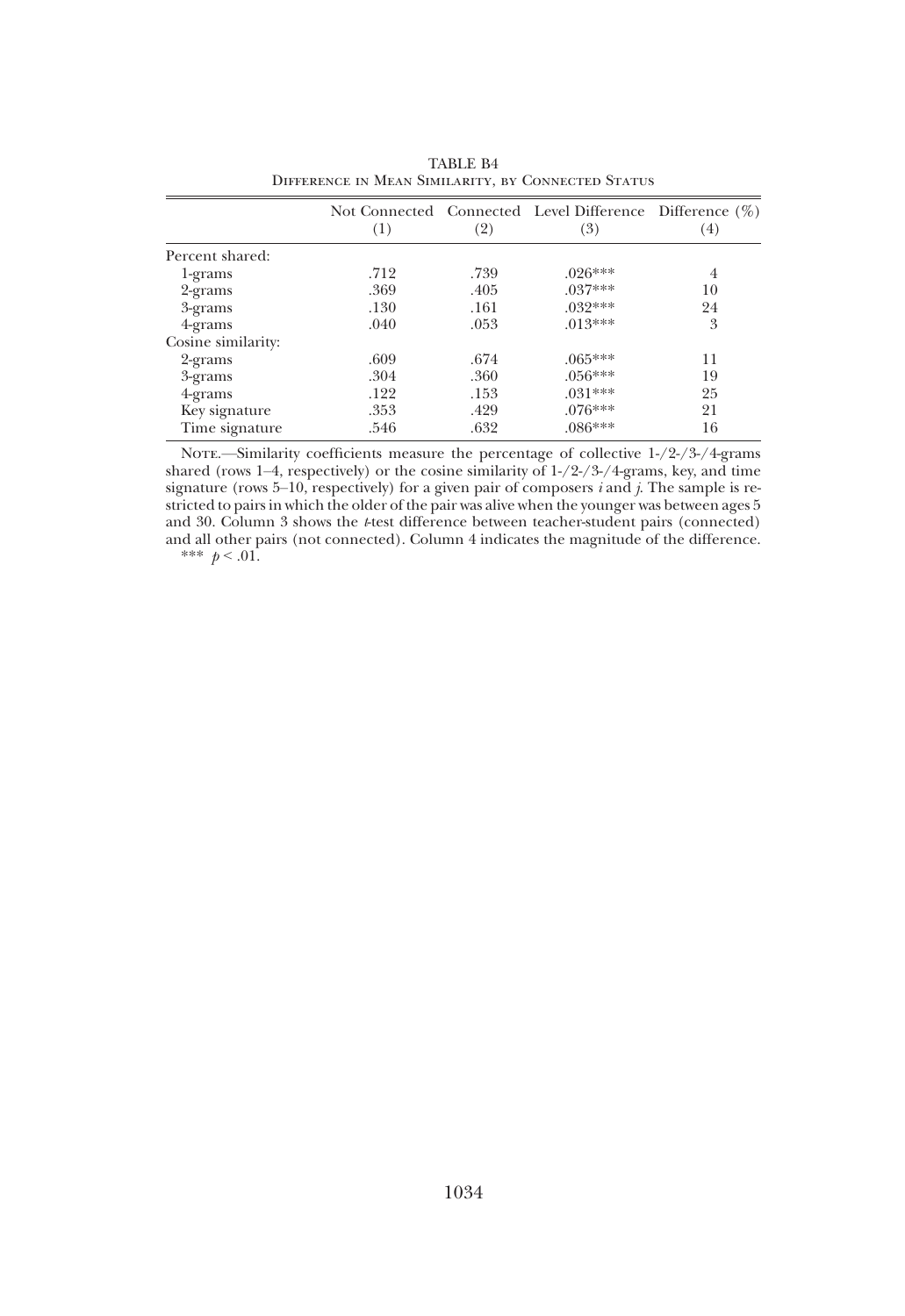|                                                    |                |                |                | STUDENT IS IN TOP QUARTILE OF BM COMPOSER QUALITY (Spotify Popularity) |                |                |            |             |  |
|----------------------------------------------------|----------------|----------------|----------------|------------------------------------------------------------------------|----------------|----------------|------------|-------------|--|
|                                                    | PERCENT SHARED |                |                | <b>COSINE SIMILARITY</b>                                               |                |                |            |             |  |
|                                                    | 2-Grams<br>(1) | 3-Grams<br>(2) | 4-Grams<br>(3) | 2-Grams<br>(4)                                                         | 3-Grams<br>(5) | 4-Grams<br>(6) | Key<br>(7) | Time<br>(8) |  |
| Teacher in $>75$ th percentile $\times$ Std Sim    | $.219***$      | $.175***$      | $.155***$      | $.356***$                                                              | $.218***$      | $.147***$      | $.326***$  | $.293**$    |  |
|                                                    | (.055)         | (.032)         | (.031)         | (.098)                                                                 | (.056)         | (.043)         | (.102)     | (.114)      |  |
| Teacher in 50th–75th percentile $\times$ Std Sim   | .220           | .070           | .034           | .274                                                                   | .193           | .089           | $-.057$    | $.396***$   |  |
|                                                    | (.272)         | (.140)         | (.119)         | (.193)                                                                 | (.136)         | (.103)         | (.161)     | (.145)      |  |
| Teacher in 25th–50th percentile $\times$ Std Sim   | .157           | $.168**$       | .080           | .317                                                                   | .198           | .057           | $.320***$  | $.379*$     |  |
|                                                    | (.121)         | (.084)         | (.131)         | 204)                                                                   | (.135)         | (.070)         | (.115)     | (.199)      |  |
| Teacher in $\leq$ 25th percentile $\times$ Std Sim | $-.936*$       | $-.030$        | .048           | .926                                                                   | .034           | .199           | $-.046$    | $-.125$     |  |
|                                                    | (.500)         | (.548)         | (.418)         | (1.258)                                                                | (.396)         | (.562)         | (.313)     | (.296)      |  |
| $R^2$                                              | .60            | .62            | .59            | .59                                                                    | .59            | .56            | .60        | .60         |  |
| Commonality controls                               | X              | Х              | Х              | Х                                                                      | X              | X              | X          | X           |  |
| Teacher quality controls                           | X              | Х              | Х              | Х                                                                      | X              | X              | Х          | Х           |  |
| Composer fixed effects                             | X              | X              | X              | X                                                                      | X              | X              | X          | X           |  |
| Sample                                             | World          | World          | World          | World                                                                  | World          | World          | World      | World       |  |

TABLE B5STUDENT'S QUALITY (Spotify Popularity) AND IMITATION  $(N = 183)$ 

Note.—The dependent variable is the probability of <sup>a</sup> student being in the top quartile of BM composer quality measured by the Spotify popularity score. See table 8 note for further details.

$$
\begin{array}{c}\n * & p < .1. \\
* & h < 5\n \end{array}
$$

\*\*  $p < .5$ .<br>\*\*\*  $p < .01$ .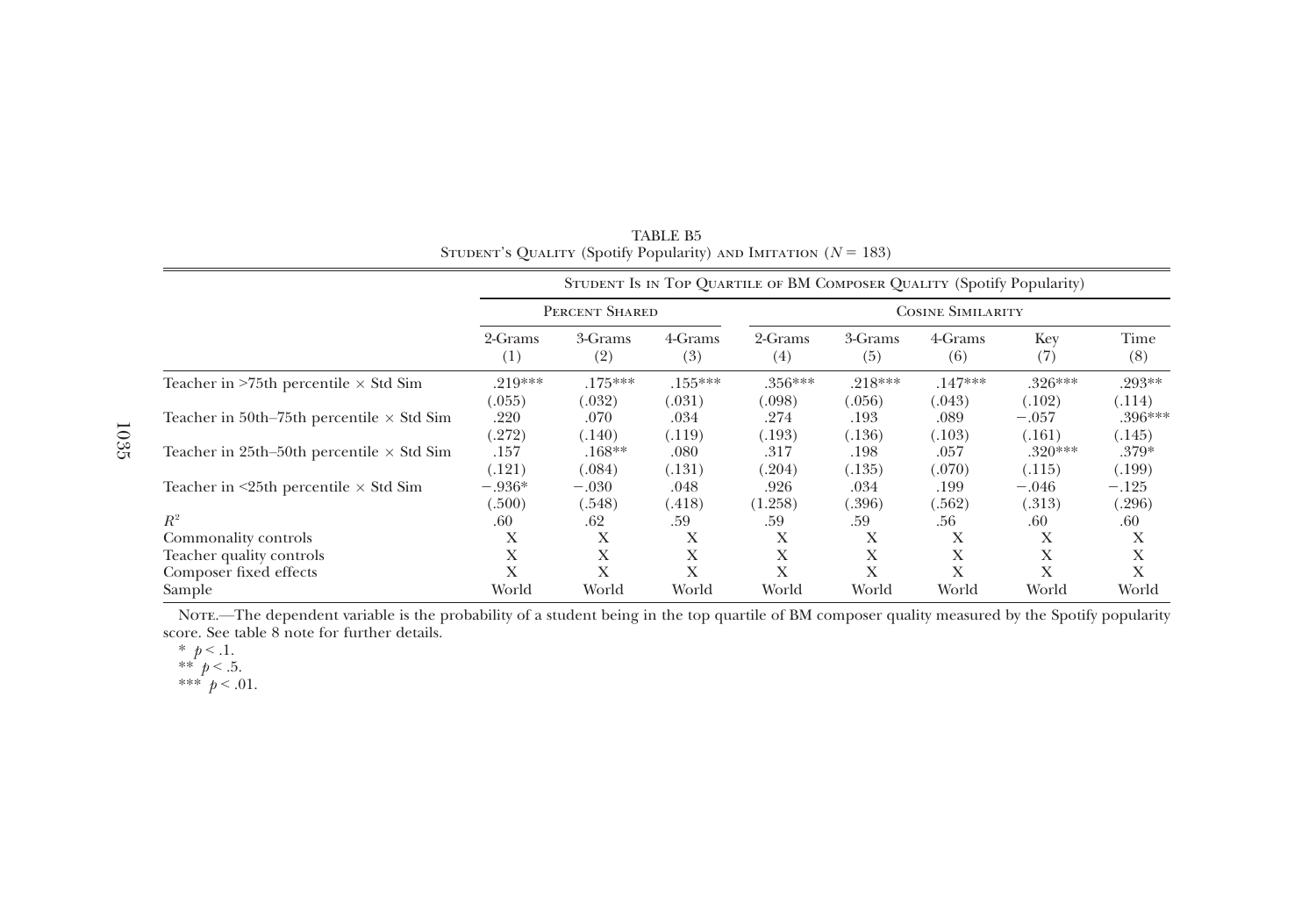|                                                    |                |                |                | STUDENT IS IN TOP QUARTILE OF BM COMPOSER QUALITY (Murray Quality Index) |                          |                |            |             |  |
|----------------------------------------------------|----------------|----------------|----------------|--------------------------------------------------------------------------|--------------------------|----------------|------------|-------------|--|
|                                                    | PERCENT SHARED |                |                |                                                                          | <b>COSINE SIMILARITY</b> |                |            |             |  |
|                                                    | 2-Grams<br>(1) | 3-Grams<br>(2) | 4-Grams<br>(3) | 2-Grams<br>(4)                                                           | 3-Grams<br>(5)           | 4-Grams<br>(6) | Key<br>(7) | Time<br>(8) |  |
| Teacher in $>75$ th percentile $\times$ Std Sim    | $.247***$      | $.173***$      | $.147***$      | .433***                                                                  | $.221***$                | $.131***$      | .109       | .149        |  |
|                                                    | (.053)         | (.032)         | (.030)         | (.103)                                                                   | (.057)                   | (.043)         | (.085)     | (.109)      |  |
| Teacher in 50th–75th percentile $\times$ Std Sim   | .194           | $.167*$        | .134           | $.381**$                                                                 | $.291***$                | $.289***$      | $.456***$  | .219        |  |
|                                                    | (.132)         | (.089)         | 0.096          | (.151)                                                                   | (.097)                   | (.102)         | (.111)     | (.150)      |  |
| Teacher in 25th–50th percentile $\times$ Std Sim   | .065           | .527           | .071           | $.905**$                                                                 | $.555*$                  | .151           | .155       | $.321*$     |  |
|                                                    | (.392)         | (.509)         | (213)          | (.354)                                                                   | (.287)                   | (.165)         | (.196)     | (.189)      |  |
| Teacher in $\leq$ 25th percentile $\times$ Std Sim | $-.031$        | .012           | $-.208$        | $-.001$                                                                  | .035                     | .021           | .048       | $-.048$     |  |
|                                                    | (.042)         | (.041)         | 204)           | (.032)                                                                   | (.036)                   | (.023)         | (.069)     | (.127)      |  |
| $R^2$                                              | .62            | .64            | .61            | .63                                                                      | .62                      | .59            | .58        | .55         |  |
| Commonality controls                               | Х              | Х              | X              | X                                                                        | Х                        | X              | Х          | Х           |  |
| Teacher quality controls                           | Х              | Х              | X              | X                                                                        | Х                        | X              | Х          | X           |  |
| Composer fixed effects                             | X              | Х              | X              | X                                                                        | Х                        | Х              | Х          | Х           |  |
| Sample                                             | World          | World          | World          | World                                                                    | World                    | World          | World      | World       |  |

TABLE B6STUDENT's QUALITY (Murray Quality Index) and Imitation  $(N = 183)$ 

Note.—The dependent variable indicates whether the student is in the top quartile of BM composer quality measured by Murray quality index. See table 8 note for further details.

\*  $p < 1$ .<br>\*\*  $p < .5$ .

$$
*** \begin{array}{c} P & 0.01 \\ p < 0.01. \end{array}
$$

1036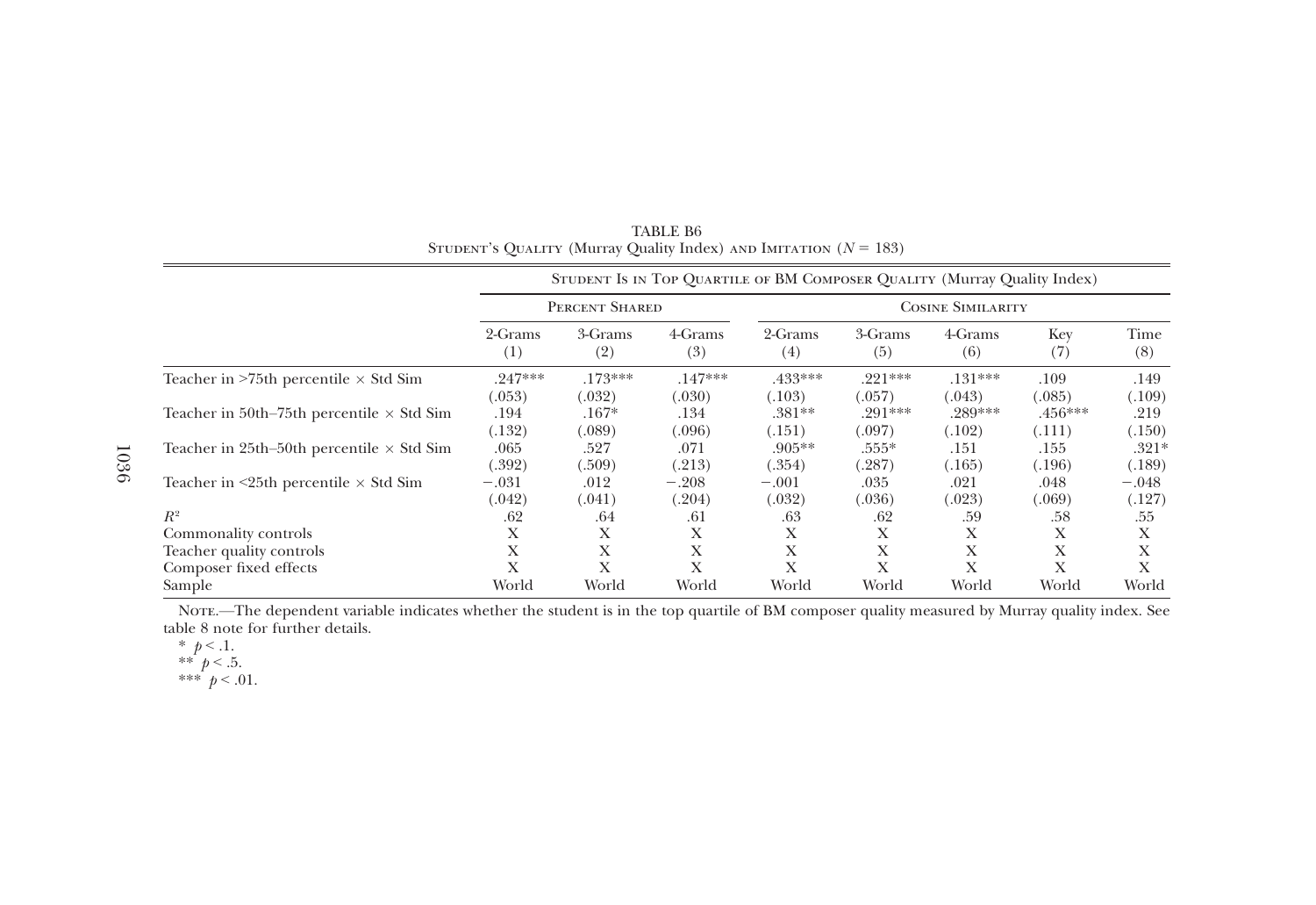|                                                    |                              |                             |                             |                          | STUDENT IS IN TOP QUARTILE OF BM COMPOSER QUALITY (Biography Words) |                          |                             |                          |  |
|----------------------------------------------------|------------------------------|-----------------------------|-----------------------------|--------------------------|---------------------------------------------------------------------|--------------------------|-----------------------------|--------------------------|--|
|                                                    | PERCENT SHARED               |                             |                             |                          | <b>COSINE SIMILARITY</b>                                            |                          |                             |                          |  |
|                                                    | 2-Grams<br>(1)               | 3-Grams<br>(2)              | 4-Grams<br>(3)              | 2-Grams<br>(4)           | 3-Grams<br>(5)                                                      | 4-Grams<br>(6)           | Key<br>(7)                  | Time<br>(8)              |  |
| Teacher in $>75$ th percentile $\times$ Std Sim    | $.147**$                     | $.109**$                    | $.098**$                    | $.257*$                  | $.169**$                                                            | $.140***$                | .085                        | .114                     |  |
| Teacher in 50th–75th percentile $\times$ Std Sim   | (.072)<br>$.171**$<br>(.081) | (.047)<br>$.115*$<br>(.060) | (.043)<br>$.108*$<br>(.060) | (.133)<br>.105<br>(.128) | (.072)<br>.112<br>(.085)                                            | (.051)<br>.097<br>(.074) | (.083)<br>.279***<br>(.099) | (.121)<br>.112<br>(.095) |  |
| Teacher in 25th–50th percentile $\times$ Std Sim   | $-.038$<br>(.149)            | .175<br>(.136)              | .128<br>(.150)              | $.625***$<br>(.234)      | $.326***$<br>(.105)                                                 | $.196*$<br>(.099)        | .220<br>(.156)              | .274<br>(.179)           |  |
| Teacher in $\leq$ 25th percentile $\times$ Std Sim | .236<br>(236)                | .209<br>(0.206)             | $.350*$<br>(.207)           | .241<br>.220)            | .125<br>(.122)                                                      | .059<br>(.070)           | $-.011$<br>(.193)           | .272<br>(.192)           |  |
| $R^2$                                              | .57                          | .58                         | .58                         | .59                      | .60                                                                 | .57                      | .58                         | .56                      |  |
| Commonality controls                               | Х                            | Х                           | Х                           | Х                        | X                                                                   | Х                        | Х                           | X                        |  |
| Teacher quality controls                           | Х                            | Χ                           | Х                           | Х                        | Х                                                                   | Х                        | Х                           | X                        |  |
| Composer fixed effects                             | Х                            | X                           | X                           | X                        | X                                                                   | X                        | Х                           | X                        |  |
| Sample                                             | World                        | World                       | World                       | World                    | World                                                               | World                    | World                       | World                    |  |

TABLE B7 STUDENT's QUALITY (Biography Words) AND IMITATION  $(N = 183)$ 

Note.—The dependent variable indicates whether the student is in the top quartile of BM composer quality measured by biography word count. See table 8 note for further details.

\*  $p < 1$ .<br>\*\*  $p < .5$ .<br>\*\*\*  $p < .01$ .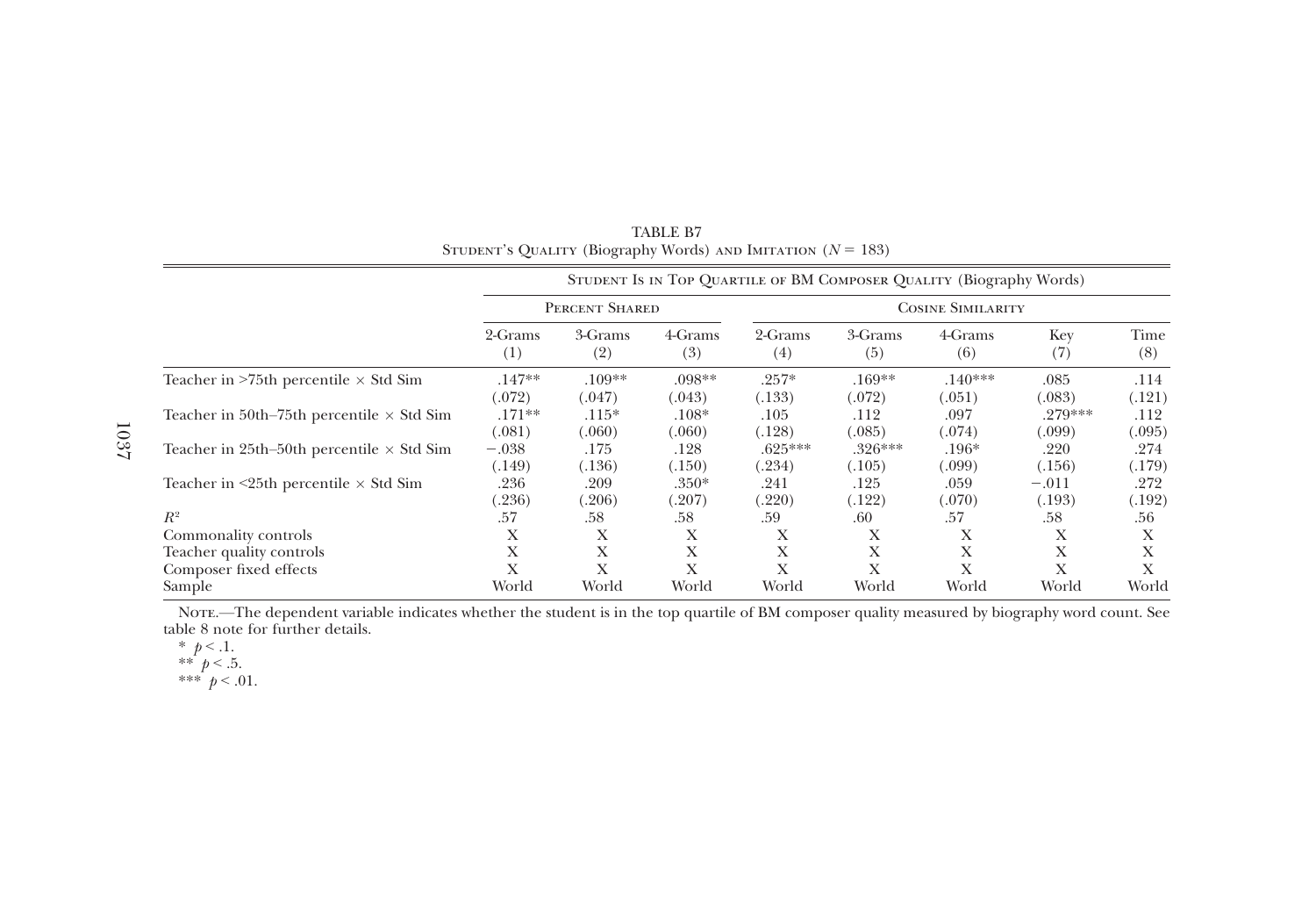# Appendix C

## Further Details on Data

## C1. Identifying Key Signature

Every key signature represents both a major key and a minor key (e.g., an empty key signature is either C major or A minor). To identify major versus minor keys, we perform several tests. First, we look for an early note in a theme matching the major or minor key (often, the first note is the tonic note of the key). Second, we count tonic notes of the major versus the minor key in the theme. Third, we count tonic chord notes of the major versus the minor key. We then validate the predictive power of these tests against a sample of about 850 themes for which the true major or minor key is known from title of the work (e.g., "Prelude in C# Minor"). Using combinations of tests with high predictive power enables us to estimate the true key signature with a relatively high precision (accuracy rates of >90%).

## C2. Year of Composition

We use the International Music Score Library Project (IMSLP 2016–19) in order to collect the year of composition for each of the works covered by Barlow and Morgenstern (1975, 1976). The IMSLP is recognized by the scientific community as one of the most comprehensive resources on music scores. Nonetheless, we encounter several challenges. First, the IMSLP does not include all our composers and omits, in particular, individuals whose works are still under copyright. Second, it is often not possible to uniquely match a work from the BM dictionaries with the IMSLP. Third, for many works the year of composition is unknown or missing. $22$ 

All in all, we collect data on the composition years for 66.9% of our themes. For about two-thirds of these themes the composition year is a single year, whereas for the remaining ca. 4,000 themes it is provided in a relatively wide range (average: 5.49 years, standard deviation: 7.81), during which the work has been—or is thought to have been—written. In the baseline models, we consider the minimum of this range in order to capture when the creative process of composing began, but the results would not change qualitatively if instead we used the average. In addition, 5% of themes with known composition years are provided with uncertainty (e.g., indicated with the word "circa," a question mark, or similar). For these reasons, the analysis at the composition level has to be interpreted with some caution.

 $22$  In a pilot study, we collected years of first performance and first publication of a work, with the aim of predicting the year of composition. However, the years of first performance and publication are mostly missing, unknown, or unavailable. Furthermore, there exists a very significant variation between these years and the year of composition (e.g., not rarely have works been first performed or published many years after the composer died).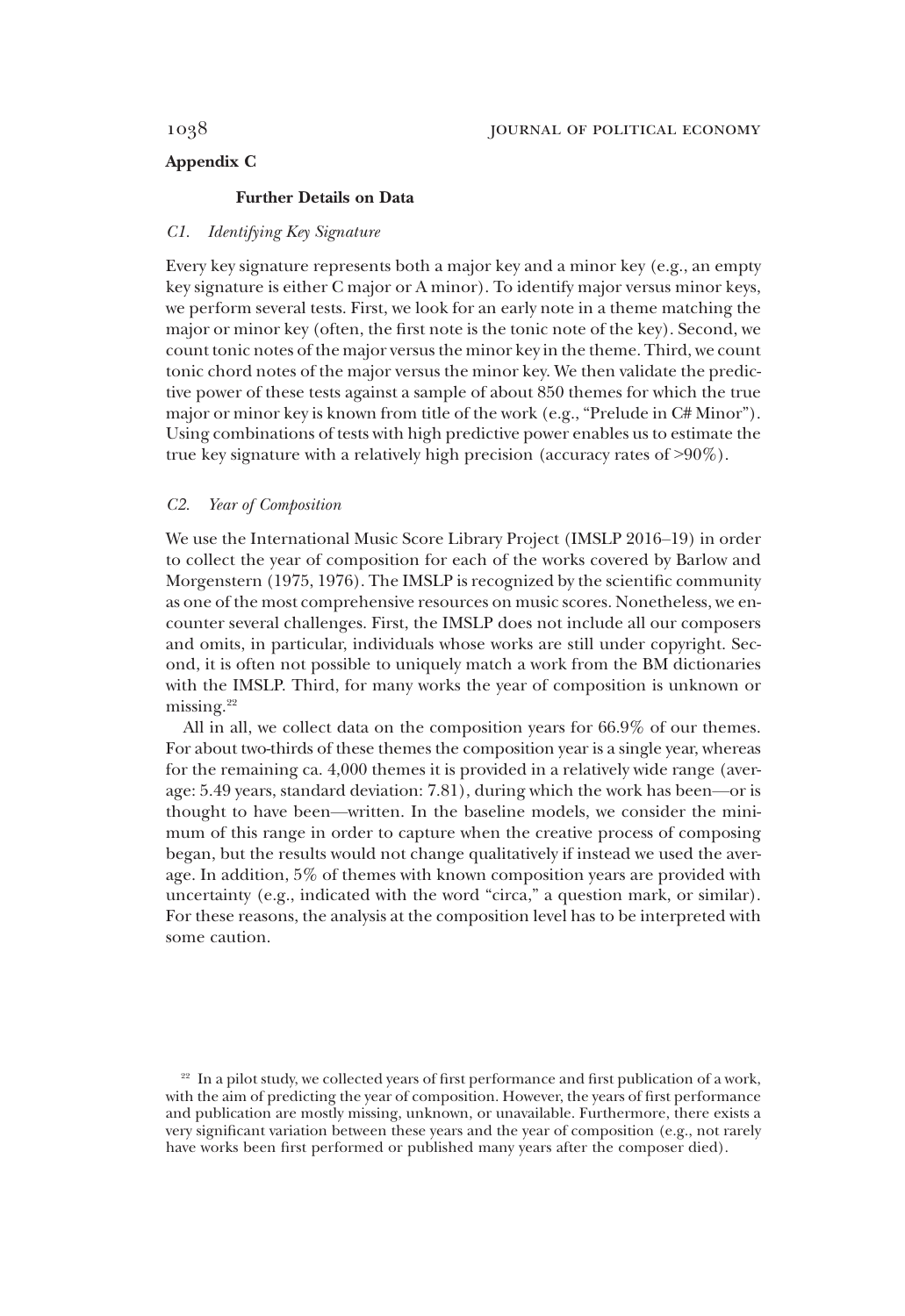# Appendix D

## Further Tests

## D1. Alternative Conditions

The choice of the control group is important, but as can be seen in this section, the results are not particularly sensitive to variations in the risk set. The overall aim of the conditions imposed is to narrow down the sample to pairs in which there was a reasonable probability for the formation of a teacher-student relationship. This is why our baseline condition restricts our analysis to pairs of composers in which the older of the two composers in a pair was alive for at least 1 year while the younger was in his"formation age," which we define as being between the ages of 5 and 30. This condition holds for all realized pairs (i.e., none of the actual pairs is dropped) and restricts all pairs to the same time period. In the remainder of this section, we discuss alterations to the conditioning by considering other time and geographic cutoff values.

### D1.1. Conditioning to Same Time Period

We explore a number of other ways to condition to the same time period. The tests are reported in table D1 as follows: panel A shows the baseline, where we condition to pairs in which the candidate teacher was alive when the candidate student was aged 5–30; panel B shows the least restrictive estimation, where no conditions are imposed; in panel C, we condition to teachers and students whose lives overlapped by at least 1 year; in panel D, we condition to teachers and students whose lives overlapped by at least 10 years; in panel E, we condition to pairs in which the student was born during the teacher's lifetime; in panel F, we condition to pairs in which the teacher was alive when the student was between the ages of 10 and 25; in panel G, we condition to pairs in which the teacher was alive when student was between the ages of 15 and 20. Throughout these tests, the main change is observed in the size of the benchmark, which matters for the number of observations. It can be concluded that the results remain robust in each of these specifications.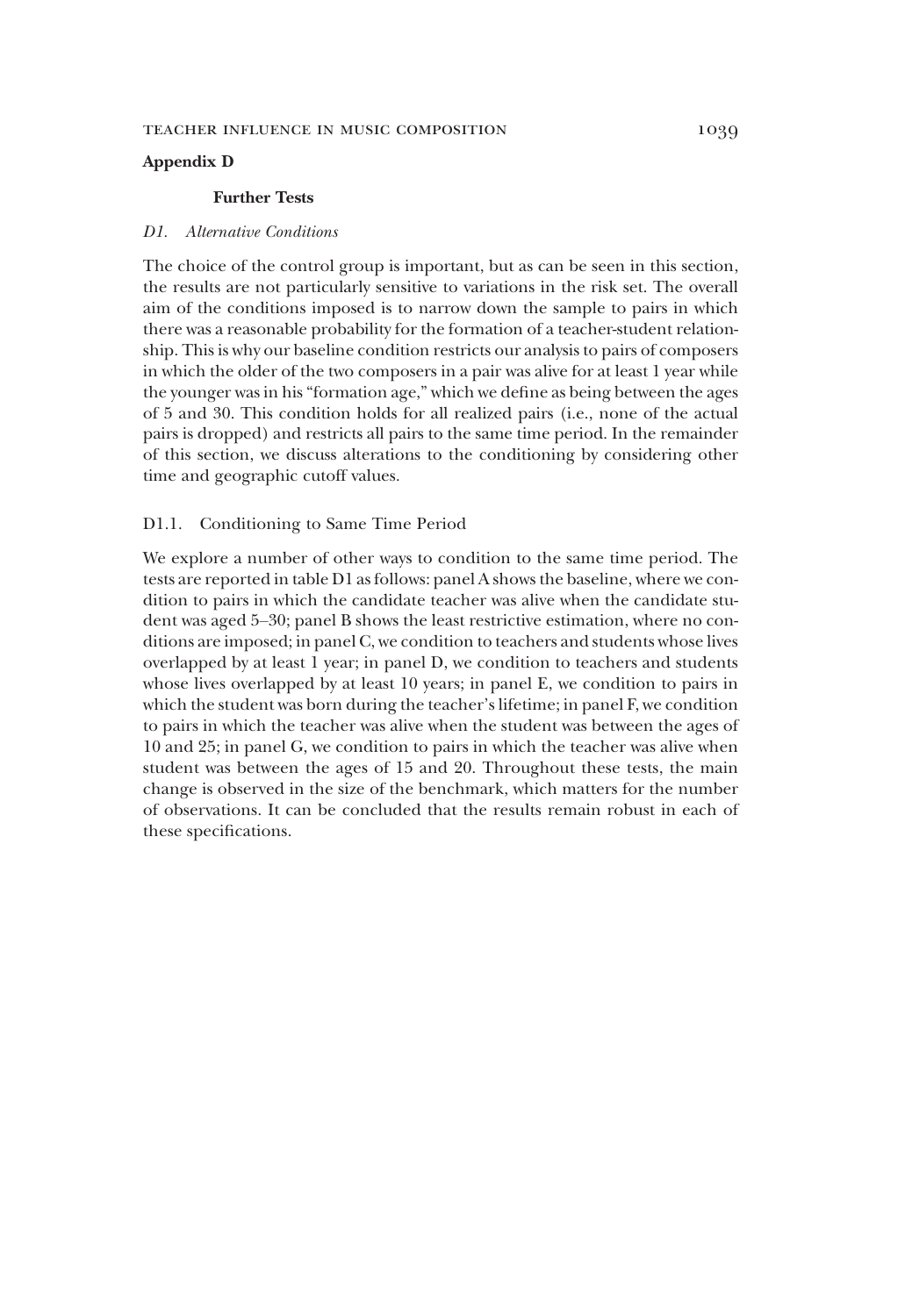|           |                     | PERCENT SHARED                                                                                          |                   |                    |                                                                                      | <b>COSINE SIMILARITY</b> |                     |                     |  |  |
|-----------|---------------------|---------------------------------------------------------------------------------------------------------|-------------------|--------------------|--------------------------------------------------------------------------------------|--------------------------|---------------------|---------------------|--|--|
|           | 2-Grams<br>(1)      | 3-Grams<br>(2)                                                                                          | 4-Grams<br>(3)    | 2-Grams<br>(4)     | 3-Grams<br>(5)                                                                       | 4-Grams<br>(6)           | Key<br>(7)          | Time<br>(8)         |  |  |
|           |                     |                                                                                                         |                   |                    | A. Baseline Condition: Teacher Was Alive When Student Was Aged 5-30 ( $N = 23,489$ ) |                          |                     |                     |  |  |
| Connected | $.118**$            | .283***                                                                                                 | .305***           | $.095***$          | .178***                                                                              | $.241***$                | $.169***$           | $.137***$           |  |  |
| $R^2$     | (.054)<br>.29       | (.092)<br>.32                                                                                           | (.111)<br>.28     | (.039)<br>.37      | (.064)<br>.38                                                                        | (.091)<br>.33            | (.057)<br>.29       | (.045)<br>.21       |  |  |
|           |                     | B. Alternative Condition: No Conditions ( $N = 45,736$ )                                                |                   |                    |                                                                                      |                          |                     |                     |  |  |
| Connected | $.106**$            | .272***                                                                                                 | .297***           | $.100**$           | $.175***$                                                                            | .234**                   | $.190***$           | $.171***$           |  |  |
| $R^2$     | (.054)<br>.28       | (.091)<br>.30                                                                                           | (.112)<br>.25     | (.039)<br>.33      | (.062)<br>.34                                                                        | (.090)<br>.31            | (.057)<br>.24       | (.048)<br>.22       |  |  |
|           |                     |                                                                                                         |                   |                    | C. Alternative Condition: Lives of Teacher and Student Overlapped ( $N = 24,542$ )   |                          |                     |                     |  |  |
| Connected | $.109**$<br>(.055)  | .267***<br>(.092)                                                                                       | .284**<br>(.113)  | $.091**$<br>(.039) | $.164***$<br>(.064)                                                                  | $.217**$<br>(.090)       | $.153***$<br>(.058) | $.137***$<br>(.044) |  |  |
| $R^2$     | .29                 | .32                                                                                                     | .28               | .37                | .37                                                                                  | .33                      | .29                 | .20                 |  |  |
|           |                     | D. Alternative Condition: Lives of Teacher and Student Overlapped by at Least 10 Years ( $N = 22,303$ ) |                   |                    |                                                                                      |                          |                     |                     |  |  |
| Connected | $.115***$<br>(.054) | .279***<br>(.093)                                                                                       | .298***<br>(.111) | $.090**$<br>(.039) | $.172***$<br>(.064)                                                                  | $.234**$<br>(.091)       | $.171***$<br>(.057) | .129***<br>(.044)   |  |  |
| $R^2$     | .30                 | .32                                                                                                     | .29               | .38                | .38                                                                                  | .33                      | .29                 | .21                 |  |  |
|           |                     |                                                                                                         |                   |                    | E. Alternative Condition: Student Born during Teacher's Lifetime ( $N = 24,542$ )    |                          |                     |                     |  |  |
| Connected | $.109**$            | .267***                                                                                                 | .284**            | $.091**$           | $.164***$                                                                            | $.217**$                 | $.153***$           | $.137***$           |  |  |
| $R^2$     | (.055)<br>.29       | (.092)<br>.32                                                                                           | (.113)<br>.28     | (.039)<br>.37      | (.064)<br>.37                                                                        | (.090)<br>.33            | (.058)<br>.29       | (.044)<br>.20       |  |  |

TABLE D1Effects of Connection on Similarity: Conditioning to Same Time Period

1040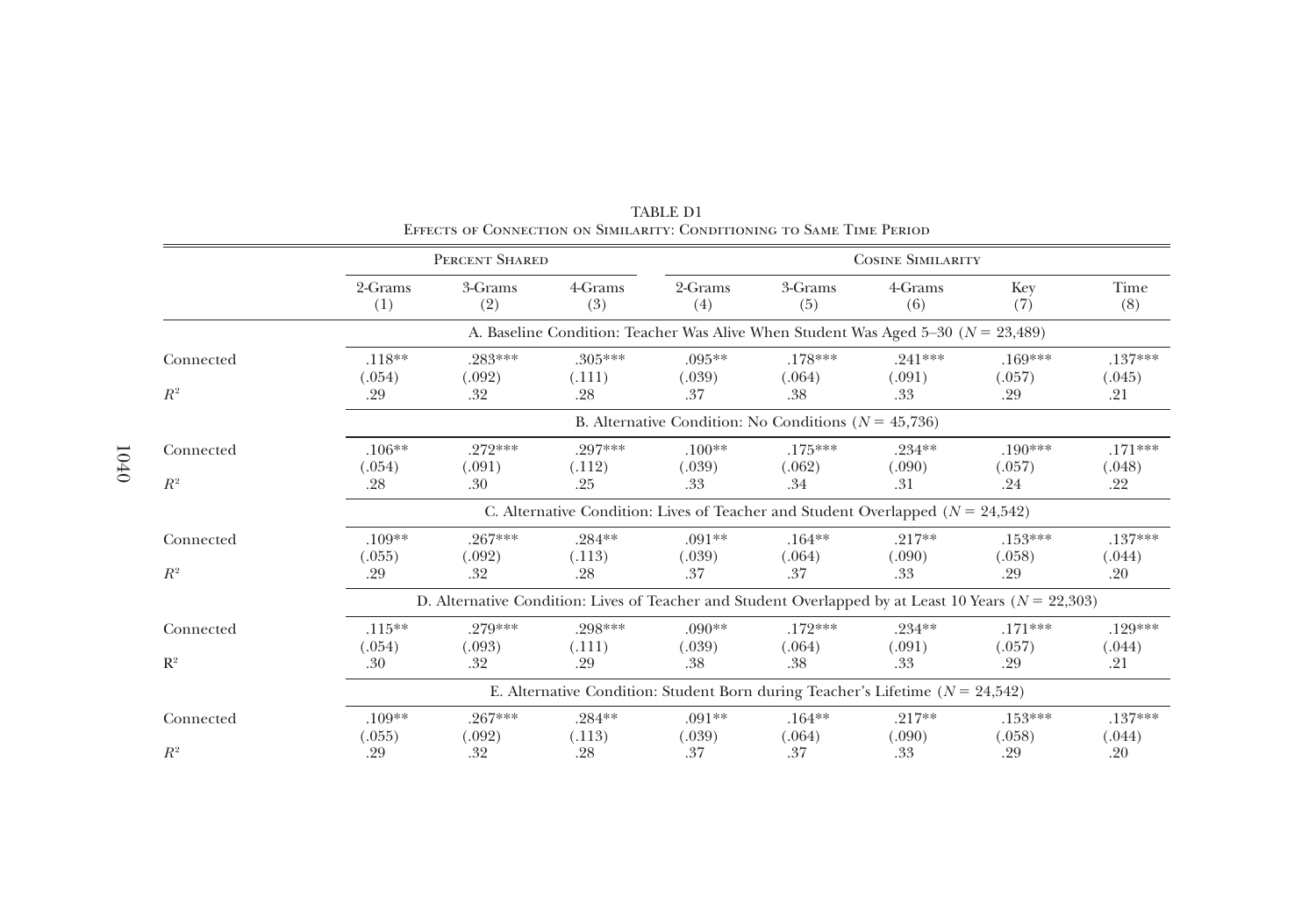|                        | F. Alternative Condition: Teacher Was Alive When Student Was Aged 10–25 ( $N = 22,303$ ) |                     |                   |                    |                                                                                          |                     |                     |                     |  |  |
|------------------------|------------------------------------------------------------------------------------------|---------------------|-------------------|--------------------|------------------------------------------------------------------------------------------|---------------------|---------------------|---------------------|--|--|
| Connected              | $.115***$<br>(.054)                                                                      | .279***<br>(.093)   | .298***<br>(.111) | $.090**$<br>(.039) | $.172***$<br>(.064)                                                                      | $.234***$<br>(.091) | $.171***$<br>(.057) | $.129***$<br>(.044) |  |  |
| $R^2$                  | .30                                                                                      | .32                 | .29               | .38                | .38                                                                                      | .33                 | .29                 | .21                 |  |  |
|                        |                                                                                          |                     |                   |                    | G. Alternative Condition: Teacher Was Alive When Student Was Aged 15–20 ( $N = 20,970$ ) |                     |                     |                     |  |  |
| Connected              | $.111***$<br>(.055)                                                                      | $.275***$<br>(.093) | .293**<br>(.114)  | $.083**$<br>(.039) | $.162**$<br>(.065)                                                                       | $.224**$<br>(.092)  | $.160***$<br>(.057) | $.119***$<br>(.043) |  |  |
| $R^2$                  | .30                                                                                      | .33                 | .29               | .38                | .38                                                                                      | .33                 | .29                 | .21                 |  |  |
|                        | Specifications                                                                           |                     |                   |                    |                                                                                          |                     |                     |                     |  |  |
| Commonality controls   | Х                                                                                        | X                   | Х                 | Х                  | Х                                                                                        | X                   | X                   | Х                   |  |  |
| Distance controls      | Х                                                                                        | Х                   | Х                 | Х                  | Х                                                                                        | X                   | Х                   | $\lambda$           |  |  |
| Composer fixed effects | Х                                                                                        | X                   | X                 | X                  | X                                                                                        | X                   | Х                   | Х                   |  |  |
| Sample                 | World                                                                                    | World               | World             | World              | World                                                                                    | World               | World               | World               |  |  |

Note.—The dependent variable is <sup>a</sup> standardized similarity coefficient that measures the percentage of collective 2-/3-/4-grams shared (cols. 1–3, respectively) or the cosine similarity of 2-/3-/4-grams, key, and time signature (cols. 4–8, respectively) for <sup>a</sup> given pair of composers. "Connected" indicates realized teacherstudent pairs. The reference group is conditioned as summarized in each panel title. Controls not shown include dummies for common birth country, time period, and their interaction; common nationality; and common descent. Standard errors are clustered by candidate teacher.

\*\*  $p < .05$ .

\*\*\*  $p < .01$ .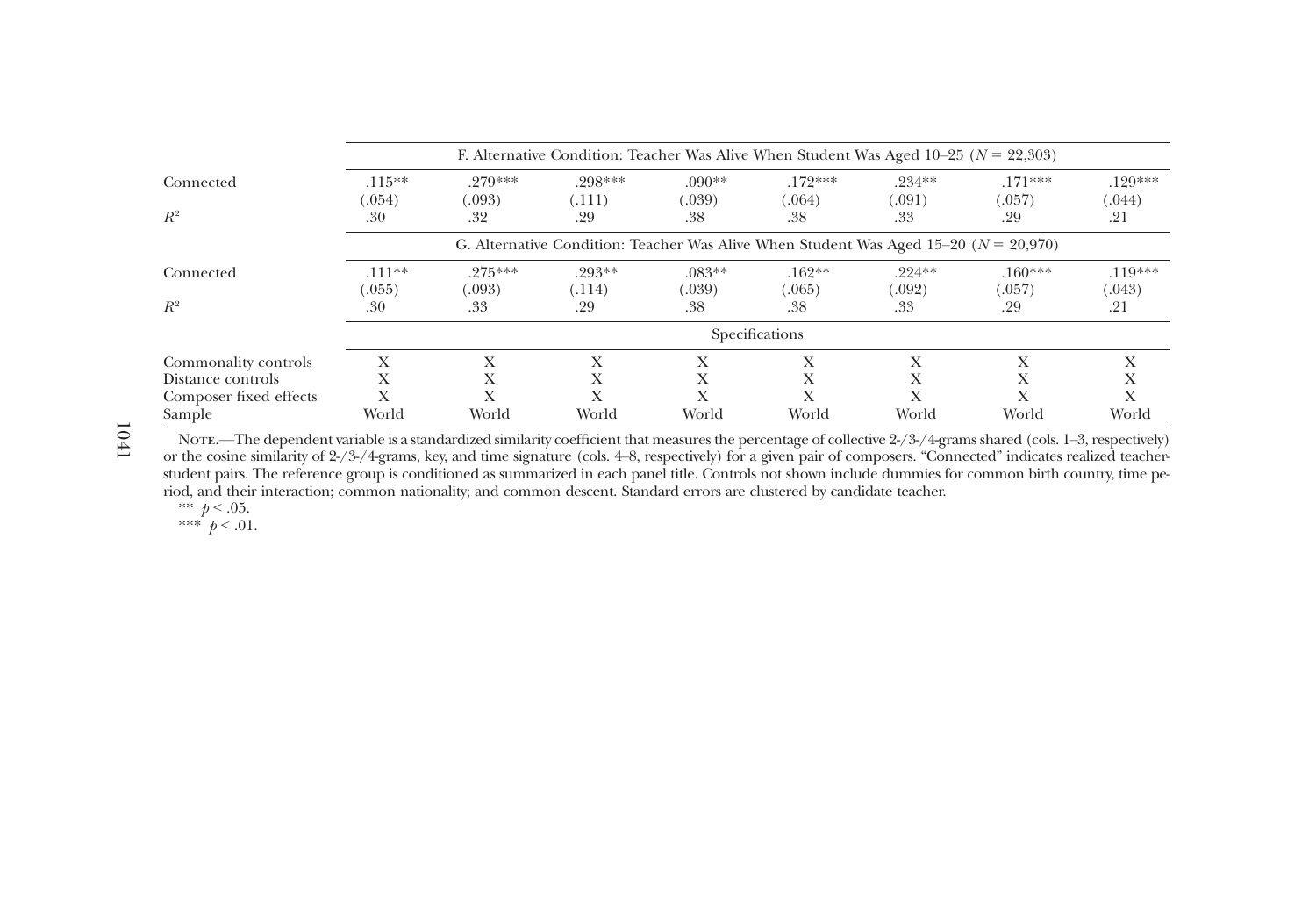## D1.2. Conditioning to Geographic Proximity

In addition to restricting in the baseline to pairs in which both composers lived in the same period, one may want to condition further to pairs of composers who lived in geographic proximity. We begin this analysis by additionally restricting the analysis to pairs in which both composers have the same country of birth (panel A of table D2), since being born in the same country may facilitate the formation of connections within the borders of the same country. Alternatively, one may argue that the cost of connecting is lower for composers of the same nationality, who share a similar culture, usually speak the same language, and so on. Therefore, panel B shows a regression that restricts to pairs in which both composers have the same nationality. The conducted tests are demanding. For example, restricting pairs to those who have the country of birth or nationality in common leads to an exclusion of about half of realized pairs. It is thus encouraging to observe that the results remain robust throughout the specifications.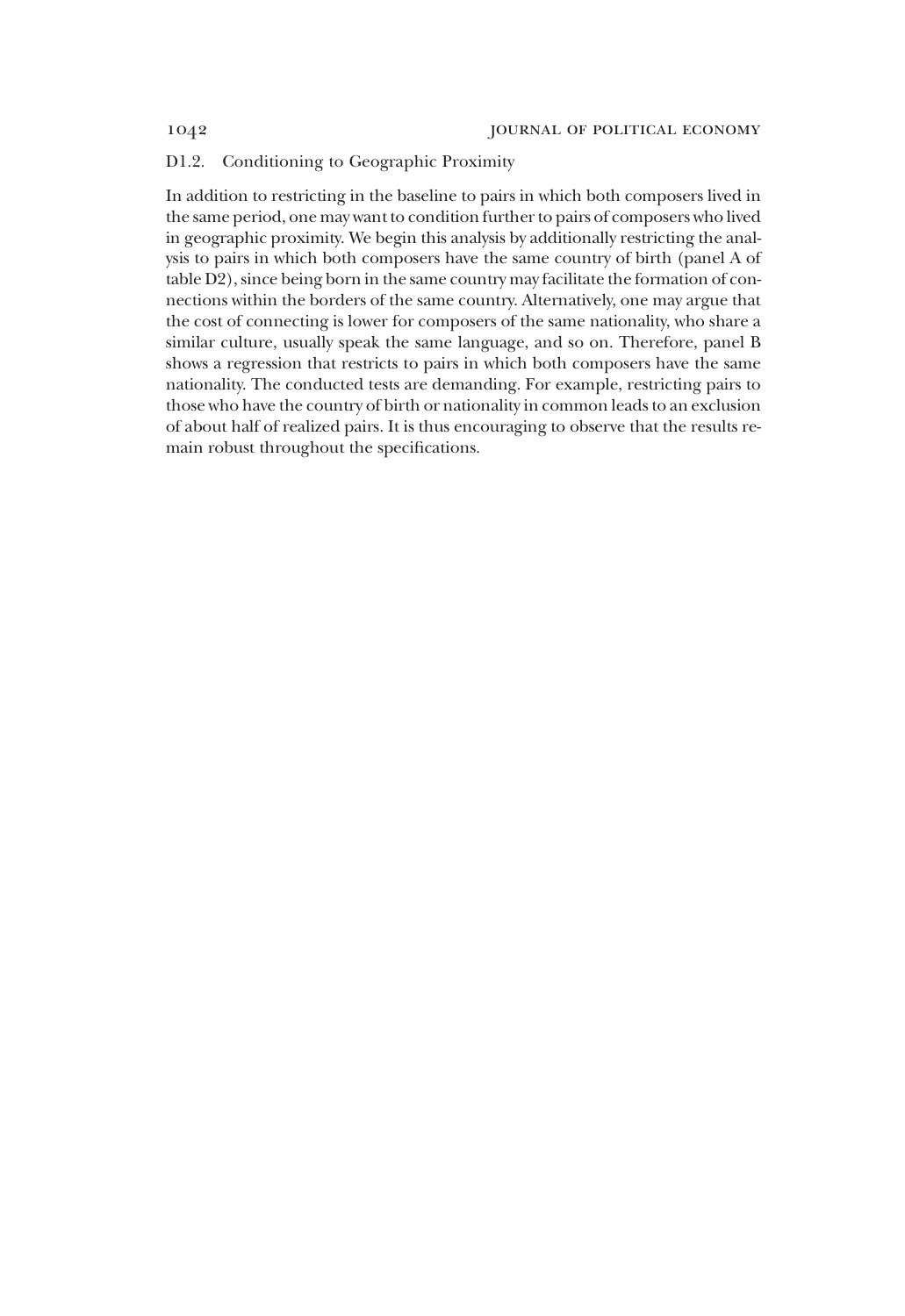|                                                                               |                                                                                 | PERCENT SHARED                                                                     |                            |                            |                            | <b>COSINE SIMILARITY</b>   |                         |                       |  |  |
|-------------------------------------------------------------------------------|---------------------------------------------------------------------------------|------------------------------------------------------------------------------------|----------------------------|----------------------------|----------------------------|----------------------------|-------------------------|-----------------------|--|--|
|                                                                               | 2-Grams<br>(1)                                                                  | 3-Grams<br>(2)                                                                     | 4-Grams<br>(3)             | 2-Grams<br>(4)             | 3-Grams<br>(5)             | 4-Grams<br>(6)             | Key<br>(7)              | Time<br>(8)           |  |  |
|                                                                               |                                                                                 | A. Alternative Condition: Teacher and Student Born in Same Country ( $N = 2,192$ ) |                            |                            |                            |                            |                         |                       |  |  |
| Connected<br>$R^2$                                                            | $.222***$<br>(.079)<br>.40                                                      | .498***<br>(.133)<br>.42                                                           | $.517***$<br>(.168)<br>.39 | $.205***$<br>(.062)<br>.46 | $.362***$<br>(.105)<br>.49 | $.365***$<br>(.141)<br>.47 | .239**<br>(.095)<br>.39 | .111<br>(.079)<br>.33 |  |  |
|                                                                               | B. Alternative Condition: Teacher and Student Share Nationality ( $N = 2.627$ ) |                                                                                    |                            |                            |                            |                            |                         |                       |  |  |
| Connected                                                                     | $.190**$<br>(.074)                                                              | .399***<br>(.143)                                                                  | $.394**$<br>(.182)         | $.172***$<br>(.059)        | $.257**$<br>(.105)         | .292**<br>(.135)           | $.196***$<br>(.083)     | $.141*$<br>(.076)     |  |  |
| $R^2$                                                                         | .38                                                                             | .40                                                                                | .37                        | .43                        | .45                        | .43                        | .36                     | .33                   |  |  |
|                                                                               | Specifications                                                                  |                                                                                    |                            |                            |                            |                            |                         |                       |  |  |
| Commonality controls<br>Distance controls<br>Composer fixed effects<br>Sample | Х<br>X<br>X<br>World                                                            | X<br>X<br>Х<br>World                                                               | X<br>X<br>World            | Х<br>X<br>Х<br>World       | X<br>X<br>Х<br>World       | Х<br>Х<br>Х<br>World       | X<br>X<br>X<br>World    | Х<br>Х<br>X<br>World  |  |  |

TABLE D2Effects of Connection on Similarity: Conditioning to Geographic or Cultural Proximity

Nore.—The dependent variable is a standardized similarity coefficient that measures the percentage of collective 2-/3-/4-grams shared (cols. 1–3, respectively) or the cosine similarity of 2-/3-/4-grams, key, and time signature (cols. 4–8, respectively) for <sup>a</sup> given pair of composers. "Connected" indicates realized teacher-student pairs. The reference group is conditioned to pairs in which the candidate teacher was alive for at least 1 year when the candidate student was between the ages of 5 and 30, and additionally it is conditioned as summarized in each panel title. Controls not shown include dummies for common birth country, time period, and their interaction; common nationality; and common descent. Standard errors are clustered by candidate teacher.

$$
\ast
$$
  $p < .1$ .

$$
\begin{array}{c}\n * \ast \quad p < .05. \\
* \ast \ast \quad p < .01.\n\end{array}
$$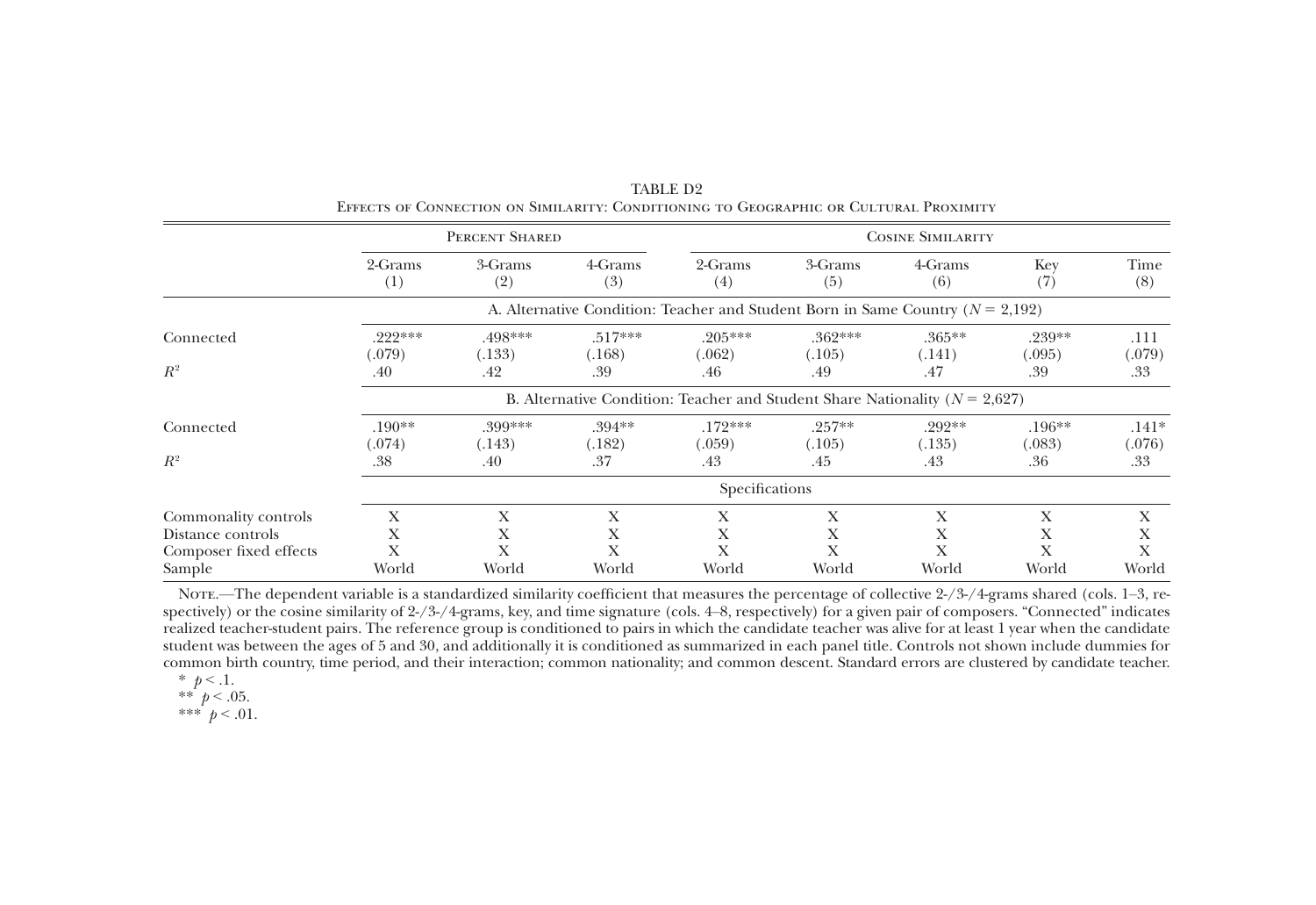Finally, we pursue the most restrictive condition, in which we require composer pairs to be located in the same city and time. These estimations are presented in appendix E3 and once again reconfirm the baseline findings.

### D2. Robustness Tests

## D2.1. Alternative Specifications

The baseline results showing the effects of connection on similarity (see table 2) are robust to a number of alternative specifications. We summarize the robustness tests in table D3. Panel A repeats the baseline coefficients from table 2. Panel B presents the results for themes truncated at six notes. Panel C restricts the sample to pairs of composers born in Europe. Panel D shows the estimates for a subsample of composers born after 1750; we drop the early years, when originality was not valued very highly nor was there potentially much freedom for creativity.<sup>23</sup> Panel E restricts the sample to pairs of composers in which the actual or candidate teacher died after 1920. By doing this, we drop the most recent period, which is characterized by the onset of modern broadcasting technologies, such as radio and later television. Panel F shows models where each of the dependent variables has been logged instead of standardized.

<sup>&</sup>lt;sup>23</sup> See sec. III for historical context on music originality. We also explore how the originality of a composer, measured as the inverse of similarity with past composers, matters for popularity and success. These explorations have turned so fertile that they have led to a spin-off project (see Borowiecki and Mauri 2021). However, it is instructive to note here that there does not appear to be any clear relationship between originality and the number of teachers or their quality.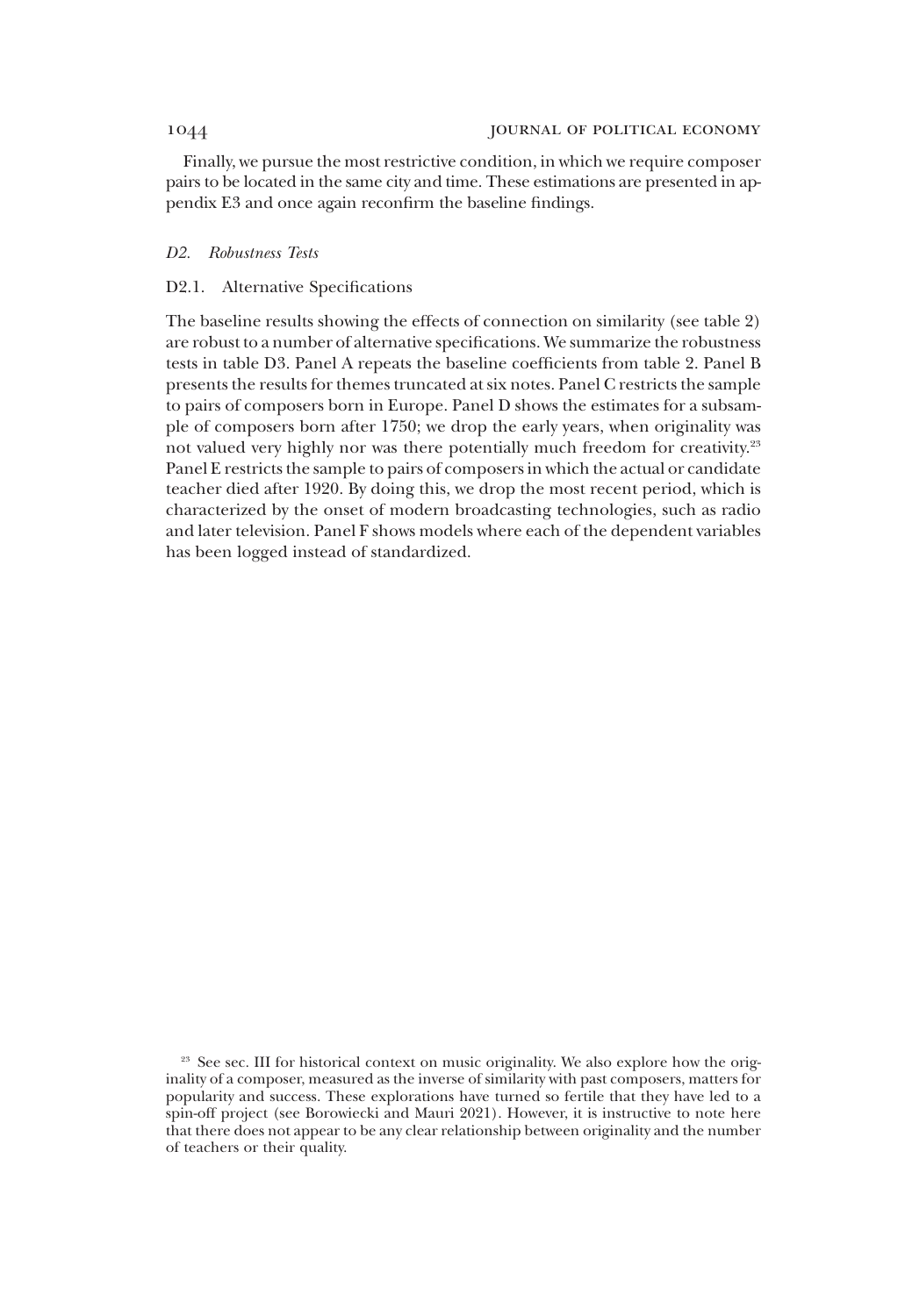|                 |                     |                                                 |                     |                          | <b>NOBUSTNESS TESTS. DIFFERENT SPECIFICATIONS AND SUBSAMPLING</b> |                     |                     |                     |  |  |  |
|-----------------|---------------------|-------------------------------------------------|---------------------|--------------------------|-------------------------------------------------------------------|---------------------|---------------------|---------------------|--|--|--|
|                 |                     | PERCENT SHARED                                  |                     | <b>COSINE SIMILARITY</b> |                                                                   |                     |                     |                     |  |  |  |
|                 | 2-Grams<br>(1)      | 3-Grams<br>(2)                                  | 4-Grams<br>(3)      | 2-Grams<br>(4)           | 3-Grams<br>(5)                                                    | 4-Grams<br>(6)      | Key<br>(7)          | Time<br>(8)         |  |  |  |
|                 |                     |                                                 |                     |                          | A. Baseline (Table 2 $N = 23,489$ )                               |                     |                     |                     |  |  |  |
| Connected       | $.118**$<br>(.054)  | .283***<br>(.092)                               | $.305***$<br>(.111) | $.095**$<br>(.039)       | $.178***$<br>(.064)                                               | $.241***$<br>(.091) | $.169***$<br>(.057) | $.137***$<br>(.045) |  |  |  |
| $R^2$<br>Sample | .29<br>World        | .32<br>World                                    | .28<br>World        | .37<br>World             | .38<br>World                                                      | .33<br>World        | .29<br>World        | .21<br>World        |  |  |  |
|                 |                     | B. Themes Truncated at 6 Notes ( $N = 23,489$ ) |                     |                          |                                                                   |                     |                     |                     |  |  |  |
| Connected       | .099*<br>(.056)     | $.195***$<br>(.086)                             | $.150*$<br>(.079)   | $.102**$<br>(.039)       | .149**<br>(.058)                                                  | $.156***$<br>(.063) | $.169***$<br>(.057) | $.137***$<br>(.045) |  |  |  |
| $R^2$<br>Sample | .30<br>World        | .29<br>World                                    | .20<br>World        | .39<br>World             | .42<br>World                                                      | .44<br>World        | .29<br>World        | .21<br>World        |  |  |  |
|                 |                     | C. Only Composers Born in Europe $(N = 17,370)$ |                     |                          |                                                                   |                     |                     |                     |  |  |  |
| Connected       | $.184***$<br>(.057) | $.351***$<br>(.098)                             | $.372***$<br>(.118) | $.131***$<br>(.044)      | $.212***$<br>(.073)                                               | $.240**$<br>(.099)  | $.211***$<br>(.058) | $.134***$<br>(.047) |  |  |  |
| $R^2$           | .28                 | .31                                             | .29                 | .37                      | .38                                                               | .34                 | .30                 | .22                 |  |  |  |
| Sample          | Europe              | Europe                                          | Europe              | Europe                   | Europe                                                            | Europe              | Europe              | Europe              |  |  |  |

TABLE D3 Robustness Tests: Different Specifications and Subsampling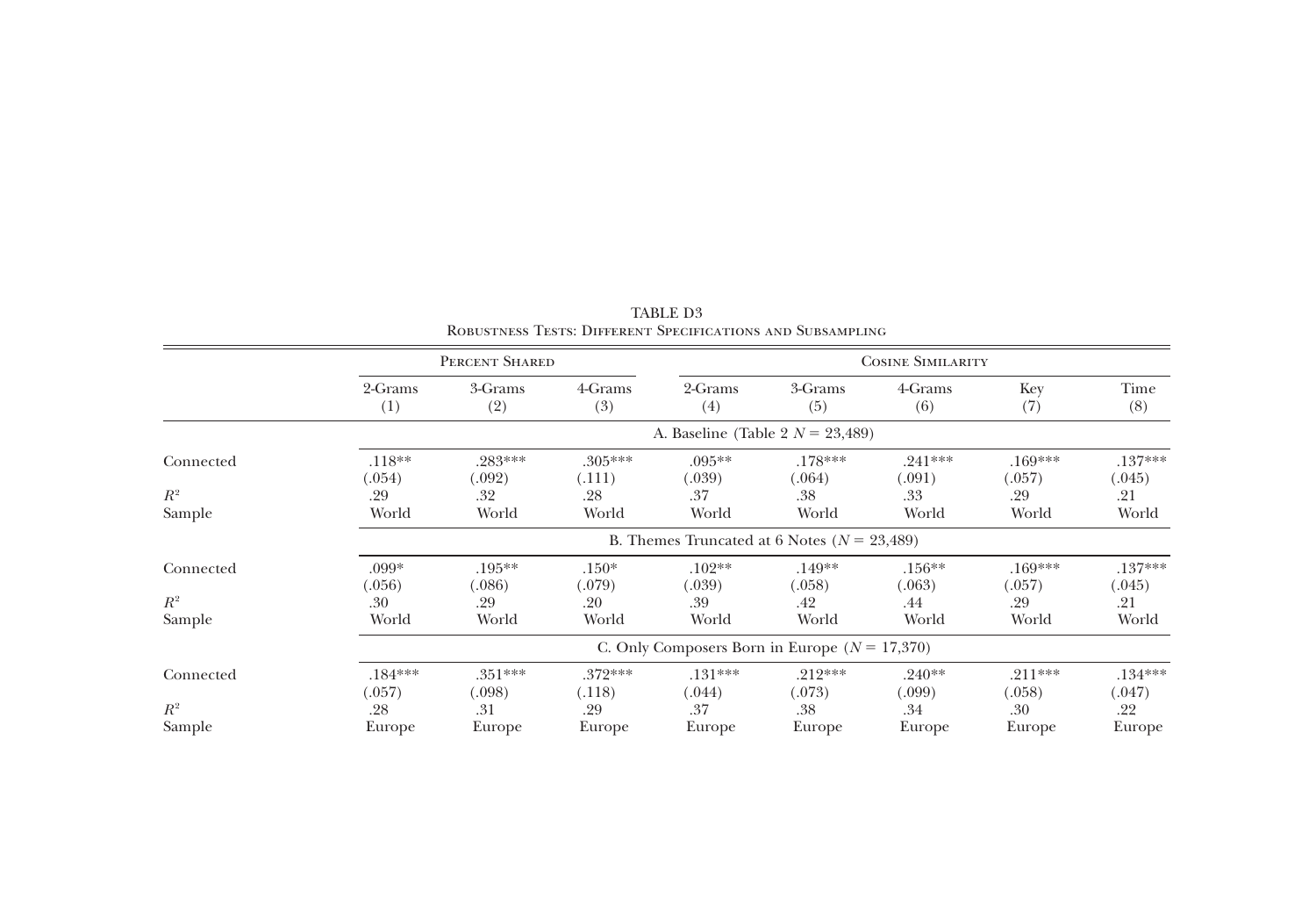|           |                     | PERCENT SHARED                                     |                     | <b>COSINE SIMILARITY</b> |                                                               |                     |                     |                     |  |  |  |
|-----------|---------------------|----------------------------------------------------|---------------------|--------------------------|---------------------------------------------------------------|---------------------|---------------------|---------------------|--|--|--|
|           | 2-Grams<br>(1)      | 3-Grams<br>(2)                                     | 4-Grams<br>(3)      | 2-Grams<br>(4)           | 3-Grams<br>(5)                                                | 4-Grams<br>(6)      | Key<br>(7)          | Time<br>(8)         |  |  |  |
|           |                     | D. Only Composers Born after 1750 ( $N = 22,947$ ) |                     |                          |                                                               |                     |                     |                     |  |  |  |
| Connected | $.118**$<br>(.055)  | $.292***$<br>(.094)                                | .309***<br>(.112)   | $.095**$<br>(.039)       | $.173***$<br>(.065)                                           | $.234***$<br>(.092) | $.168***$<br>(.058) | $.137***$<br>(.046) |  |  |  |
| $R^2$     | .29                 | .32                                                | .28                 | .37                      | .38                                                           | .33                 | .29                 | .20                 |  |  |  |
| Sample    | Drop<br>$pre-1750$  | Drop<br>$pre-1750$                                 | Drop<br>$pre-1750$  | Drop<br>$pre-1750$       | Drop<br>$pre-1750$                                            | Drop<br>$pre-1750$  | Drop<br>$pre-1750$  | Drop<br>$pre-1750$  |  |  |  |
|           |                     |                                                    |                     |                          | E. Period of Commercial Broadcasting Dropped ( $N = 12,610$ ) |                     |                     |                     |  |  |  |
| Connected | $.139*$<br>(.078)   | $.357**$<br>(.144)                                 | $.374**$<br>(.176)  | $.141***$<br>(.054)      | $.246***$<br>(.091)                                           | $.263*$<br>(.137)   | $.154***$<br>(.064) | $.174***$<br>(.053) |  |  |  |
| $R^2$     | .24                 | .29                                                | .27                 | .35                      | .37                                                           | .33                 | .26                 | .22                 |  |  |  |
| Sample    | Drop<br>$post-1920$ | Drop<br>$post-1920$                                | Drop<br>$post-1920$ | Drop<br>$post-1920$      | Drop<br>$post-1920$                                           | Drop<br>$post-1920$ | Drop<br>$post-1920$ | Drop<br>$post-1920$ |  |  |  |

TABLE D3 (Continued)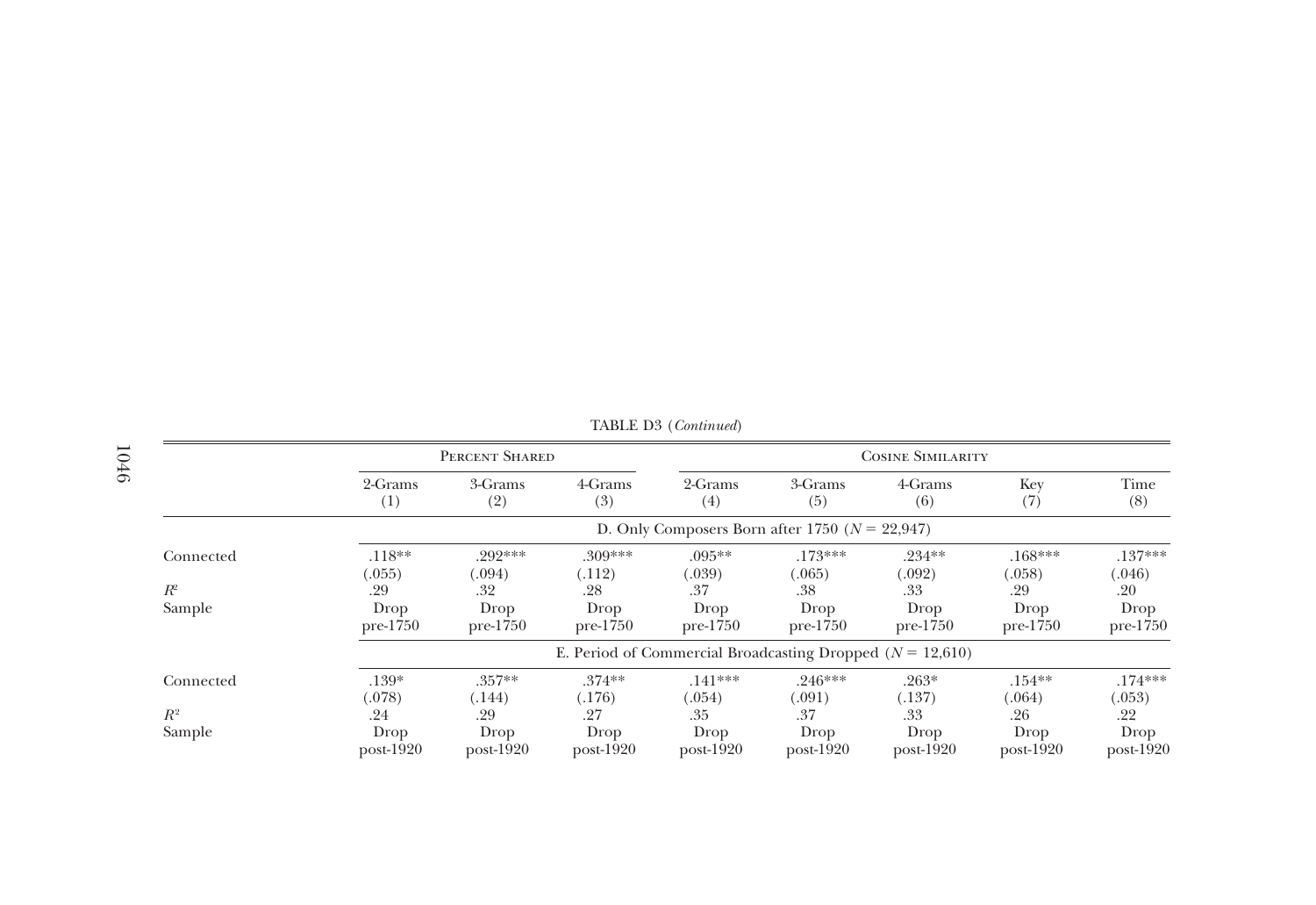|                                                                 | F. Logged Dependent Variable |                                             |                                     |                                                            |                        |                        |                        |                        |  |
|-----------------------------------------------------------------|------------------------------|---------------------------------------------|-------------------------------------|------------------------------------------------------------|------------------------|------------------------|------------------------|------------------------|--|
| Connected                                                       | $.040**$<br>(.019)           | $.115***$<br>(.037)                         | $.145***$<br>(.054)                 | $.036**$<br>(.016)                                         | $.094***$<br>(.036)    | $.151***$<br>(.054)    | $.118***$<br>0.041)    | $.100***$<br>(.034)    |  |
| <b>Observations</b><br>$R^2$<br>Sample                          | 23,489<br>.31<br>World       | 23,288<br>.31<br>World                      | 20,305<br>.21<br>World              | 23,489<br>.35<br>World                                     | 23,288<br>.33<br>World | 20,305<br>.27<br>World | 20.223<br>.18<br>World | 23,012<br>.18<br>World |  |
|                                                                 |                              | Specifications                              |                                     |                                                            |                        |                        |                        |                        |  |
| <b>Commonality Controls</b><br>Distance Controls<br>Composer FE |                              | $\mathbf v$<br>$\mathbf{v}$<br>$\mathbf{v}$ | $\lambda$<br>$\lambda$<br>$\lambda$ | $\lambda$<br>$\mathbf v$<br>$\lambda$<br>$\mathbf{v}$<br>л | X<br>Х<br>Х            | Х<br>Х<br>Х            | Х<br>Х<br>Х            | Х<br>л                 |  |

Note.—The dependent variable is <sup>a</sup> standardized (panels A–E) or logged (panel F) similarity coefficient that measures the percentage of collective 2-/  $3$ -/4-grams shared (cols. 1–3, respectively) or the cosine similarity of  $2$ -/3-/4-grams, key, and time signature (cols. 4–8, respectively) for a given pair of composers <sup>i</sup> and j. Standard errors are clustered by candidate teacher. See app. D3 for details.

\*  $p < 0.1$ .<br>\*\*  $p < 0.05$ .

\*\*\*  $p < .01$ .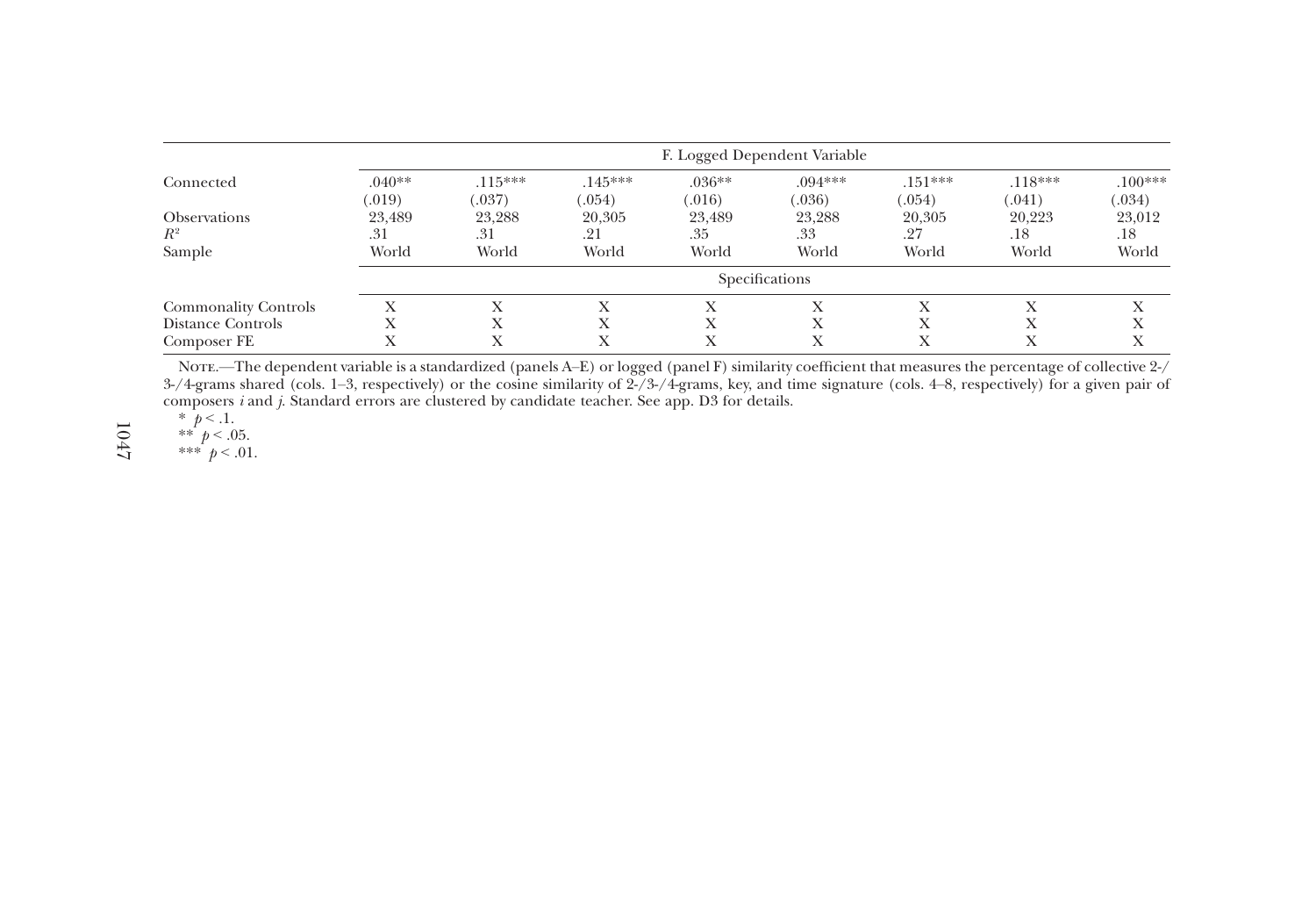## D2.2. Including Bins of Distance Terms

All baseline specifications include controls for the geographic distance (logged, in kilometers) and time distance (logged, in years). The logged variables take account of the potentially nonlinear relationship of large geographic or temporal distances. Alternatively, one may want to take more explicit account of potential nonlinearity by including bins of distance terms. We generate a set of geographic dummies to indicate pairs of composers who were born 100–250, 250–500, 500– 1,000, or more than 1,000 km apart. We also generate a set of time dummies to indicate pairs of composers who were born 0–10, 10–25, 25–50, or 50–100 years apart. The results are shown in table D4. First, it can be observed that most of the geographic distance bins do not differ significantly from the baseline of pairs of composers born less than 100 km apart, albeit the point estimates are typically negative and increase with distance, so that pairs of composers born over 1,000 km apart are found to be more dissimilar. This may reflect a greater divergence in compositional style between composers born on different continents. Second, coefficients on each of the time bins are estimated with considerably greater precision and suggest the existence of larger decreases in similarity relative to the baseline (pairs born less than 10 years apart) and also across each of the bins (the point estimates increase significantly in absolute terms for each greater time interval). These results suggest that compositional style varies potentially more widely across generations of composers than across space. Third and most importantly, it is reassuring that throughout all these alterations and subsampling approaches the results on teacher influence remain very stable.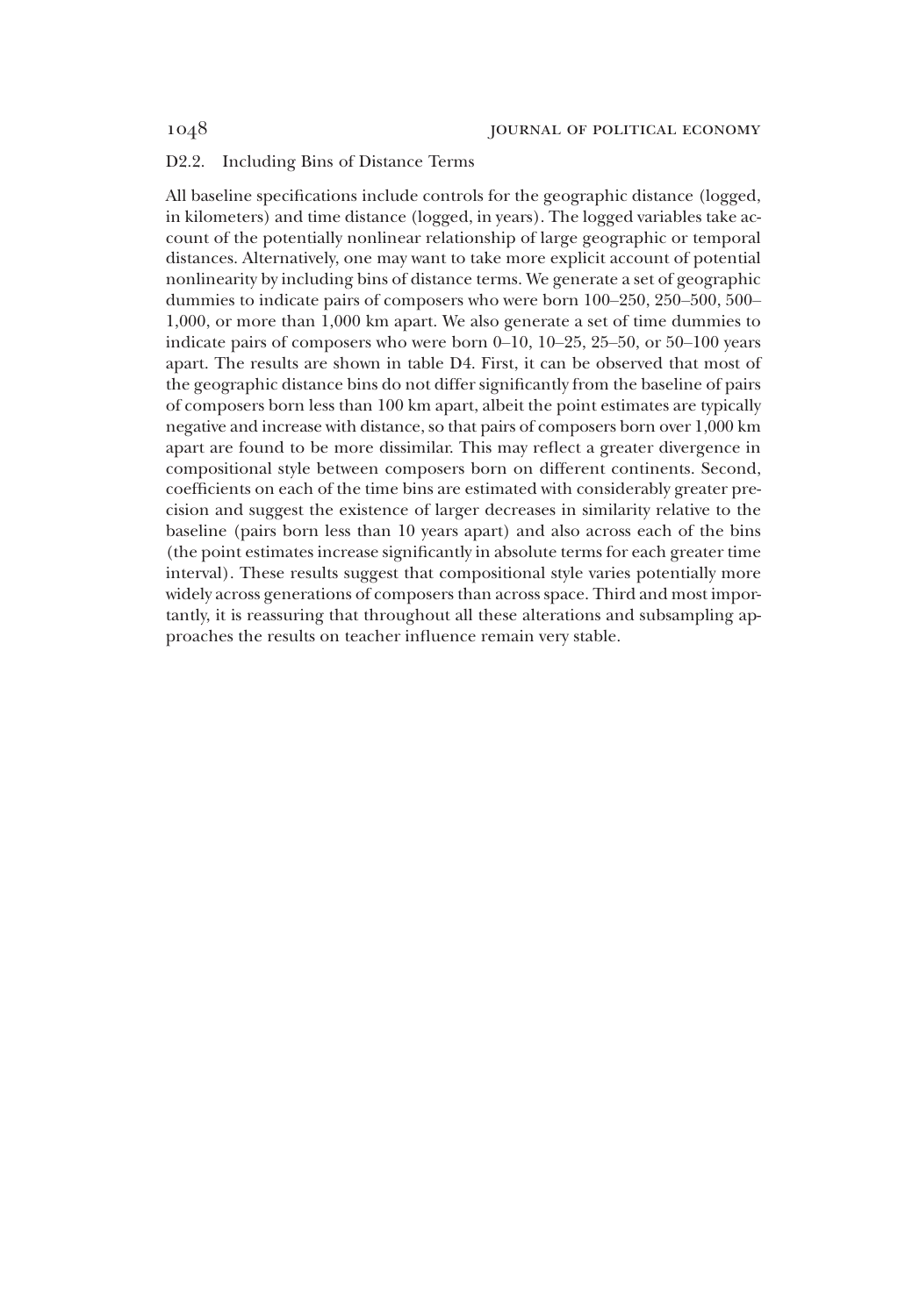|                                  |                      | PERCENT SHARED       |                      |       | <b>COSINE SIMILARITY</b><br>2-Grams<br>3-Grams<br>(5)<br>(4)<br>(6)<br>.088**<br>.162**<br>(.065)<br>(.092)<br>(.040)<br>.003<br>.021<br>.070<br>(.035)<br>(.056)<br>(.076)<br>$-.027$<br>.043<br>.109<br>(.032)<br>(.051)<br>(.068)<br>$-.002$<br>.044<br>.091<br>(.033)<br>(.056)<br>(.078)<br>$-.072**$<br>$-.040$<br>.030<br>(.077)<br>(.033)<br>(.055)<br>$-.031***$<br>$-.040**$<br>$-.029$<br>(.022)<br>(.011)<br>(.017)<br>$-.102***$<br>$-.157***$<br>(.022)<br>(.026)<br>(.013)<br>$-.208***$<br>$-.326***$<br>(.020)<br>(.032)<br>(.040)<br>.38<br>.37<br>.33 |            |                      |                      |  |
|----------------------------------|----------------------|----------------------|----------------------|-------|--------------------------------------------------------------------------------------------------------------------------------------------------------------------------------------------------------------------------------------------------------------------------------------------------------------------------------------------------------------------------------------------------------------------------------------------------------------------------------------------------------------------------------------------------------------------------|------------|----------------------|----------------------|--|
|                                  | 2-Grams<br>(1)       | 3-Grams<br>(2)       | 4-Grams<br>(3)       |       |                                                                                                                                                                                                                                                                                                                                                                                                                                                                                                                                                                          | 4-Grams    | Key<br>(7)           | Time<br>(8)          |  |
| Connected                        | $.103*$<br>(.054)    | .261***<br>(.093)    | .282**<br>(.112)     |       |                                                                                                                                                                                                                                                                                                                                                                                                                                                                                                                                                                          | .218**     | $.157***$<br>(.058)  | $.125***$<br>(.045)  |  |
| Geographic distance:             |                      |                      |                      |       |                                                                                                                                                                                                                                                                                                                                                                                                                                                                                                                                                                          |            |                      |                      |  |
| $100 - 250$ km                   | .005<br>(.046)       | $-.063$<br>(.066)    | $-.023$<br>(.074)    |       |                                                                                                                                                                                                                                                                                                                                                                                                                                                                                                                                                                          |            | .025<br>(.043)       | $-.027$<br>(.042)    |  |
| $250 - 500$ km                   | $-.045$<br>(.040)    | $-.065$<br>(.062)    | $-.013$<br>(.071)    |       |                                                                                                                                                                                                                                                                                                                                                                                                                                                                                                                                                                          |            | $-.004$<br>(.043)    | $-.028$<br>(.039)    |  |
| $500-1,000$ km                   | $-.027$<br>(.044)    | $-.048$<br>(.065)    | $-.017$<br>(.075)    |       |                                                                                                                                                                                                                                                                                                                                                                                                                                                                                                                                                                          |            | $-.041$<br>(.043)    | $-.025$<br>(.037)    |  |
| $>1,000$ km                      | $-.061$<br>(.044)    | $-.149**$<br>(.065)  | $-.124$<br>(.076)    |       |                                                                                                                                                                                                                                                                                                                                                                                                                                                                                                                                                                          |            | $-.095**$<br>(.044)  | $-.030$<br>(.037)    |  |
| Time distance:                   |                      |                      |                      |       |                                                                                                                                                                                                                                                                                                                                                                                                                                                                                                                                                                          |            |                      |                      |  |
| $10-25$ years                    | $-.032***$<br>(.012) | $-.041**$<br>(.016)  | $-.031$<br>(.019)    |       |                                                                                                                                                                                                                                                                                                                                                                                                                                                                                                                                                                          |            | $-.046***$<br>(.017) | $-.042***$<br>(.013) |  |
| $25-50$ years                    | $-.110***$<br>(.014) | $-.174***$<br>(.025) | $-.166***$<br>(.028) |       |                                                                                                                                                                                                                                                                                                                                                                                                                                                                                                                                                                          | $-.147***$ | $-.161***$<br>(.024) | $-.135***$<br>(.015) |  |
| $50-100$ years                   | $-.256***$           | $-.388***$           | $-.389***$           |       |                                                                                                                                                                                                                                                                                                                                                                                                                                                                                                                                                                          | $-.342***$ | $-.292***$           | $-.283***$           |  |
| $R^2$                            | (.021)<br>.30        | (.041)<br>.32        | (.047)<br>.29        |       |                                                                                                                                                                                                                                                                                                                                                                                                                                                                                                                                                                          |            | (.033)<br>.29        | (.022)<br>.21        |  |
| Commonality controls             | Х                    | X                    | Х                    | Х     | Х                                                                                                                                                                                                                                                                                                                                                                                                                                                                                                                                                                        | Х          | X                    | Х                    |  |
| Composer fixed effects<br>Sample | X<br>World           | X<br>World           | X<br>World           | World | World                                                                                                                                                                                                                                                                                                                                                                                                                                                                                                                                                                    | X<br>World | X<br>World           | X<br>World           |  |

TABLE D4Robustness Test: Effects of Connection on Similarity with Nonlinear Distance Controls ( N 5 23,489)

Note.—The dependent variable is a standardized similarity coefficient that measures the percentage of collective  $2\frac{1}{3}$ -/4-grams shared (cols. 1–3, respectively) or the cosine similarity of  $2\frac{1}{3}$ -/4-grams, key, and time signature (cols. 4–8, respectively) for a given pair of composers, *i* and *j*. "Connected" indicates realized teacher-student pairs. The reference group is conditioned to pairs in which the candidate teacher was alive for at least 1 year when the candidate student was between the ages of 5 and 30. Controls not shown include dummies for common birth country, time period, and their interaction; common nationality; and common descent. The baseline are pairs of composers born less than 100 km apar<sup>t</sup> and less than 10 years apart. Standard errors are clustered by candidate teacher. The data were collected by the authors (see sec. IV for details).

- \*  $p < 1$ .
- \*\*  $p < .05$ .
- \*\*\*  $p < .01$ .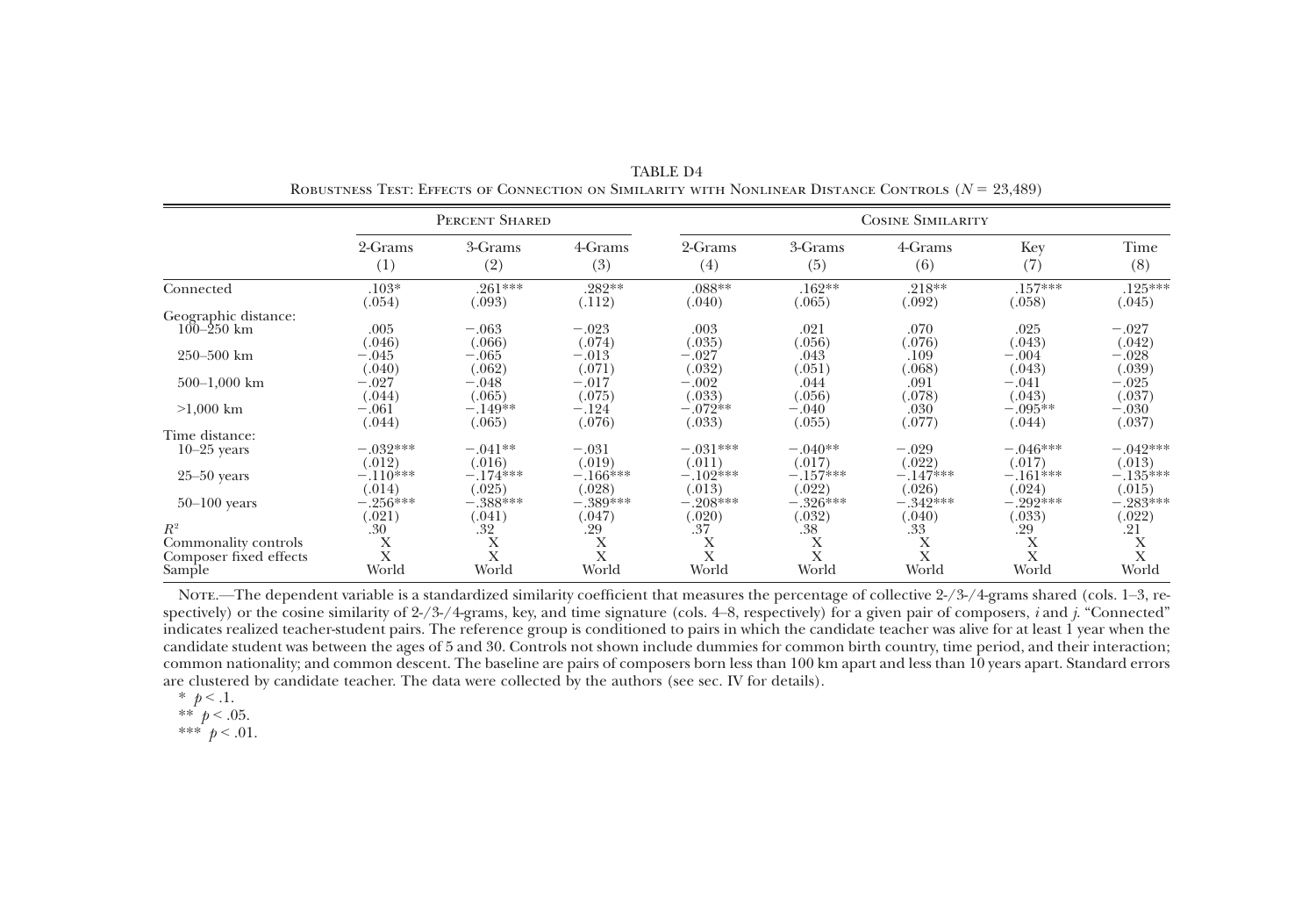## D3. Validity Tests

Here we pursue several attempts to provide further support to the validity of our methodology. First, we demonstrate that a composer's style relates to other works from the same location and period. Second, we show that our results resonate with theories propagated within musicology.

In the arts, style is a "distinctive manner which permits the grouping of works into related categories" (Fernie 1995, 361), and it is often divided into the general styles of countries or periods and also the interaction of the two. Using an unrestricted set of composer pairs, we regress each of our eight similarity measures on either an indicator for common birth country, common birth country interacted with common time period, common birth city, or geographic or temporal distance between birthplaces. Table D5 presents the results. As one would expect, a common location and/or time period implies a more similar style for the pair in question, whereas the opposite is true for greater geographic or temporal distance between birthplaces of two composers. Bringing these results into perspective: to be born in the same country increases similarity by about one-fourth of a teacher's influence on style similarity. The location and period are thus significant factors in determining a person's style, albeit they are markedly less dominant than a teacher's influence.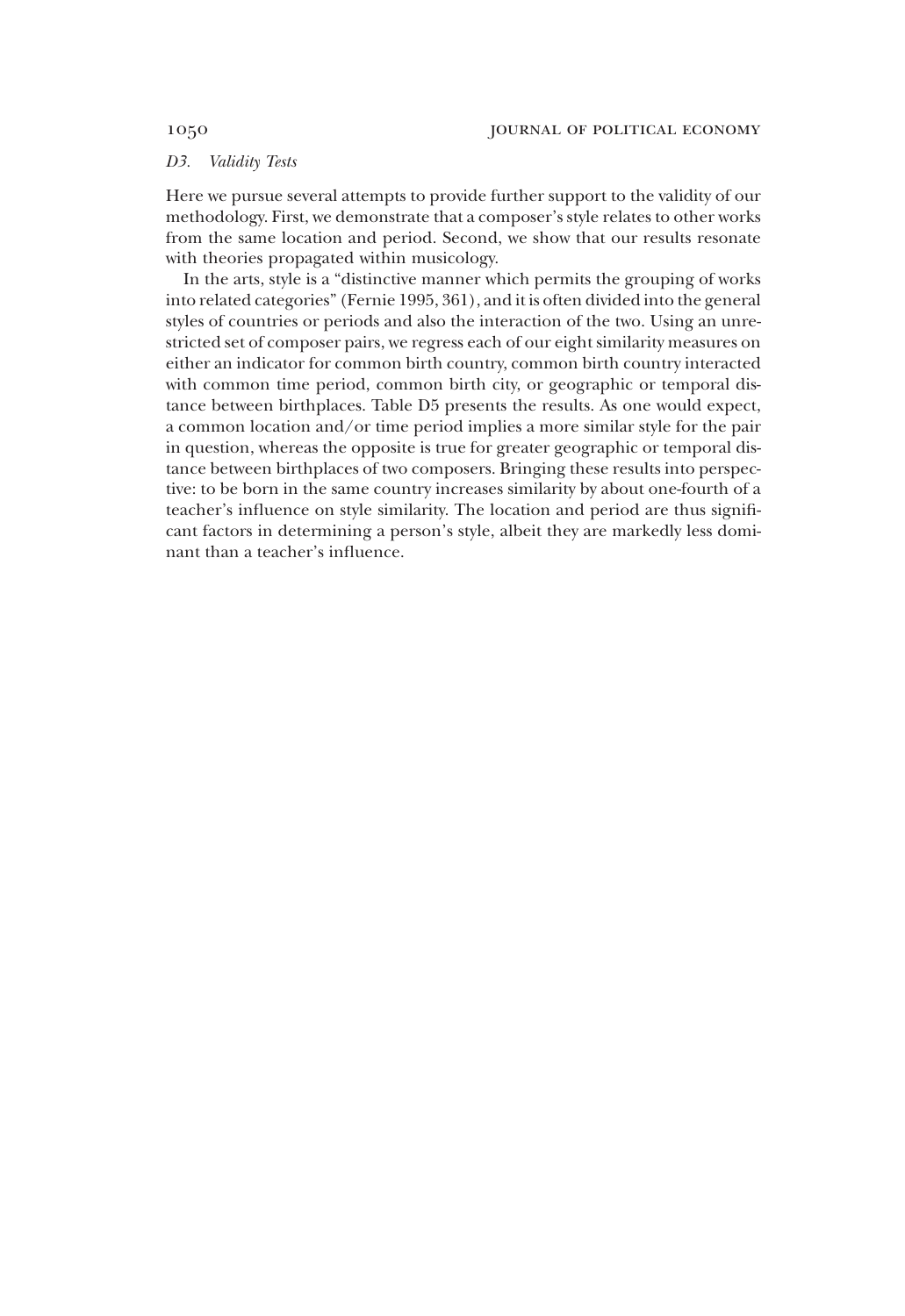|                                                      | PERCENT SHARED                                              |                                          |                              |                                | <b>COSINE SIMILARITY</b><br>3-Grams<br>4-Grams<br>Key<br>(5)<br>(6)<br>(7)<br>$.0832***$<br>$.0991***$<br>.0142<br>(.0132)<br>(.0169)<br>(.0121)<br>.351<br>.299<br>.215<br>$.0830***$<br>$.0726***$<br>$.0985***$<br>(.0184)<br>(.0235)<br>(.0168)<br>.299<br>.351<br>.215<br>$-.0194$<br>$-.0639$<br>.0109 |         |         |                               |  |  |  |
|------------------------------------------------------|-------------------------------------------------------------|------------------------------------------|------------------------------|--------------------------------|--------------------------------------------------------------------------------------------------------------------------------------------------------------------------------------------------------------------------------------------------------------------------------------------------------------|---------|---------|-------------------------------|--|--|--|
|                                                      | 2-Grams<br>(1)                                              | 3-Grams<br>(2)                           | 4-Grams<br>(3)               | 2-Grams<br>(4)                 |                                                                                                                                                                                                                                                                                                              |         |         | Time<br>(8)                   |  |  |  |
|                                                      |                                                             | A. Common Birth Country ( $N = 57,970$ ) |                              |                                |                                                                                                                                                                                                                                                                                                              |         |         |                               |  |  |  |
| Common birth country<br>$R^2$                        | $.0526***$<br>(.0109)<br>.262                               | $.113***$<br>(.0152)<br>.281             | $.150***$<br>(.0168)<br>.241 | $.0522***$<br>(.00855)<br>.356 |                                                                                                                                                                                                                                                                                                              |         |         | $.0802***$<br>(.0103)<br>.208 |  |  |  |
|                                                      | B. Common Birth Country and 50-Year Period ( $N = 57,970$ ) |                                          |                              |                                |                                                                                                                                                                                                                                                                                                              |         |         |                               |  |  |  |
| Common birth<br>$country \times$<br>period (50-year) | $.0433***$<br>(.0151)                                       | $.0945***$<br>(.0212)                    | $.121***$<br>(.0235)         | $.0603***$<br>(.0119)          |                                                                                                                                                                                                                                                                                                              |         |         | $.175***$<br>(.0144)          |  |  |  |
| $R^2$                                                | .261                                                        | .281                                     | .240                         | .356                           |                                                                                                                                                                                                                                                                                                              |         |         | .210                          |  |  |  |
|                                                      |                                                             | C. Common Birth City ( $N = 57,970$ )    |                              |                                |                                                                                                                                                                                                                                                                                                              |         |         |                               |  |  |  |
| Common birth city                                    | $.0833**$<br>(.0382)                                        | $.123**$<br>(.0534)                      | $.0994*$<br>(.0592)          | .0194<br>(.0301)               | (.0463)                                                                                                                                                                                                                                                                                                      | (.0594) | (.0424) | $.253***$<br>(.0363)          |  |  |  |
| $R^2$                                                | .261                                                        | .281                                     | .240                         | .356                           | .351                                                                                                                                                                                                                                                                                                         | .299    | .215    | .208                          |  |  |  |

TABLE D5Validity Tests: Similarity across Works from Same Time and Place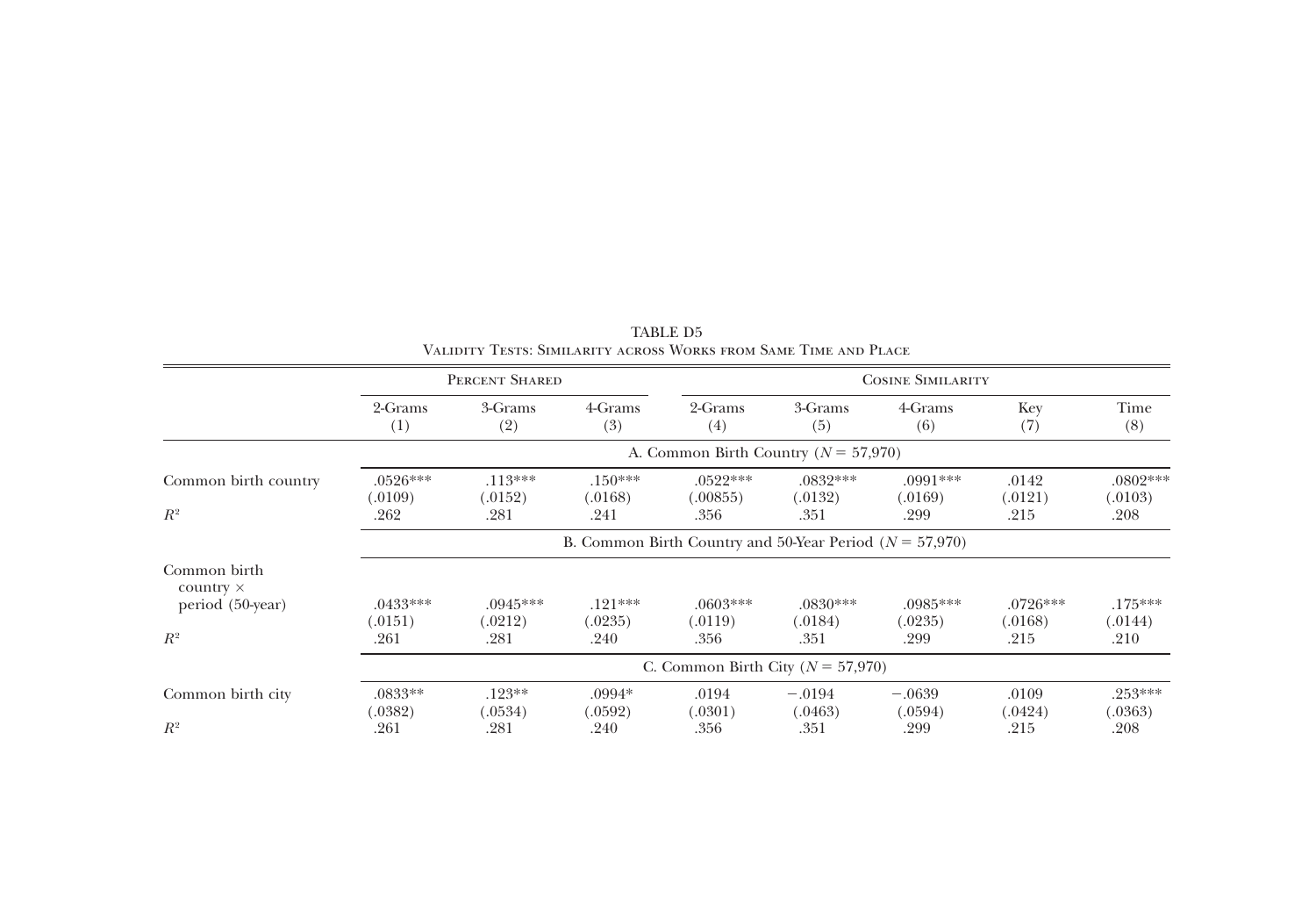|                                   |                                  |                                               |                                 | TABLE D5 (Continued)                        |                                 |                                 |                                 |                                 |  |  |
|-----------------------------------|----------------------------------|-----------------------------------------------|---------------------------------|---------------------------------------------|---------------------------------|---------------------------------|---------------------------------|---------------------------------|--|--|
|                                   |                                  | PERCENT SHARED                                |                                 | <b>COSINE SIMILARITY</b>                    |                                 |                                 |                                 |                                 |  |  |
|                                   | 2-Grams<br>(1)                   | 3-Grams<br>(2)                                | 4-Grams<br>(3)                  | 2-Grams<br>(4)                              | 3-Grams<br>(5)                  | 4-Grams<br>(6)                  | Key<br>(7)                      | Time<br>(8)                     |  |  |
|                                   |                                  | D. Geographic Distance Apart ( $N = 57,970$ ) |                                 |                                             |                                 |                                 |                                 |                                 |  |  |
| In (Geographic distance)<br>$R^2$ | $-.0370***$<br>(.00284)<br>.264  | $-.0736***$<br>(.00397)<br>.285               | $-.0903***$<br>(.00439)<br>.245 | $-.0420***$<br>(.00223)<br>.360             | $-.0684***$<br>(.00343)<br>.355 | $-.0810***$<br>(.00441)<br>.303 | $-.0318***$<br>(.00315)<br>.216 | $-.0343***$<br>(.00270)<br>.210 |  |  |
|                                   |                                  |                                               |                                 | E. Temporal Distance Apart ( $N = 57,970$ ) |                                 |                                 |                                 |                                 |  |  |
| ln(Time distance)<br>$R^2$        | $-.00861***$<br>(.00251)<br>.261 | $-.0219***$<br>(.00351)<br>.281               | $-.0256***$<br>(.00389)<br>.240 | $-.0173***$<br>(.00198)<br>.357             | $-.0235***$<br>(.00304)<br>.351 | $-.0315***$<br>(.00390)<br>.300 | $-.0367***$<br>(.00279)<br>.217 | $-.0653***$<br>(.00237)<br>.218 |  |  |
|                                   |                                  |                                               |                                 | Specifications                              |                                 |                                 |                                 |                                 |  |  |
| Composer fixed effects<br>Sample  | X<br>World                       | X<br>World                                    | X<br>World                      | X<br>World                                  | X<br>World                      | Х<br>World                      | X<br>World                      | X<br>World                      |  |  |

Nore.—The dependent variable is a standardized similarity coefficient that measures the percentage of collective 2-/3-/4-grams shared (cols. 1–3, respectively) or the cosine similarity of  $2\frac{1}{3}$  /4-grams, key, and time signature (cols. 4–8, respectively) for a given pair of composers *i* and *j*. Standard errors are clustered by candidate teacher. The data were collected by the authors (see sec. IV for details).

\*\*\*  $p < .01$ .

<sup>\*</sup>  $p < 0.1$ .<br>\*\*  $p < 0.05$ .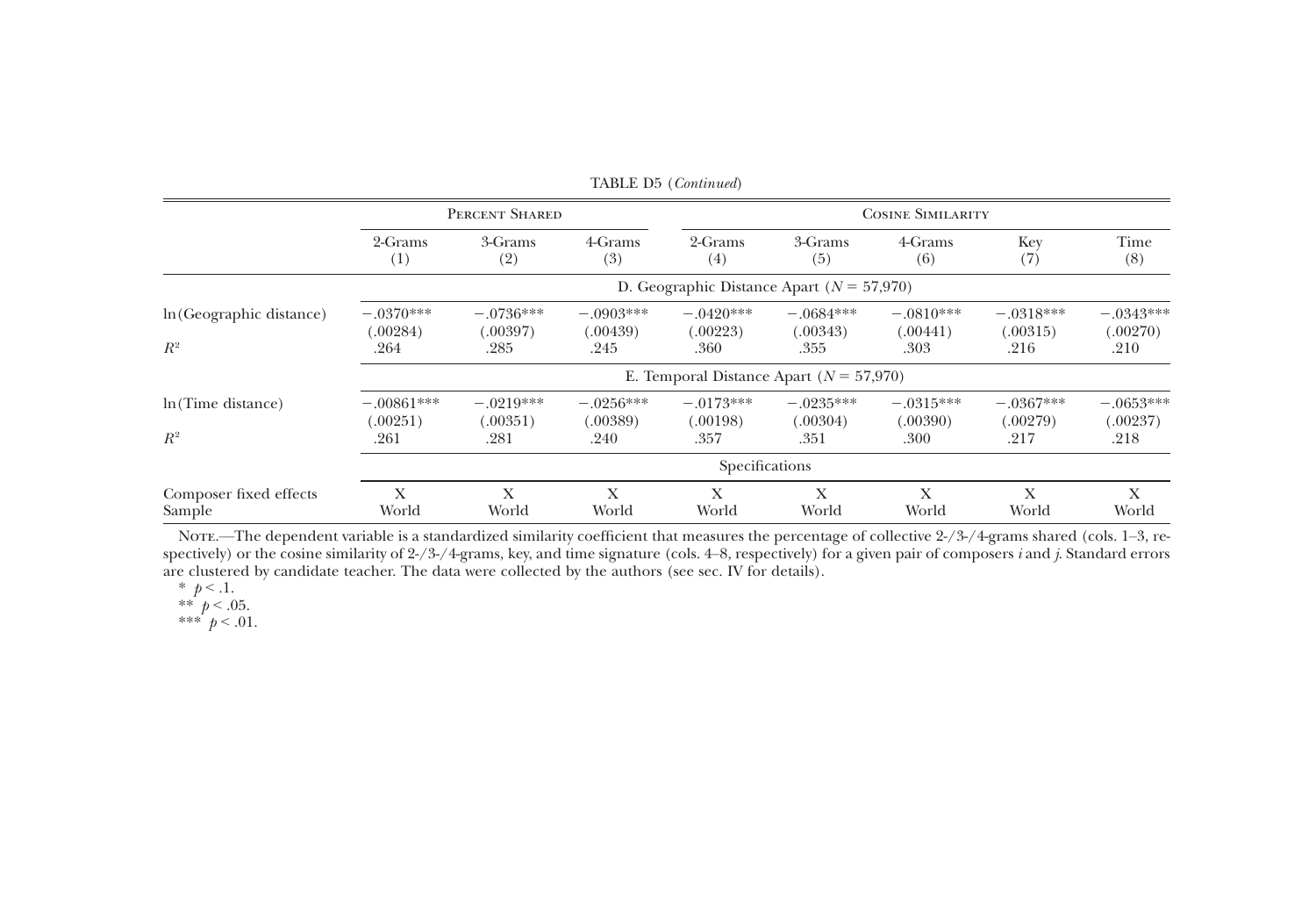## TEACHER INFLUENCE IN MUSIC COMPOSITION 1053

Next, we explore whether there exists a systematic difference in the influence depending on whether the education takes place in the formal, institutional setting of a conservatory or has an informal character (e.g., private tuition). The expectation in musicology is the absence of any difference: "Whether the [teacherstudent] relationship involves years of personal mentoring or simply attending a master class, the respect we have for these composers urges us to make their teachings part of ourselves, part of who we are as composers" (Pfitzinger 2017, xi). The regressions are shown in table D6 and deliver insignificant estimates, which do not support the notion that influence depends on the educational setting or type of teaching relationship. This result is encouraging, as it is in line with musicologists' understanding of a composer's teaching influence.

|              |        | SETTING OF EDUCATION $(N = 154)$                       |         |                          |         |         |            |             |
|--------------|--------|--------------------------------------------------------|---------|--------------------------|---------|---------|------------|-------------|
|              |        | PERCENT SHARED                                         |         | <b>COSINE SIMILARITY</b> |         |         |            |             |
|              | (1)    | 2-Grams 3-Grams 4-Grams 2-Grams 3-Grams 4-Grams<br>(2) | (3)     | (4)                      | (5)     | (6)     | Kev<br>(7) | Time<br>(8) |
| Conservatory |        |                                                        |         |                          |         |         |            |             |
| education    | .016   | $-.077$                                                | $-.230$ | .009                     | $-.066$ | $-.208$ | .048       | $-.113$     |
|              | (.168) | (.278)                                                 | (.351)  | (.112)                   | (.201)  | (.285)  | (.144)     | (.113)      |
| $R^2$        | .04    | .07                                                    | .06     | .10                      | .13     | .11     | .13        | .06         |
| Commonality  |        |                                                        |         |                          |         |         |            |             |
| controls     | X      | X                                                      | Х       | X                        | Х       | Х       | Х          | X           |
| Sample       | World  | World                                                  | World   | World                    | World   | World   | World      | World       |

TABLE D6 Validity Test: No Difference between Formal and Informal SETTING OF EDUCATION  $(N = 154)$ 

Nore.—The dependent variable is a standardized similarity coefficient that measures the percentage of collective 2-/3-/4-grams shared (cols. 1–3, respectively) or the cosine similarity of  $2\frac{1}{3}$  /4-grams, key, and time signature (cols. 4–8, respectively) for realized teacher-student pairs. "Conservatory education" indicates realized pairs whose teaching took place at a conservatory. Controls not shown include dummies for common birth country, time period, and their interaction; common nationality; and common descent. Standard errors are clustered by candidate teacher. The data were collected by the authors (see sec. IV for details).

Finally, we study the differences in similarity of realized teacher-student pairs across musical periods and show that the only detectable difference in similarity over time relative to the Renaissance is observable for the key signature. Since the key signature saw the largest developments in the sixteenth and seventeenth centuries, this is another finding that resonates with music history scholarship (see app. E7).

## D4. Implications of Religion for Teaching, Connecting, and Composing

The historical context has implicitly shown that throughout history the institution of the church has played a role in music education and composition. This is neither a surprising fact nor is it specific to music, but it may give rise to questions of whether the religious denomination of a composer matters for the teaching or composing. We approach this in three parts, by looking at how the composer's religious background matters for his involvement in teaching, for the probability of two composers connecting, and for composition outcomes. But first, we need the data.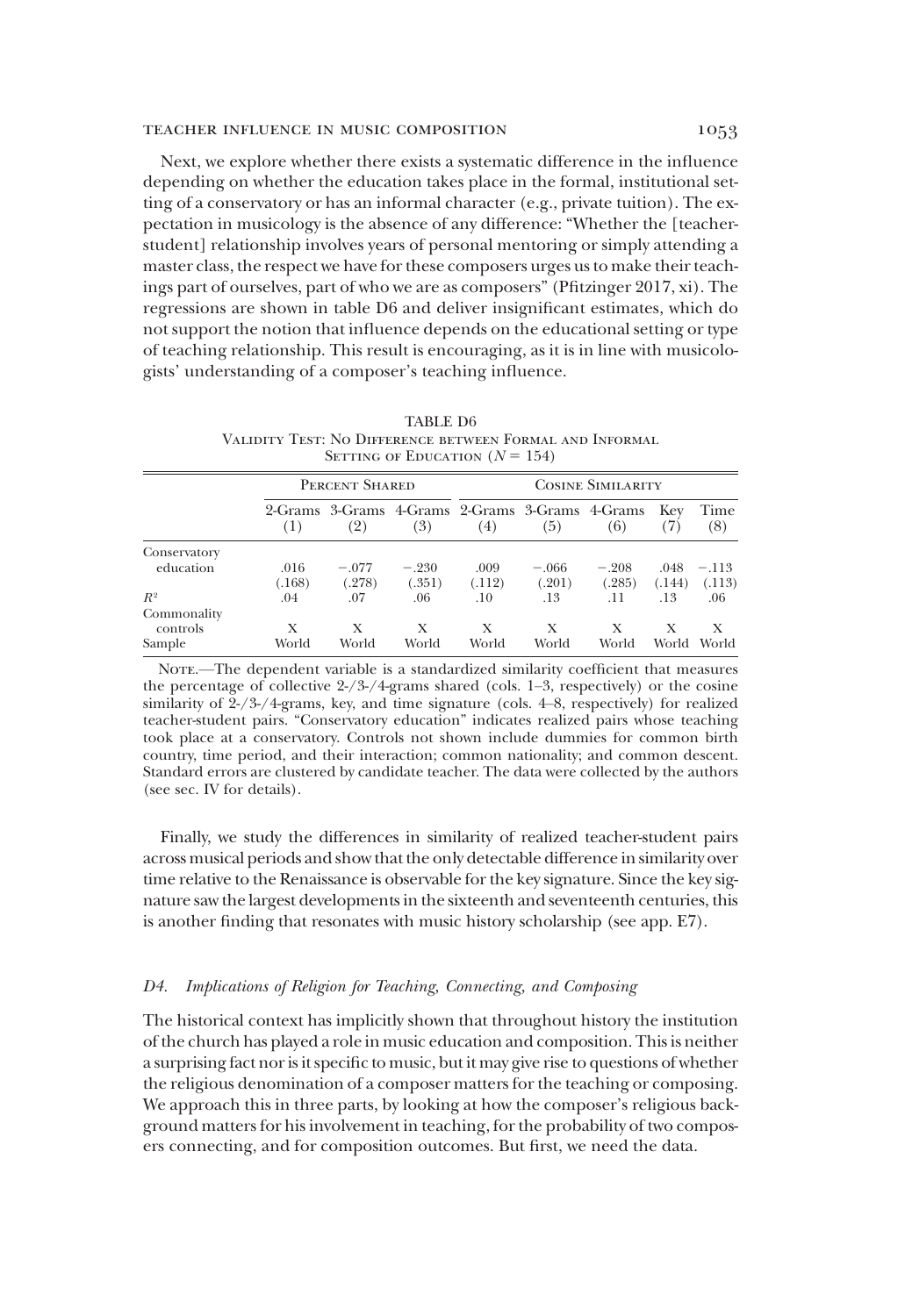Initially, we collected data on the religious background of composers from biographical entries in Grove. However, the religious denomination was provided for only 27 composers. This is an interesting finding in itself. Building on the assumption that Grove provides only the most relevant information for a composer, the very limited records on religious background may suggest that it is rarely regarded as a determining factor in a composer's career.

We then used additional sources. We began searching for publications listed in JSTOR that cover composers and their religious background; then we proceeded to other online and offline biographies of composers; and in last instance, we searched additional online resources (e.g., articles in classical music magazines). These efforts enabled us to obtain the religious background for 151 composers. The main denominations are Catholic (38%,) Jewish (22%), and Protestant (20%). There are also 12% of composers who have no religion (five atheists, two agnostics, and 10 described as nonreligious). $24$ 

We begin with an exploration of how a composer's background matters for his involvement in teaching or studying and summarize the findings in columns 1–5 of panel A in table D7. Here we consider one of the following five dependent variables: a dummy variable for whether the composer has an occupation listed in Grove as a teacher (col. 1; see app. E5 for more details), a dummy for whether the composer taught another BM composer (col. 2), the number of BM students (col. 3), a dummy for whether the composer studied with another BM composer (col. 4), and a given composer's number of BM teachers (col. 5). Among the three main religions, the only significant coefficient is found for Protestants, who are about 21% more likely than nonreligious composers to have a teacher occupation listed in *Grove*. This may be due to the Protestant emphasis laid on education, but it has to be observed that the difference relative to Catholic or Jewish composers is much smaller and insignificant.

Second, we analyze whether there are any differences in the probability of forming a teacher-student connection based on having a religion in common. It can be seen in column 6 of panel A in table D7 that the estimate on the common-religion indicator is very small and statistically insignificant. This suggests that the religious background of the teacher and student did not determine the probability of connecting, but instead that matching may have been taking place across religious boundaries.

Indeed, we observe different religious beliefs for 30 out of 70 realized teacherstudent pairs in which we know the religious background of both composers. In particular, teacher-student connections have been formed between Catholics and Jews (seven realized pairs), Catholics and Protestants (four), and Protestants and Jews (two), but mostly when one of the composers is nonreligious (13).

<sup>&</sup>lt;sup>24</sup> Three side remarks are in order. First, comparing the full data on religious background (151 observations) with the small sample from Grove (27 observations), we observe very similar shares across the different denominations. This indicates that there is unlikely to be a bias in Grove with regard to religion. Second, all estimations that follow would also hold for the 27 observations from Grove, but their volatility would naturally increase. Third, Felix Mendelssohn is an interesting individual who converted from Judaism to Protestantism at the age of 7; we record him as a Protestant, which is the religious denomination of his time as a composer.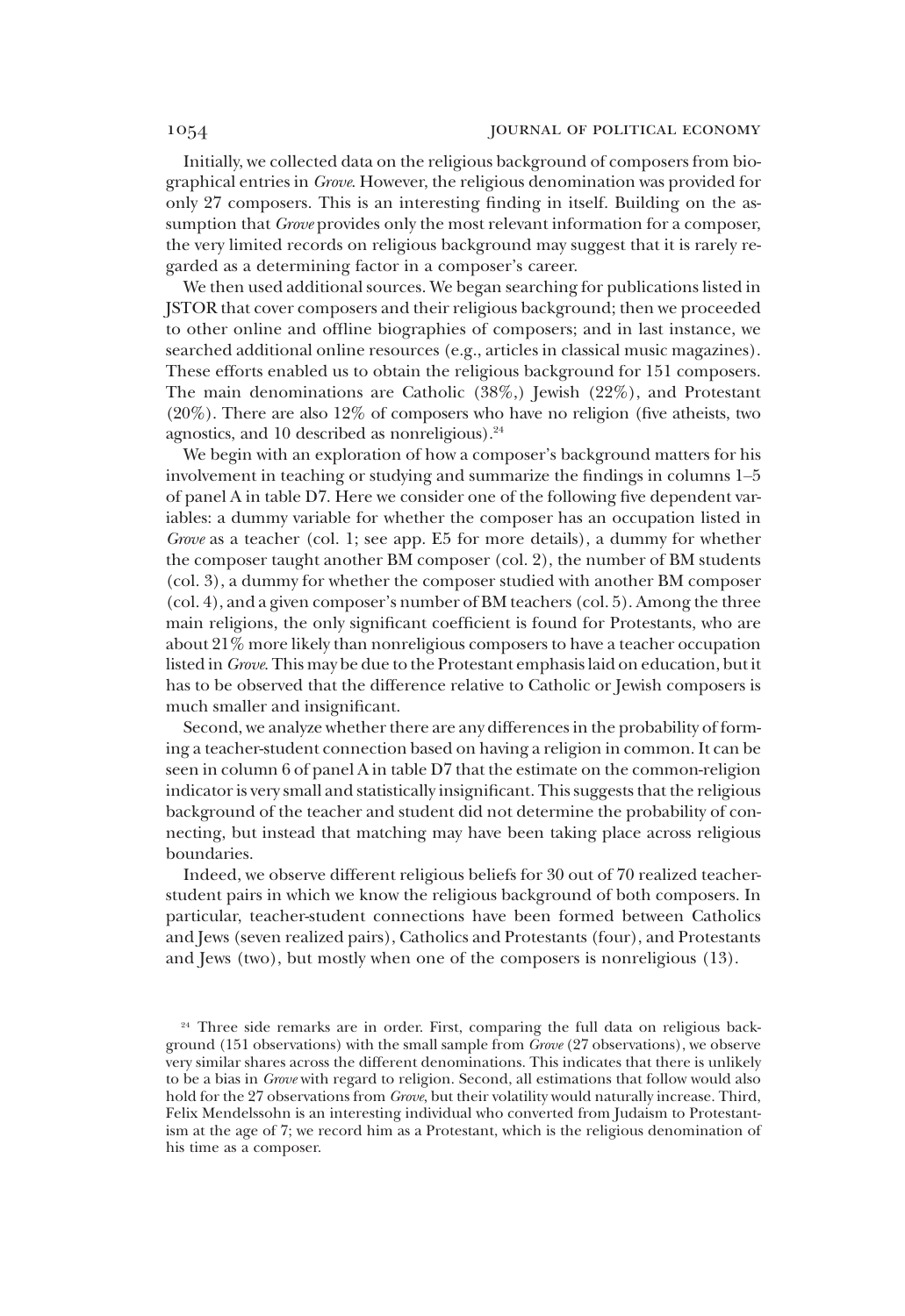## TEACHER INFLUENCE IN MUSIC COMPOSITION 1055

The absence of any clear pattern when it comes to the formation of educational connections is encouraging. Nonetheless, to reconfirm our baseline results on stylistic similarity between student and teacher, we add a robustness test of the control for common religion. The results are shown in panel B of table D7. Alternatively, one may want to estimate the baseline with additional variables that indicate whether either the candidate/realized teacher or the candidate/realized student had a particular religious denomination. This is shown in panel C of table D7. Both estimations support the robustness of the teacher's influence.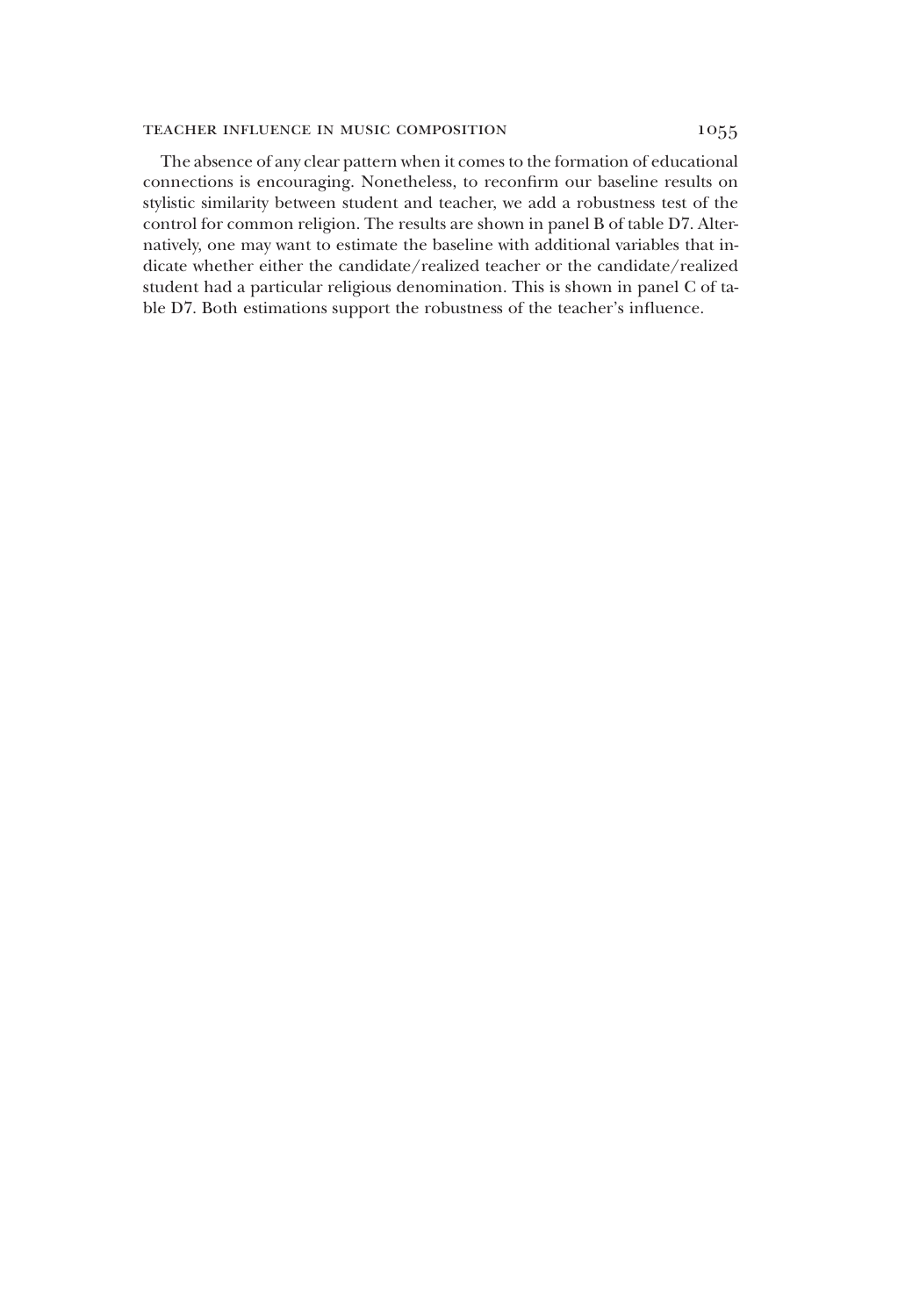|                                                                                                                         | (1)                   | (2)                        | (3)                | (4)                  | (5)                                                              | (6)                                                                                          | (7)                 | (8)               |
|-------------------------------------------------------------------------------------------------------------------------|-----------------------|----------------------------|--------------------|----------------------|------------------------------------------------------------------|----------------------------------------------------------------------------------------------|---------------------|-------------------|
|                                                                                                                         |                       |                            |                    |                      | A. Effects of Religion on Educational Involvement and Connection |                                                                                              |                     |                   |
|                                                                                                                         | Teacher<br>Occupation | Realized<br>Teacher        | No. of<br>Students | Realized<br>Students | No. of<br>Teachers                                               | Connected                                                                                    |                     |                   |
| Catholic                                                                                                                | .137<br>(.105)        | .00734<br>(.130)           | .281<br>(.578)     | $-.0284$<br>(.135)   | $-.0576$<br>(.248)                                               |                                                                                              |                     |                   |
| Protestant                                                                                                              | $.210*$<br>(.116)     | $-.0153$<br>(.145)         | .161<br>(.642)     | .0527<br>(.150)      | .0994<br>(.275)                                                  |                                                                                              |                     |                   |
| <b>Jewish</b>                                                                                                           | .136<br>(.107)        | $-.193$<br>(.133)          | $-.443$<br>(.588)  | .0143<br>(.137)      | $-.0372$<br>(.252)                                               |                                                                                              |                     |                   |
| Other                                                                                                                   | $.258*$<br>(.154)     | $-.160$<br>(.192)          | 1.459*<br>(.852)   | .499**<br>(.199)     | $.678*$<br>(.366)                                                |                                                                                              |                     |                   |
| Common religion                                                                                                         |                       |                            |                    |                      |                                                                  | .00536<br>(.00353)                                                                           |                     |                   |
| Observations<br>$R^2$                                                                                                   | 151<br>.028           | 151<br>.057                | 151<br>.057        | 151<br>.036          | 151<br>.059                                                      | 4,015<br>.097                                                                                |                     |                   |
| Century fixed effects<br>Continent fixed effects<br>Commonality controls<br>Distance controls<br>Composer fixed effects | X<br>X                | $\mathbf X$<br>$\mathbf X$ | X<br>$\mathbf X$   | X<br>$\mathbf X$     | X<br>$\mathbf X$                                                 | Х<br>X<br>X                                                                                  |                     |                   |
| Sample                                                                                                                  | World                 | World                      | World              | World                | World                                                            | World                                                                                        |                     |                   |
|                                                                                                                         |                       | Percent Shared             |                    |                      |                                                                  | Cosine Similarity                                                                            |                     |                   |
|                                                                                                                         | 2-Grams               | 3-Grams                    | 4-Grams            | 2-Grams              | 3-Grams                                                          | 4-Grams                                                                                      | Key                 | Time              |
|                                                                                                                         |                       |                            |                    |                      |                                                                  | B. Effects of Connection on Similarity: Adding a Control for Common Religion ( $N = 4,015$ ) |                     |                   |
| Connected                                                                                                               | $.243**$<br>(.120)    | .493**<br>(.215)           | .544**<br>(.274)   | .179***<br>(.064)    | $.265***$<br>(.127)                                              | .261<br>(.202)                                                                               | $.307***$<br>(.086) | .140<br>(.093)    |
| Common religion                                                                                                         | .058<br>(.043)        | $.148**$<br>(.067)         | .281***<br>(.075)  | .045<br>(.033)       | $.161**$<br>(.062)                                               | .288***<br>(.075)                                                                            | $.083**$<br>(.039)  | $-.019$<br>(.020) |
| $R^2$                                                                                                                   | .27                   | .35                        | .35                | .42                  | .45                                                              | .42                                                                                          | .36                 | .26               |

TABLE D7 Effects of Religion on Teaching, Connecting, and Composing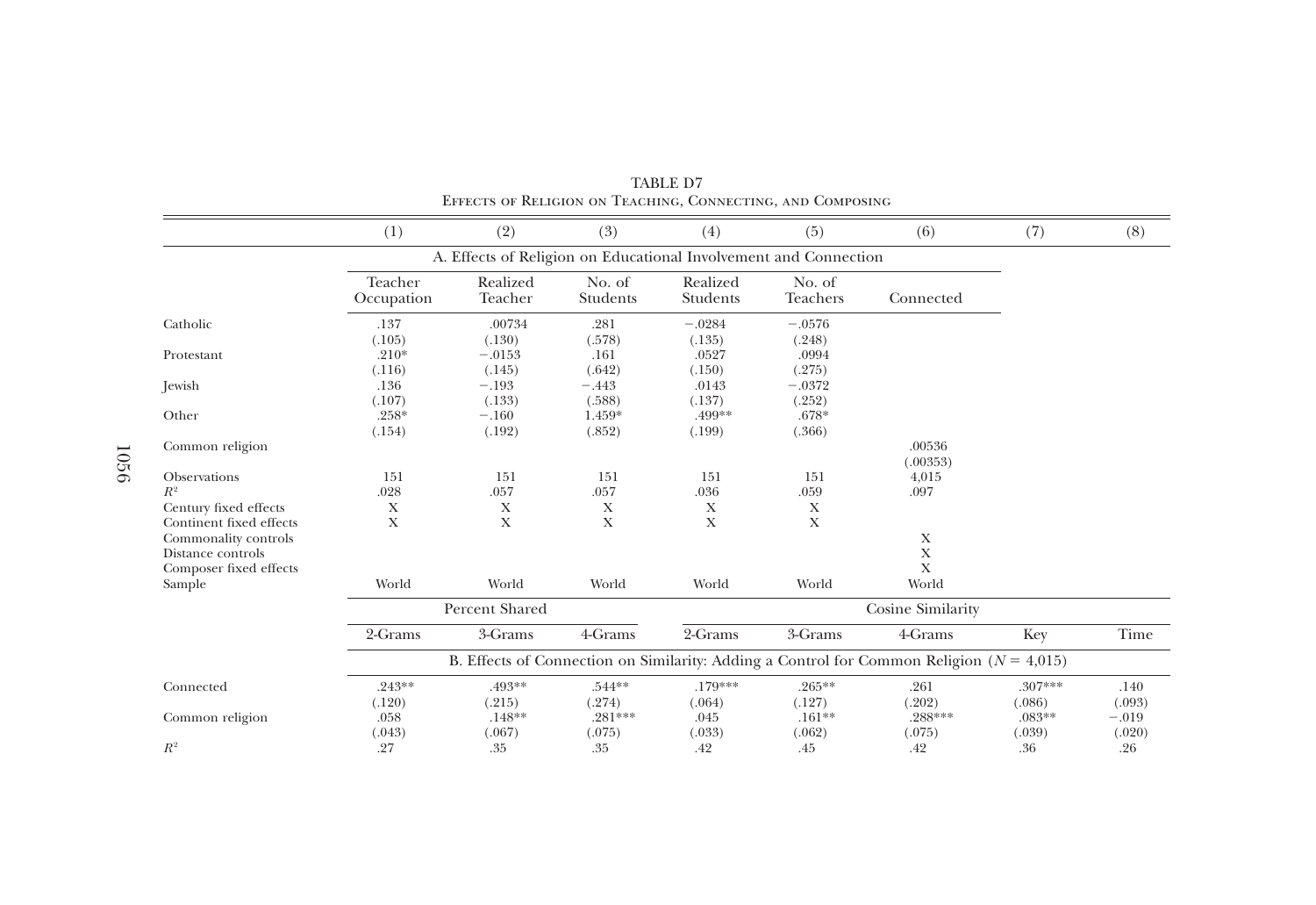| Commonality controls   | Х          | л          | л            | X          | Х          | $\lambda$                                                                                            | Х         | л          |
|------------------------|------------|------------|--------------|------------|------------|------------------------------------------------------------------------------------------------------|-----------|------------|
| Distance controls      | Х          |            | $\lambda$    | Х          | Х          | $\lambda$                                                                                            |           | А          |
| Composer fixed effects |            |            |              |            |            |                                                                                                      |           |            |
| Sample                 | World      | World      | World        | World      | World      | World                                                                                                | World     | World      |
|                        |            |            |              |            |            | C. Effects of Connection on Similarity: Controlling for Religion of Either Composer ( $N = 23,489$ ) |           |            |
| Connected              | $.136**$   | $.317***$  | .338***      | $.117***$  | $.211***$  | $.277***$                                                                                            | $.190***$ | $.145***$  |
|                        | (.053)     | (.091)     | (.109)       | (.039)     | (.062)     | (.089)                                                                                               | (.057)    | (.045)     |
| Catholic               | $.255***$  | $.512***$  | $.525***$    | $.240***$  | .484***    | .569***                                                                                              | $.345***$ | $.058***$  |
|                        | (.025)     | (.038)     | (.040)       | (.010)     | (.020)     | (.033)                                                                                               | (.016)    | (.012)     |
| Protestant             | .332***    | $.564***$  | $.564***$    | $.441***$  | $.606***$  | $.624***$                                                                                            | $.321***$ | $.171***$  |
|                        | (.025)     | (.037)     | (.039)       | (.012)     | (.022)     | (.033)                                                                                               | (.020)    | (.016)     |
| Jewish                 | $-.049***$ | $-.074***$ | $-.124***$   | $-.041***$ | $-.136***$ | $-.131***$                                                                                           | $-.004$   | $-.033***$ |
|                        | (.009)     | (.016)     | (.020)       | (.008)     | (.016)     | (.019)                                                                                               | (.019)    | (.012)     |
| $R^2$                  | .31        | .34        | .31          | .40        | .41        | .35                                                                                                  | .31       | .21        |
| Commonality controls   | X          | л          | $\mathbf{x}$ | Х          | Х          | $\lambda$                                                                                            | Х         | Х          |
| Distance controls      | X          | $\lambda$  | Х            | X          | Х          | X                                                                                                    |           | Х          |
| Composer fixed effects |            |            |              |            |            |                                                                                                      |           |            |
| Sample                 | World      | World      | World        | World      | World      | World                                                                                                | World     | World      |

1057

NOTE.—In panel A, the dependent variable is a dummy for whether the composer has an occupation listed in Grove as teacher (col. 1), a dummy for whether the composer taught another BM composer (col. 2), the number of BM students (col. 3), a dummy for whether the composer studied with another BM composer (col. 4), the number of BM teachers (col. 5), and <sup>a</sup> dummy for whether the pair of composers is connected (col. 6). Controls not shown in cols. 1–5 include dummies for century and continent of birth of the composer. Controls not shown in col. 6 include dummies for common birth country, time period, and their interaction; common nationality; and common descent. "Catholic," "Protestant," and "Jewish" are dummy variables that indicate the religious denomination of <sup>a</sup> composer; the benchmark is nonreligious composers. "Common religion" indicates pairs of composers who have <sup>a</sup> religious denomination in common. In panels <sup>B</sup> and C, the dependent variable is <sup>a</sup> standardized similarity coefficient that measures the percentage of collective 2-/3-/4-grams shared (cols. 1–3, respectively) or the cosine similarity of 2-/3-/4-grams, key, and time signature (cols. 4–8, respectively). "Connected" indicates realized teacher-student pairs. Controls not shown include dummies for common birth country, time period, and their interaction; common nationality; and common descent. The data were collected by the authors (see sec. IV and app. D4 for details.).

\*  $p < 1$ .

\*\*  $p < .05$ . \*\*\*  $p < .01$ .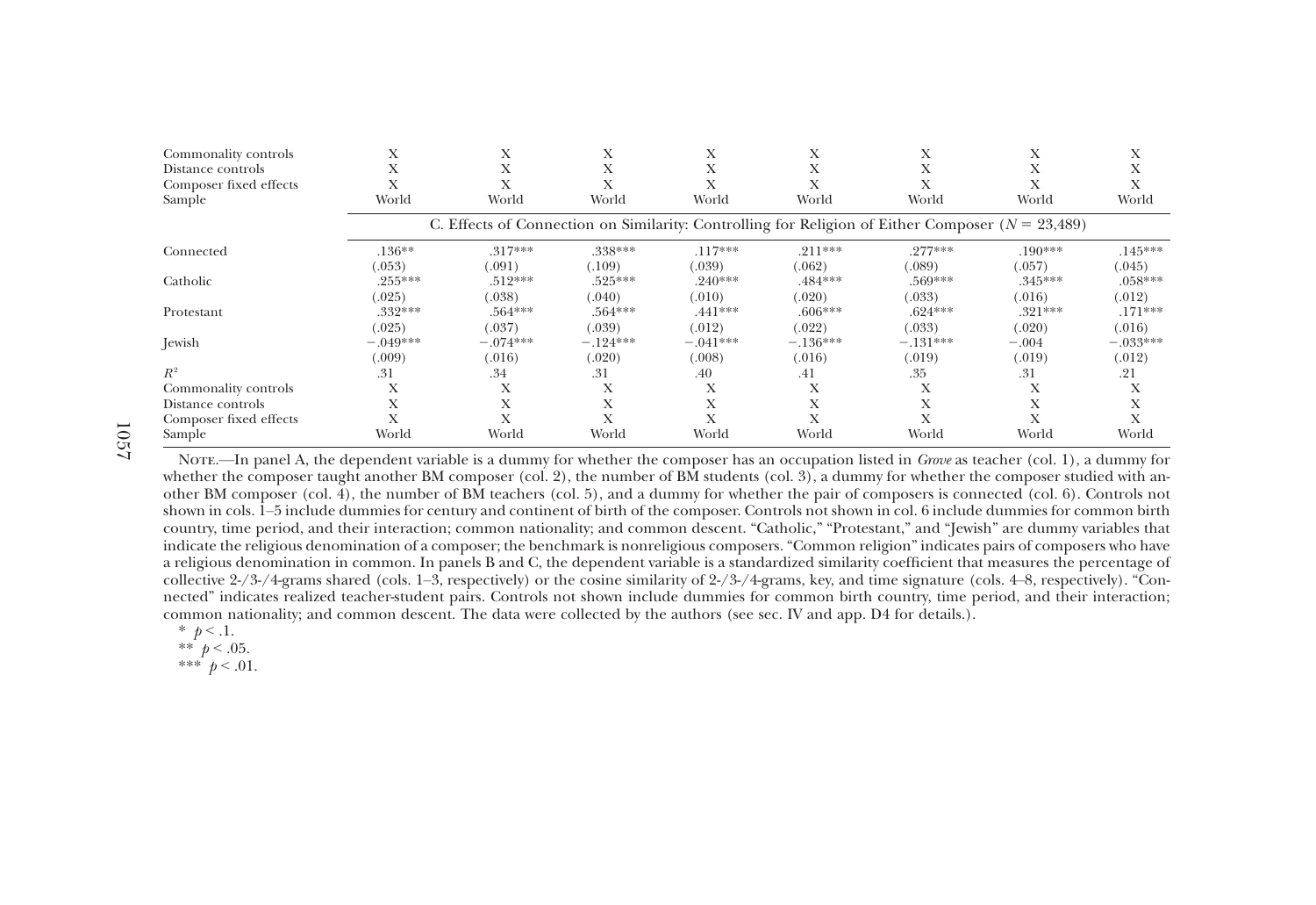### D5. Studying Music versus Studying Composition

For musicians, "to study with" someone is a complex matter. All composers, after all, were musicians, and indeed many of them made their living performing music (and teaching music to amateurs), and so one could wonder whether studying with a great composer actually transmitted the skills (and styles) of composition or was just about how to play an instrument. In other words, studying piano with a great composer who was also a great pianist may have had little to do with composition and everything to do with playing the instrument. In this case, our coefficients on stylistic influence of the teacher would be biased toward zero. The true teacher influence on the compositional style of the student would be greater. Furthermore, it must be pointed out that this concern would be irrelevant if our data captured only those who studied composition. Therefore, in this section, we discuss, assess, and test the reliability of the realized teacher-student connections.

First of all, it has to be highlighted that each of the individuals covered in our research was a composer, be it alone for the fact that they composed meaningful enough works to be included in the BM dictionaries of musical themes. It is also conceivable that even if the teacher taught piano to the student but they were both composers, they talked about composing during their piano lessons. It is thus likely that influence of composition style was transmitted even if the teaching was primarily focused on something else.

Second, it is evident that Pfitzinger has aimed to list connections between composition teachers and students, as opposed to, for example, connections between two music performers. The aim becomes apparent from the title (*Composer*) Genealogies: A Compendium of Composers, Their Teachers, and Their Students) and the preface:

It is my hope that this book may serve as a resource for music historians, composers, and theorists who want to analyze the pedagogical influences of particular composers on their students. ... [T]here is a noticeable dearth of information about composers teaching composers and the importance of examining compositional lineage. ... As writers and researchers examine the relationships of composers, they will be able to more readily access the composition teachers that a particular composer had, [and] who taught those teachers. (Pfitzinger 2017, preface)

We proceed to test the Pfitzinger data using our own data from Grove on connections between composition teachers and students.<sup>25</sup> For this reason we reestimate the baseline regressions using only our own data from Grove on realized pairs of composition teachers and students. The results remain, in general, consistent with the baseline, but the coefficients are estimated with higher precision

<sup>&</sup>lt;sup>25</sup> We collected our data independently from Pfitzinger and before he published his volume. In our data collection, we identified 32 realized pairs that Pfitzinger did not find (after checking on these, we are confident that our matches are correct). On the other hand, Pfitzinger has identified 45 realized pairs that we have not found in Grove. We have also checked on these pairs and concluded that Grove does not provide any mention of these connections. When reading other, more specialized reference works, we have been able to confirm some of these 45 realized connections. Since we have no reason to believe that there are mistakes in Pfitzinger, in the baseline specification we use the union of realized pairs that are found in either set (our Grove data or Pfitzinger).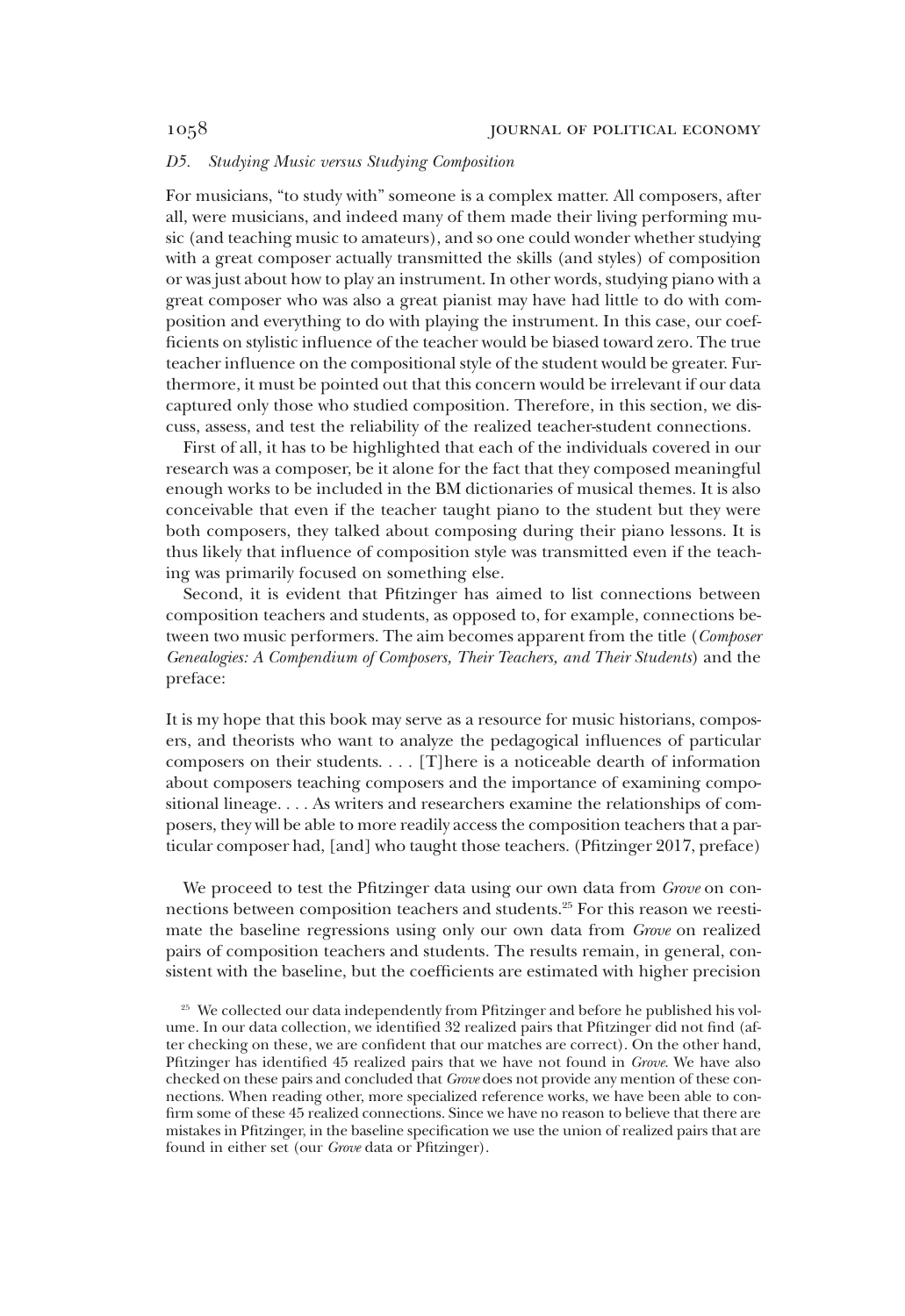## TEACHER INFLUENCE IN MUSIC COMPOSITION 1059

and have a marginally greater magnitude, compared with the baseline (not reported). This could suggest that Pfitzinger may have overidentified some teacherstudent relationships or included connections that were not very meaningful.

Finally, we conduct tests using occupation information from Grove in order to provide a better understanding of the difference between the influence of a composition teacher and that of a teacher of instrumental music. The composers covered in this research had up to six occupations listed in Grove, but more than 90% of composers had at most three occupations (see further details in app. E5). The most common instrumental occupation of the teacher is pianist (14%), followed by violinist (9%) and organist (5%).

We present the results in table D8 as follows: we exclude teachers who are pianists (panel A), exclude teachers who have one of the three most common instrumental occupations (i.e., pianists, violinists, or organists; panel B), exclude teachers who have any instrumental occupation that appears more than once (in total, there have been 11 unique instrumental occupations, and after this restriction our sample decreased by 99 teachers; panel C), keep teachers whose first (the main) occupation is that of a composer (panel D), and keep teachers whose only occupation is composers (panel E).

Throughout this increasingly restrictive sampling procedure, it becomes apparent that the "purer" the background of a composer teacher, the more influential he is on the compositional style of the student. In particular, the coefficients remain very stable in statistical significance, but they tend to increase in size throughout the subsampling.

It is not clear what determines this pattern, which could be due to several different factors. One possibility is that, during training, certain teacher-student pairs have also been discussing non–composition-related topics (e.g., how to play an instrument). Another one is that a teacher who is also an instrumentalist, and hence a performer, is more time constrained and can dedicate fewer resources to a single student.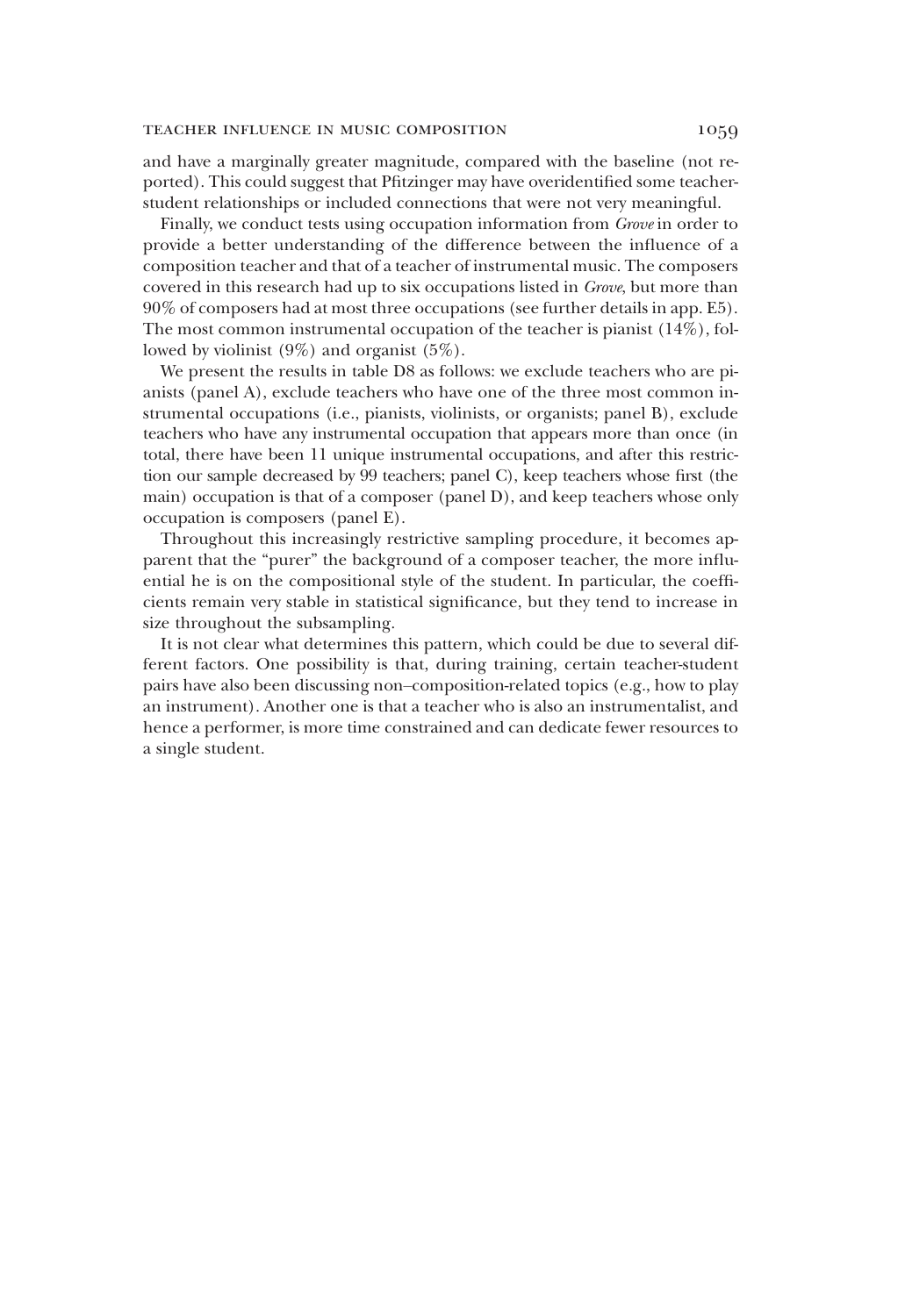|                    |                            | PERCENT SHARED                                                                  |                            |                            |                            | <b>COSINE SIMILARITY</b>                                                    |                            |                            |  |  |
|--------------------|----------------------------|---------------------------------------------------------------------------------|----------------------------|----------------------------|----------------------------|-----------------------------------------------------------------------------|----------------------------|----------------------------|--|--|
|                    | 2-Grams<br>(1)             | 3-Grams<br>(2)                                                                  | 4-Grams<br>(3)             | 2-Grams<br>(4)             | 3-Grams<br>(5)             | 4-Grams<br>(6)                                                              | Key<br>(7)                 | Time<br>(8)                |  |  |
|                    |                            | A. Exclude Teachers Who Are Pianists ( $N = 19,603$ )                           |                            |                            |                            |                                                                             |                            |                            |  |  |
| Connected<br>$R^2$ | $.126*$<br>(.065)<br>.31   | $.281**$<br>(.116)<br>.33                                                       | $.304**$<br>(.140)<br>.29  | $.126***$<br>(.046)<br>.36 | $.204**$<br>(.079)<br>.37  | $.269**$<br>(.111)<br>.33                                                   | $.224***$<br>(.059)<br>.29 | $.150***$<br>(.051)<br>.22 |  |  |
|                    |                            | B. Exclude Teachers Who Are Pianists, Violinists, or Organists ( $N = 17,832$ ) |                            |                            |                            |                                                                             |                            |                            |  |  |
| Connected<br>$R^2$ | $.153***$<br>(.073)<br>.30 | $.360***$<br>(.126)<br>.32                                                      | $.403***$<br>(.151)<br>.28 | $.137***$<br>(.049)<br>.36 | $.221**$<br>(.086)<br>.37  | $.305***$<br>(.123)<br>.34                                                  | $.262***$<br>(.061)<br>.29 | $.165***$<br>(.057)<br>.22 |  |  |
|                    |                            |                                                                                 |                            |                            |                            | C. Exclude Teachers Who Have Any Instrumental Occupation ( $N = 17,524$ )   |                            |                            |  |  |
| Connected<br>$R^2$ | $.159**$<br>(.074)<br>.30  | $.372***$<br>(.127)<br>.32                                                      | $.415***$<br>(.153)<br>.28 | $.150***$<br>(.048)<br>.36 | $.245***$<br>(.084)<br>.37 | $.335***$<br>(.123)<br>.33                                                  | $.253***$<br>(.062)<br>.30 | $.171***$<br>(.058)<br>.22 |  |  |
|                    |                            |                                                                                 |                            |                            |                            | D. Keep Teachers Who Are Mainly Composers (First Occupation; $N = 18,848$ ) |                            |                            |  |  |
| Connected          | $.117**$<br>(.057)         | $.283***$<br>(.097)                                                             | .298**<br>(.119)           | $.080**$<br>(.040)         | $.140**$<br>(.066)         | $.177*$<br>(.091)                                                           | $.173***$<br>(.058)        | $.102**$<br>(.042)         |  |  |
| $R^2$              | .29                        | .32                                                                             | .29                        | .38                        | .39                        | .34                                                                         | .30                        | .22                        |  |  |

TABLE D8Effects of Connection on Similarity: Excluding Teachers of Instrumental Music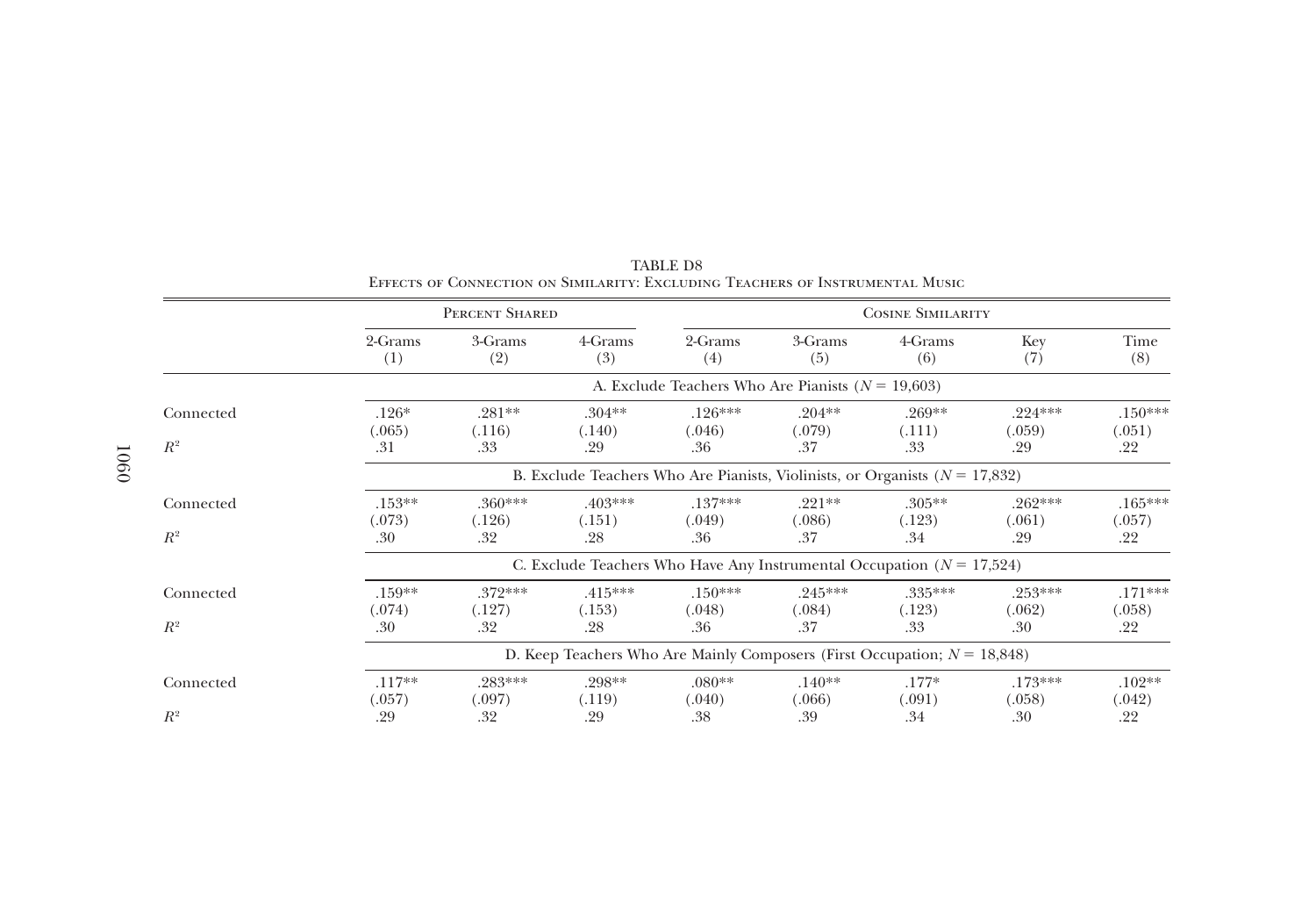|                        |                      | E. Keep Teachers Who Are Only Composers $(N = 9,779)$ |                     |                    |                     |                     |                     |                    |  |  |
|------------------------|----------------------|-------------------------------------------------------|---------------------|--------------------|---------------------|---------------------|---------------------|--------------------|--|--|
| Connected              | $.285***$<br>(0.110) | $.638***$<br>(199)                                    | $.704***$<br>(.251) | $.178**$<br>(.072) | $.330***$<br>(.118) | $.415***$<br>(.182) | $.218***$<br>(.083) | $.191**$<br>(.080) |  |  |
| $R^2$                  | .32                  | .34                                                   | .30                 | .40                | .40                 | .35                 | .32                 | .23                |  |  |
|                        |                      |                                                       |                     |                    | Specifications      |                     |                     |                    |  |  |
| Commonality controls   |                      |                                                       |                     |                    |                     |                     |                     |                    |  |  |
| Distance controls      |                      |                                                       |                     |                    |                     |                     |                     |                    |  |  |
| Composer fixed effects |                      |                                                       |                     |                    |                     |                     |                     |                    |  |  |
| Sample                 | World                | World                                                 | World               | World              | World               | World               | World               | World              |  |  |

Note.—The point estimates presented are based on eq. (2). The dependent variable is <sup>a</sup> standardized similarity coefficient that measures the percentage of collective 2-/3-/4-grams shared (cols. 1–3, respectively) or the cosine similarity of 2-/3-/4-grams, key, and time signature (cols. 4–8, respectively) for <sup>a</sup> given pair of composers. "Connected" indicates realized teacher-student pairs. The reference group is conditioned to pairs in which the candidate teacher was alive for at least 1 year when the candidate student was between the ages of 5 and 30 and as outlined in each panel title. Controls not shown include dummies for common birth country, time period, and their interaction; common nationality; and common descent. Standard errors are clustered by candidate teacher. The data were collected by the authors (see sec. IV for details).

\*  $p < 1$ .

\*\*  $p < .05$ .

\*\*\*  $p < .01$ .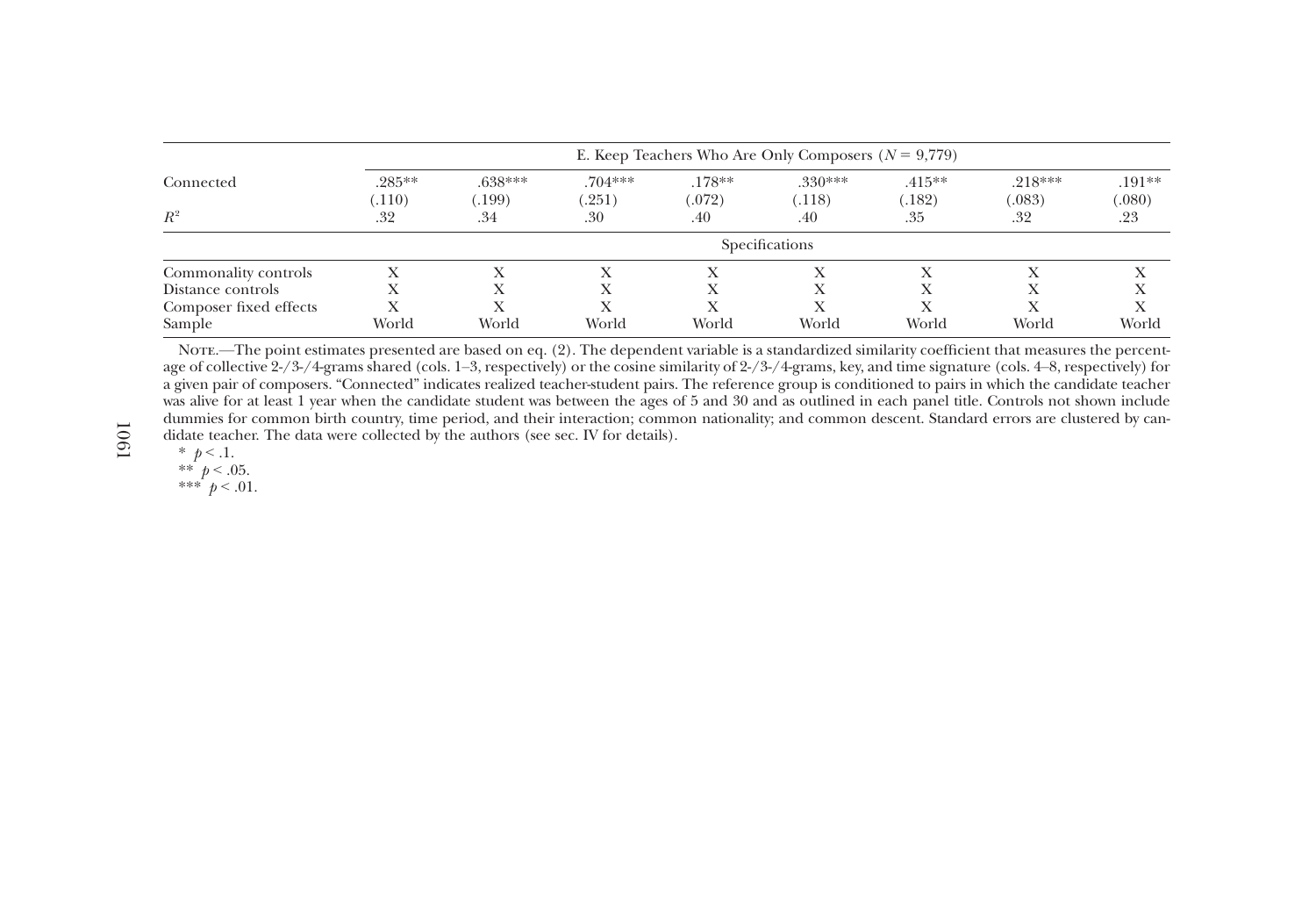# Appendix E

## Additional Results

## E1. Other Direct Influences

Another form of direct influence is that of peers. Many composers formed peer connections with other contemporaneous composers and were exposed to their ideas and compositional style, which in turn may have influenced their own style. In this case, the similarity of the benchmark pairs of composers, if it included peer connections, would increase. This, in turn, would bias the coefficients on similarity of realized teacher-student pairs downward. In other words, our coefficients on teacher influence would be biased toward zero, whereas the true teacher effect would be greater than observed.<sup>26</sup>

To better understand and account for the bias arising from peer influence, we have collected extensive data from *Grove* on peer connections (i.e., connections between two music composers who made acquaintance during their lives). For our sample of composers, we have identified, in total, 3,050 connections between one of our 341 BM composers and any other composer (i.e., including composers not included in the BM sample). Among those 3,050 connections, there are 359 peer connections between two composers who are both included in our BM sample. Since Grove provides information on only significant events in a composer's life, the identified connections can be assumed to be meaningful or formative in some way.

The data on realized peer connections are then used in regressions summarized in table E1, as follows. First, we show the baseline model that excludes peer connections from the benchmark group (panel A; also table 2). Second, we keep peer connections and show that this marginally decreases the coefficients on teacher influence, as hypothesized above (panel B). Despite the downward bias, however, it is encouraging to observe that teacher influence is strong enough to deliver statistically significant and comparable (in size) coefficients for the whole sample.

These explorations suggest that a teacher's influence is independent and largely unaffected by a composer's exposure to peers. The tests show also that the results based on the baseline model and presented in table 2 are not sensitive to the exclusion of peer connections from the benchmark group.

<sup>&</sup>lt;sup>26</sup> In theory, some composers may have been influenced by contemporaneous unconnected composers. We regard this is as a low-probability concern, especially for the earlier years, when access to information was restricted and costly. However, if this was the case, the influence of unconnected contemporaneous composers would lead to the same downward bias of the coefficients on teacher influence, as discussed above.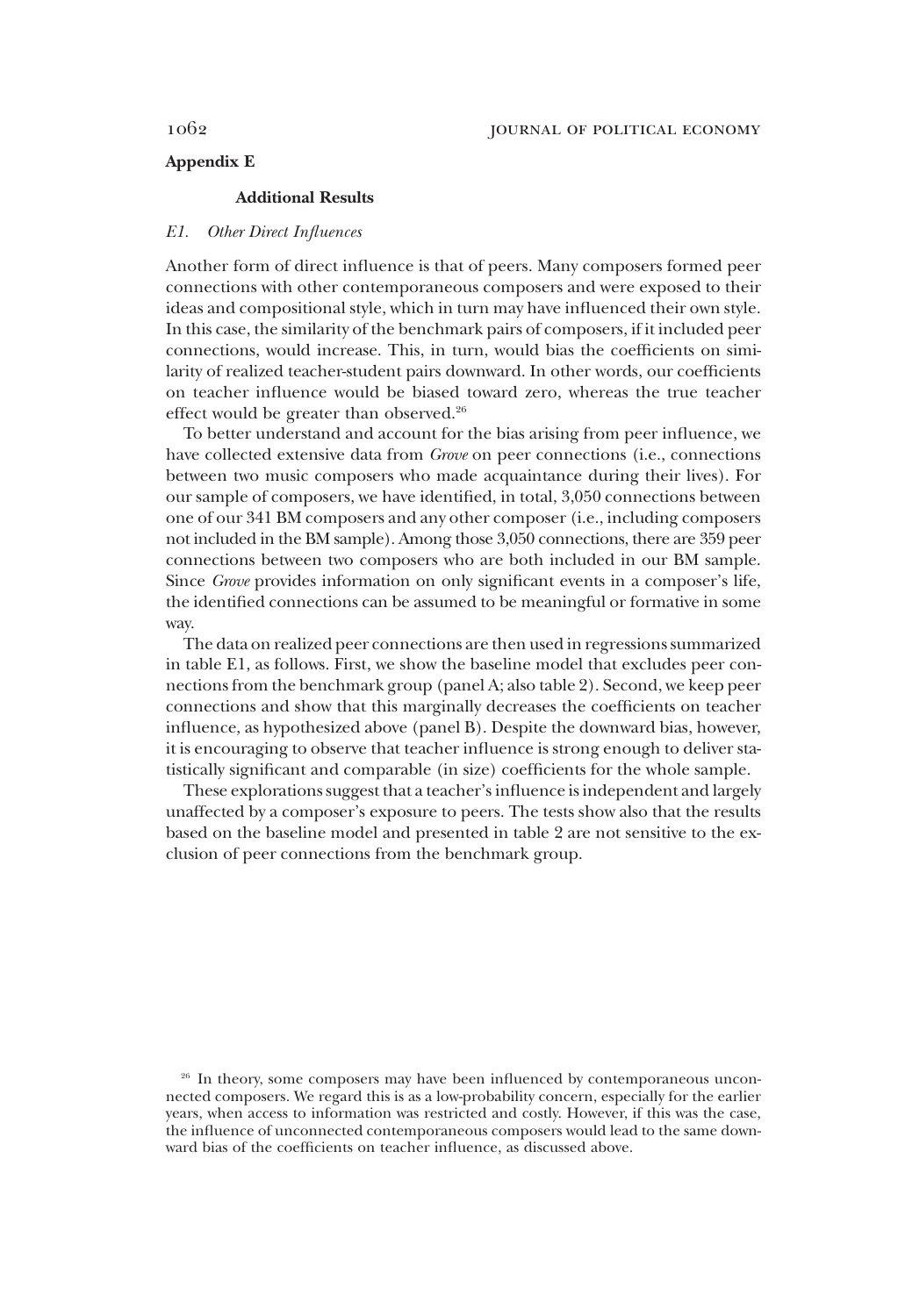|                                                                     |                                                                                                                           | PERCENT SHARED     |                     |                     | <b>COSINE SIMILARITY</b>                               |                     |                     |                     |  |
|---------------------------------------------------------------------|---------------------------------------------------------------------------------------------------------------------------|--------------------|---------------------|---------------------|--------------------------------------------------------|---------------------|---------------------|---------------------|--|
|                                                                     | 2-Grams<br>$^{(1)}$                                                                                                       | 3-Grams<br>(2)     | 4-Grams<br>(3)      | 2-Grams<br>(4)      | 3-Grams<br>(5)                                         | 4-Grams<br>(6)      | Key<br>(7)          | Time<br>(8)         |  |
|                                                                     |                                                                                                                           |                    |                     |                     | A. Baseline (Peer Connections Excluded; $N = 23,489$ ) |                     |                     |                     |  |
| Connected<br>$R^2$                                                  | $.118**$<br>(.054)                                                                                                        | $.283***$<br>.092) | $.305***$<br>(.111) | $.095***$<br>(0.39) | $.178***$<br>(.064)                                    | $.241***$<br>(.091) | $.169***$<br>(.057) | $.137***$<br>(.045) |  |
|                                                                     | .37<br>.32<br>.28<br>.38<br>.33<br>.29<br>.29<br>B. Alternative Estimation (Peer Connections Not Excluded; $N = 23,807$ ) |                    |                     |                     |                                                        |                     |                     | .21                 |  |
| Connected                                                           | $.101*$<br>(.054)                                                                                                         | $.255***$<br>.094) | $.274**$<br>(.113)  | $.086**$<br>(039)   | $.156***$<br>(.065)                                    | $.211**$<br>(.092)  | $.160***$<br>(.058) | $.131***$<br>(.045) |  |
| $R^2$                                                               | .29                                                                                                                       | .32                | .29                 | .38                 | .38                                                    | .33                 | .29                 | .21                 |  |
|                                                                     | Specifications                                                                                                            |                    |                     |                     |                                                        |                     |                     |                     |  |
| Commonality controls<br>Distance controls<br>Composer fixed effects | X<br>X<br>Х                                                                                                               | Х<br>Х<br>X        | X<br>Х<br>X         | X<br>X              | X<br>Х<br>X                                            | Х<br>Х<br>X         | Х<br>Х<br>Х         | X<br>Х<br>X         |  |
| Sample                                                              | World                                                                                                                     | World              | World               | World               | World                                                  | World               | World               | World               |  |

TABLE E1Effects of Peer Connection on Similarity

Note.—The point estimates presented are based on eq. (2). The dependent variable is <sup>a</sup> standardized similarity coefficient that measures the percentage of collective 2-/3-/4-grams shared (cols. 1–3, respectively) or the cosine similarity of 2-/3-/4-grams, key, and time signature (cols. 4–8, respectively) for <sup>a</sup> given pair of composers. "Connected" indicates realized teacher-student pairs. The reference group is conditioned to pairs in which the candidate teacher was alive for at least 1 year when the candidate student was between the ages of 5 and 30. Controls not shown include dummies for common birth country, time period, and their interaction; common nationality; and common descent. Standard errors are clustered by candidate teacher. The data were collected by the authors (see sec. IV for details).

\*  $p < 1$ .

\*\*  $p < .05$ .

\*\*\*  $p < .01$ .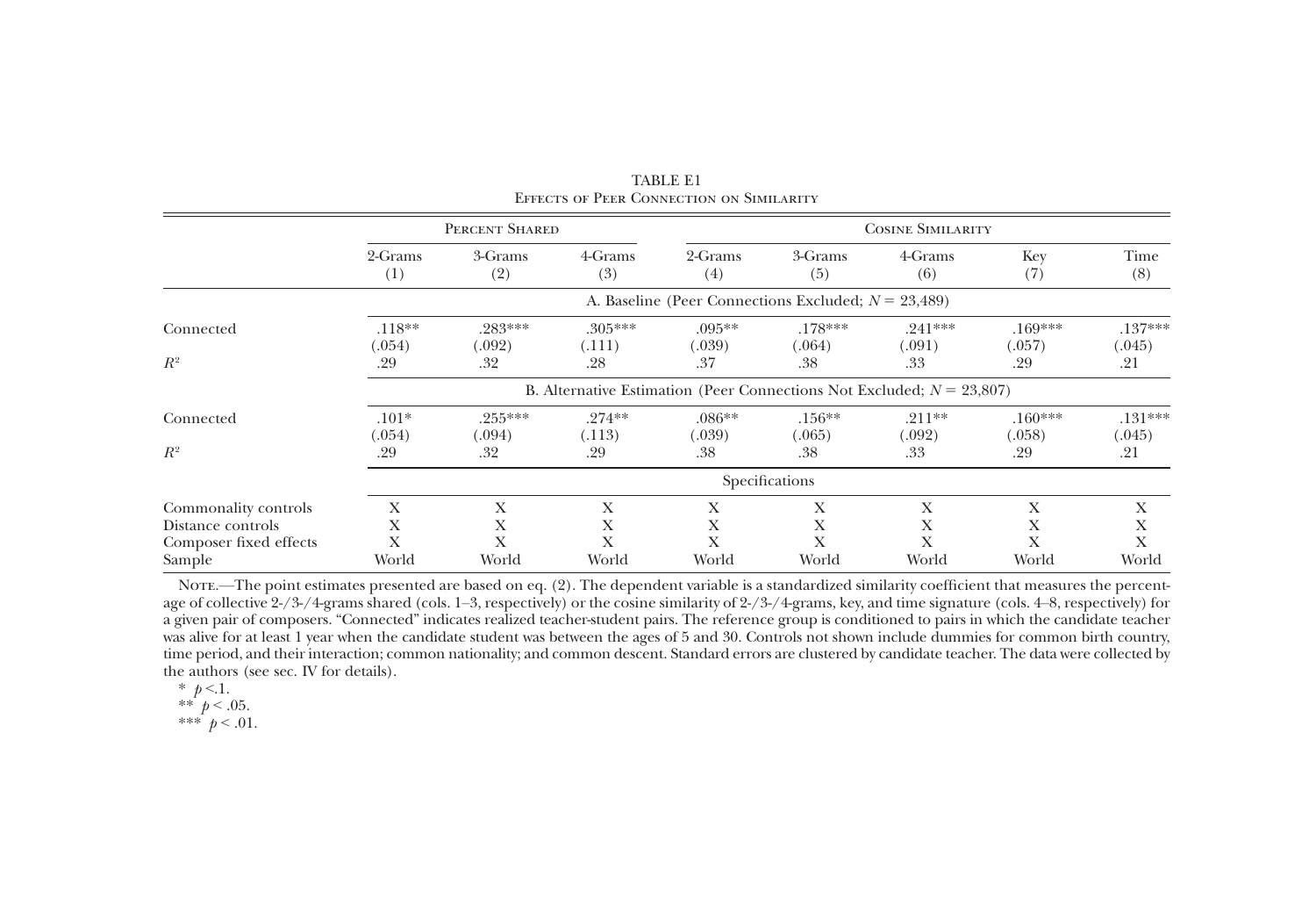### E2. Influence of Past Masters

The influence of some great masters is likely to persist beyond their lifetime. For example, the looming shadow of Ludwig van Beethoven's genius has intimidated numerous composers who followed him. Besides Johannes Brahms, composers such as Felix Mendelssohn and Gustav Mahler felt Beethoven's presence. Mendelssohn also played a pivotal role in popularizing and reigniting interest in the work of Johann Sebastian Bach. It is important to note that none of the influences by past composers matter directly for the results of the paper, since the baseline estimations restrict the comparison group to contemporaneous composers (see sec. V.B and also app. D1). In other words, the influence of a deceased composer on a composer alive, such as that of Beethoven on Brahms or Bach on Mendelssohn, will not be directly observed in our specifications. However, there exist channels by which a past master may matter for our results—we discuss and address these concerns more rigorously in what follows.

The influence of past masters on current composers can hypothetically take one of the following three forms. First, masters do not influence the next generation(s). Second, masters influence every single composer in the next generation(s). Third, masters influence some, but not all, composers. The first two types of influence (influencing nobody or everybody) would not matter for our estimations, which look at differences between connected and unconnected contemporaneous composers. The third type of influence would be a problem, but only if masters influenced both the teacher and the student independently but nobody else. In other words, if masters influenced connected composers but not unconnected ones, then we would observe higher similarity between the teacher-student pairs relative to unconnected contemporaneous composers. As a result, the hypothetical pastmaster bias would increase the coefficients in our favor. For this bias to emerge, it is necessary that the past-master influence affects both teacher and student independently. Otherwise, for example, if the student was influenced by the past master via his teacher, then we would have an example of "teacher influence."

It is difficult to think of any plausible reason why past masters would systematically and independently influence the teacher and student but nobody else; hence, this matter should largely be regarded as theoretical. Nonetheless, we approach the problem more rigorously by estimating the past-master effect on all composers and separate out the past-master effect on those composers who in our data set—have been in a realized teachers-student pair. In other words, what is estimated is the differential effect that past masters have on realized teachers or students. It is not clear ex ante how to determine a past master, but we have pursued a number of approaches based on top scores of the Murray quality index, the number of Spotify followers, the Spotify popularity score, or the length of the biographical entry in various sections. The results that follow are not sensitive to the choice of any particular quality measure or the cutoff value.

Table E2 highlights that composers tend to be more similar to important past composers—this does not come as a surprise. More importantly, the past-master effect is not larger for realized teacher-student pairs, but—if anything—it appears to be lower. It is encouraging to observe that there is no support for the past-master influence being greater for realized teacher-student pairs than for unconnected composers.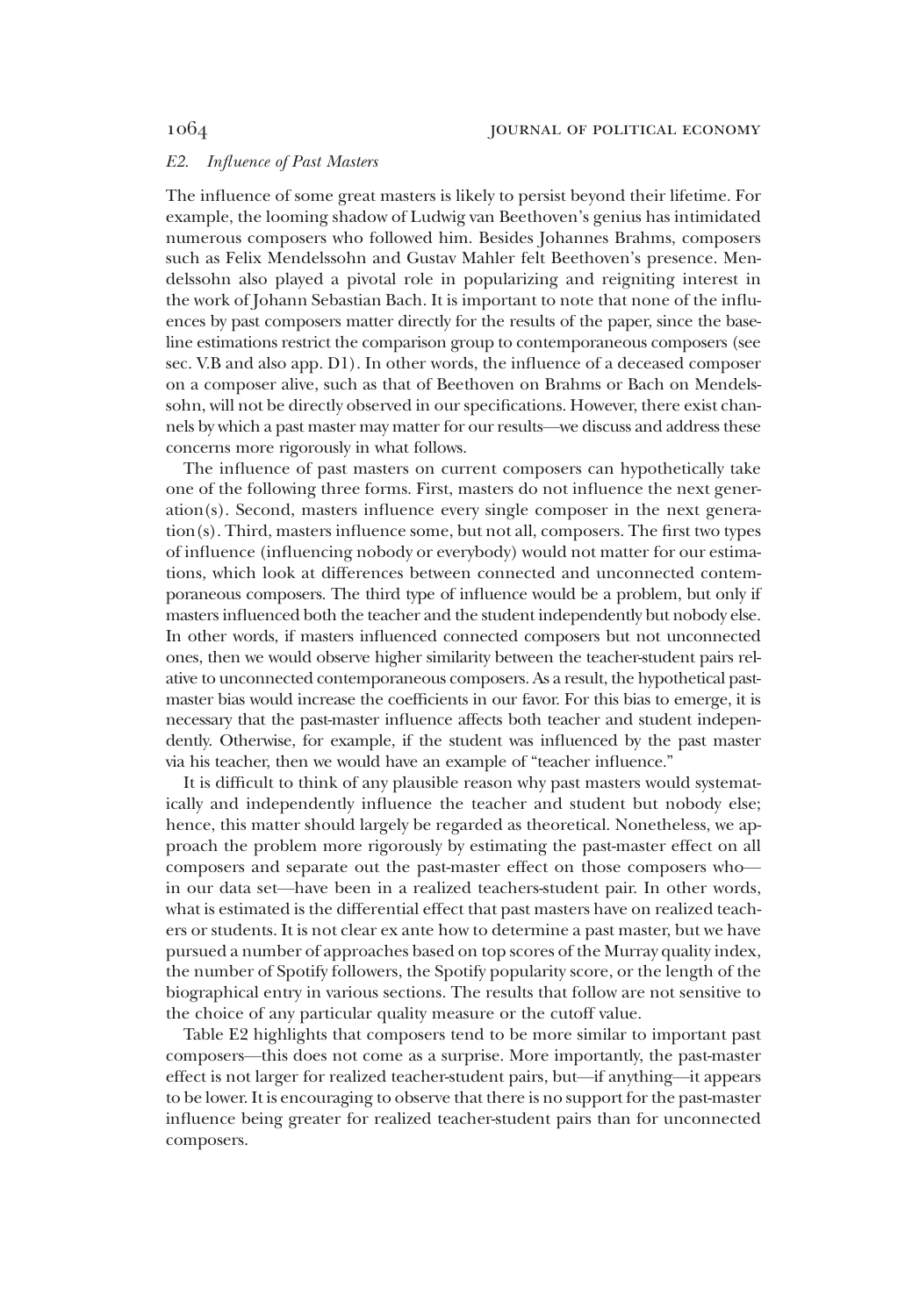|                                               | PERCENT SHARED |                |                | <b>COSINE SIMILARITY</b> |                |                |                         |             |
|-----------------------------------------------|----------------|----------------|----------------|--------------------------|----------------|----------------|-------------------------|-------------|
|                                               | 2-Grams<br>(1) | 3-Grams<br>(2) | 4-Grams<br>(3) | 2-Grams<br>$^{(4)}$      | 3-Grams<br>(5) | 4-Grams<br>(6) | Kev<br>$\left  \right $ | Time<br>(8) |
| Past-master influence                         | $.227**$       | $.740***$      | $.902***$      | $.557***$                | $1.072***$     | $1.407***$     | $.668***$               | $.175*$     |
|                                               | (.095)         | (.094)         | (.084)         | (.039)                   | (.087)         | (.173)         | (.058)                  | (.103)      |
| Past-master influence on teachers or students | $-.094$        | $-.190**$      | $-.242**$      | $-.072$                  | $-.137$        | $-.277*$       | $-.104$                 | .015        |
|                                               | (.062)         | (.079)         | (.103)         | (.047)                   | (.084)         | (166)          | (.067)                  | (.111)      |
| $R^2$                                         | .34            | .39            | .35            | .48                      | .49            | .42            | .30                     | .28         |
| Commonality controls                          |                | X              | Х              | л                        | Х              | Х              |                         |             |
| Distance controls                             | X              | X              | Х              | л                        | Х              | Х              |                         |             |
| Composer fixed effects                        |                | Х              | Х              |                          | Х              | Х              |                         |             |
| Sample                                        | World          | World          | World          | World                    | World          | World          | World                   | World       |

TABLE E2PAST-MASTER EFFECT ON ALL COMPOSERS VERSUS THAT ON TEACHERS OR STUDENTS  $(N = 45,736)$ 

Nore.—The dependent variable is a standardized similarity coefficient that measures the percentage of collective 2-/3-/4-grams shared (cols. 1–3, respectively) or the cosine similarity of 2-/3-/4-grams, key, and time signature (cols. 4–8, respectively) for <sup>a</sup> given pair of composers. "Connected" indicates realized teacher-student pairs. A pas<sup>t</sup> master is identified as <sup>a</sup> composer with <sup>a</sup> Murray index higher than 15. Controls not shown include dummies for common birth country, time period, and their interaction; common nationality; and common descent. Standard errors are clustered by candidate teacher. The data were collected by the authors (see sec. IV for details).

\*  $p < 1$ .<br>\*\*  $p < 05$ . \*\*\*  $p < .01$ .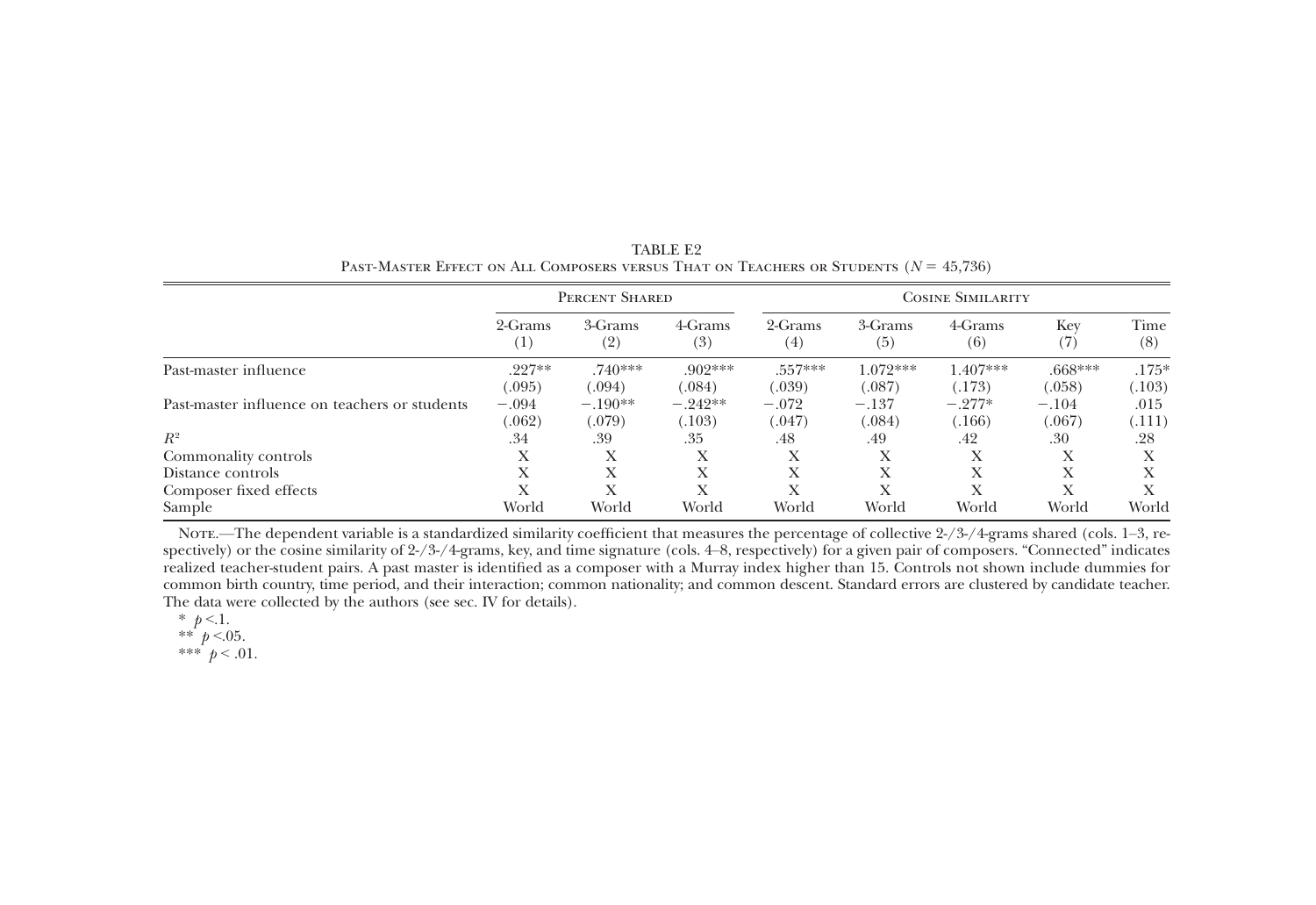### E3. Within-City Similarity

Through the centuries covered in this research, the city was an important defining unit for society, the economy, and culture. It is thus not surprising that composers were located almost exclusively in cities (see O'Hagan and Borowiecki 2010), especially since they needed to access large, expensive cultural infrastructure, such as concert halls and opera houses, in order to test and perform their works, and these are available only in cities. Therefore, one may want to restrict the sample to pairs of composers in which both teacher and student were located in the same city at the same time. This approach, which effectively decreases the actual geographic distance between two composers to about zero, is pursued in this section.

To conduct this analysis, we extract from Grove the lifetime migration records for each composer, including the dates when a stay in a city began and ended. Migration histories have been fairly well documented, since they form an important part of a person's biography. It is true that a few observations may be imprecise when it comes to the exact beginning/ending date, but there are no indications for the existence of any systematic biases.

The data collection effort resulted in 2,117 composer-city-level observations. Out of these, we dropped 108 observations, in which the exact location is not provided but only the country (e.g., "Germany (city unknown)") or when multiple places were visited (mostly during touring in another country or continent, e.g., "Various, mult. countries (Europe; Russia)"). The remaining observations indicate that composers were located, on average, in 6.05 cities during their lifetime, including the city of birth and returns to the same city. The most mobile composers visited up to 20 cities during their lifetime, with a maximum of 23 cities. There are 149 unique cities in our data, with Paris being the most prominent one (10,153 pairs, unconditioned, realized, or unrealized), followed by London (2,700), Vienna (2,346), Berlin (1,539), Rome (1,275), and New York City (990).

We condition to pairs of composers who overlapped in a city (i.e., realized/ candidate teacher and realized/candidate student were located in the same city at the same time). We also keep the baseline condition requiring that the teacher was alive when the student was in his formation age (between 5 and 30); this restriction is not required to obtain the same results qualitatively, but it serves the purpose of our estimations. Both conditions ultimately mean that we compare the similarity of connected composers with the similarity of unconnected composers, contemporaneously and within the borders of the same city. Accordingly, this estimation also mitigates the concern of location-specific indirect influences (see sec. V).

Table E3 shows the results for the regression that is conditional on city overlap during the student's formation age and includes city fixed effects in addition to all previous controls. Some of the point estimates are found to be slightly smaller in comparison with the baseline, as expected, but more importantly, the correlation between connection and similarity is positive and statistically significant.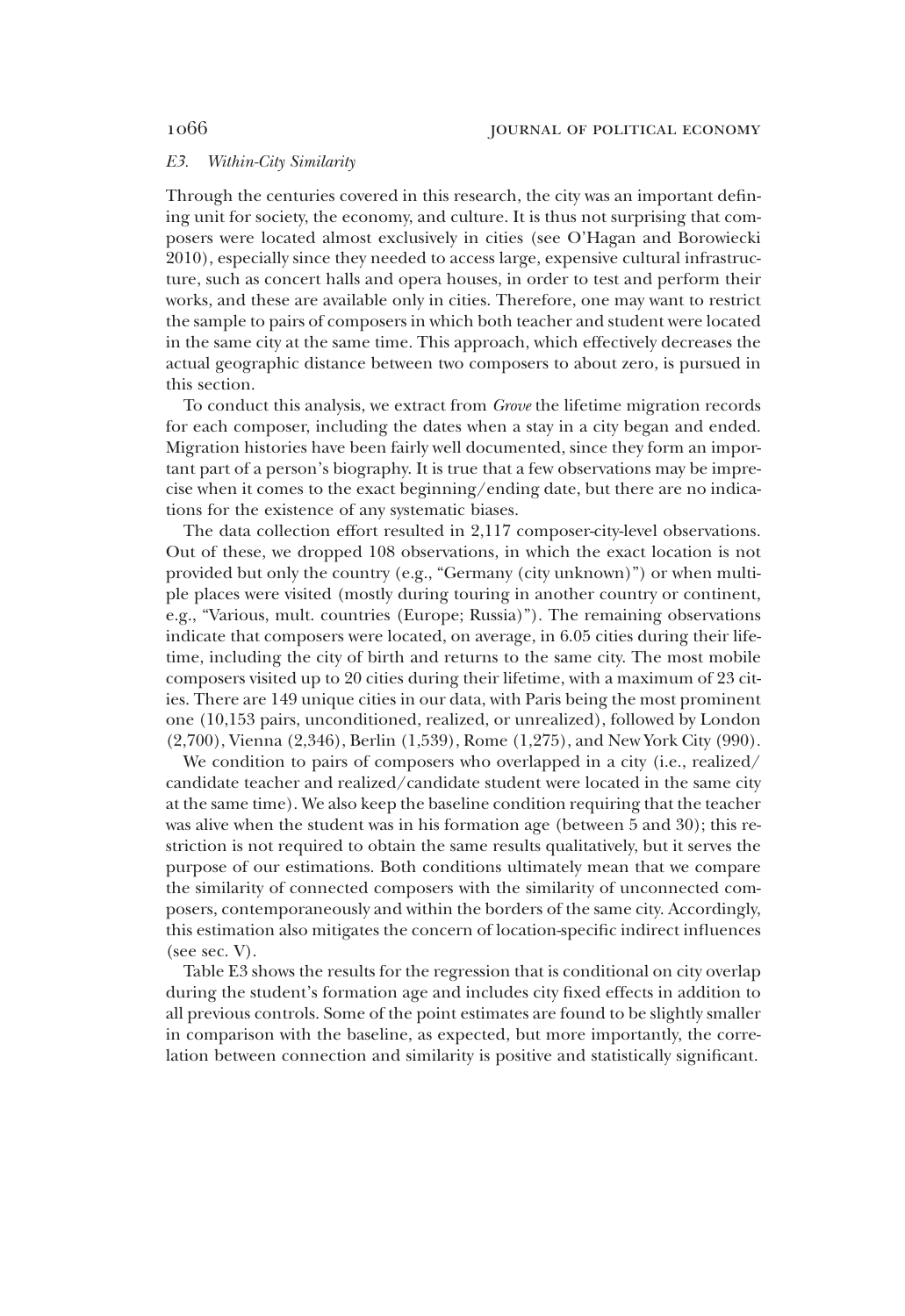|                        | PERCENT SHARED   |                     |                     | <b>COSINE SIMILARITY</b> |                     |                    |                     |                     |  |
|------------------------|------------------|---------------------|---------------------|--------------------------|---------------------|--------------------|---------------------|---------------------|--|
|                        | 2-Grams<br>( 1 ) | 3-Grams<br>(2)      | 4-Grams<br>(3)      | 2-Grams<br>(4)           | 3-Grams<br>(5)      | 4-Grams<br>(6)     | Key                 | Time<br>(8)         |  |
| Connected              | .180<br>(117)    | $.383***$<br>(.090) | $.456***$<br>(.075) | $.138***$<br>(0.036)     | $.222***$<br>(.056) | $.273**$<br>(.119) | $.155***$<br>(.060) | $.115***$<br>(.048) |  |
| $R^2$                  | .38              | .40                 | .37                 | .44                      | .44                 | .39                | .35                 | .31                 |  |
| Commonality controls   | Х                |                     |                     |                          | л                   | Х                  |                     |                     |  |
| Distance controls      |                  |                     |                     |                          |                     |                    |                     |                     |  |
| Composer fixed effects |                  |                     |                     |                          |                     |                    |                     |                     |  |
| City fixed effects     |                  |                     |                     |                          |                     |                    |                     |                     |  |
| Sample                 | World            | World               | World               | World                    | World               | World              | World               | World               |  |

TABLE E3EFFECTS OF CONNECTION ON WITHIN-CITY SIMILARITY  $(N = 5.622)$ 

Nore.—The dependent variable is a standardized similarity coefficient that measures the percentage of collective  $2\frac{1}{3}$ -/4-grams shared (cols. 1–3, respectively) or the cosine similarity of 2-/3-/4-grams, key, and time signature (cols. 4–8, respectively) for <sup>a</sup> given pair of composers. "Connected" indicates realized teacher-student pairs. The reference group is conditioned to pairs of composers who overlapped in <sup>a</sup> city (i.e., realized/candidate teacher and realized/candidate student were located in the same city at the same time) and in which the candidate teacher was alive for at least 1 year when the candidate student was between the ages of 5 and 30. Controls not shown include dummies for common birth country, time period, and their interaction; common nationality; and common descent. Standard errors are clustered by candidate teacher. The data were collected by the authors (see sec. IV and app. E3 for details).

\*\* p <.05.

\*\*\* p <.01.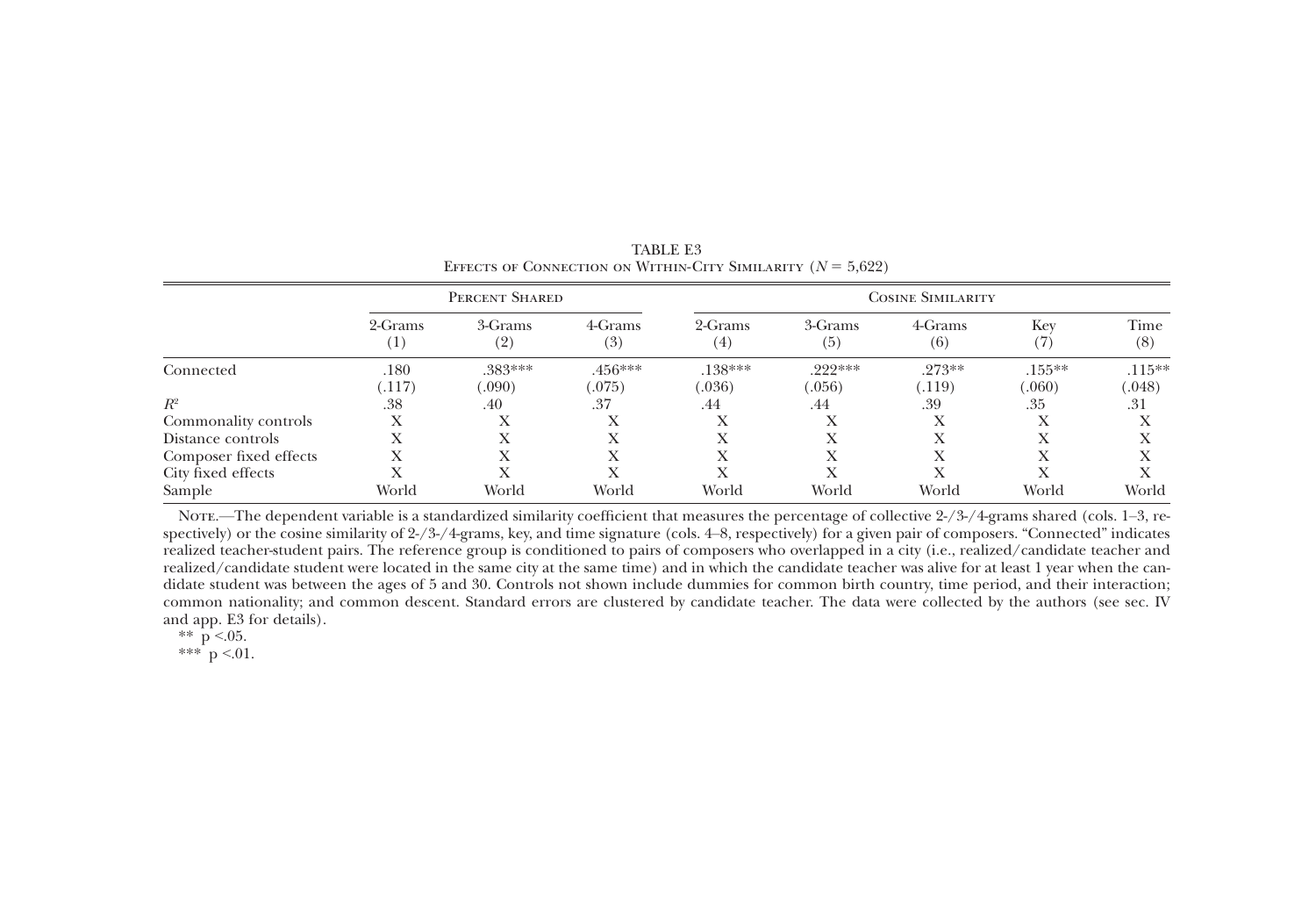### E4. Competition and the Formation of Teacher-Student Connections

The analysis of how competition matters for the originality of a composer, as we have seen in section IX, raises the question of whether competition among composers matters for the probability of forming a teacher-student connection. To approach this question, we reuse the subsample and setup from the previous estimations and, in table E4, regress the variable Connected on the logged number of composers located in the same city (col. 1) and on the logged number of composers located in the same city at the same time (col. 2). The coefficients are estimated with moderate precision and indicate that with higher competition, it becomes marginally less likely to form a connection with a teacher. It is possible that in competitive environments, the focus on giving (or receiving) training is limited.

These estimations are complemented by the addition of the ratio of prospective teachers or students among composers located in the same city at the same time. The ratio is calculated by dividing the number of potential teachers (i.e., composers who were at some point in life a teacher to another composer in our sample) over the total number of composers covered in our sample and located in the same city at the same time. The ratio of students in the same city and time is obtained in an analogous way. The results are presented in column 3. Column 4 includes, in addition, the logged number of composers located in the same city at the same time. As one would expect, with a greater ratio of potential teachers or students, the probability of connecting increases.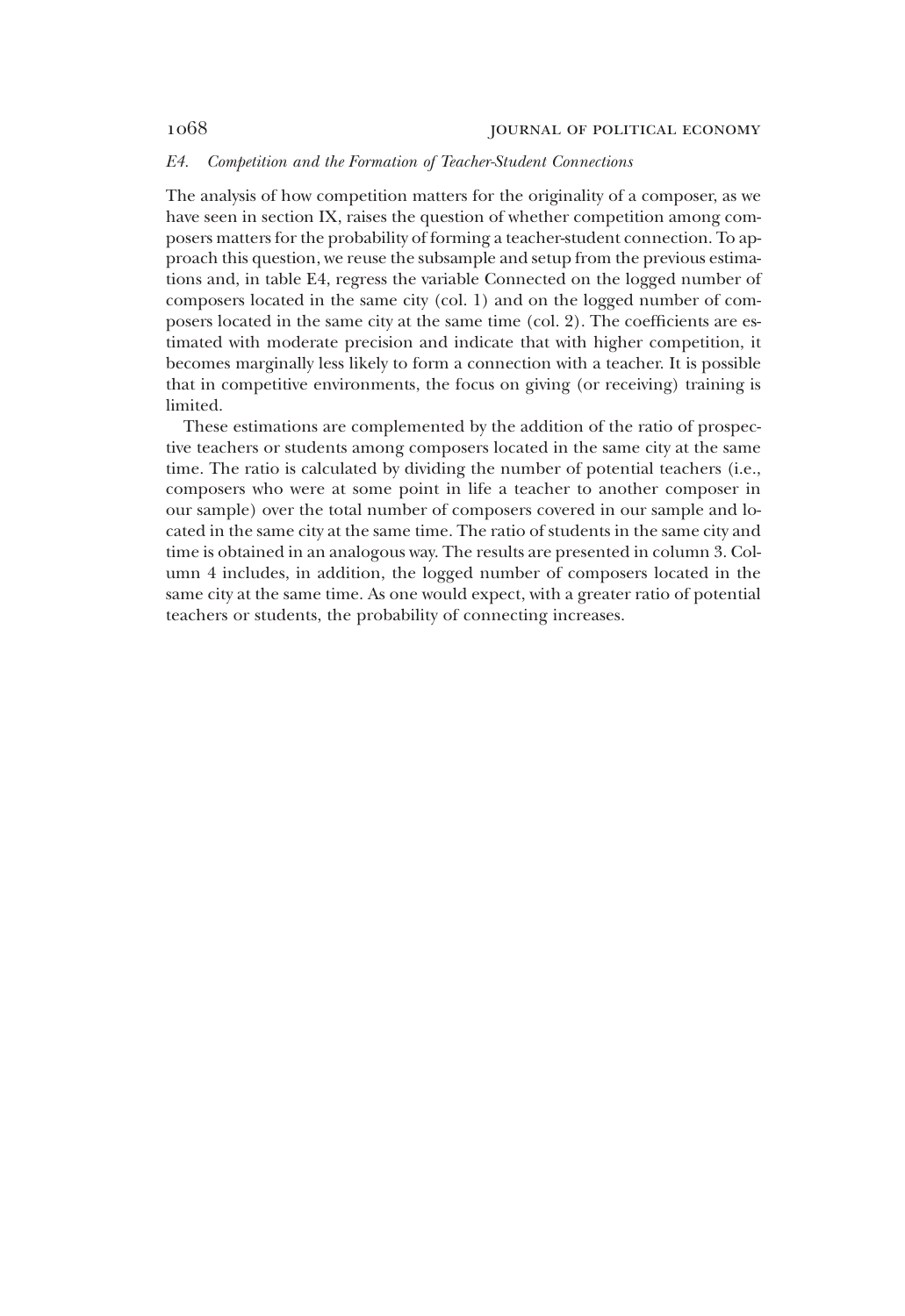## TEACHER INFLUENCE IN MUSIC COMPOSITION 1069

|                                                    |                        |            | CONNECTED           |                       |
|----------------------------------------------------|------------------------|------------|---------------------|-----------------------|
|                                                    | (1)                    | (2)        | (3)                 | (4)                   |
| No. of composers in same city (logged)             | $-.00405*$<br>(.00211) |            |                     |                       |
| No. of composers in same city and time<br>(logged) |                        | $-.00355*$ |                     | $-.00652**$           |
| Teacher ratio                                      |                        | (.00194)   | $.0431**$           | (.00273)<br>$.0442**$ |
| Student ratio                                      |                        |            | (.0193)<br>$.0349*$ | (.0204)<br>$.0581**$  |
| $R^2$                                              | .160                   | .160       | (.0200)<br>.161     | (.0235)<br>.163       |
| Commonality controls                               | X                      | X          | X                   | X                     |
| Distance controls                                  | X                      | X          | X                   | X                     |
| Composer fixed effects                             | X                      | X          | X                   | X                     |
| Sample                                             | World                  | World      | World               | World                 |

| TABLE E4                                           |  |  |  |  |  |  |  |  |
|----------------------------------------------------|--|--|--|--|--|--|--|--|
| EFFECTS OF COMPETITION ON CONNECTION $(N = 5,766)$ |  |  |  |  |  |  |  |  |

NOTE.—The dependent variable Connected indicates realized teacher-student pairs, and it is regressed on the logged number of composers located in the same city (col. 1), the logged number of composers located in the same city in the same decade (col. 2), and ratios of prospective teachers or students among composers located in the same city in the same decade (cols. 3 and 4). "Teacher ratio" is calculated by dividing the number of prospective teachers (i.e., composers who were at some point in life a teacher to another composer in our sample) by the total number of composers covered in our sample and located in the same city and the same decade. "Student ratio" is obtained in an analogous way. The reference group is conditioned to pairs in which the candidate teacher was alive for at least 1 year when the candidate student was between the ages of 5 and 30 and to composer pairs (whether realized or unrealized) that overlapped in a city. Controls not shown include dummies for common birth country, time period, and their interaction; common nationality; and common descent. Standard errors are clustered by candidate teacher. The data were collected by the authors (see sec. IV for details).

\*  $p < 1$ . \*\*  $p < 0.05$ .

### E5. Effects of Connection on Similarity in Occupation, Musical Instrument, and Musical Form

This paper provides efforts to illuminate the phenomenon of diffusion and influence by teachers in music composition. The focus is on how the teacher shapes the student's style of work, since this comes closest to the concept of an idea and its transmission. Another way in which the teacher potentially influences the student is by providing them with the right tools and methods, for example, by explaining how to compose for the organ, as opposed to for an orchestra. This section provides an exploration of these other influences by looking at nonthematic material, in particular composers' lists of occupations and choice of musical instruments and musical forms.

There is another advantage of this approach, especially if one is concerned that the compositional style of a musician changes over the life cycle. The approach pursued here diminishes this concern, since it is based on measures that vary considerably less over a composer's lifetime. For example, it is most unlikely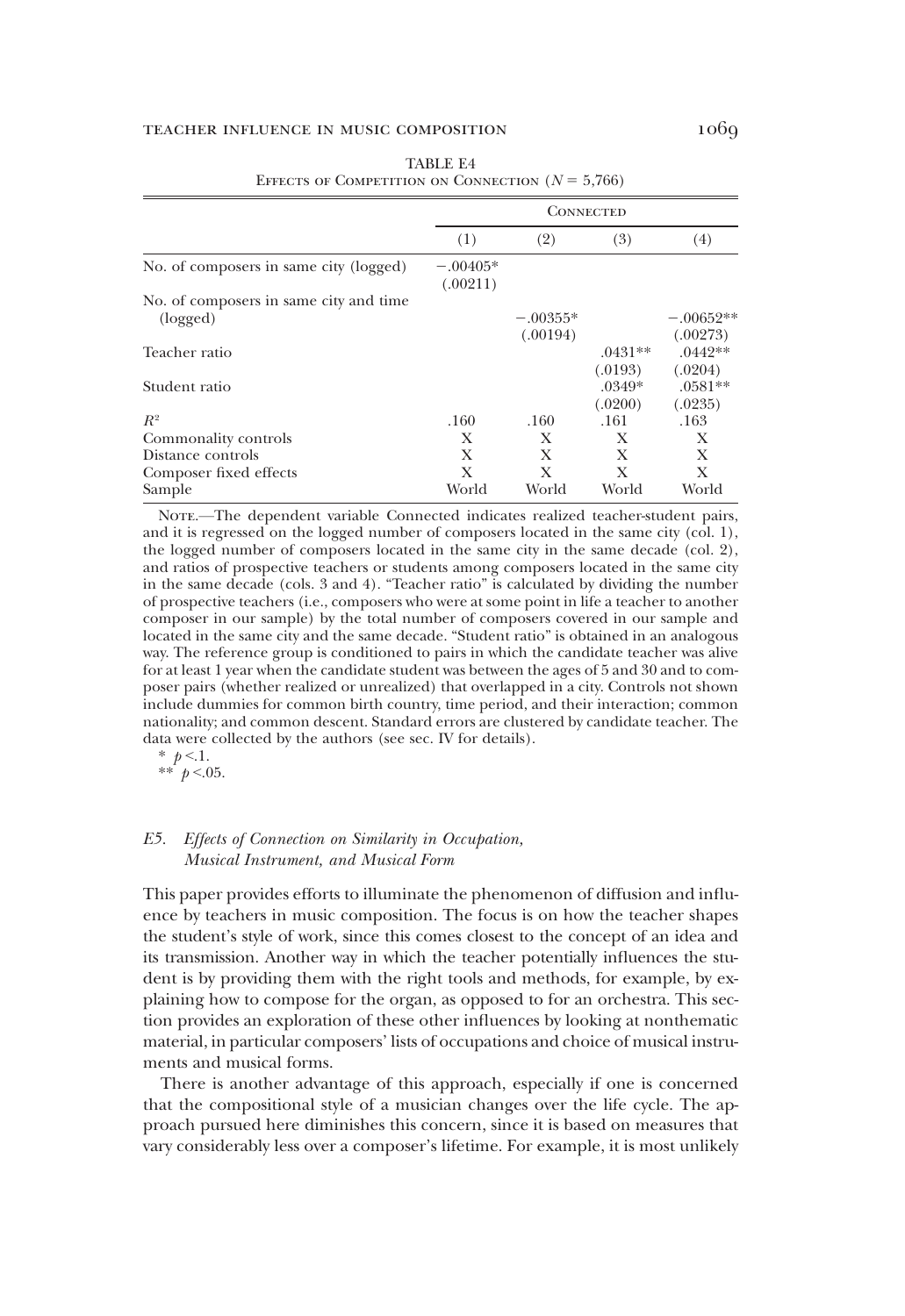that a composer who is a pianist will become a violinist (at least not a violinist of a high enough quality to be mentioned in Grove) because of external influences. It would also be a big undertaking for a composer who, for example, writes predominantly for the piano to begin composing for the flute or for an opera composer to begin writing chamber music. In short, the entrance barriers across occupations or musical instruments and forms are considerably greater than tweaks in the compositional style.

Before we present the results, a few words are needed on the additional collection of data and its summary.

#### E5.1. Additional Data Collection on Nonthematic Output

First, we collect for each composer lists of occupations from Grove, which are systematically provided at the beginning of each biography. For example, Fryderyk Chopin was a "Polish composer and pianist." It was most common for composers covered in our sample to have one occupation only (45%), followed by two occupations (28%, as in the example above), three occupations (18%), and so on; only one composer had six occupations. The most common occupation was obviously that of a composer, which sees no variation, followed by conductor (18%), pianist  $(14\%)$ , teacher  $(13\%)$ , violinist  $(9\%)$ , and organist  $(5\%)$ . The list of occupations is typically provided in the order of significance, and hence, not surprisingly, the most common first occupation is that of a composer (89%), followed by violinist and pianist (about 2% each).

Second, we collect data on the musical instrument and musical form of each composition. We are able to extract this information from the BM dictionaries of musical themes. For example, one of Beethoven's works is described as follows: "Concerto No. 1, in C, Op. 15, Pft.," which enables us to identify the musical form (concerto) and musical instrument (fortepiano). We are able to identify the instrument(s) for 79% of the works covered, which is a high proportion. The most common musical instrument is the fortepiano (32% of works per composer), followed by orchestra (21%), violin (14%), string (7%), harpsichord (6%), organ  $(1.6\%)$ , cello  $(1.5\%)$ , and flute  $(1.4\%)$ .<sup>27</sup> Using the available information, we construct a dummy variable that indicates a composer's main instrument, which we simply define as the mode of all instruments provided for a composer. The main instrument is fortepiano (39% of composers), followed by orchestra (31%), violin (13%), harpsichord (7.5%), and organ and flute (1.5% each).

Third, we obtain data on musical forms, which are available for 61% of works. These records are noisy and contain as many as about 200 unique entries (after

<sup>&</sup>lt;sup>27</sup> Two side remarks are in order. First, the missing instruments in the unclassified themes is not a problem of data quality in the source dictionary but rather a reflection of the fact that composers have not always indicated the target (or preferred) instrument. Second, orchestra is an aggregate that combines instruments from different families of musical instrument, typically including some of the separately listed instruments (e.g., violin), but not all (e.g., organ). In the results that follow, orchestra is treated on a par with the individually listed instruments, since it captures some of the choices or preference of the composer. However, the results would remain consistent if the orchestra category was instead excluded. Analogous observations apply also for the string family of instruments.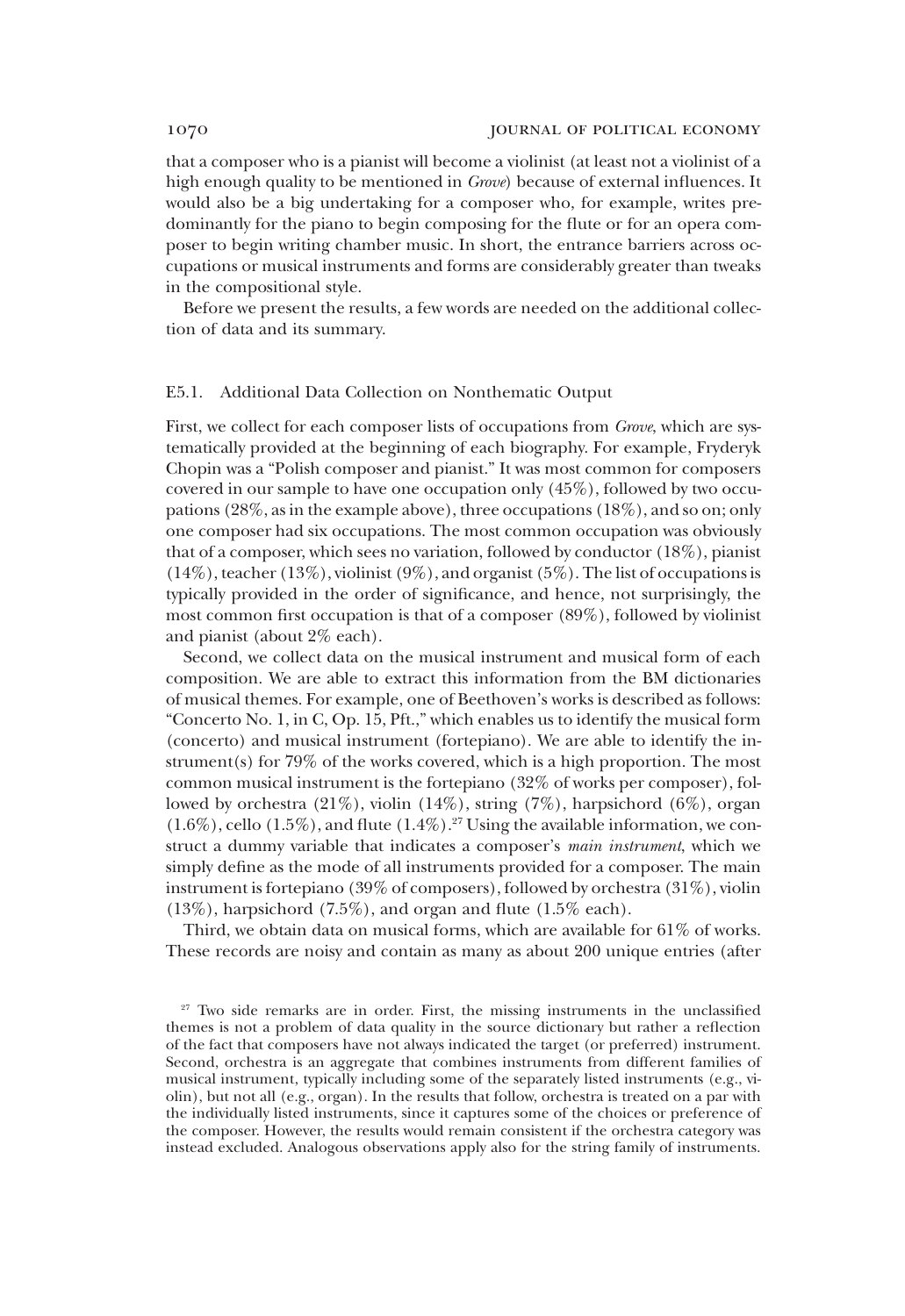### teacher influence in music composition 1071

corrections for spelling and translations), but only 19 musical forms appear more often than 0.5% of the time (symphony, suite, overture, concert, etc.). The results that follow remain consistent whether one focuses on the 19 most common musical forms or aggregates all observations into categories, such as concert, chamber, theatrical, dance, church, and improvisations.<sup>28</sup> The main aggregated musical forms (the mode of all musical forms of a composer) are concert music (34%), theatrical  $(25\%)$ , and chamber  $(20\%)$ .

The newly collected data can then be used to illuminate how often pairs of composers have a particular attribute in common. A simple inspection of averages of common attributes delivers insightful patterns.

- 1. Any instrumental occupation (pianist, violinist, etc.) has only 3% of all pairs of composers in common but as many as 9.9% of realized pairs (i.e., teacher and student were actually connected).
- 2. Any musical instrument (piano, violin, etc.) has 26% of all pairs of composers in common and 51% of realized pairs.
- 3. Any musical form (grouped into concert, chamber, etc.) has 72% of all pairs of composers in common and 86% of realized pairs (looking at musical forms in a disaggregated way, we would have, respectively, 66% and 80%).

### E5.2. Results on Nonthematic Similarity

There are different ways to identify the problem at hand (in fact, there is probably enough material here for a separate study). In an attempt to keep the paper as methodologically coherent and consistent as possible, we simply regress the newly constructed commonality terms on the dummy variable Connected that identifies realized pairs and include the same controls as in the baseline regressions, namely, the sets of distance variables and commonality controls, and condition to pairs of composers in which the older of the two composers in a pair was alive for at least 1 year while the younger was between the ages of 5 and 30.

The results are presented in table E5. We show how connection matters for similarity in the occupation of teacher and student (panel A), similarity in choice of musical instruments (panel B) or musical forms (panel C), and how a student's choice of musical instruments depends on the teacher's main instrument or the teacher's instrumental occupation (panel D). Throughout these results, we observe consistently that connection matters for any of the measures. For example, realized pairs are 5% more likely to have an instrumental occupation in common (e.g., both the teacher and the student are pianists; col. 1, panel A). We also show that this effect persists for any of the instrumental occupations that involve an instrument from the keyboard instrument family (col. 2), or the piano (col. 3), and even for noninstrumental occupations (e.g., occupations such as teacher, theorist, or writer; col. 4). Throughout the results summarized in panels A–C, it

<sup>28</sup> Another word of caution: categorization of works is difficult to conduct in a systematic way, since certain works could belong to one or more of the suggested aggregated musical forms.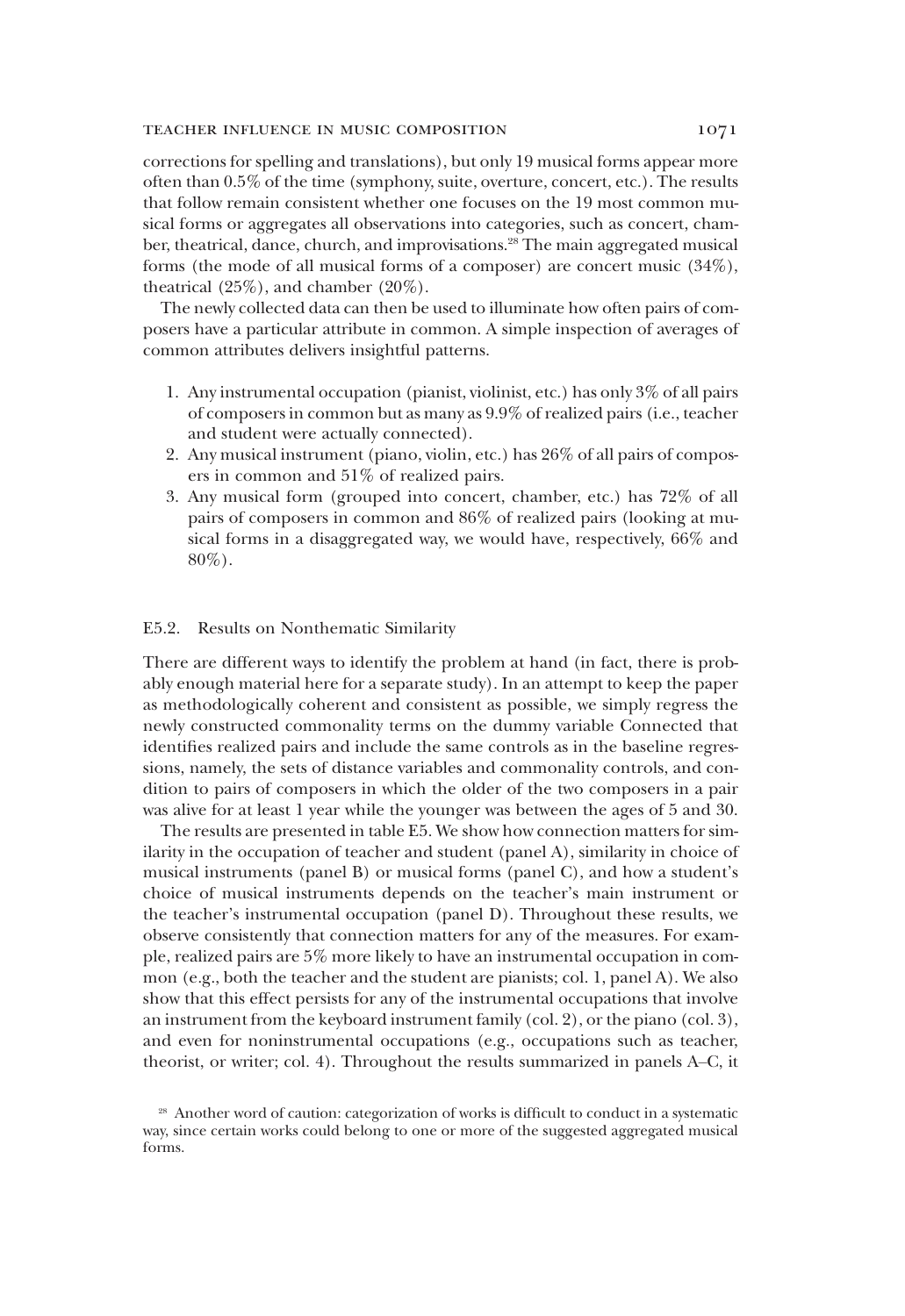becomes apparent that common attributes, whether a common occupation, musical instrument, or musical form, are about 5%–17% more likely to be observed for realized pairs.

Finally, we also disclose that a student composes about half a work more (or 6 percentage points more works) for an instrument that is his actual teacher's main instrument (cols. 1 and 2, panel D). The student also composes significantly more for an instrument that is his teacher's occupational instrument (e.g., student writes more for the piano if the teacher is a pianist; cols. 3–4, panel D). There are also many other interesting indications of the teacher's influence (not reported). For example, students have significantly more students of their own if their teacher has an occupation as teacher.

It is important to note that the baseline results on the effects of connection on similarity are robust to the inclusion of any of the commonality controls obtained and analyzed in this section (not reported). See also, for example, table D8 on estimations that exclude teachers of instrumental music.

|                    | (1)                                      | (2)                                           | (3)                             | (4)                                       |  |  |  |  |  |  |
|--------------------|------------------------------------------|-----------------------------------------------|---------------------------------|-------------------------------------------|--|--|--|--|--|--|
|                    |                                          | A. Common Occupation ( $N = 23,489$ )         |                                 |                                           |  |  |  |  |  |  |
|                    | Common Any<br>Instrumental<br>Occupation | Common<br>Keyboard<br>Occupation              | Common<br>Pianist<br>Occupation | Common Nonin-<br>strumental<br>Occupation |  |  |  |  |  |  |
| Connected<br>$R^2$ | $.0506***$<br>(.0179)<br>.149            | $.0523***$<br>(.0177)<br>.167                 | $.0481***$<br>(.0169)<br>.158   | $.0926***$<br>(.0223)<br>.193             |  |  |  |  |  |  |
|                    |                                          | B. Common Musical Instrument ( $N = 23,489$ ) |                                 |                                           |  |  |  |  |  |  |
|                    | Common Any<br>Instrument                 | Common Main<br>Instrument                     | Common<br>Keyboard              | Common Piano                              |  |  |  |  |  |  |
| Connected<br>$R^2$ | $.175***$<br>(.0307)<br>.298             | $.0458**$<br>(.0214)<br>.456                  | $.148***$<br>(.0295)<br>.292    | $.147***$<br>(.0299)<br>.274              |  |  |  |  |  |  |
|                    |                                          | C. Common Musical Form $(N = 23,489)$         |                                 |                                           |  |  |  |  |  |  |
|                    | Common Any Form                          | Common Main<br>Form                           | Common<br>Concert Form          | Common Chamber<br>Form                    |  |  |  |  |  |  |
| Connected          | $.0846***$<br>(.0224)                    | $.0848***$<br>(.0309)                         | $.152***$<br>(.0290)            | $.0674***$<br>(.0227)                     |  |  |  |  |  |  |
| $R^2$              | .416                                     | .218                                          | .251                            | .209                                      |  |  |  |  |  |  |

| TABLE E5                                           |
|----------------------------------------------------|
| EFFECTS OF CONNECTION ON SIMILARITY IN OCCUPATION. |
| MUSICAL INSTRUMENT, AND MUSICAL FORM               |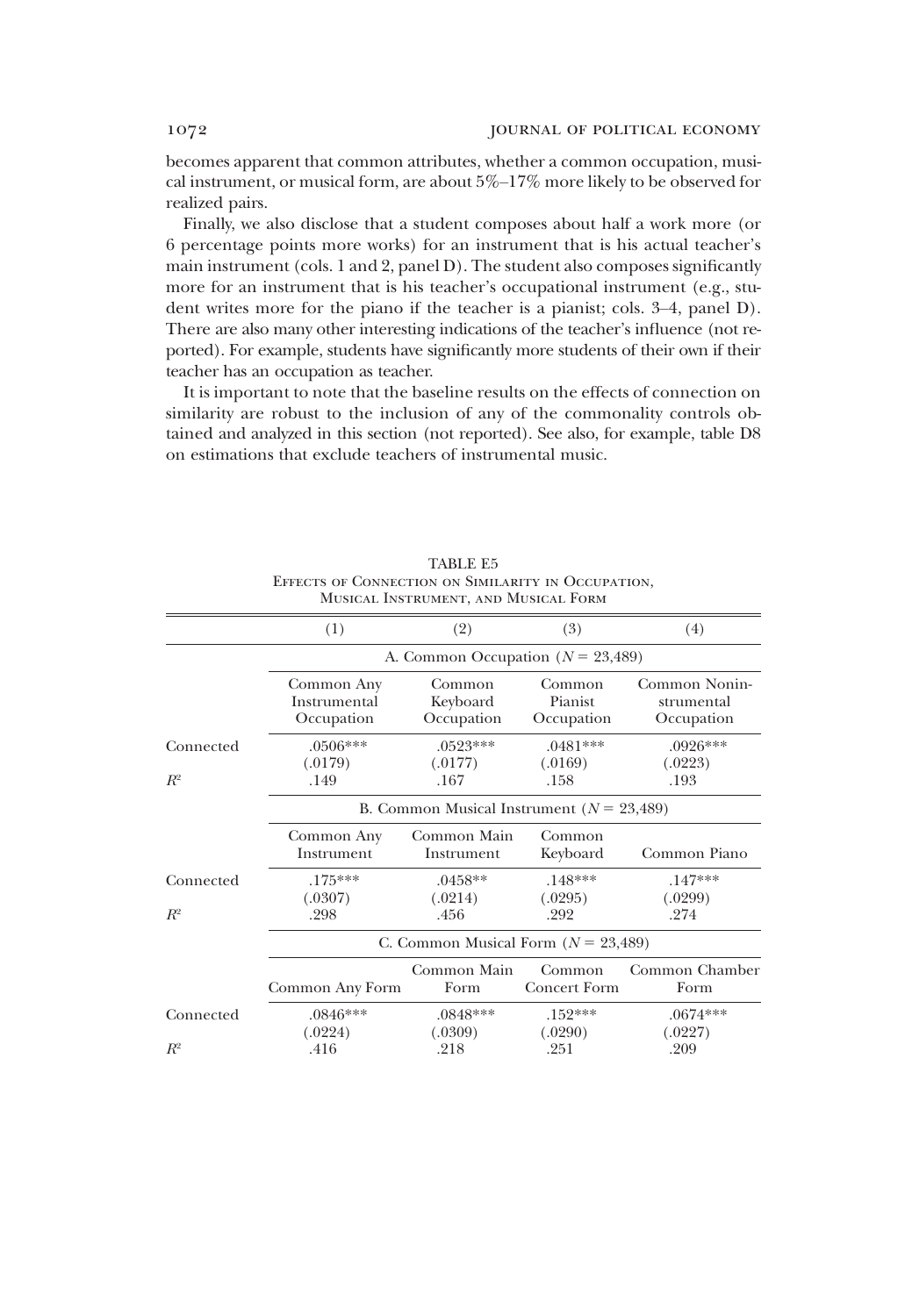|                                     | (1)                                              | (2)                                                                                  | (3)                 | (4)                                                             |  |  |  |  |  |  |
|-------------------------------------|--------------------------------------------------|--------------------------------------------------------------------------------------|---------------------|-----------------------------------------------------------------|--|--|--|--|--|--|
|                                     |                                                  | D. Student's Instrument Choice Based on Teacher's Main<br>or Occupational Instrument |                     |                                                                 |  |  |  |  |  |  |
|                                     | Student's Choice of Teacher's Main<br>Instrument |                                                                                      |                     | Student's Choice of Teacher's<br><b>Instrumental Occupation</b> |  |  |  |  |  |  |
|                                     | Count                                            | Share                                                                                | Count               | Share                                                           |  |  |  |  |  |  |
| Connected                           | $.548**$<br>(.225)                               | $.0662***$<br>(.0224)                                                                | $.308***$<br>(.116) | .0385***<br>(.0144)                                             |  |  |  |  |  |  |
| <b>Observations</b><br>$R^2$        | 20,816<br>.248                                   | 19,064<br>.142                                                                       | 22,320<br>.147      | 21,546<br>.137                                                  |  |  |  |  |  |  |
|                                     | Specifications                                   |                                                                                      |                     |                                                                 |  |  |  |  |  |  |
| Commonality<br>controls<br>Distance | X                                                | X                                                                                    | X                   | X                                                               |  |  |  |  |  |  |
| controls<br>Composer                | X                                                | X                                                                                    | X                   | X                                                               |  |  |  |  |  |  |
| fixed effects<br>Sample             | X<br>World                                       | X<br>World                                                                           | X<br>World          | X<br>World                                                      |  |  |  |  |  |  |

TABLE E5 (Continued)

NOTE.—The point estimates presented are based on an adaptation of eq. (2). The dependent variable indicates pairs of composers who have a common occupation (panel A), a common musical instrument (panel B), or a common musical form (panel C) or pairs in which the student composes for an instrument that is his teacher's main instrument or occupational instrument (panel D). "Connected" indicates realized teacher-student pairs. The reference group is conditioned to pairs in which the candidate teacher was alive for at least 1 year when the candidate student was between the ages of 5 and 30. Controls not shown include dummies for common birth country, time period, and their interaction; common nationality; and common descent. Standard errors are clustered by candidate student. The data were collected by the authors (see app. E5 for details).

\*\*  $p < .05$ .

\*\*\*  $p < .01$ .

### E6. Implications of Class, Wealth, and Employer on Educational Involvement

The lives and work of composers have been part of wider ecosystems and hence have been likely influenced by social, economic, and political developments. We explore here how a composer's class, wealth, or type of employer—in particular whether the composer is working for royals or for the church—matters for various outcomes, including the probability of becoming a teacher or connecting with others.

There are a number of obvious limitations on the availability of systematic, comparable, and reliable data on a person's class or wealth in history. However, we are once again fortunate to have access to detailed biographical entries from which we can obtain some valuable indicators. In particular, from *Grove* we obtain records on family background, which we then use to assign a social class (upper, middle, or lower) to each individual. We also collect information that allows us to approximate the family wealth status of some composers.

We are able to identify the social class in 271 (out of 341) cases from biographical entries in Grove. The upper class accounts for 9% of this subsample (described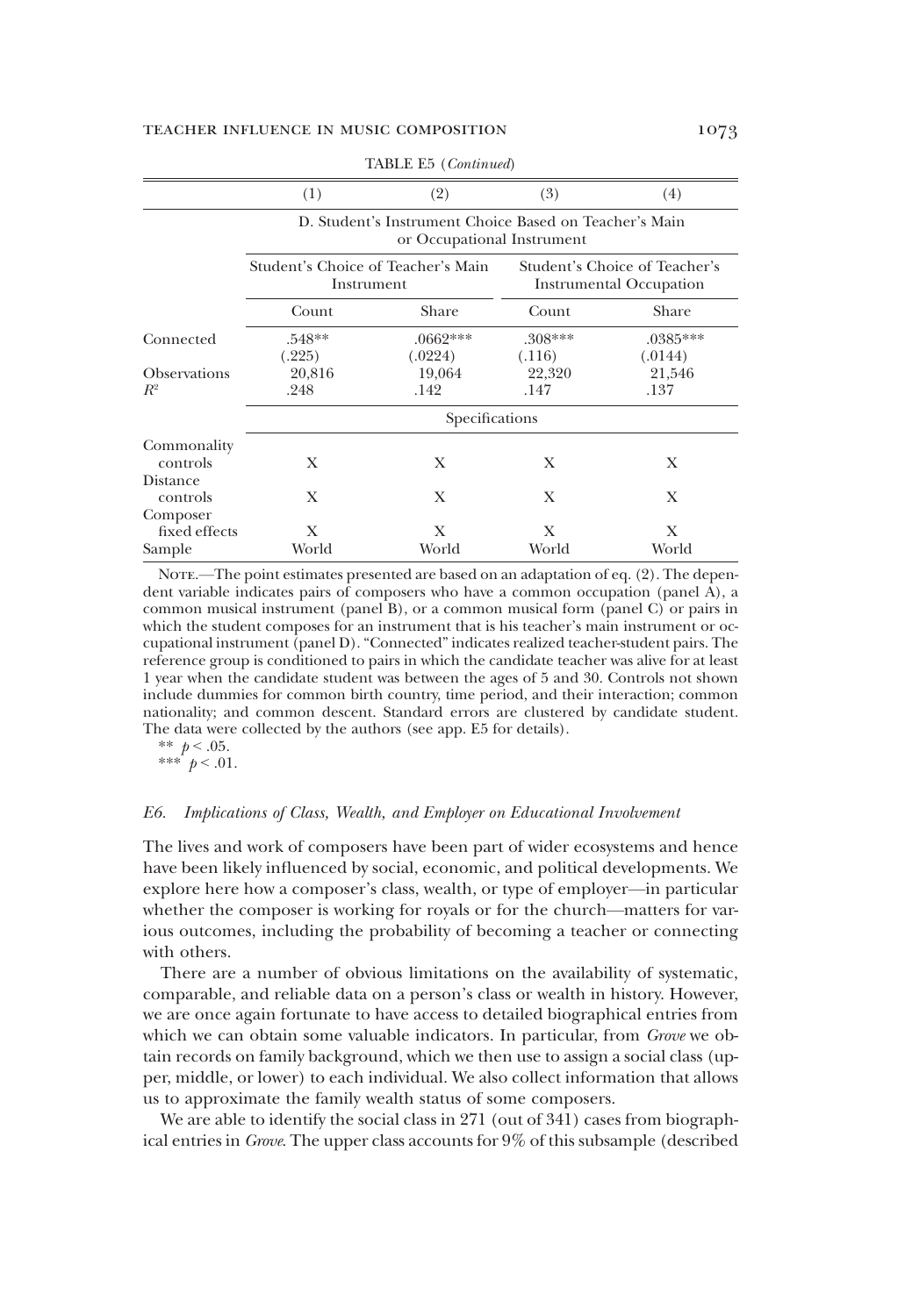in Grove as "aristocratic," "noblemen," "gentry," etc.; in a few rare cases, the class is deduced from descriptions of the ownership of significant properties). With 86%, the middle class accounts for the bulk of the subsample, and it is mostly classified according to the occupation of the father, who was most often a musician (23%), followed by public servant (6%), merchant (6%), artist (5%), doctor or pharmacist  $(3\%)$ , or craftsman  $(2\%)$ .<sup>29</sup> The lower class accounts for  $4.8\%$  (described in Grove as "farmer" or somebody "extremely modest," etc.).

Second, we have coded the family background as wealthy (described in Grove as "wealthy," "prosperous," "well-to-do," etc.) for 45 composers and as poor (described as "humble," "extremely modest," "impecunious," etc.) for 16 composers.<sup>30</sup> With only 61 observations on the wealth status, we certainly miss out on a large number of composers. However, since *Grove* provides only significant information, one could speculate that the bias from missing this information is not particularly meaningful: biographies that do not contain information on the composer's wealth status were possibly cases in which the wealth is unremarkable, or "average."

Third, we have collected additional data from Grove on the employers of composers. These data are provided frequently and often in connection with mobility, and they enabled us to identify 93 instances where the composer was working for royals, including the tsar, king, prince, queen, princess, count, royal family, or duke. There are also 69 instances where the composer is employed by the church, usually as an organist (to compose and perform) or choirmaster at a cathedral, church, or basilica, or, in two cases, by the pope (Josquin des Prez and Girolamo Frescobaldi). Other composers have been employed by cultural or educational institutions, influential families, unspecified employers, or outside music.

We explore how a composer's background matters for his involvement with teaching or studying and summarize the findings in table E6. The following five dependent variables are considered: a dummy variable for whether the composer has an occupation listed in *Grove* as a teacher (col. 1), a dummy for whether the composer taught another BM composer (col. 2), the number of BM students (col. 3), a dummy for whether the composer studied with another BM composer (col. 4), and a given composer's number of BM teachers (col. 5).

The results are presented for social classes (panel A), wealth (panel B), and royal versus church employers (panel C). The point estimates on class are statistically insignificant. Wealthy composers appear to be less likely to have a teacher occupation in Grove or less likely to be teaching other BM composers and more likely to study with other BM composers.<sup>31</sup> Composers employed by the church have a higher probability of teaching other BM composers and a higher number

<sup>29</sup> Some of these occupations could nowadays be regarded as upper class (e.g., some doctors), but historically the upper class was usually seen as a group consisting of aristocrats, ruling families, and titled people.

<sup>30</sup> In few additional biographies the financial status of a family is mentioned, but the information provided points neither to a wealthy nor to a poor background (e.g., described as "comfortable"). These observations are kept on a par with the unobserved ones.

<sup>31</sup> This estimation has to be interpreted with caution, however, since it builds on very few observations. Furthermore, it is based on an extreme approach in which we compare wealthy composers with poor composers. The significance of the estimations would disappear if we instead compared wealthy or poor composers with all other composers (i.e., those with an unremarkable wealth).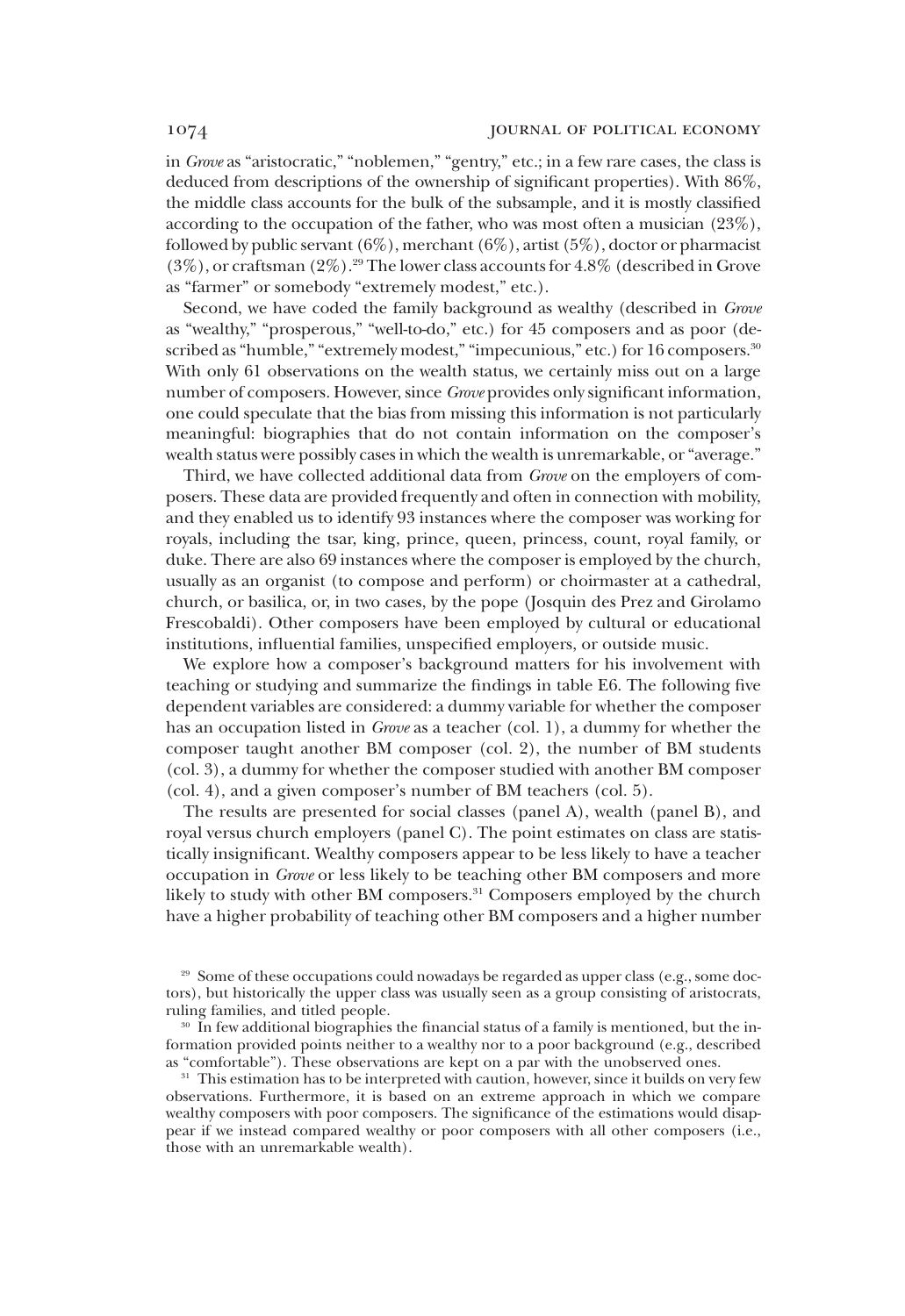### TEACHER INFLUENCE IN MUSIC COMPOSITION 1075

of BM students. This could be a reflection of the historical focus of the church on music education (see historical context in sec. 3).

Furthermore, we analyze whether there are any differences in the probability of forming a teacher-student connection based on having class, wealth, or type of employer in common. It can be seen in column 6 of table E6 that the commonality controls are estimated mostly with a negative sign and, in a few cases, even turn statistically significant. This may indicate that teacher-student relationships are, at least to some degree, formed also across composers of different backgrounds and independently from the type of employer, or perhaps even unaffected by the political system more in general.<sup>32</sup> This is an interesting indication that matching may have taken place across social boundaries.

In relation to the baseline results of the paper, the absence of any clear patterns when it comes to the formation of educational connections is an encouraging finding.

<sup>32</sup> The results would be comparable if, instead, we controlled explicitly for a teacher's employer (e.g., royals vs. church vs. other employers) or for whether either the teacher or the student was employed by royals or the church.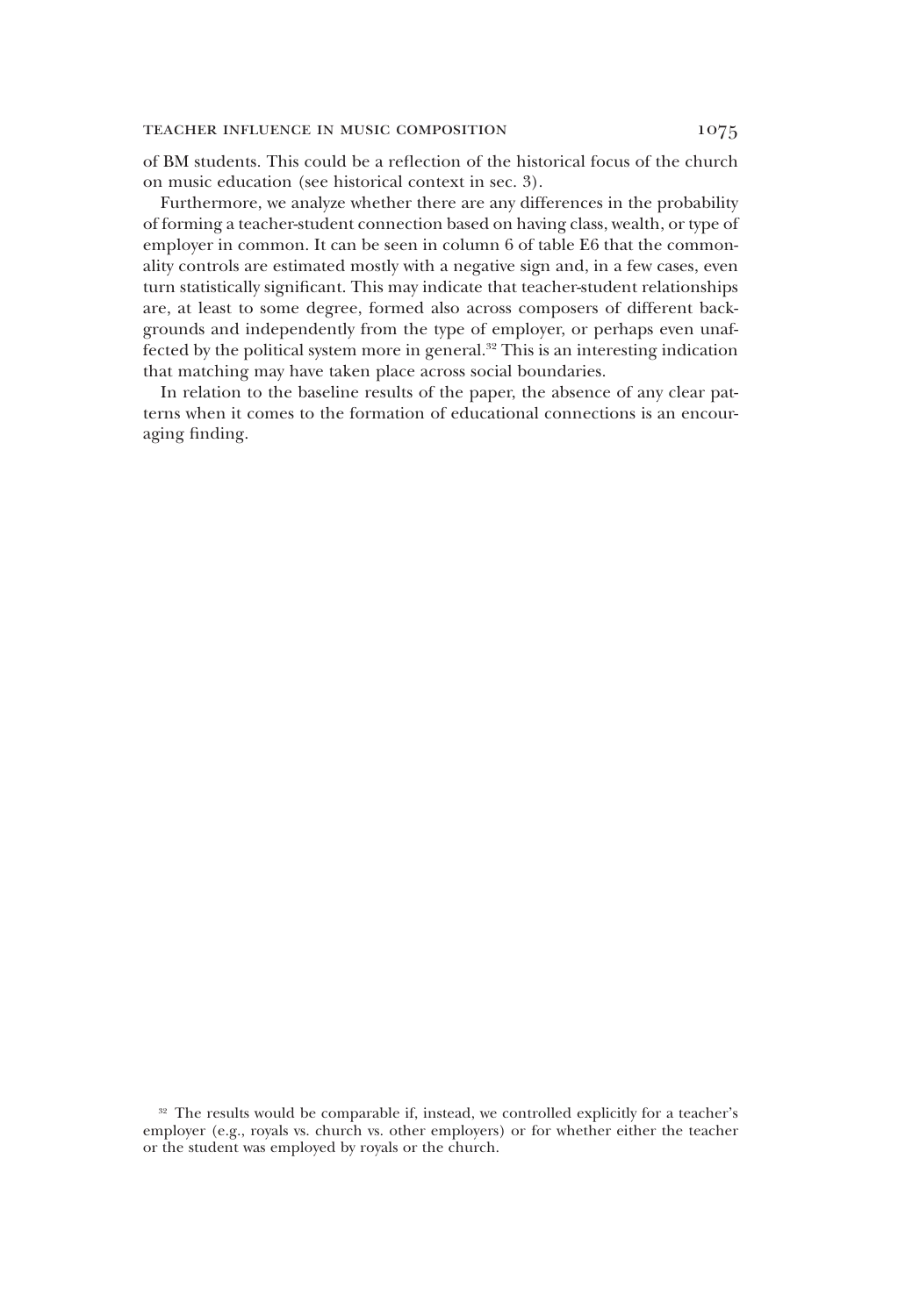|                                       | Teacher<br>Occupation<br>(1) | Realized<br>Teacher<br>(2)                  | No. of<br>Students<br>(3)                 | Realized<br>Student<br>(4) | No. of<br>(5)     | Teachers Connected<br>(6) |
|---------------------------------------|------------------------------|---------------------------------------------|-------------------------------------------|----------------------------|-------------------|---------------------------|
|                                       |                              |                                             | A. Upper/Middle versus Lower Social Class |                            |                   |                           |
| Upper class                           | $-.143$<br>(.124)            | $-.266$<br>(.164)                           | $-.283$<br>(.598)                         | .145<br>(.168)             | .180<br>(.307)    |                           |
| Middle class                          | $-.0828$<br>(.101)           | $-.183$<br>(.134)                           | $-.676$<br>(.489)                         | $-.135$<br>(.137)          | $-.135$<br>(.251) |                           |
| Common any<br>class                   |                              |                                             |                                           |                            |                   | $-.00224$<br>(.00223)     |
| Observations<br>$R^2$                 | 266<br>.006                  | 266<br>.020                                 | 266<br>.027                               | 266<br>.037                | 266<br>.015       | 14,296<br>.062            |
|                                       |                              | B. Family Wealth Status at Composer's Birth |                                           |                            |                   |                           |
| Wealthy (vs.<br>poor)                 | $-.189*$<br>(.0950)          | $-.333**$<br>(.127)                         | $-.458$<br>(.843)                         | $.295*$<br>(.156)          | .227<br>(.280)    |                           |
| Common<br>wealth status               |                              |                                             |                                           |                            |                   | $-.0151**$<br>(.00720)    |
| Observations<br>$R^2$                 | 59<br>.090                   | 59<br>.122                                  | 59<br>.026                                | 59<br>.065                 | 59<br>.013        | 794<br>.074               |
|                                       |                              |                                             | C. Type of Employer: Royals versus Church |                            |                   |                           |
| Employed by<br>royals                 | $-.0568$<br>(.0595)          | .0329<br>(.0768)                            | $-.0752$<br>(.269)                        | $-.116$<br>(.0836)         | $-.198$<br>(.146) |                           |
| Employed by<br>church                 | .0311<br>(.0661)             | .285***<br>(.0854)                          | $.659**$<br>(.299)                        | .134<br>(.0929)            | .193<br>(.162)    |                           |
| Common royals<br>employer             |                              |                                             |                                           |                            |                   | $-.00587$<br>(.00643)     |
| Common<br>church<br>employer          |                              |                                             |                                           |                            |                   | .00883                    |
| Observations<br>$R^2$                 | 341<br>.004                  | 341<br>.043                                 | 341<br>.026                               | 341<br>.013                | 341<br>.009       | (.0135)<br>23,489<br>.055 |
|                                       |                              |                                             | Specifications                            |                            |                   |                           |
| Century fixed<br>effects<br>Continent | Χ                            | X                                           | Х                                         | Х                          | Χ                 |                           |
| fixed effects<br>Commonality          | X                            | X                                           | X                                         | X                          | X                 |                           |
| controls<br>Distance                  |                              |                                             |                                           |                            |                   | X                         |
| controls                              |                              |                                             |                                           |                            |                   | X                         |

TABLE E6 Effects of Class, Wealth, and Employer on Educational Involvement and Connection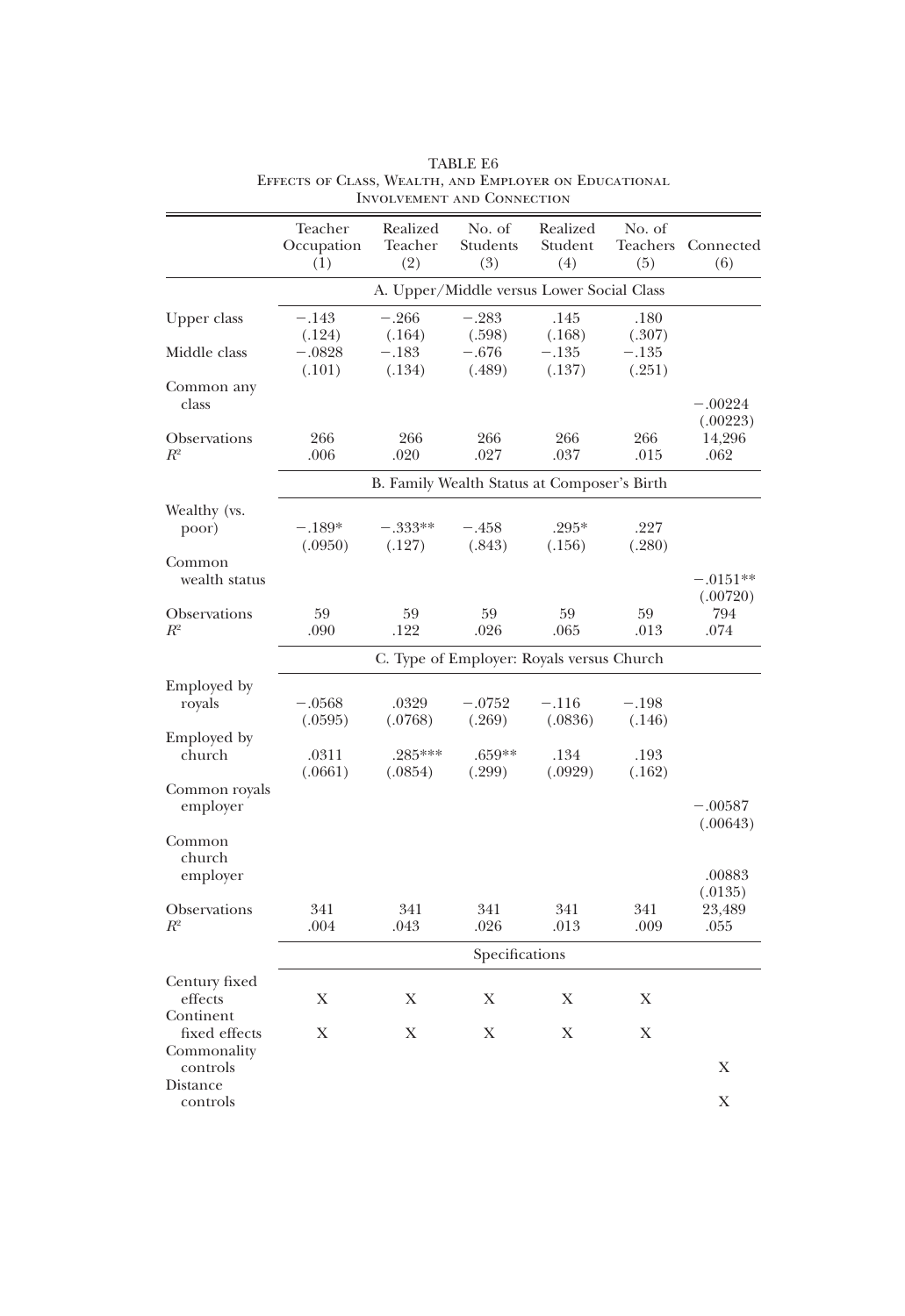|                                     | Teacher<br>Occupation | (2)   | Realized No. of<br>Teacher Students Student<br>(3) | Realized<br>(4) | No. of<br>(5) | Teachers Connected<br>(6) |  |  |  |  |
|-------------------------------------|-----------------------|-------|----------------------------------------------------|-----------------|---------------|---------------------------|--|--|--|--|
| Composer<br>fixed effects<br>Sample | World                 | World | World                                              | World           | World         | Х<br>World                |  |  |  |  |

TABLE E6 (Continued)

Nore.—The dependent variable is a dummy for whether the composer has an occupation listed in Grove as a teacher (col. 1), a dummy for whether the composer taught another BM composer (col. 2), the number of BM students (col. 3), a dummy for whether the composer studied with another BM composer (col. 4), the number of BM teachers (col. 5), and a dummy for whether the pair of composers is connected (col. 6). Controls not shown in cols. 1–5 include dummies for century and continent of birth of the composer. Controls not shown in col. 6 include dummies for common birth country, time period, and their interaction; common nationality; and common descent. "Common any class," "Common wealth status," "Common royals employer," and "Common church employer" indicate pairs of composers who have, respectively, class, wealth, royal employer, and church employer in common. The data were collected by the authors (see sec. IV and app. E6 for details.).

\*  $p < 1$ . \*\*  $p < 0.05$ .

\*\*\*  $p < 01$ .

We have also tried to pursue additional approaches to measure the financial situation of a composer. It is unfortunately not possible to obtain systematic data on earnings for a large number of composers. However, there are some rare records available that enable us to pursue two independent approaches. First, we considered a rare data series on the income of Mozart, available for the years from 1781 to 1791 (Baumol and Baumol 1994). Second, we obtained information on the intensity of financial (money-related) concerns expressed in written correspondence of a small group of composers. The data were previously used in a study on whether and how emotional factors matter for the creative output of composers (Borowiecki 2017).

Analyzing these data implies that a higher income or fewer money-related concerns correspond to lower similarity of composers and hence suggest higher originality. To put it differently, more creative output is produced in times when the financial situation of the composer is in a relatively good shape. However, since nothing can be said about causality and because of the very low number of observations, these explorations are neither reported nor pursued any further here.

#### E7. Stable Influence across Musical Periods

This research covers about five centuries of data, and the inclusion of time fixed effects, various subsampling approaches, or imposed restrictions will largely mitigate concerns arising from any potential time variation. However, one may wonder what are the differences, if any, in the extent of teacher influence over time. We approach this issue by looking at whether the degree of similarity differs over musical periods. The analysis is presented in table E7, where similarity is regressed on musical periods based on the student's year of birth, as follows: Renaissance (before 1600), which is the baseline, Baroque (1600–1750), Classical (1750–1830), Early Romantic (1830–60), and Late Romantic (after 1860).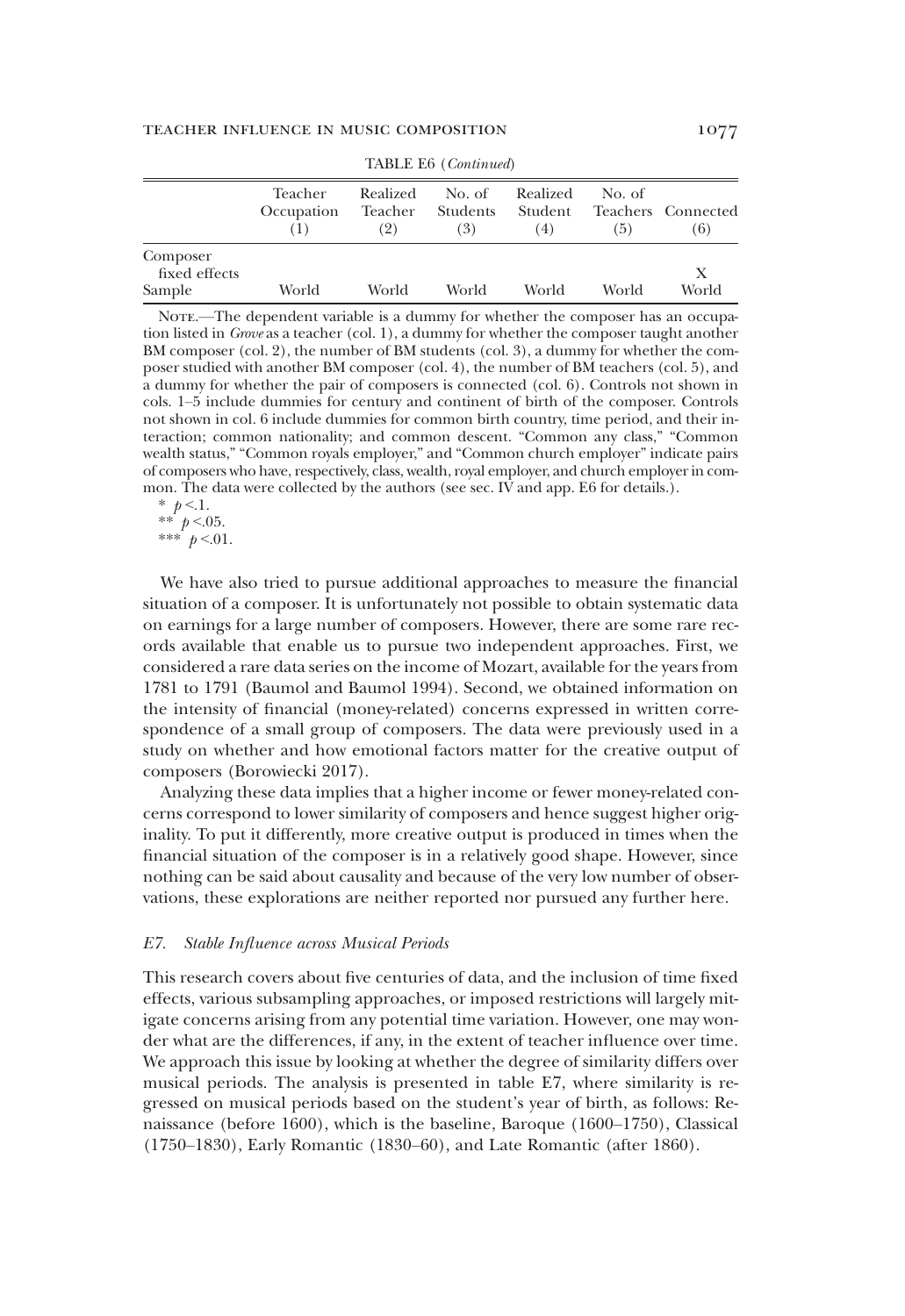### 1078 **jOURNAL OF POLITICAL ECONOMY**

The coefficients are mostly insignificant, which indicates that teacher-student similarity has remained fairly stable across musical periods. There is one exception, however: the key signature metric delivers smaller coefficients on similarity for all periods following the Renaissance, and this result is statistically significant from the Classical period (col. 7). Interestingly, this finding is in line with music historical developments. The key signature originated in the medieval period, but it was initially very simple, using only a one-flat signature. According to the Harvard Dictionary of Music, key signatures with more than one flat did not appear until the Baroque and signatures with sharps not until the Classical period. These historical developments increased composers' potential for differentiation with regard to key signature; our result reflects this by disclosing the decreasing similarity.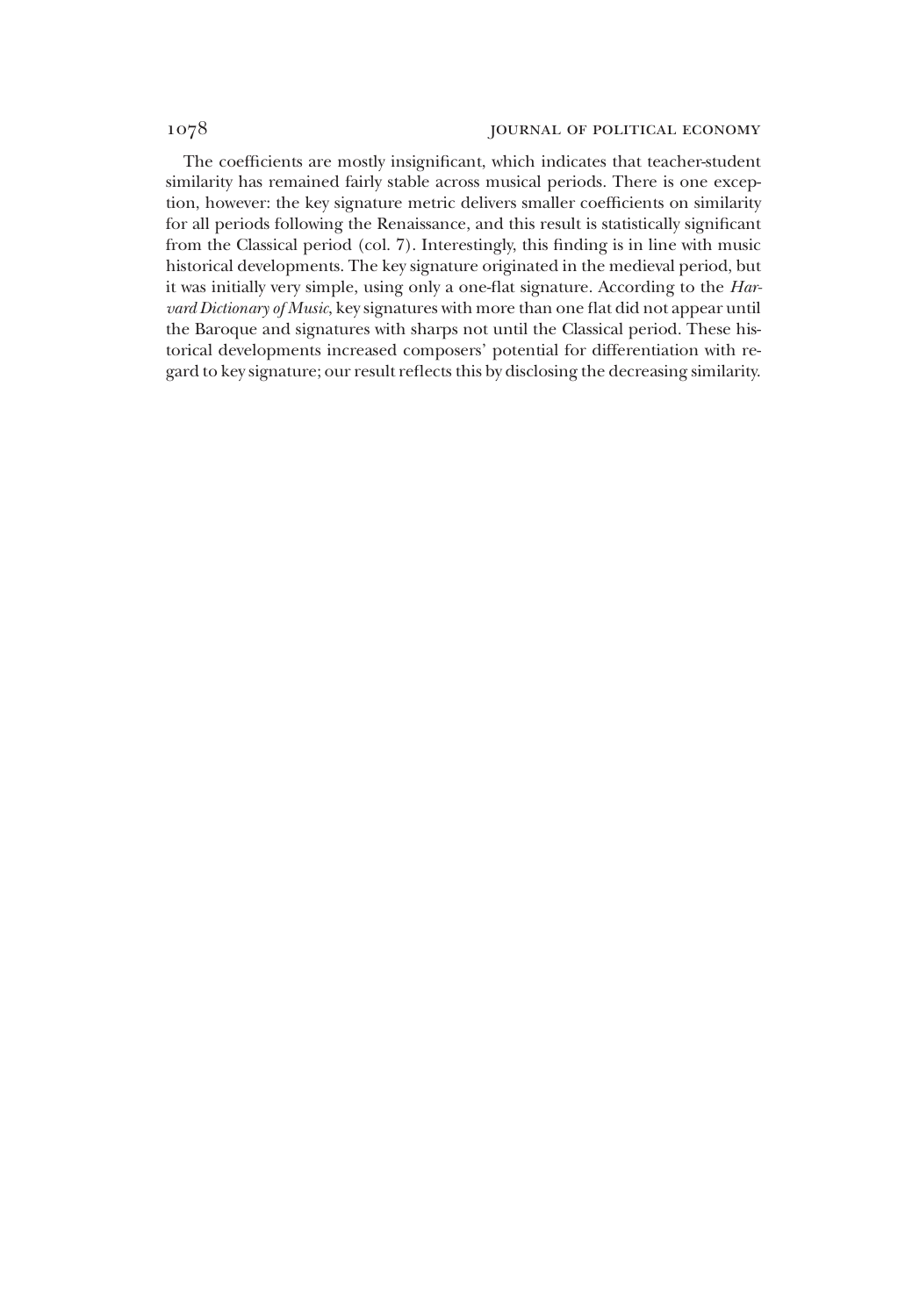|                | PERCENT SHARED |         |         | <b>COSINE SIMILARITY</b> |         |         |           |         |  |
|----------------|----------------|---------|---------|--------------------------|---------|---------|-----------|---------|--|
|                | 2-Grams        | 3-Grams | 4-Grams | 2-Grams                  | 3-Grams | 4-Grams | Key       | Time    |  |
|                | $^{(1)}$       | (2)     | (3)     | $^{(4)}$                 | (5)     | (6)     | (7)       | (8)     |  |
| Baroque        | .013           | .660    | 1.542   | .436                     | .691    | 1.398   | $-.644$   | .207    |  |
|                | (.317)         | (.655)  | (1.162) | (298)                    | (.671)  | (.960)  | (.583)    | (.436)  |  |
| Classical      | $-.388$        | .130    | .274    | .244                     | .110    | $-.214$ | $-.830*$  | $-.252$ |  |
|                | (.258)         | (.369)  | (.586)  | (0.236)                  | (.497)  | (.532)  | (.443)    | (.426)  |  |
| Early Romantic | $-.393$        | .081    | .222    | .151                     | .223    | .117    | $-.736*$  | $-.418$ |  |
| Late Romantic  | (245)          | (.312)  | (.539)  | (.233)                   | (.484)  | (.520)  | (.437)    | (.423)  |  |
|                | $-.775***$     | $-.453$ | $-.268$ | $-.242$                  | $-.415$ | $-.529$ | $-.942**$ | $-.536$ |  |
|                | (.258)         | (.328)  | (.555)  | (.246)                   | (.496)  | (.540)  | (.449)    | (.429)  |  |
| $R^2$          | .06            | .06     | .07     | .13                      | .12     | .14     | .07       | .09     |  |

TABLE E7STABLE INFLUENCE ACROSS MUSICAL PERIOD  $(N = 211)$ 

Nore.—The dependent variable is a standardized similarity coefficient that measures the percentage of collective 2-/3-/4-grams shared (cols. 1–3, respectively) or the cosine similarity of 2-/3-/4-grams, key signature, and time signature (cols. 4–8, respectively) for realized teacher-student pairs. The musical periods are based on the birth year of the student as follows: Renaissance (before 1600), which is the baseline, Baroque (1600–1750), Classical (1750– 1830), Early Romantic (1830–60), and Late Romantic (after 1860). Controls not shown include dummies for common birth country, time period, and their interaction; common nationality; and common descent. Standard errors are clustered by candidate teacher. The data were collected by the authors (see sec. IV for details).

\*  $p < 1$ . \*\*  $p < 0.05$ .

\*\*\*  $p < 01$ .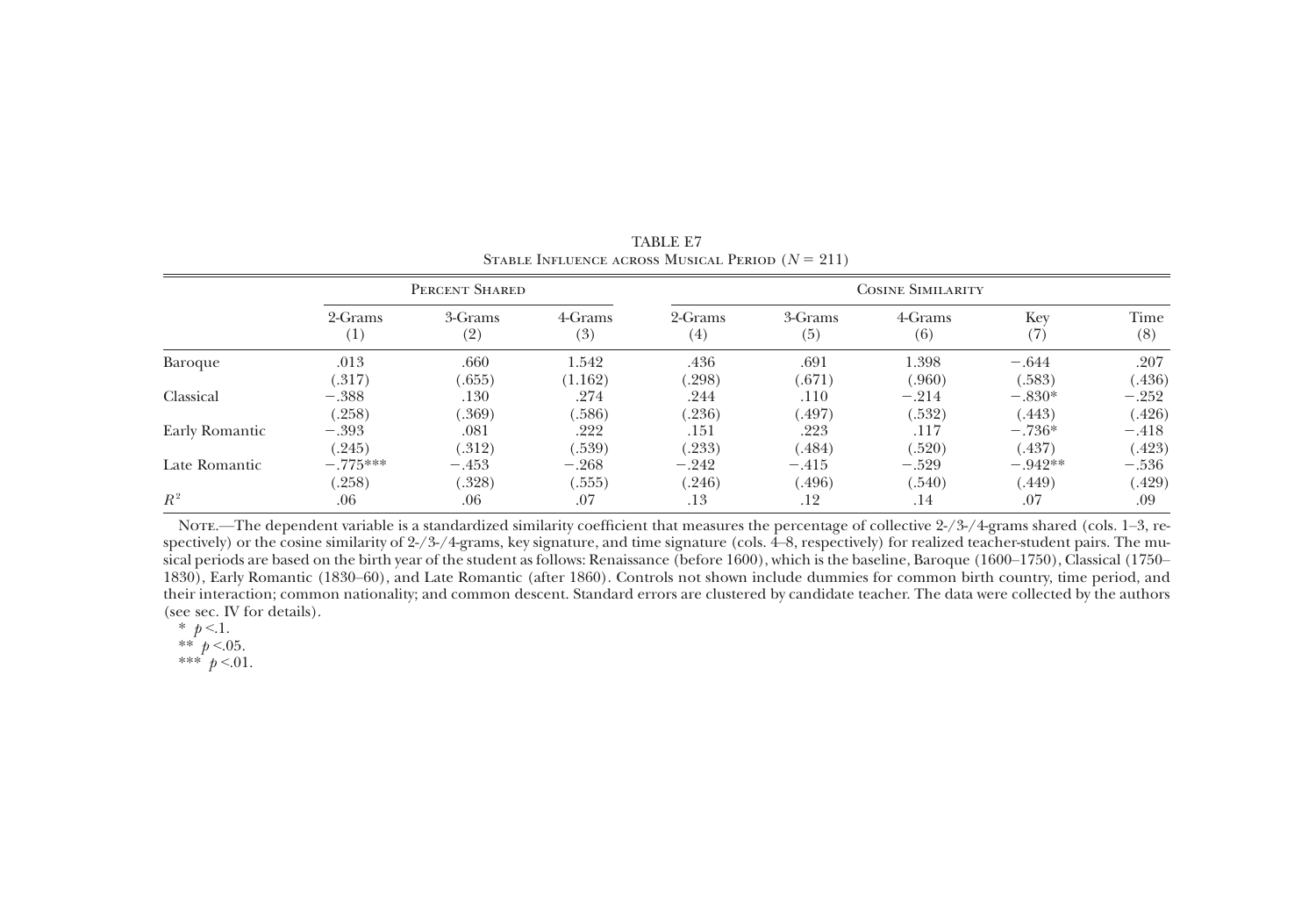# Appendix F

#### Teacher-Student Pairs

|                            |                            | <b>LIST OF TEACHER-STUDENT PAIRS</b> | TADLE LI |                |         |         |                          |         |     |      |                |
|----------------------------|----------------------------|--------------------------------------|----------|----------------|---------|---------|--------------------------|---------|-----|------|----------------|
|                            |                            |                                      |          | PERCENT SHARED |         |         | <b>COSINE SIMILARITY</b> |         |     |      |                |
| Teacher                    | <b>STUDENT</b>             | YEAR MET                             | 2-Grams  | 3-Grams        | 4-Grams | 2-Grams | 3-Grams                  | 4-Grams | Key | Time |                |
| Adam, Adolphe              | Délibes, Clément Leo       | 1847                                 | .44      | .22            | .07     | .85     | .38                      | .14     | .54 | .84  |                |
| Albeniz, Isaac             | Séverac, Déodat de         |                                      | .30      | .08            | .00     | .39     | .12                      | .00     | .28 | .59  |                |
| Albeniz, Isaac             | Turina, Joaquin            |                                      | .46      | .19            | .07     | .74     | .43                      | .17     | .33 | .86  |                |
| Arensky, Anton             | Glière, Reinhold           | 1884                                 | .28      | .07            | .00     | .51     | .13                      | .00     | .22 | .42  |                |
| Arensky, Anton             | Gretchaninov, Alexander    | 1882                                 | .25      | .08            | .04     | .58     | .30                      | .07     | .27 | .21  |                |
| Arensky, Anton             | Juon, Paul                 |                                      | .31      | .08            | .03     | .54     | .14                      | .05     | .43 | .43  |                |
| Arensky, Anton             | Medtner, Nicolas           |                                      | .26      | .10            | .00     | .43     | .19                      | .00     | .43 | .63  |                |
| Arensky, Anton             | Rachmaninov, Sergei        | 1885                                 | .40      | .13            | .03     | .66     | .30                      | .08     | .55 | .81  |                |
| Arensky, Anton             | Scryabin, Alexander        |                                      | .41      | .12            | .04     | .64     | .28                      | .10     | .25 | .87  | JOURNA         |
| Bach, Carl Philipp Emanuel | Bach, Johann Christian     |                                      | .45      | .19            | .09     | .78     | .47                      | .25     | .54 | .93  |                |
| Bach, Johann Christian     | Mozart, Wolfgang Amadeus   | 1764                                 | .35      | .19            | .08     | .85     | .65                      | .45     | .85 | .89  |                |
| Bach, Johann Sebastian     | Bach, Carl Philipp Emanuel | 1714                                 | .51      | .21            | .07     | .81     | .59                      | .33     | .74 | .87  | ٣              |
| Bach, Johann Sebastian     | Bach, Johann Christian     | 1735                                 | .36      | .17            | .06     | .83     | .57                      | .36     | .76 | .71  | $\Omega$       |
| Bach, Johann Sebastian     | Bach, Wilhelm              | 1710                                 | .36      | .10            | .03     | .87     | .57                      | .35     | .47 | .94  | ᠊ᡆ             |
| Balakirev, Mily            | Borodin, Alexander         | 1862                                 | .37      | .10            | .03     | .59     | .25                      | .07     | .54 | .57  | <b>OUT</b>     |
| Balakirev, Mily            | Cui, César                 | 1856                                 | .27      | .11            | .03     | .48     | .21                      | .06     | .00 | .46  |                |
| Balakirev, Mily            | Mussorgsky, Modest         | 1858                                 | .33      | .09            | .02     | .51     | .24                      | .08     | .31 | .60  | ā              |
| Balakirev, Mily            | Rimsky-Korsakov, Nikolai   | 1861                                 | .43      | .10            | .02     | .64     | .30                      | .05     | .38 | .65  | TV             |
| Balakirev, Mily            | Tchaikovsky, Piotr Ilich   | 1869                                 | .36      | .09            | .03     | .71     | .33                      | .12     | .58 | .78  | 固              |
| Bloch, Ernest              | Jacobi, Frederick          |                                      | .22      | .06            | .01     | .52     | .14                      | .03     | .16 | .63  | Ö              |
| Boieldieu, François-Adrien | Adam, Adolphe              | 1821                                 | .47      | .24            | .08     | .85     | .38                      | .15     | .24 | .63  | g              |
| Boito, Arrigo              | Wolf-Ferrari, Ermanno      | 1895                                 | .55      | .24            | .07     | .86     | .69                      | .53     | .56 | .60  | $\circ$        |
| Brahms, Johannes           | d'Albert, Eugen            |                                      | .14      | .04            | .02     | .43     | .30                      | .22     | .46 | .78  | $\overline{M}$ |

TABLE F1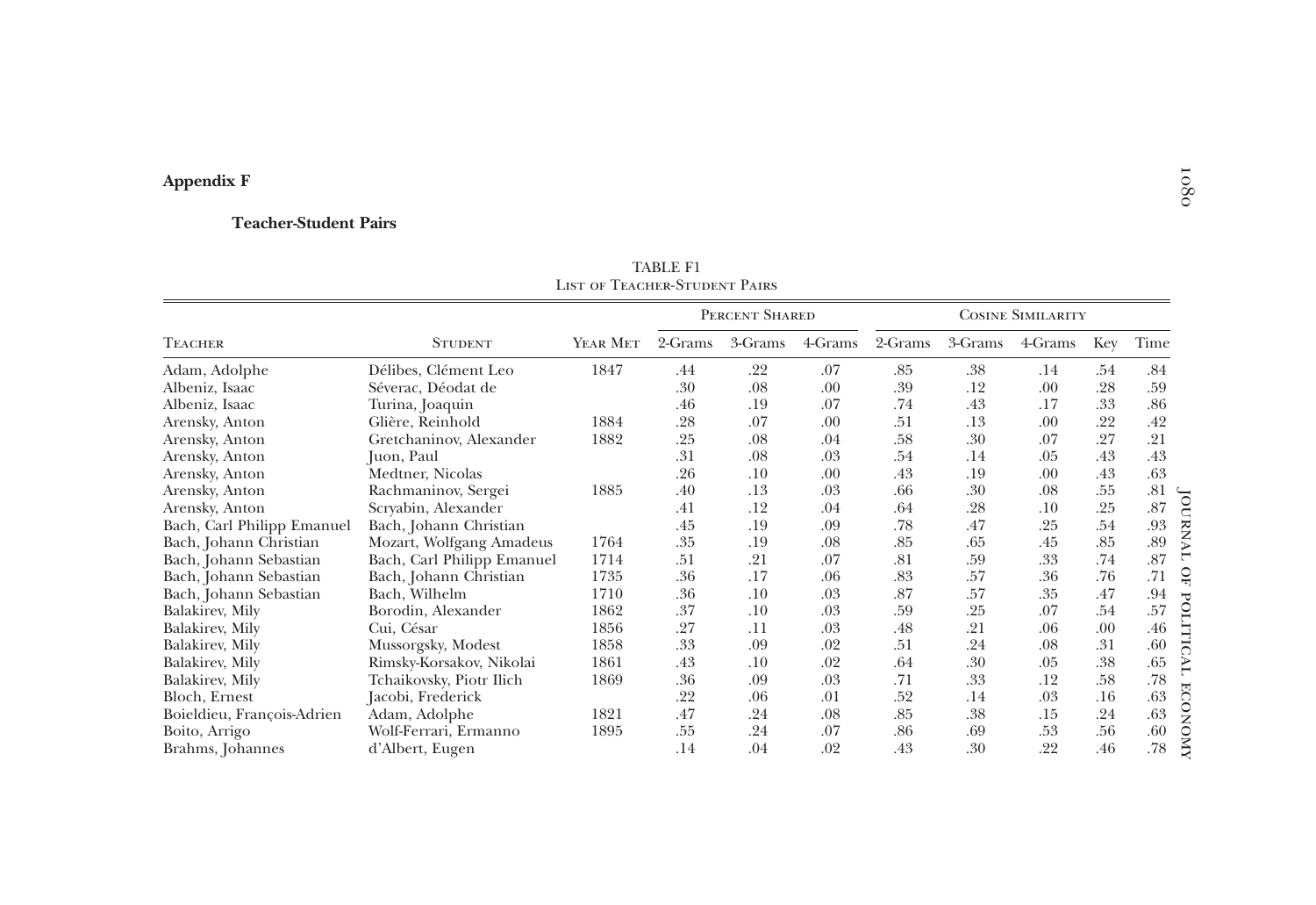| Bruch, Max           | Malipiero, Gian Francesco  | 1906 | .52 | .16 | .02 | .64 | .24 | .05 | .32 | .35     |
|----------------------|----------------------------|------|-----|-----|-----|-----|-----|-----|-----|---------|
| Bruch, Max           | Respighi, Ottorino         | 1902 | .56 | .21 | .07 | .75 | .45 | .23 | .41 | .21     |
| Bruch, Max           | Straus, Oskar              |      | .41 | .15 | .05 | .59 | .29 | .15 | .41 | .14     |
| Bruch, Max           | Williams, Ralph Vaughan    | 1897 | .54 | .21 | .07 | .82 | .61 | .32 | .64 | .27     |
| Bruckner, Anton      | Kreisler, Fritz            | 1882 | .41 | .26 | .12 | .85 | .64 | .32 | .41 | .60     |
| Bruckner, Anton      | Schelling, Ernest          |      | .26 | .08 | .03 | .54 | .26 | .14 | .00 | .58     |
| Buxtehude, Dietrich  | Bach, Johann Sebastian     | 1705 | .55 | .17 | .06 | .83 | .61 | .36 | .67 | .84     |
| Byrd, William        | Morley, Thomas             |      | .42 | .14 | .01 | .62 | .24 | .07 | .88 | .53     |
| Byrd, William        | Weelkes, Thomas            |      | .40 | .12 | .03 | .52 | .19 | .05 | .45 | .43     |
| Cannabich, Christian | Stamitz, Carl              |      | .43 | .13 | .06 | .58 | .16 | .11 | .32 | .63     |
| Carissimi, Giacomo   | Scarlatti, Alessandro      |      | .50 | .10 | .01 | .67 | .19 | .02 | .13 | .78     |
| Chadwick, George     | Still, William Grant       |      | .24 | .05 | .00 | .25 | .04 | .00 | .00 | .06     |
| Cherubini, Luigi     | Auber, Daniel              | 1805 | .42 | .18 | .07 | .69 | .40 | .18 | .60 | .56     |
| Cherubini, Luigi     | Boieldieu, François-Adrien |      | .52 | .26 | .10 | .87 | .46 | .16 | .78 | .86     |
| Cherubini, Luigi     | Halévy, Fromental          | 1811 | .38 | .06 | .00 | .71 | .17 | .00 | .18 | .47     |
| Clementi, Muzio      | Field, John                |      | .33 | .14 | .05 | .54 | .24 | .09 | .32 | .46     |
| Clementi, Muzio      | Meyerbeer, Giacomo         |      | .41 | .15 | .05 | .65 | .30 | .14 | .55 | $.82\,$ |
| Copland, Aaron       | Bernstein, Leonard         |      | .38 | .13 | .01 | .65 | .19 | .01 | .66 | .92     |
| Copland, Aaron       | Harris, Roy                | 1926 | .38 | .14 | .05 | .80 | .50 | .18 | .78 | .36     |
| Copland, Aaron       | Schuman, William           |      | .45 | .12 | .01 | .76 | .25 | .01 | .46 | .41     |
| Corelli, Arcangelo   | Locatelli, Pietro          |      | .41 | .16 | .08 | .69 | .39 | .22 | .00 | $.85\,$ |
| d'Albert, Eugen      | Dohnányi, Ernő             | 1897 | .31 | .10 | .01 | .37 | .06 | .01 | .00 | .50     |
| Debussy, Claude      | Bartók, Béla               |      | .57 | .24 | .06 | .73 | .46 | .25 | .65 | .81     |
| Délibes, Clément Leo | De Koven, Reginald         |      | .28 | .11 | .03 | .58 | .24 | .06 | .64 | .33     |
| Délibes, Clément Leo | Kreisler, Fritz            |      | .57 | .34 | .10 | .86 | .49 | .15 | .55 | .88     |
| Delius, Frederick    | Warlock, Peter             | 1911 | .47 | .15 | .02 | .74 | .33 | .06 | .35 | .75     |
| des Prez, Josquin    | Janequin, Clement          |      | .52 | .22 | .10 | .79 | .57 | .26 | .29 | 1.00    |
| d'Indy, Vincent      | Albéniz, Isaac             | 1895 | .53 | .25 | .07 | .66 | .36 | .12 | .49 | .87     |
| d'Indy, Vincent      | Auric, Georges             | 1914 | .38 | .14 | .04 | .68 | .34 | .08 | .53 | .61     |
| d'Indy, Vincent      | Canteloube, Joseph         | 1902 | .38 | .21 | .09 | .67 | .41 | .18 | .58 | $.36\,$ |
| d'Indy, Vincent      | Honegger, Arthur           | 1911 | .56 | .30 | .11 | .77 | .51 | .19 | .47 | .51     |
| d'Indy, Vincent      | Jongen, Joseph             |      | .29 | .06 | .01 | .55 | .18 | .06 | .77 | .74     |
| d'Indy, Vincent      | Lekeu, Guillaume           | 1890 | .48 | .17 | .06 | .76 | .42 | .17 | .37 | .52     |
| d'Indy, Vincent      | Milhaud, Darius            |      | .61 | .28 | .08 | .79 | .47 | .16 | .30 | .53     |

 $\alpha$  continued on  $\alpha$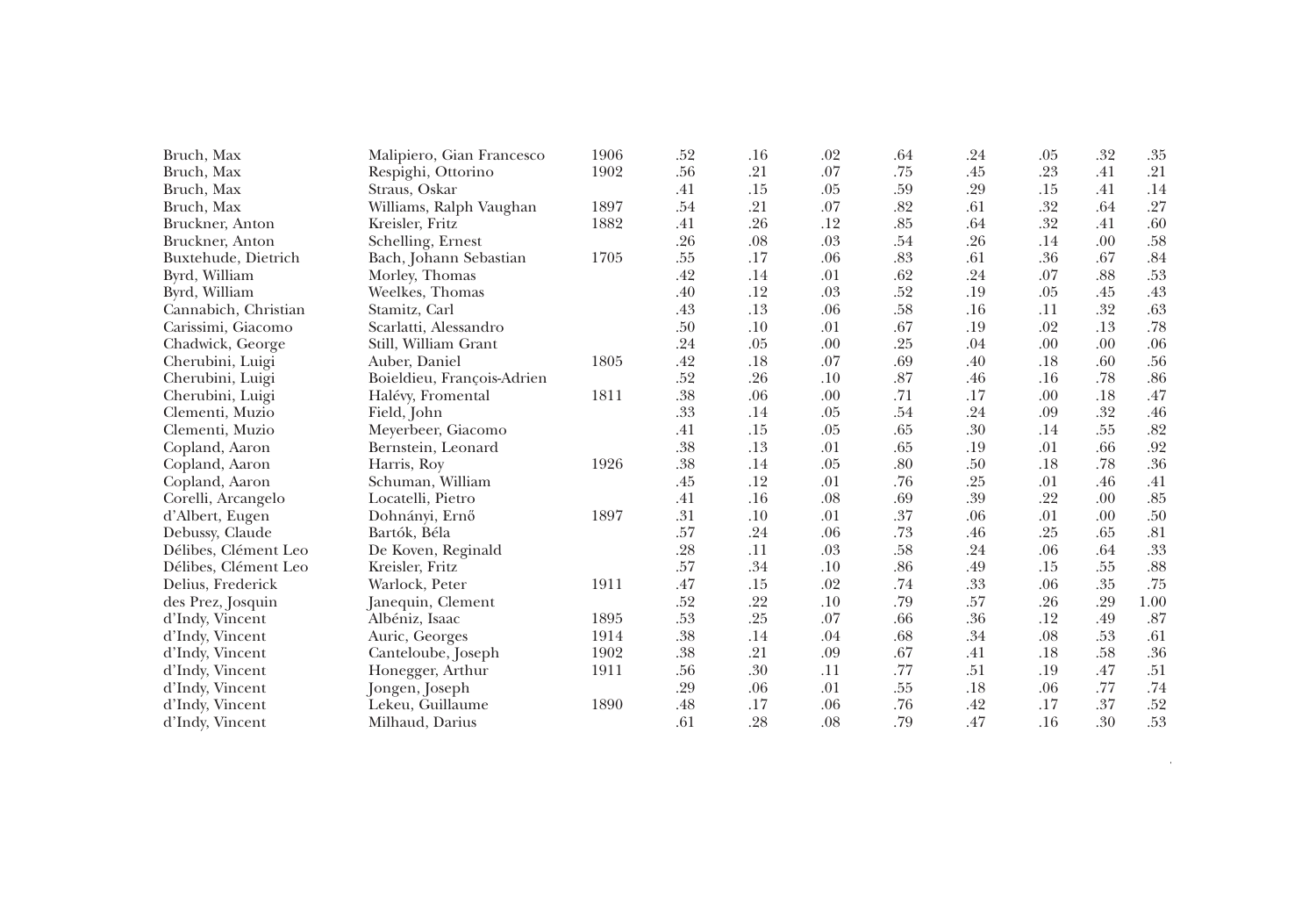| <b>TEACHER</b>  |                          |          | PERCENT SHARED |         |         | <b>COSINE SIMILARITY</b> |         |         |     |      |
|-----------------|--------------------------|----------|----------------|---------|---------|--------------------------|---------|---------|-----|------|
|                 | <b>STUDENT</b>           | YEAR MET | 2-Grams        | 3-Grams | 4-Grams | 2-Grams                  | 3-Grams | 4-Grams | Key | Time |
| d'Indy, Vincent | Nin, Joaquín             |          | .54            | .28     | .06     | .60                      | .36     | .14     | .65 | .90  |
| d'Indy, Vincent | Roussel, Albert          |          | .48            | .13     | .02     | .61                      | .28     | .02     | .59 | .75  |
| d'Indy, Vincent | Satie, Erik              | 1905     | .39            | .15     | .02     | .71                      | .33     | .04     | .55 | .84  |
| d'Indy, Vincent | Séverac, Déodat de       |          | .32            | .09     | .04     | .65                      | .27     | .12     | .25 | .56  |
| d'Indy, Vincent | Turina, Joaquín          |          | .56            | .23     | .07     | .77                      | .44     | .14     | .67 | .90  |
| Dohnányi, Ernő  | Bartók, Béla             |          | .41            | .17     | .06     | .73                      | .29     | .10     | .68 | .79  |
| Dukas, Paul     | Chávez y Ramírez, Carlos |          | .13            | .03     | .02     | .12                      | .04     | .03     | .32 | .32  |
| Dukas, Paul     | Milhaud, Darius          |          | .15            | .04     | .01     | .45                      | .27     | .10     | .34 | .23  |
| Dukas, Paul     | Piston, Walter           |          | .20            | .05     | .01     | .39                      | .17     | .05     | .37 | .45  |
| Dvořák, Antonin | Burleigh, Harry Thacker  |          | .36            | .14     | .06     | .79                      | .53     | .20     | .59 | .58  |
| Dvořák, Antonin | Friml, Rudolf            | 1895     | .22            | .05     | .01     | .61                      | .30     | .06     | .21 | .59  |
| Dvořák, Antonin | Lehár, Franz             |          | .43            | .20     | .10     | .76                      | .57     | .31     | .79 | .75  |
| Dvořák, Antonin | Suk, Josef               | 1891     | .25            | .09     | .02     | .65                      | .33     | .11     | .46 | .58  |
| Elgar, Edward   | Carpenter, John Alden    | 1906     | .43            | .17     | .06     | .69                      | .40     | .18     | .47 | .53  |
| Enescu, George  | Piston, Walter           |          | .44            | .18     | .05     | .69                      | .32     | .07     | .22 | .58  |
| Fauré, Gabriel  | Aubert, Louis            | 1887     | .31            | .07     | .02     | .52                      | .16     | .05     | .07 | .79  |
| Fauré, Gabriel  | Casella, Alfredo         |          | .45            | .18     | .06     | .84                      | .49     | .15     | .27 | .52  |
| Fauré, Gabriel  | Enescu, George           | 1896     | .45            | .23     | .10     | .83                      | .58     | .26     | .28 | .48  |
| Fauré, Gabriel  | Honegger, Arthur         |          | .61            | .30     | .13     | .89                      | .60     | .28     | .27 | .76  |
| Fauré, Gabriel  | Ibert, Jacques           |          | .49            | .20     | .06     | .87                      | .47     | .17     | .27 | .55  |
| Fauré, Gabriel  | Jongen, Joseph           |          | .23            | .05     | .01     | .53                      | .25     | .10     | .48 | .68  |
| Fauré, Gabriel  | Messager, André          | 1871     | .19            | .06     | .01     | .57                      | .21     | .03     | .48 | .33  |
| Fauré, Gabriel  | Ravel, Maurice           | 1897     | .62            | .33     | .12     | .91                      | .56     | .20     | .64 | .83  |
| Fauré, Gabriel  | Schmitt, Florent         | 1889     | .25            | .10     | .04     | .59                      | .40     | .21     | .28 | .81  |
| Field, John     | Glinka, Mikhail          | 1817     | .33            | .11     | .03     | .52                      | .17     | .05     | .20 | .44  |
| Franck, César   | Bemberg, Henri           |          | .23            | .07     | .02     | .64                      | .28     | .08     | .30 | .59  |
| Franck, César   | Chausson, Ernest         |          | .61            | .26     | .05     | .82                      | .46     | .13     | .52 | .40  |
| Franck, César   | Debussy, Claude          |          | .62            | .31     | .09     | .80                      | .53     | .19     | .67 | .75  |
| Franck, César   | Dukas, Paul              |          | .22            | .05     | .01     | .58                      | .25     | .03     | .32 | .22  |

TABLE F1 (Continued)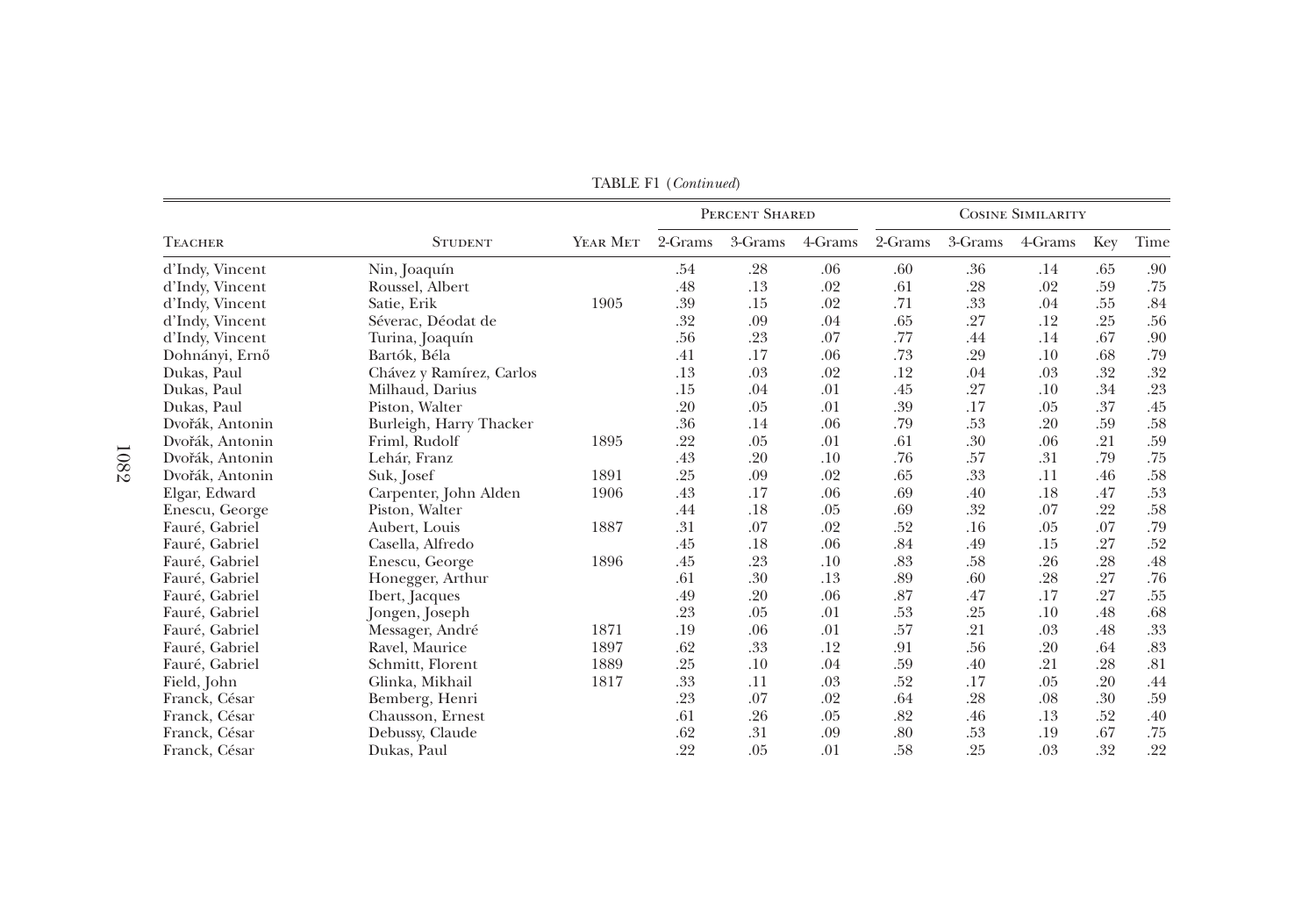| Franck, César            | Duparc, Henri              |      | .38 | .14 | .04 | .72 | .41 | .14 | .26 | .84     |
|--------------------------|----------------------------|------|-----|-----|-----|-----|-----|-----|-----|---------|
| Franck, César            | Hüe, Georges               |      | .27 | .11 | .02 | .68 | .37 | .07 | .35 | .75     |
| Franck, César            | Lekeu, Guillaume           | 1889 | .34 | .11 | .03 | .63 | .31 | .07 | .15 | .92     |
| Franck, César            | Pierné, Gabriel            |      | .43 | .16 | .05 | .76 | .40 | .15 | .35 | .57     |
| Franck, César            | d'Indy, Vincent            | 1872 | .56 | .25 | .06 | .82 | .43 | .12 | .36 | .54     |
| Gade, Niels              | Grieg, Edvard              | 1863 | .36 | .11 | .03 | .75 | .39 | .13 | .55 | .75     |
| Gade, Niels              | Heise, Peter               |      | .30 | .03 | .00 | .44 | .07 | .00 | .52 | .36     |
| Gade, Niels              | Jensen, Adolf              |      | .36 | .07 | .01 | .62 | .11 | .04 | .31 | .76     |
| Gade, Niels              | Kjerulf, Halfdan           |      | .42 | .06 | .02 | .59 | .10 | .03 | .34 | .69     |
| Glazunov, Alexander      | Prokofiev, Sergei          |      | .46 | .26 | .12 | .85 | .58 | .33 | .68 | .90     |
| Glazunov, Alexander      | Shostakovich, Dmitri       |      | .48 | .23 | .10 | .66 | .35 | .20 | .36 | .44     |
| Glière, Reinhold         | Khachaturian, Aram         | 1925 | .27 | .03 | .00 | .52 | .07 | .00 | .00 | .73     |
| Glière, Reinhold         | Miaskovsky, Nicolas        |      | .33 | .03 | .00 | .56 | .07 | .00 | .37 | .36     |
| Glière, Reinhold         | Prokofiev, Sergei          | 1902 | .21 | .04 | .01 | .59 | .14 | .03 | .04 | .38     |
| Godard, Benjamin         | Chaminade, Cécile          |      | .39 | .15 | .05 | .62 | .21 | .09 | .14 | .77     |
| Goldmark, Karl           | Sibelius, Jean             | 1890 | .35 | .14 | .05 | .80 | .42 | .16 | .55 | .83     |
| Gounod, Charles-François | Bizet, Georges             |      | .59 | .40 | .20 | .90 | .69 | .40 | .80 | .81     |
| Gounod, Charles-François | Debussy, Claude            |      | .57 | .38 | .14 | .81 | .57 | .25 | .60 | .77     |
| Gounod, Charles-Francois | Franck, César              |      | .58 | .33 | .12 | .80 | .51 | .20 | .52 | .95     |
| Gounod, Charles-Francois | Hahn, Reynaldo             | 1885 | .55 | .34 | .15 | .85 | .65 | .33 | .63 | .92     |
| Gounod, Charles-François | Hüe, Georges               |      | .35 | .13 | .03 | .68 | .38 | .16 | .46 | $.74\,$ |
| Gounod, Charles-François | Saint-Saëns, Camille       |      | .64 | .43 | .19 | .84 | .60 | .33 | .79 | .83     |
| Halévy, Fromental        | Bizet, Georges             | 1853 | .28 | .08 | .00 | .68 | .20 | .02 | .25 | .80     |
| Halévy, Fromental        | Gounod, Charles-François   |      | .38 | .11 | .03 | .66 | .26 | .06 | .27 | .76     |
| Halévy, Fromental        | Maillart, Louis            |      | .37 | .11 | .00 | .65 | .28 | .00 | .19 | $.96\,$ |
| Halévy, Fromental        | Masse, Victor              |      | .34 | .05 | .00 | .63 | .13 | .00 | .36 | .55     |
| Halévy, Fromental        | Offenbach, Jacques         |      | .32 | .07 | .01 | .60 | .13 | .02 | .13 | .64     |
| Halévy, Fromental        | Paladilhe, Emile           |      | .38 | .06 | .00 | .63 | .11 | .00 | .46 | .72     |
| Halévy, Fromental        | Saint-Saëns, Camille       | 1851 | .27 | .07 | .02 | .71 | .30 | .06 | .47 | .58     |
| Halévy, Fromental        | Weckerlin, Jean-Baptiste   |      | .34 | .09 | .04 | .59 | .22 | .08 | .06 | .60     |
| Harris, Roy              | Schuman, William           |      | .29 | .10 | .00 | .57 | .17 | .00 | .71 | .56     |
| Haydn, Franz Joseph      | Beethoven, Ludwig van      |      | .69 | .55 | .36 | .98 | .92 | .80 | .91 | .97     |
| Hérold, Louis            | Adam, Adolphe              |      | .55 | .27 | .09 | .88 | .58 | .21 | .63 | .75     |
| Humperdinck, Engelbert   | Griffes, Charles Tomlinson |      | .45 | .25 | .07 | .80 | .45 | .23 | .26 | .56     |

 $\alpha$  continued on  $\alpha$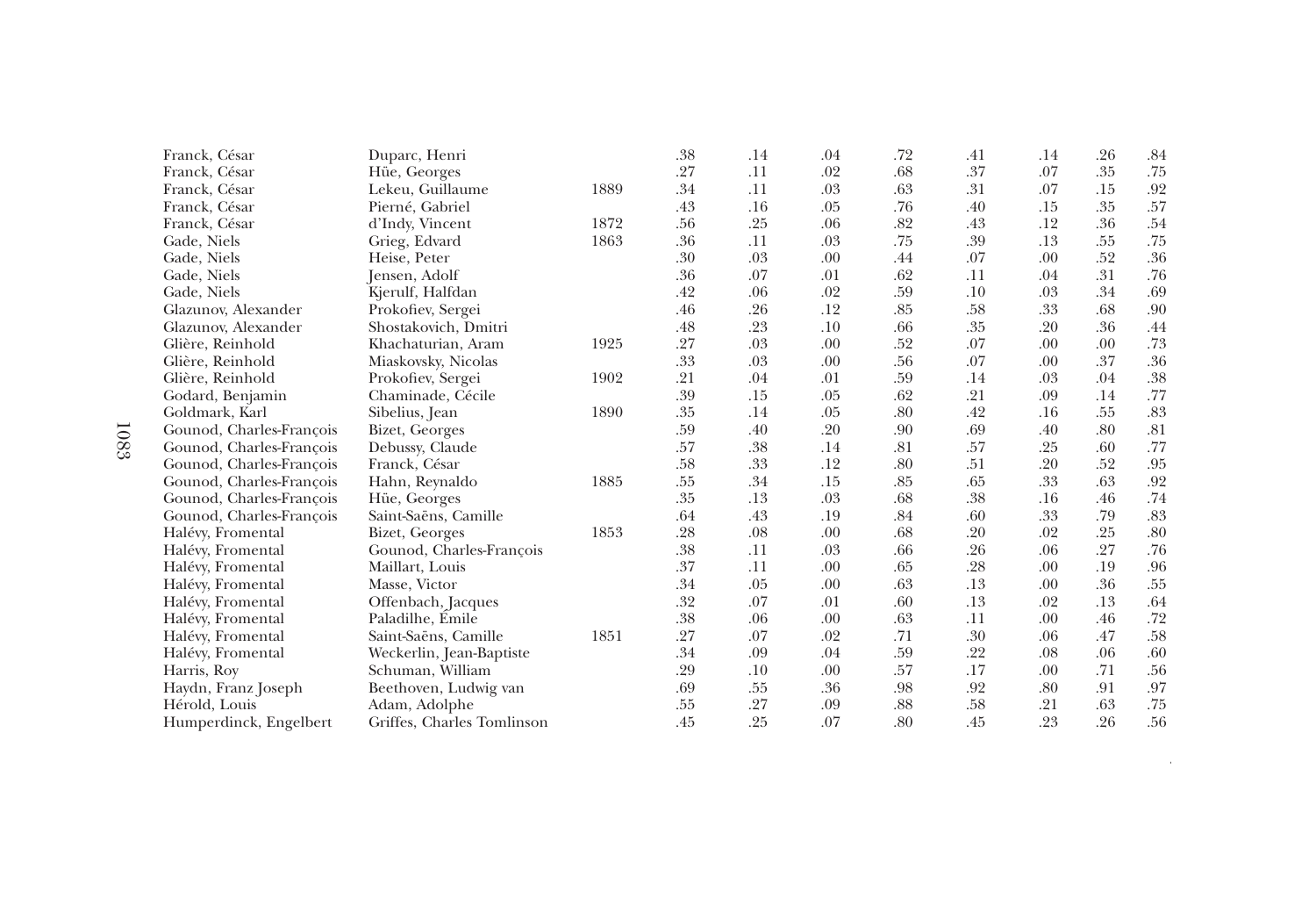|                           |                      |          | PERCENT SHARED |         |         | <b>COSINE SIMILARITY</b> |         |         |     |      |
|---------------------------|----------------------|----------|----------------|---------|---------|--------------------------|---------|---------|-----|------|
| <b>TEACHER</b>            | <b>STUDENT</b>       | YEAR MET | 2-Grams        | 3-Grams | 4-Grams | 2-Grams                  | 3-Grams | 4-Grams | Key | Time |
| Humperdinck, Engelbert    | Scott, Cyril         | 1892     | .33            | .13     | .02     | .63                      | .22     | .06     | .28 | .03  |
| Humperdinck, Engelbert    | Weill, Kurt          |          | .26            | .08     | .01     | .51                      | .14     | .02     | .21 | .19  |
| Ippolitov-Ivanov, Mikhail | Glière, Reinhold     |          | .31            | .04     | .00     | .61                      | .13     | .00     | .27 | .91  |
| Ireland, John             | Britten, Benjamin    | 1930     | .51            | .29     | .15     | .84                      | .62     | .36     | .68 | .79  |
| Juon, Paul                | Jacobi, Frederick    |          | .23            | .05     | .02     | .42                      | .10     | .03     | .00 | .21  |
| Juon, Paul                | Kilpinen, Yrjö       |          | .27            | .08     | .02     | .43                      | .15     | .04     | .22 | .46  |
| Kodály, Zoltán            | Bartók, Béla         | 1905     | .50            | .29     | .12     | .80                      | .61     | .30     | .81 | .97  |
| Liadoff, Anatoly          | Miaskovsky, Nicolas  |          | .49            | .09     | .02     | .55                      | .16     | .04     | .39 | .70  |
| Liadoff, Anatoly          | Prokofiev, Sergei    |          | .34            | .10     | .02     | .69                      | .29     | .05     | .63 | .68  |
| Liszt, Franz              | Cornelius, C. Peter  | 1852     | .35            | .10     | .01     | .62                      | .39     | .13     | .24 | .75  |
| Liszt, Franz              | Franck, César        |          | .66            | .32     | .11     | .83                      | .58     | .21     | .65 | .91  |
| Liszt, Franz              | Hubay, Jeno          |          | .19            | .05     | .02     | .61                      | .22     | .08     | .56 | .76  |
| Liszt, Franz              | Smetana, Bedřich     | 1848     | .57            | .35     | .17     | .91                      | .77     | .49     | .47 | .83  |
| Liszt, Franz              | d'Albert, Eugen      | 1881     | .16            | .06     | .03     | .58                      | .45     | .22     | .35 | .49  |
| Liszt, Franz              | d'Indy, Vincent      | 1873     | .52            | .22     | .06     | .87                      | .57     | .22     | .36 | .68  |
| Mascagni, Pietro          | Zandonai, Riccardo   |          | .33            | .07     | .04     | .63                      | .33     | .14     | .00 | .23  |
| Massenet, Jules           | Bemberg, Henri       |          | .29            | .09     | .02     | .78                      | .37     | .13     | .10 | .66  |
| Massenet, Jules           | Charpentier, Gustave |          | .43            | .14     | .05     | .70                      | .45     | .21     | .65 | .85  |
| Massenet, Jules           | Chausson, Ernest     | 1879     | .60            | .24     | .06     | .77                      | .45     | .22     | .75 | .42  |
| Massenet, Jules           | Enescu, George       | 1895     | .57            | .27     | .10     | .75                      | .49     | .24     | .35 | .72  |
| Massenet, Jules           | Hahn, Reynaldo       | 1885     | .55            | .33     | .11     | .76                      | .56     | .38     | .55 | .92  |
| Massenet, Jules           | Kreisler, Fritz      |          | .51            | .28     | .10     | .80                      | .50     | .22     | .72 | .60  |
| Massenet, Jules           | Pierné, Gabriel      |          | .49            | .19     | .05     | .81                      | .50     | .24     | .54 | .56  |
| Massenet, Jules           | Schmitt, Florent     | 1889     | .32            | .13     | .04     | .59                      | .36     | .17     | .17 | .36  |
| Messager, André           | Beydts, Louis        |          | .31            | .00     | .00     | .37                      | .00     | .00     | .58 | .85  |
| Miaskovsky, Nicolas       | Kabalevsky, Dmitry   |          | .40            | .06     | .01     | .51                      | .05     | .01     | .00 | .15  |
| Miaskovsky, Nicolas       | Khachaturian, Aram   | 1929     | .52            | .15     | .04     | .67                      | .28     | .05     | .57 | .45  |
| Moniuszko, Stanisław      | Cui, César           | 1856     | .26            | .09     | .05     | .41                      | .24     | .13     | .00 | .00  |
| Monteverde, Claudio       | Schutz, Heinrich     | 1628     | .53            | .16     | .04     | .68                      | .37     | .21     | .79 | .99  |

TABLE F1 (Continued)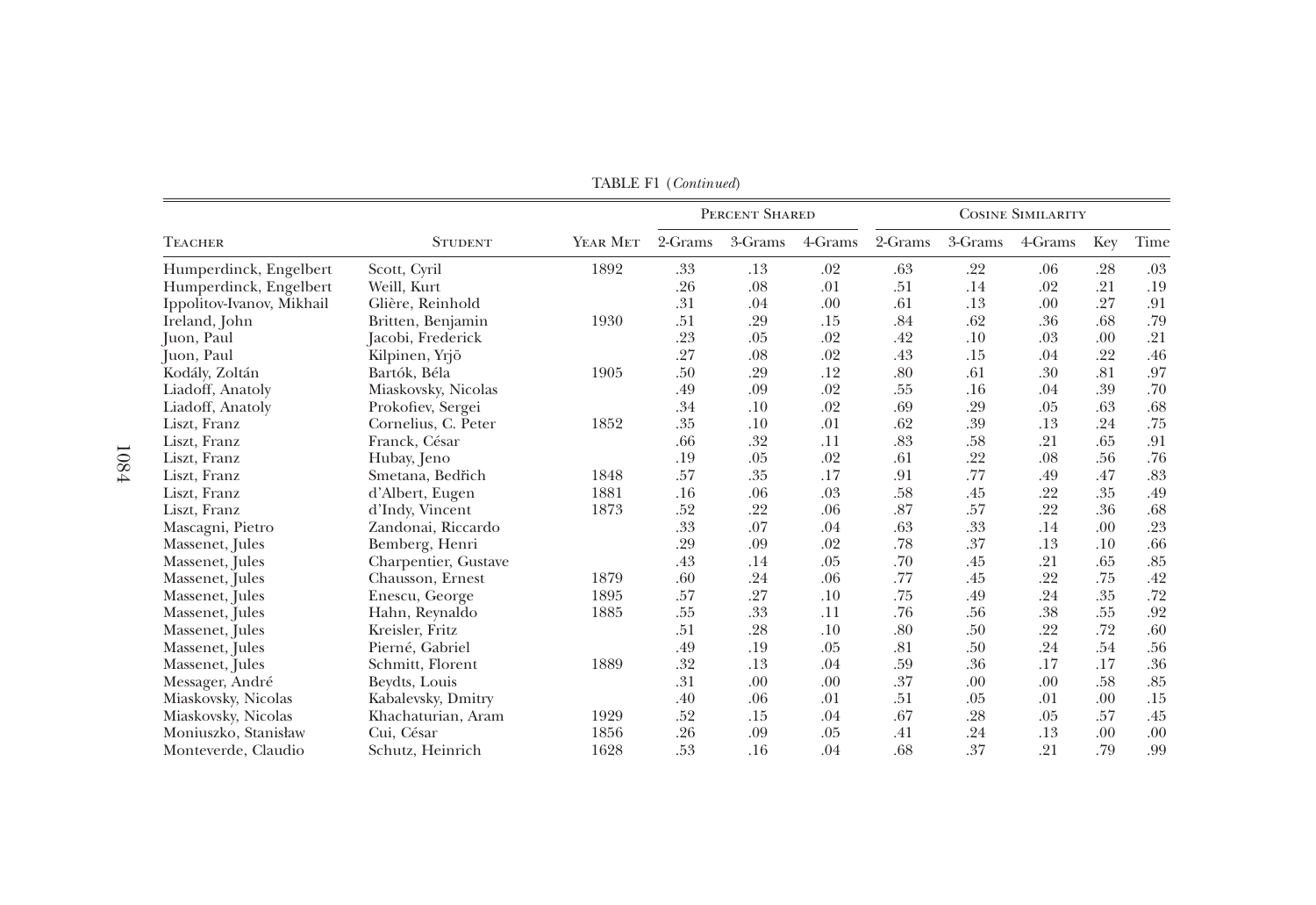| Moszkowski, Moritz       | Nin, Joaquín              |      | .52 | .21 | .06 | .83 | .65 | .50 | .33 | .80     |
|--------------------------|---------------------------|------|-----|-----|-----|-----|-----|-----|-----|---------|
| Moszkowski, Moritz       | Schelling, Ernest         | 1882 | .29 | .07 | .02 | .32 | .09 | .03 | .00 | .48     |
| Moszkowski, Moritz       | Turina, Joaquín           |      | .52 | .18 | .04 | .79 | .47 | .19 | .51 | .78     |
| Nin, Joaquín             | Lecuona, Ernesto          |      | .30 | .12 | .03 | .54 | .27 | .05 | .43 | .87     |
| Paderewski, Ignacy Jan   | Schelling, Ernest         |      | .21 | .04 | .03 | .33 | .13 | .08 | .00 | .82     |
| Parry, Hubert            | Butterworth, George       |      | .38 | .15 | .08 | .63 | .26 | .15 | .18 | .25     |
| Parry, Hubert            | Holst, Gustav             | 1893 | .39 | .16 | .02 | .61 | .32 | .05 | .15 | .61     |
| Parry, Hubert            | Ireland, John             |      | .35 | .18 | .05 | .73 | .45 | .12 | .72 | .64     |
| Parry, Hubert            | Williams, Ralph Vaughan   | 1890 | .36 | .14 | .03 | .62 | .39 | .08 | .64 | .57     |
| Piston, Walter           | Bernstein, Leonard        | 1935 | .36 | .10 | .02 | .59 | .25 | .06 | .59 | .59     |
| Ponchielli, Amilcare     | Mascagni, Pietro          | 1883 | .62 | .24 | .07 | .81 | .48 | .21 | .32 | .88     |
| Ponchielli, Amilcare     | Puccini, Giacomo          |      | .62 | .26 | .04 | .79 | .52 | .23 | .45 | .83     |
| Ravel, Maurice           | Williams, Ralph Vaughan   | 1908 | .55 | .34 | .12 | .90 | .76 | .53 | .83 | .91     |
| Reger, Max               | Weinberger, Jaromir       |      | .36 | .12 | .02 | .77 | .31 | .04 | .33 | .86     |
| Respighi, Ottorino       | Hanson, Howard            | 1921 | .41 | .23 | .09 | .85 | .57 | .36 | .34 | .26     |
| Rimsky-Korsakov, Nikolai | Arensky, Anton            | 1879 | .43 | .12 | .04 | .66 | .28 | .10 | .73 | .40     |
| Rimsky-Korsakov, Nikolai | Glazunov, Alexander       | 1879 | .52 | .28 | .09 | .80 | .51 | .19 | .69 | .82     |
| Rimsky-Korsakov, Nikolai | Gretchaninov, Alexander   | 1890 | .29 | .09 | .02 | .57 | .22 | .04 | .45 | .73     |
| Rimsky-Korsakov, Nikolai | Ippolitov-Ivanov, Mikhail |      | .48 | .23 | .10 | .79 | .48 | .23 | .35 | .70     |
| Rimsky-Korsakov, Nikolai | Liadoff, Anatoly          | 1876 | .42 | .15 | .05 | .68 | .30 | .11 | .76 | .78     |
| Rimsky-Korsakov, Nikolai | Miaskovsky, Nicolas       |      | .40 | .12 | .02 | .62 | .23 | .04 | .26 | .70     |
| Rimsky-Korsakov, Nikolai | Prokofiev, Sergei         | 1904 | .56 | .29 | .13 | .84 | .65 | .32 | .61 | .76     |
| Rimsky-Korsakov, Nikolai | Rachmaninov, Sergei       |      | .54 | .31 | .11 | .88 | .61 | .28 | .68 | .31     |
| Rimsky-Korsakov, Nikolai | Respighi, Ottorino        | 1900 | .61 | .35 | .17 | .88 | .69 | .40 | .76 | .91     |
| Rimsky-Korsakov, Nikolai | Stravinsky, Igor          | 1902 | .57 | .31 | .13 | .81 | .59 | .29 | .70 | .90     |
| Roussel, Albert          | Auric, Georges            | 1914 | .33 | .11 | .04 | .43 | .19 | .05 | .20 | .42     |
| Roussel, Albert          | Satie, Erik               |      | .38 | .09 | .02 | .44 | .13 | .03 | .63 | .70     |
| Rubinstein, Anton        | Tchaikovsky, Piotr Ilich  |      | .59 | .30 | .12 | .87 | .58 | .32 | .62 | $.83\,$ |
| Saint-Saëns, Camille     | Fauré, Gabriel            | 1861 | .65 | .40 | .18 | .94 | .68 | .37 | .74 | .89     |
| Saint-Saëns, Camille     | Hahn, Reynaldo            | 1885 | .43 | .28 | .12 | .83 | .69 | .52 | .71 | .95     |
| Saint-Saëns, Camille     | Messager, André           |      | .17 | .05 | .01 | .50 | .18 | .04 | .33 | .50     |
| Satie, Erik              | Poulenc, Francis          | 1914 | .38 | .13 | .02 | .47 | .18 | .03 | .52 | .41     |
| Scarlatti, Alessandro    | Scarlatti, Domenico       | 1685 | .49 | .20 | .08 | .86 | .60 | .31 | .56 | .70     |

continued on next page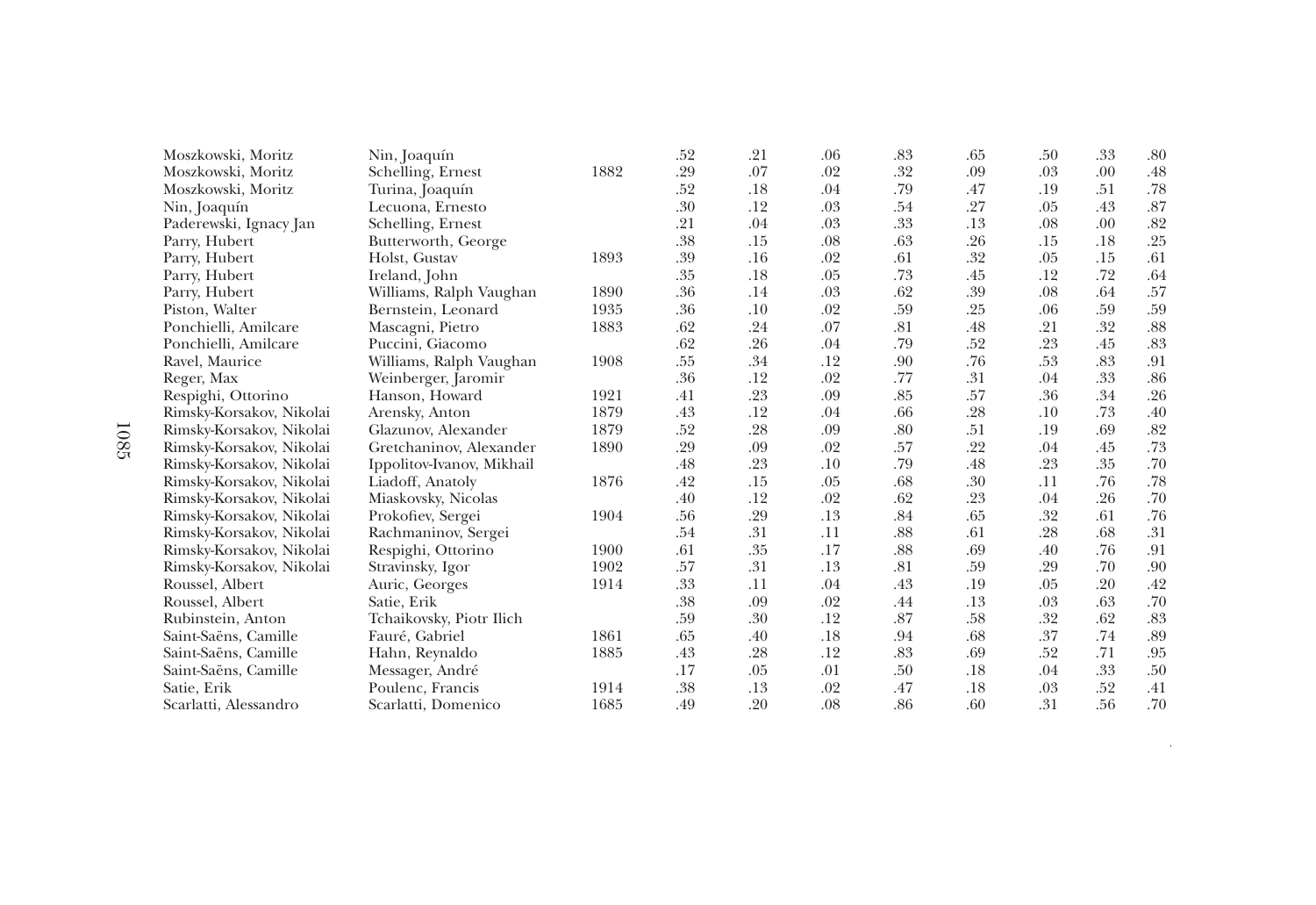|                         |                            |          | PERCENT SHARED |         |         | <b>COSINE SIMILARITY</b> |         |         |     |      |
|-------------------------|----------------------------|----------|----------------|---------|---------|--------------------------|---------|---------|-----|------|
| <b>TEACHER</b>          | <b>STUDENT</b>             | YEAR MET | 2-Grams        | 3-Grams | 4-Grams | 2-Grams                  | 3-Grams | 4-Grams | Key | Time |
| Schmitt, Florent        | Auric, Georges             | 1913     | .49            | .21     | .04     | .64                      | .29     | .09     | .12 | .23  |
| Schoenberg, Arnold      | Berg, Alban                |          | .15            | .02     | .00     | .28                      | .05     | .00     | .22 | .61  |
| Spohr, Louis            | Hartmann, Johann Peter     |          | .45            | .14     | .08     | .61                      | .28     | .15     | .21 | .95  |
| Stanford, Charles       | Butterworth, George        |          | .38            | .09     | .00     | .47                      | .12     | .00     | .38 | .74  |
| Stanford, Charles       | Coleridge-Taylor, Samuel   |          | .40            | .14     | .02     | .52                      | .22     | .03     | .38 | .28  |
| Stanford, Charles       | Holst, Gustav              | 1893     | .39            | .14     | .05     | .79                      | .35     | .10     | .34 | .44  |
| Stanford, Charles       | Ireland, John              |          | .35            | .14     | .06     | .74                      | .39     | .17     | .39 | .29  |
| Stanford, Charles       | Williams, Ralph Vaughan    | 1890     | .36            | .13     | .04     | .65                      | .32     | .13     | .41 | .61  |
| Strauss, Richard        | Jongen, Joseph             |          | .18            | .04     | .01     | .45                      | .12     | .05     | .53 | .67  |
| Sullivan, Arthur        | d'Albert, Eugen            |          | .22            | .09     | .03     | .74                      | .62     | .56     | .40 | .52  |
| Suppé, Franz von        | De Koven, Reginald         |          | .31            | .13     | .04     | .81                      | .60     | .38     | .49 | .61  |
| Suppé, Franz von        | Millocker, Carl            |          | .48            | .22     | .05     | .73                      | .37     | .10     | .60 | .50  |
| Tartini, Giuseppe       | Nardini, Pietro            | 1734     | .36            | .12     | .02     | .49                      | .23     | .07     | .68 | .70  |
| Telemann, Georg Philipp | Bach, Wilhelm              |          | .53            | .19     | .04     | .84                      | .33     | .05     | .05 | .83  |
| Thomas, Ambroise        | Enescu, George             | 1895     | .58            | .26     | .07     | .77                      | .43     | .11     | .51 | .78  |
| Thomas, Ambroise        | Inghelbrecht, Désiré-Émile | 1887     | .40            | .15     | .05     | .74                      | .40     | .08     | .54 | .92  |
| Thomas, Ambroise        | Massenet, Jules            | 1861     | .72            | .36     | .09     | .73                      | .38     | .13     | .60 | .57  |
| Thomson, Virgil         | Bernstein, Leonard         | 1932     | .52            | .16     | .03     | .64                      | .23     | .06     | .17 | .59  |
| Vieuxtemps, Henri       | Godard, Benjamin           |          | .37            | .17     | .04     | .65                      | .29     | .06     | .63 | .53  |
| Vieuxtemps, Henri       | Hubay, Jenő                | 1878     | .40            | .09     | .03     | .55                      | .14     | .07     | .22 | .05  |
| Vinci, Leonardo         | Pergolesi, Giovanni        |          | .36            | .16     | .08     | .71                      | .43     | .23     | .27 | .65  |
| Vivaldi, Antonio        | Bach, Johann Sebastian     |          | .54            | .29     | .13     | .86                      | .65     | .46     | .71 | .96  |
| Wagner, Richard         | Humperdinck, Engelbert     | 1880     | .36            | .24     | .10     | .91                      | .61     | .31     | .68 | .70  |
| Weber, Carl von         | Benedict, Julius           | 1821     | .23            | .07     | .02     | .57                      | .35     | .17     | .24 | .41  |
| Weyse, Christoph E.F.   | Hartmann, Johann Peter     |          | .53            | .15     | .04     | .59                      | .24     | .09     | .29 | .62  |
| Widor, Charles-Marie    | Honegger, Arthur           | 1911     | .15            | .04     | .01     | .58                      | .41     | .16     | .19 | .34  |
| Widor, Charles-Marie    | Milhaud, Darius            |          | .27            | .08     | .02     | .58                      | .50     | .38     | .03 | .36  |
| Williams, Ralph Vaughan | Britten, Benjamin          | 1930     | .63            | .30     | .13     | .88                      | .73     | .47     | .70 | .71  |
| Williams, Ralph Vaughan | Gibbs, Cecil Armstrong     |          | .23            | .07     | .03     | .66                      | .32     | .12     | .61 | .76  |

TABLE F1 (Continued)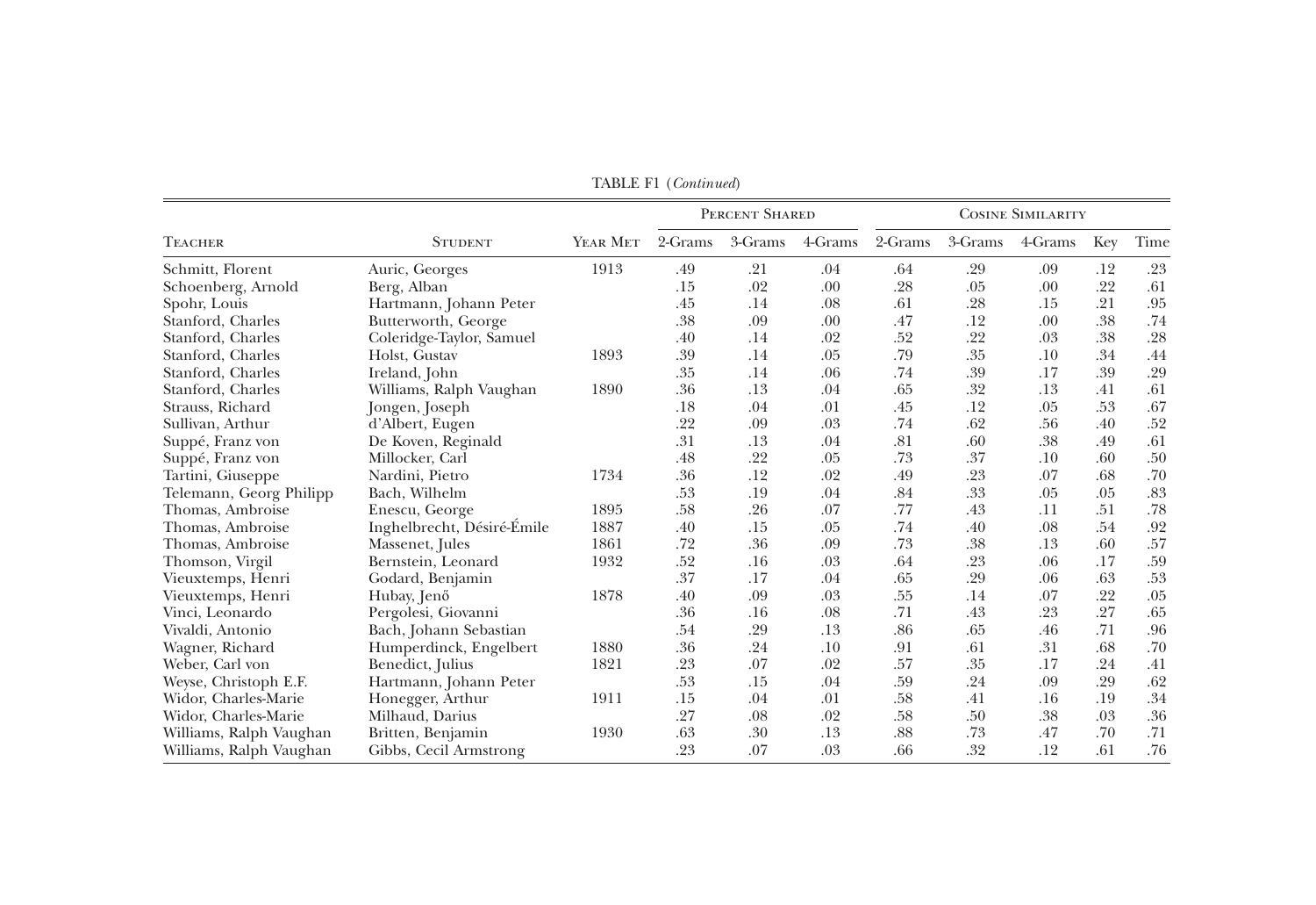### TEACHER INFLUENCE IN MUSIC COMPOSITION 1087

#### References

- Abril, Carlos R., and Brent M. Gault. 2016. Teaching General Music: Approaches, Issues, and Viewpoints. New York: Oxford Univ. Press.
- Aghion, Philippe, Mathias Dewatripont, and Jeremy C. Stein. 2008. "Academic Freedom, Private-Sector Focus, and the Process of Innovation." RAND J. Econ. 39 (3): 617–35.
- Akcigit, Ufuk, Santiago Caicedo, Ernest Miguelez, Stefanie Stantcheva, and Valerio Sterzi. 2018. "Dancing with the Stars: Innovation through Interactions." Working Paper no. 24466 (March), NBER, Cambridge, MA.
- Azoulay, Pierre, Toby E. Stuart, and Christopher C. Liu. 2017. "Social Influence Given (Partially) Deliberate Matching: Career Imprints in the Creation of Academic Entrepreneurs." American J. Sociology 122 (4): 1223–71.
- Barlow, Harold, and Sam Morgenstern. 1975. A Dictionary of Musical Themes. New York: Crown.

. 1976. A Dictionary of Opera and Song Themes. New York: Crown.

- Baumol, William J., and Hilda Baumol. 1994. "On The Economics of Musical Composition in Mozart's Vienna." J. Cultural Econ. 18 (3): 171–98.
- Bertrand, Marianne, and Antoinette Schoar. 2003. "Managing with Style: The Effect of Managers on Firm Policies." Q.J.E. 118 (4): 1169–208.
- Bisin, Alberto, and Thierry Verdier. 2001. "The Economics of Cultural Transmission and the Dynamics of Preferences." J. Econ. Theory 97 (2): 298–319.
- -. 2011. "The Economics of Cultural Transmission and Socialization." In Handbook of Social Economics, vol. 1, edited by Jess Benhabib, Alberto Bisin, and Matthew O. Jackson, 339–416. Amsterdam: North-Holland.
- Bonds, Mark E. 2006. Music as Thought: Listening to the Symphony in the Age of Beethoven. Princeton, NJ: Princeton Univ. Press.
- Bordo, Michael D., and Klodiana Istrefi. 2018. "Perceived FOMC: The Making of Hawks, Doves and Swingers." Working Paper no. 24650 (May), NBER, Cambridge, MA.
- Borowiecki, Karol J. 2013. "Geographic Clustering and Productivity: An Instrumental Variable Approach for Classical Composers." *J. Urban Econ.* 73 (1): 94–110.
- -. 2015a. "Agglomeration Economies in Classical Music." Papers Regional Sci. 94 (3): 443–68.
- -. 2015b. "Historical Origins of Cultural Supply in Italy." Oxford Econ. Papers 67 (3): 781–805.
- ———. 2017. "How Are You, My Dearest Mozart? Well-Being and Creativity of Three Famous Composers Based on Their Letters." Rev. Econ. and Statis. 99 (4): 591–605.
- Borowiecki, Karol J., and Caterina Mauri. 2021. "Originality, Influence, and Success: A Model of Creative Style." Discussion Papers on Bus. and Econ. no. 6/ 2021, University of Southern Denmark, Odense.
- Burkholder, J. Peter. 2001. "Borrowing." In Grove Music Online. https://doi.org /10.1093/gmo/9781561592630.article.52918.
- Chan, Tian H., Jürgen Mihm, and Manuel E. Sosa. 2018. "On Styles in Product Design: An Analysis of US Design Patents." Management Sci. 64 (3): 1230–49.
- Chetty, Raj, John N. Friedman, and Jonah E. Rockoff. 2014a. "Measuring the Impacts of Teachers I: Evaluating Bias in Teacher Value-Added Estimates." A.E.R. 104 (9): 2593–632.

-. 2014b. "Measuring the Impacts of Teachers II: Teacher Value-Added and Student Outcomes in Adulthood." A.E.R. 104 (9): 2633–79.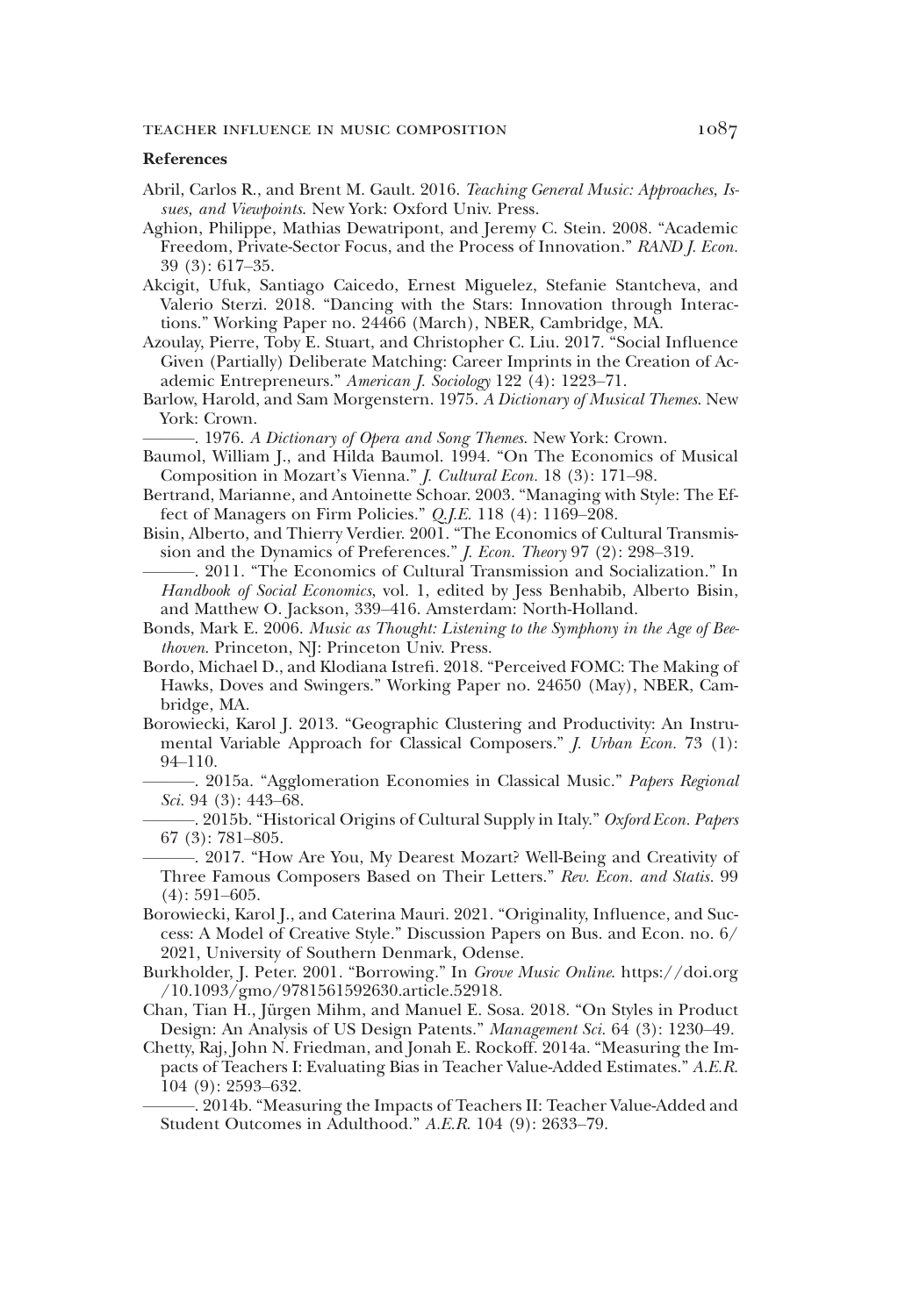- Costanza, Peter, and Timothy Russell. 2017."Methodologies in Music Education." In Critical Essays in Music Education, vol. 1, edited by Marvelene C. Moore, 255– 67. London: Routledge.
- da Fonseca-Wollheim, Corinna. 2017. "Immortal Fingertips: Music Teachers Live On through Their Students." New York Times, May 12. https://www.nytimes .com/2017/05/12/arts/music/immortal-fingertips-music-teachers-live-on -through-their-students.html.
- de la Croix, David, Matthias Doepke, and Joel Mokyr. 2018. "Clans, Guilds, and Markets: Apprenticeship, Institutions and Growth in the Preindustrial Economy."  $Q,I.E.$  133 (1): 1–70.
- Feinstein, Jonathan S. 2006. The Nature of Creative Development. Stanford, CA: Stanford Bus.
- ———. 2011. "Optimal Learning Patterns for Creativity Generation in a Field." A.E.R. 101 (3): 227–32.
- Fernie, Eric. 1995. Art History and Its Methods: A Critical Anthology. London: Phaidon.
- Forte, Allen. 1979. Tonal Harmony in Concept and Practice. New York: Holt, Rinehart & Winston.
- Foster, Peter, Matthias Mauch, and Simon Dixon. 2014. "Sequential Complexity as a Descriptor for Musical Similarity." IEEE/ACM Transactions on Audio, Speech and Language Processing (TASLP) 22 (12): 1965–77.
- Gergaud, Olivier, Morgane Laouenan, and Etienne Wasmer. 2016. "A Brief History of Human Time: Exploring a Database of 'Notable People.'" Discussion Paper no. 2016-03, Sciences Po Dept. Econ.
- Grove Music Online. 2016–21. Oxford Music Online: Grove Music Online. http:// www.oxfordmusiconline.com.
- Hellmanzik, Christiane. 2010. "Location Matters: Estimating Cluster Premiums for Prominent Modern Artists." European Econ. Rev. 54 (2): 199-218.
- Howes, Anton. 2017. "The Spread of Improvement: Why Innovation Accelerated in Britain 1547–1851." Manuscript, Brown Univ.
- IMSLP (International Music Score Library Project). 2016–19. IMSLP/Petrucci Music Library. https://imslp.org.
- Jackson, C. Kirabo, Jonah E. Rockoff, and Douglas O. Staiger. 2014. "Teacher Effects and Teacher-Related Policies." Ann. Rev. Econ. 6:801–25.
- Jones, Charles I. 2005. "Growth and Ideas." In Handbook of Economic Growth, vol. 1B, edited by Philippe Aghion and Steven N. Durlauf, 1063–111. Amsterdam: North-Holland.
- Laborde, Jean-Benjamin de. 1780. Essai sur la musique ancienne et moderne. Paris: Ph. D. Pierres & Eugène Onfroy.
- Livingston, Ernest F. 1971. "The Place of Music in German Education around 1600." J. Res. Music Educ. 19 (2): 144–67.
- Lucas, Robert E., Jr. 2008. "Ideas and Growth." Working Paper no. 14133 ( June), NBER, Cambridge, MA.
- Margo, Robert A. 2018. "The Integration of Economic History into Economics." Cliometrica 12 (3): 377–406.
- Mark, Michael. 2008. A Concise History of American Music Education. Lanham, MD: Rowman & Littlefield Educ.
- Mauch, Matthias, Robert M. MacCallum, Mark Levy, and Armand M. Leroi. 2015. "The Evolution of Popular Music: USA 1960-2010." Royal Soc. Open Sci. 2 (5): 150081. https://doi.org/10.1098/rsos.150081.
- Meisenzahl, Ralf R., and Joel Mokyr. 2011. "The Rate and Direction of Invention in the British Industrial Revolution: Incentives and Institutions." In The Rate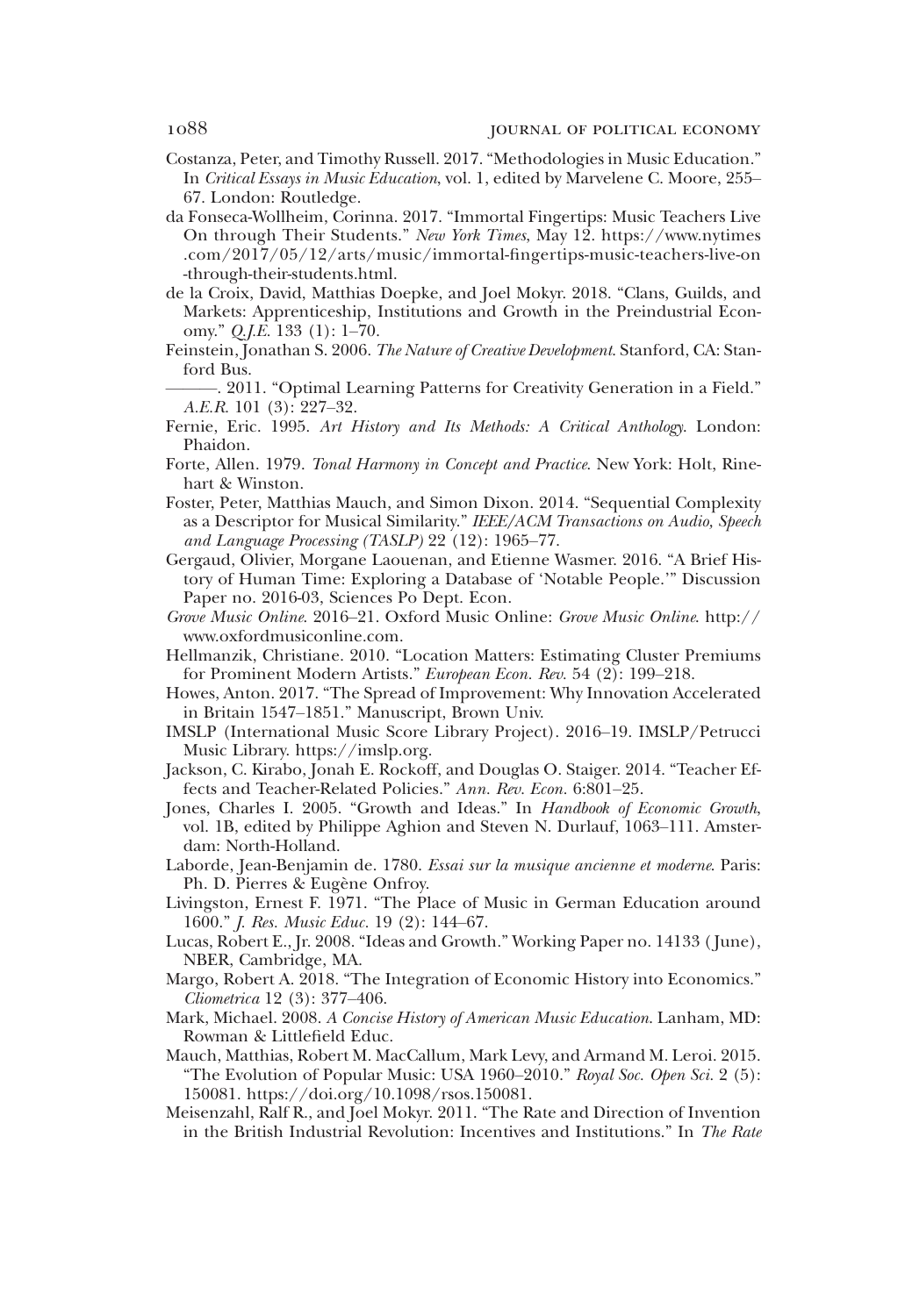### teacher influence in music composition 1089

and Direction of Inventive Activity Revisited, edited by Josh Lerner and Scott Stern, 443–79. Chicago: Univ. Chicago Press (for NBER).

- Mokyr, Joel. 2009. "Intellectual Property Rights, the Industrial Revolution, and the Beginnings of Modern Economic Growth." A.E.R. 99 (2): 349–55.
- $-2016$ . A Culture of Growth: The Origins of the Modern Economy. Princeton, NJ: Princeton Univ. Press.
- Murray, Charles. 2003. Human Accomplishment: The Pursuit of Excellence in the Arts and Sciences, 800 B.C. to 1950. New York: Harper Collins.
- O'Hagan, John, and Karol J. Borowiecki. 2010. "Birth Location, Migration, and Clustering of Important Composers." Hist. Methods 43 (2): 81–90.
- Pfitzinger, Scott. 2017. Composer Genealogies: A Compendium of Composers, Their Teachers, and Their Students. Lanham, MD: Rowman & Littlefield.
- Rivkin, Steven G., Eric A. Hanushek, and John F. Kain. 2005. "Teachers, Schools, and Academic Achievement." Econometrica 73 (2): 417–58.
- Rockoff, Jonah E. 2004. "The Impact of Individual Teachers on Student Achievement: Evidence from Panel Data." A.E.R. May 94 (2): 247–52.
- Scherer, Frederic M. 2004. Quarter Notes and Bank Notes: The Economics of Music Composition in the Eighteenth and Nineteenth Centuries. Princeton, NJ: Princeton Univ. Press.
- Serrà, Joan, Álvaro Corral, Marián Boguñá, Martin Haro, and Josep L. Arcos. 2012. "Measuring the Evolution of Contemporary Western Popular Music." Scientific Reports 2:521. https://doi.org/10.1038/srep00521.
- Simonton, Dean Keith. 1980. "Thematic Fame and Melodic Originality in Classical Music: A Multivariate Computer-Content Analysis." *J. Personality* 48 (2): 206–19.
	- -. 1983. "Intergenerational Transfer of Individual Differences in Hereditary Monarchs: Genetic, Role-Modeling, Cohort, or Sociocultural Effects?" J. Personality and Soc. Psychology 44 (2): 354–64.
- ———. 1984a. "Artistic Creativity and Interpersonal Relationships across and within Generations." J. Personality and Soc. Psychology 46 (6): 1273–86.

-. 1984b. "Melodic Structure and Note Transition Probabilities: A Content Analysis of 15,618 Classical Themes." Psychology Music 12 (1): 3–16.

-. 2004. Creativity in Science: Chance, Logic, Genius, and Zeitgeist. Cambridge: Cambridge Univ. Press.

- -. 2014. "The Mad-Genius Paradox: Can Creative People Be More Mentally Healthy but Highly Creative People More Mentally Ill?" Perspectives Psychological Sci. 9 (5):  $470-80$ .
- Smith, Charles H., and Patrick Georges. 2014. "Composer Similarities through the Classical Music Navigator: Similarity Inference from Composer Influences." Empirical Studies Arts 32 (2): 205–29.
- Squicciarini, Mara P., and Nico Voigtländer. 2015. "Human Capital and Industrialization: Evidence from the Age of Enlightenment." Q.J.E. 130 (4): 1825–83.
- Tol, Richard S. J. 2018. "Rise of the Kniesians: The Professor-Student Network of Nobel Laureates in Economics." Working paper, Dept. Econ., Univ. Sussex.
- Viig, Tine G. 2015. "Composition in Music Education: A Literature Review of 10 Years of Research Articles Published in Music Education Journals." In Nordic Research in Music Education Yearbook, vol. 16, edited by Øivind Varkøy, Eva Georgii-Hemming, Sven-Erik Holgersen, and Lauri Väkevä, 227–57. Oslo: Norwegian Acad. Music.
- Waldinger, Fabian. 2010. "Quality Matters: The Expulsion of Professors and the Consequences for PhD Student Outcomes in Nazi Germany." J.P.E. 118 (4): 787–831.